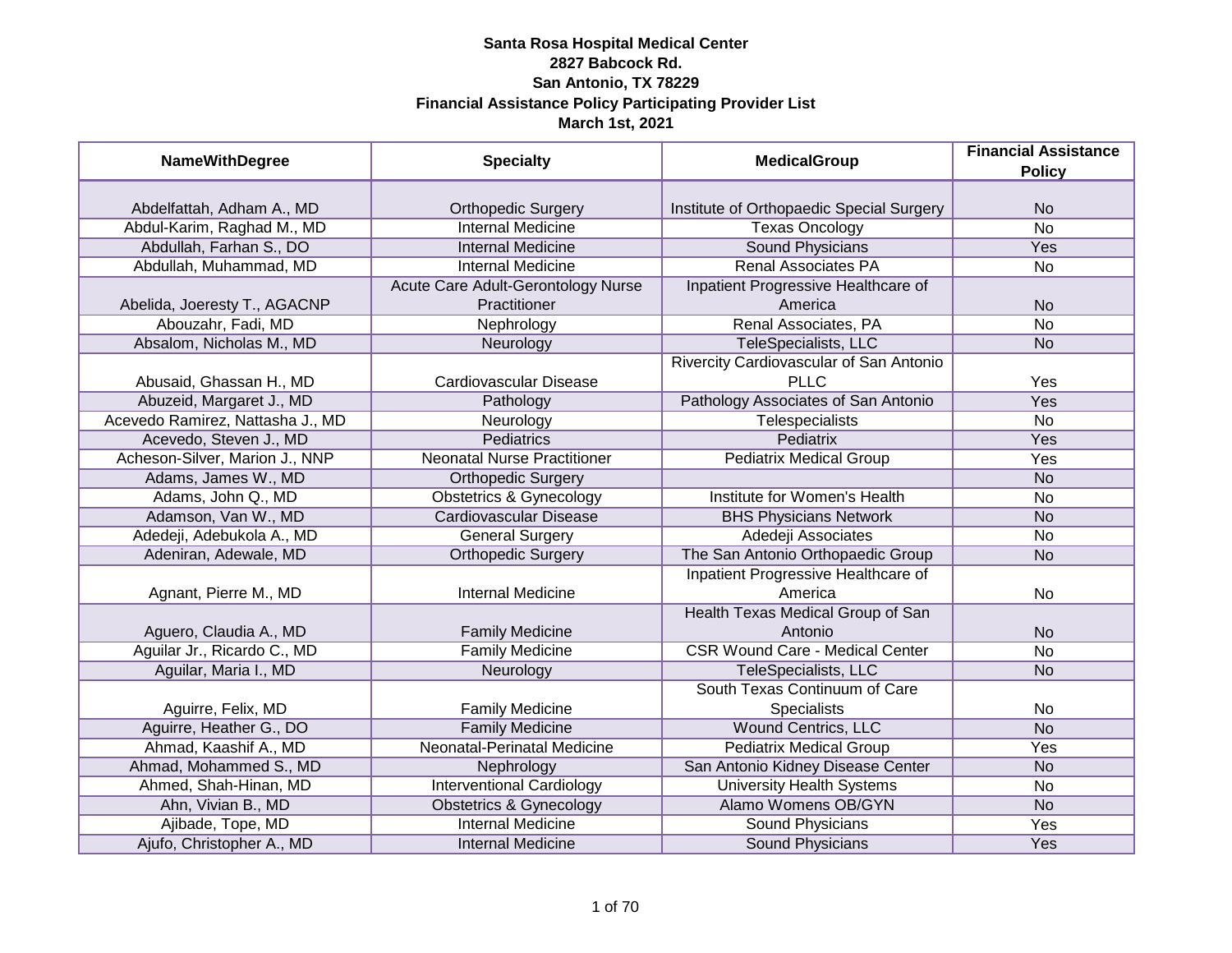| <b>NameWithDegree</b>           | <b>Specialty</b>                              | <b>MedicalGroup</b>                        | <b>Financial Assistance</b><br><b>Policy</b> |
|---------------------------------|-----------------------------------------------|--------------------------------------------|----------------------------------------------|
|                                 |                                               | Diabetes & Glandular Disease Clinic,       |                                              |
| Akhrass, Firas, MD              | Endocrinology, Diabetes and Metabolism        | P.A.                                       | <b>No</b>                                    |
| Akin, Travis T., MD             | Anesthesiology                                | Tejas Anesthesia, P.A.                     | <b>No</b>                                    |
| Akinwale, Abumere F., MD        | Ophthalmology                                 | Audie L. Murphy VA Hospital                | <b>No</b>                                    |
| Akonye, Angela C., MD           | <b>Obstetrics &amp; Gynecology</b>            | <b>Womens Center at Westover Hills</b>     | <b>No</b>                                    |
| Akright, Bruce D., MD           | <b>Obstetrics &amp; Gynecology</b>            | Northeast Ob/Gyn Associates, PLLC          | <b>No</b>                                    |
| Al-Ahmad, Amin, MD              | Cardiac Electrophysiology                     | <b>Texas Cardiac Arrhythmia</b>            | N <sub>o</sub>                               |
| Alapati, Sindhura, MD           | Radiology                                     | <b>River City Imaging Associates</b>       | Yes                                          |
| Albert Jr., Ladislau, MD        | <b>Neurological Surgery</b>                   | Neurosurgery and Spine Consultants         | <b>No</b>                                    |
| Albrecht, Warren A., MD         | <b>Family Medicine</b>                        | <b>Hill Country Medical Associates</b>     | <b>No</b>                                    |
| Albright, William B., MD        | <b>Plastic Surgery</b>                        |                                            | <b>No</b>                                    |
| Alcantara, Mario A., MD         | <b>Colon and Rectal Surgery</b>               | South Texas Colorectal Center              | <b>No</b>                                    |
|                                 |                                               | Inpatient Progressive Healthcare of        |                                              |
| Aldawoodi, Tamarah, MD          | <b>Internal Medicine</b>                      | America                                    | <b>No</b>                                    |
| Alecozay, Abraham A., MD        | <b>Obstetrics &amp; Gynecology</b>            |                                            | <b>No</b>                                    |
| Aleman, Ashley V., MD           | <b>Internal Medicine</b>                      | <b>Medcare Associates PA</b>               | <b>No</b>                                    |
| Ales, Richard C., CRNA          | <b>Certified Registered Nurse Anesthetist</b> | <b>US Anesthesia Partners</b>              | Yes                                          |
| Al-Hakeem, Houmam, MD           | <b>Obstetrics &amp; Gynecology</b>            | Westover Hills Womens Health               | <b>No</b>                                    |
|                                 |                                               | Gastroenterology Consultants Of San        |                                              |
| Ali, Muhammad, MD               | Gastroenterology                              | Antonio, P.A.                              | No                                           |
| Ali, Reza A., MD                | Nephrology                                    | South Texas Renal Care Group               | <b>No</b>                                    |
| Allen, Cecilia D., PA           | <b>Physician Assistant</b>                    | <b>New Braunfels Cardiology</b>            | <b>No</b>                                    |
| Allen, Stacey L., MD            | Anesthesiology                                | <b>US Anesthesia Partners</b>              | Yes                                          |
| Allen, Zoel G., MD              | <b>Emergency Medicine</b>                     | Victoria Emergency Services                | Yes                                          |
| Allende, Hector D., MD          | Gastroenterology                              | <b>Texas Digestive Disease Consultants</b> | Yes                                          |
|                                 | Neurology w/Special Qualification in          |                                            |                                              |
| Almidani, Mazen A., MD          | Child Neurology                               | <b>Telespecialists LLC</b>                 | No                                           |
| Alsabrook, Grady D., MD         | <b>Vascular Surgery</b>                       | <b>Peripheral Vascular Associates</b>      | <b>No</b>                                    |
|                                 |                                               |                                            |                                              |
| Altemose, Gregory T., MD        | <b>Clinical Cardiac Electrophysiology</b>     | South Texas Cardiovascular Consultants     | No                                           |
| Althouse, Melissa H., MD        | Neonatal-Perinatal Medicine                   | <b>Pediatrix Medical Group</b>             | Yes                                          |
| Altmeyer, Mary D., MD           | Dermatology                                   | Mission Dermatopathology Laboratory        | No                                           |
| Aluyen III, Julius, MD          | Anesthesiology                                | <b>US Anesthesia Partners</b>              | Yes                                          |
| Alvarado, Antonio M., MD        | Nephrology                                    | San Antonio Kidney Disease Center          | No                                           |
| Alvarez Mosqueira, Erick F., MD | <b>Family Medicine</b>                        | Gonzaba Medical Group                      | <b>No</b>                                    |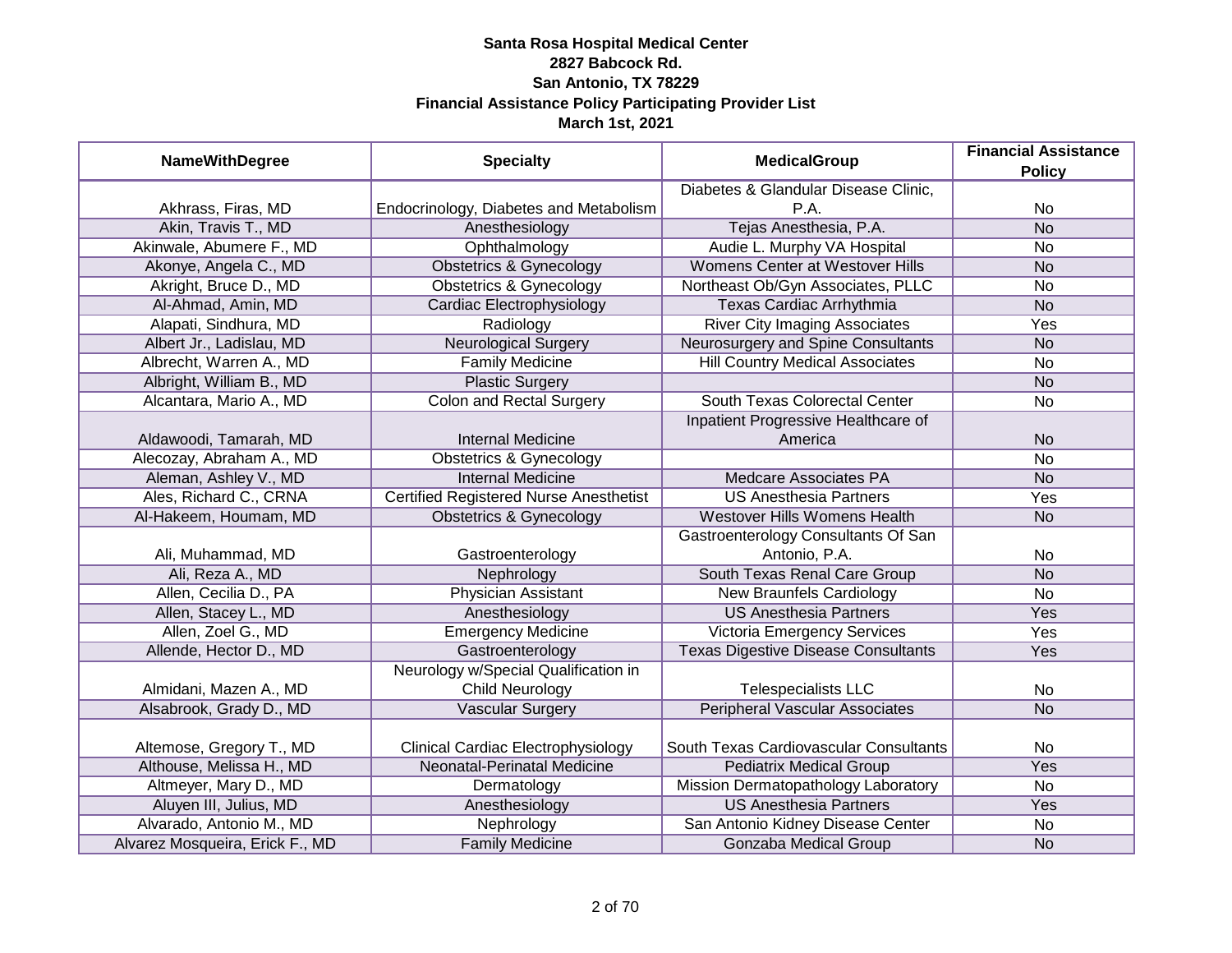|                                |                                        | <b>MedicalGroup</b>                     | <b>Financial Assistance</b> |
|--------------------------------|----------------------------------------|-----------------------------------------|-----------------------------|
| <b>NameWithDegree</b>          | <b>Specialty</b>                       |                                         | <b>Policy</b>               |
| Alvarez, Allen A., MD          | <b>General Surgery</b>                 | <b>SAGE Bariatric Institute</b>         | $\overline{No}$             |
| Alvarez, Flavio H., MD         | Nephrology                             | Renal Associates, P.A.                  | <b>No</b>                   |
|                                |                                        | San Antonio Preventative and Diagnostic |                             |
| Alves, Patrice, MD             | <b>Internal Medicine</b>               | Medicine                                | No                          |
| Alves, Tahira P., MD           | <b>Internal Medicine</b>               | San Antonio Kidney Disease Center       | <b>No</b>                   |
| Amante, Brigani G., MD         | Internal Medicine                      | Renal Associates, P.A.                  | No                          |
| Amin, Shivani, PA              | Physician Assistant                    |                                         | Yes                         |
| Amir, Murtaza, MD              | Neurology                              | <b>Telespecialists LLC</b>              | <b>No</b>                   |
| Anaya Hoyos, Luis C., MD       | Endocrinology, Diabetes and Metabolism | Gomzaba Medical Group                   | <b>No</b>                   |
| Anderson, Clint K., MD         | <b>Family Medicine</b>                 | <b>Family Medical Home</b>              | <b>No</b>                   |
| Andrado, Deborah C., MD        | <b>Family Medicine</b>                 |                                         | <b>No</b>                   |
| Andrews, Clara M., MD          | Anesthesiology                         | Tejas Anesthesia, P.A.                  | No                          |
| Andry Sr., James M., MD        | <b>Sleep Medicine</b>                  |                                         | <b>No</b>                   |
|                                |                                        | Sleep Therapy And Research Center       |                             |
| Andry, Sarah, DO               | Sleep Medicine                         | LLC                                     | No                          |
| Angulo-Pernett, Freddy, MD     | <b>Internal Medicine</b>               | <b>Inpatient Medicine Physicians</b>    | Yes                         |
| Aniemeke, Chidinma O., MD      | <b>Family Medicine</b>                 | <b>UTHSCSA</b>                          | No                          |
| Ansari, Shan N., MD            | <b>Internal Medicine</b>               | <b>Gonzaba Medical Group</b>            | <b>No</b>                   |
| Anschutz, Richard L., PA-C     | <b>Physician Assistant</b>             | Victoria Emergency Associates           | Yes                         |
| Anson III, Byron H., MD        | Anesthesiology                         | <b>US Anesthesia Partners</b>           | Yes                         |
| Antosh, Ivan J., MD            | <b>Orthopedic Surgery</b>              | <b>BAMC</b>                             | No                          |
|                                |                                        | Cancer Care Network of South Texas,     |                             |
| Aponte, Emmalind, MD           | Hematology/Oncology                    | <b>PA</b>                               | <b>No</b>                   |
| Apsley-Ambriz, Sara J., DO     | <b>Family Medicine</b>                 | <b>DeZavala Family Practice</b>         | <b>No</b>                   |
| Araujo, Julio C., MD           | <b>Internal Medicine</b>               |                                         | <b>No</b>                   |
| Arbelaez, Gilberto, MD         | <b>Emergency Medicine</b>              | Victoria Emergency Associates           | Yes                         |
|                                |                                        | Health Texas Medical Group of San       |                             |
| Arevalo-Sosa, Ricardo A., MD   | <b>Family Medicine</b>                 | Antonio                                 | <b>No</b>                   |
| Arias, Carolina, MD            | <b>Internal Medicine</b>               | South Texas Renal Care Group            | No                          |
| Arizaca-Dileo, Patricia K., MD | <b>Internal Medicine</b>               | <b>Gonzaba Medical Group</b>            | <b>No</b>                   |
| Arizmendi, Alejandro, MD       | <b>Internal Medicine</b>               | <b>Helotes Pediatrics</b>               | No                          |
| Arkhipov, Alexei, MD           | <b>Internal Medicine</b>               | Alexei Arkhipov MD PA                   | <b>No</b>                   |
| Armstrong, Valerie J., AGNP    | <b>Family Nurse Practitioner</b>       | In Patient Progressive Healthcare       | $\overline{No}$             |
| Arnett, Adrian K., MD          | <b>Emergency Medicine</b>              | Victoria Emergency Associates           | Yes                         |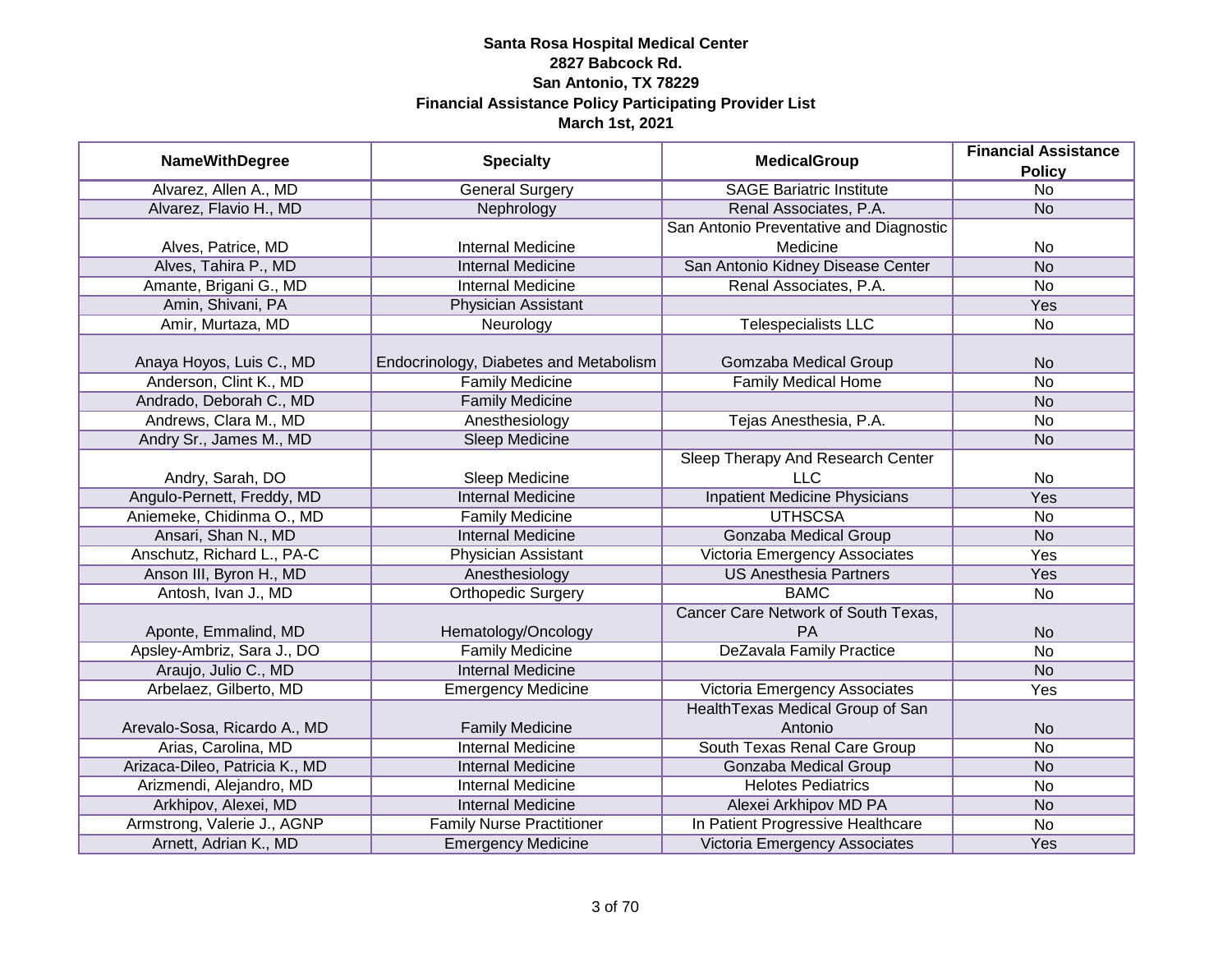|                               |                                           | <b>MedicalGroup</b>                        | <b>Financial Assistance</b> |
|-------------------------------|-------------------------------------------|--------------------------------------------|-----------------------------|
| <b>NameWithDegree</b>         | <b>Specialty</b>                          |                                            | <b>Policy</b>               |
| Arnold, James A., MD          | Anesthesiology                            | <b>US Anesthesia Partners</b>              | <b>Yes</b>                  |
|                               |                                           | San Antonio Infectious Disease             |                             |
| Arora, Suthep, MD             | <b>Infectious Disease</b>                 | Consultants                                | Yes                         |
| Arredondo, Esteban R., MD     | Anesthesiology                            | <b>US Anesthesia Partners</b>              | Yes                         |
| Arthur, Albert, MD            | <b>Family Medicine</b>                    | Sound Physicians                           | <b>Yes</b>                  |
|                               |                                           | San Antonio Vascular and Endovascular      |                             |
| Arthurs, Zachary M., MD       | Vascular Surgery                          | Surgery                                    | No                          |
|                               |                                           | Pulmonary Consultants of San Antonio,      |                             |
| Artiles Feliz, Cesar F., MD   | <b>Pulmonary Disease</b>                  | <b>PA</b>                                  | <b>No</b>                   |
| Asamoa, Joshua J., DO         | <b>Internal Medicine</b>                  | Medcare Associates, PA                     | No                          |
| Astilla, Thaddeus M., MD      | Anesthesiology                            | <b>US Anesthesia Partners</b>              | Yes                         |
| Atkins Jr., James H., MD      | Otolaryngology                            | <b>Texas Sinus Center</b>                  | No                          |
|                               |                                           |                                            |                             |
| Atkinson-Garza, Eloise L., MD | Dermatology                               | Dermatology Associates of San Antonio      | <b>No</b>                   |
| Attia, Ahmed S., MD           | Anesthesiology                            | <b>US Anesthesia Partners</b>              | Yes                         |
| Attreya, Akash K., DO         | <b>Family Medicine</b>                    | <b>Sound Physicians</b>                    | Yes                         |
| Aune, Christine N., MD        | <b>Pediatrics</b>                         | <b>Pediatrix Medical Group</b>             | Yes                         |
| Avila, Amanda J., MD          | Neurology                                 | TeleSpecialists, LLC                       | <b>No</b>                   |
|                               |                                           |                                            |                             |
| Ayala, John A., MD            | <b>Plastic Surgery</b>                    | Instiute Of Plastic Surgery in San Antonio | <b>No</b>                   |
| Ayala, Miguel A., MD          | <b>Internal Medicine</b>                  | South Alamo Medical Group                  | <b>No</b>                   |
|                               |                                           | San Antonio Endocrinology & Diabetes       |                             |
| Aziz, Shahid, MD              | Endocrinology, Diabetes and Metabolism    | Care                                       | No                          |
| Aziz, Wesam S., MD            | <b>Internal Medicine</b>                  | ApexMed, PLLC                              | <b>No</b>                   |
| Azizi, Aimel, MD              | <b>Internal Medicine</b>                  | <b>Sound Physicians</b>                    | Yes                         |
| Backenstose, Suzanne N., NNP  | <b>Neonatal Nurse Practitioner</b>        | <b>Pediatrix Medical Group</b>             | Yes                         |
| Baden, Eric Y., MD            | <b>Emergency Medicine</b>                 | Victoria Emergency Associates              | Yes                         |
| Badireddy, Madhu, MD          | <b>Internal Medicine</b>                  | <b>Sound Physicians</b>                    | Yes                         |
|                               |                                           | Kidney Hypertension & Transplant           |                             |
| Badran, Nidal J., MD          | <b>Internal Medicine</b>                  | <b>Specialists</b>                         | No                          |
|                               |                                           | Health Texas Medical Group of San          |                             |
| Bahr, Douglas F., MD          | <b>Internal Medicine</b>                  | Antonio                                    | <b>No</b>                   |
| Bailey, Shane M., MD          | <b>Clinical Cardiac Electrophysiology</b> | Texas Cardiac Arrhythmia                   | $\overline{No}$             |
| Bailey, Steven R., MD         | <b>Interventional Cardiology</b>          | <b>MARC Cardiothoracic Surgery</b>         | <b>No</b>                   |
| Baker, Whitney L., FNP        | <b>Family Nurse Practitioner</b>          | San Antonio Spine Center                   | No                          |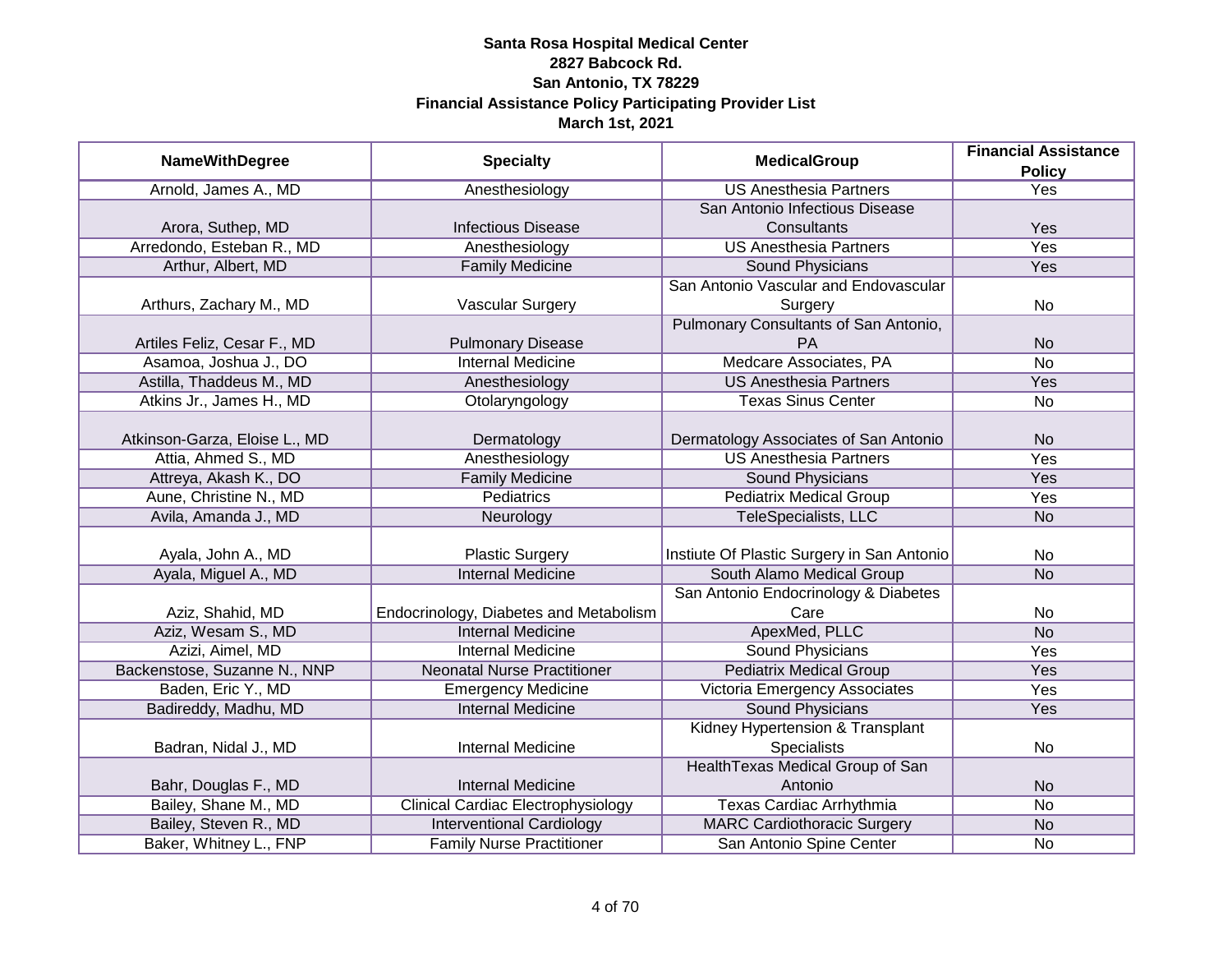| <b>NameWithDegree</b>         | <b>Specialty</b>                     | <b>MedicalGroup</b>                      | <b>Financial Assistance</b> |
|-------------------------------|--------------------------------------|------------------------------------------|-----------------------------|
|                               |                                      |                                          | <b>Policy</b>               |
|                               |                                      |                                          |                             |
| Balasingh, Alberta S., FNP    | <b>Family Nurse Practitioner</b>     | Next Generation Orthopadic & Spine Inst  | <b>No</b>                   |
|                               |                                      | Pediatrix Medical Group-SA               |                             |
| Baldizon, Eugenia, PNP        | <b>Pediatric Nurse Practitioner</b>  | Developmental                            | Yes                         |
| Balldin, Bjorn C., MD         | <b>Orthopedic Surgery</b>            | San Antonio Orthopaedic Group            | $\overline{No}$             |
| Ballester-Fiallo, Ana M., MD  | Rheumatology                         | Gonzaba Medical Group                    | No                          |
|                               |                                      | <b>CHRISTUS Santa Rosa Family Health</b> |                             |
| Ballesteros, Maria D., MD     | <b>Family Medicine</b>               | Center                                   | <b>No</b>                   |
| Baluja, Vivek, MD             | Neurology                            | <b>TeleSpecialists, LLC</b>              | <b>No</b>                   |
| Banks, Heather E., MD         | Nephrology                           | San Antonio Kidney Disease Center        | <b>No</b>                   |
| Banner, Jenna N., MD          | <b>Obstetrics &amp; Gynecology</b>   | <b>Alamo Womens OB/GYN</b>               | No                          |
| Barbaro III, Salvatore A., MD | <b>Cardiovascular Disease</b>        | Salvatore Barbaro III MD                 | <b>No</b>                   |
| Baribeau, Alan D., MD         | Ophthalmology                        |                                          | No                          |
| Barnard, Jami J., MD          | <b>Obstetrics &amp; Gynecology</b>   | Institute For Womens Health              | <b>No</b>                   |
| Barnett, Michael A., MD       | <b>Cardiovascular Disease</b>        | Patriot Heart & Vascular                 | <b>No</b>                   |
| Barnwell, Robert, MD          | <b>Emergency Medicine</b>            | Victoria Emergency Associates            | Yes                         |
| Barone, Constance M., MD      | <b>Plastic Surgery</b>               | constance M Barone MD PLLC               | No                          |
| Barrella, Amanda L., MD       | Anesthesiology                       | <b>US Anesthesia Partners</b>            | Yes                         |
| Barrera, Jose E., MD          | Otolaryngology                       | Texas Facial Plastic Surgery and ENT     | <b>No</b>                   |
| Barrett, Michael, DPM         | Podiatry                             | <b>Barrett Quality Medical</b>           | <b>No</b>                   |
| Bartay, James R., MD          | <b>Family Medicine</b>               | James Ray Bartay, MD                     | No                          |
| Barton, Paul E., MD           | Anesthesiology                       | South Texas Anesthesia Group, PLLC       | <b>No</b>                   |
| Basaldu-Prado, Isabel M., MD  | <b>Neonatal-Perinatal Medicine</b>   | <b>Pediatrix Medical Group</b>           | Yes                         |
| Basler, Joseph W., MD         | Urology                              | <b>UTHSCSA Department of Urology</b>     | <b>No</b>                   |
|                               |                                      | <b>CHRISTUS Santa Rosa Family Health</b> |                             |
| Bassiri, Troy, MD             | <b>Family Medicine</b>               | Center                                   | No                          |
| Bates III, John C., MD        | Anesthesiology                       | <b>US Anesthesia Partners</b>            | Yes                         |
| Batra, Dev, MD                | Radiology                            | <b>River City Imaging Associates</b>     | Yes                         |
| Battista, Michael A., MD      | Neonatal-Perinatal Medicine          | <b>Pediatrix Medical Group</b>           | Yes                         |
| Battle, Sandra, AGACNP        | <b>Acute Care Nurse Practitioner</b> | Sigma Physician Associates               | No                          |
| Bauman Jr., Wendall C., MD    | Ophthalmology                        | <b>Retinal Associates of South Texas</b> | <b>No</b>                   |
| Baumholtz, Michael A., MD     | <b>Plastic Surgery</b>               | <b>Baumholtz Plastic Surgery</b>         | No                          |
| Baylan, Salvador, MD          | Physical Medicine & Rehabilitation   | Salvador Pintado Baylan, M.D., P.A.      | <b>No</b>                   |
| Bazan, Fernando, MD           | Radiology                            | <b>River City Imaging Associates</b>     | Yes                         |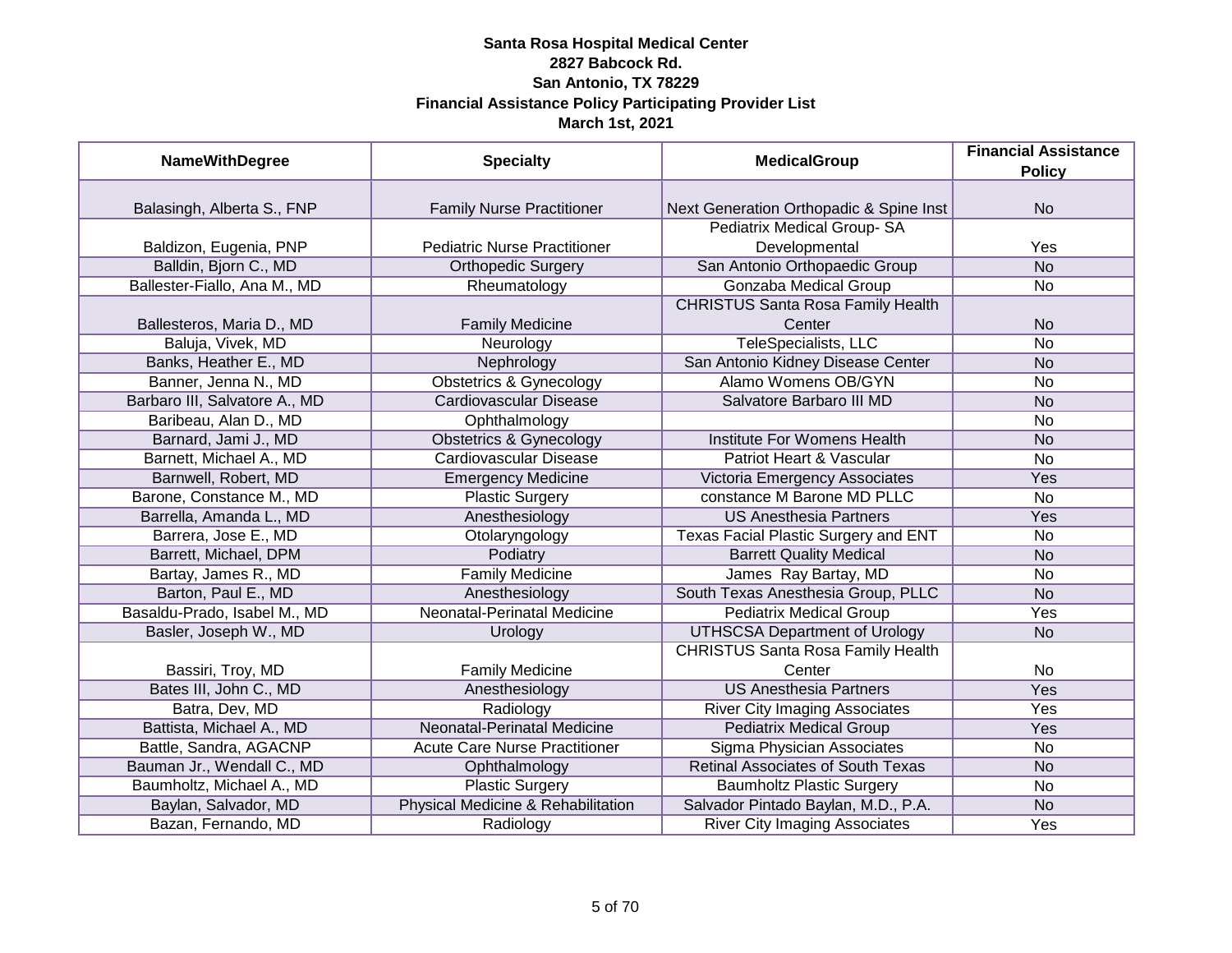| <b>NameWithDegree</b>        | <b>Specialty</b>                         | <b>MedicalGroup</b>                   | <b>Financial Assistance</b> |
|------------------------------|------------------------------------------|---------------------------------------|-----------------------------|
|                              |                                          |                                       | <b>Policy</b>               |
|                              |                                          |                                       |                             |
| Beadle Jr., Thomas J., MD    | <b>Vascular Surgery</b>                  | Vascular & Endovascular Surgery of Tx | <b>No</b>                   |
| Bearden, Aimee L., AGACNP    | <b>Acute Care Nurse Practitioner</b>     | Inpatient Medicine Physicians PA      | <b>Yes</b>                  |
| Beauchamp, Kristine L., MD   | <b>Family Medicine</b>                   | MedCare Associates, P.A.              | $\overline{No}$             |
| Becker, Emily M., MD         | Dermatology                              | <b>UTHSCSA</b>                        | <b>No</b>                   |
|                              |                                          | South Texas Oncology & Hematology,    |                             |
| Beeram, Muralidhar, MD       | <b>Medical Oncology</b>                  | <b>PLLC</b>                           | <b>No</b>                   |
| Beeram, Sridhar, MD          | Hematology/Oncology                      | <b>Texas Oncology</b>                 | <b>No</b>                   |
| Behravan, Vahid, MD          | Neurology                                | TeleSpecialists, LLC                  | <b>No</b>                   |
| Beito, Steven B., DPM        | Podiatry                                 | New Braunfels Podiatry Associates     | <b>No</b>                   |
| Belitsos, Theodore G., MD    | Anesthesiology                           | Tejas Anesthesia, P.A.                | <b>No</b>                   |
| Bell, Randall C., MD         | <b>Pulmonary Disease</b>                 |                                       | <b>No</b>                   |
| Bell, Stephen J., MD         | <b>Orthopedic Surgery</b>                | San Antonio Orthopedic Group          | <b>No</b>                   |
|                              |                                          | San Antonio Podiatry Associates-San   |                             |
| Bellacosa, Richard A., DPM   | Podiatry                                 | Pedro                                 | No.                         |
| Belz, Jessica M., MD         | <b>Plastic Surgery</b>                   | Jessica M. Belz, M.D., PLLC           | <b>No</b>                   |
| Benavides, Lorenzo J., MD    | Anesthesiology                           | <b>US Anesthesia Partners</b>         | Yes                         |
| Benavides, Philip J., MD     | Anesthesiology                           | <b>US Anesthesia Partners</b>         | Yes                         |
| Benca, Michael J., MD        | Cardiovascular Disease                   | Live Oak Health Partners              | <b>No</b>                   |
| Benedikt, Amy C., MD         | Anesthesiology                           | Tejas Anesthesia, P.A.                | <b>No</b>                   |
| Bengali, Raheel, MD          | Pain Medicine                            |                                       | <b>No</b>                   |
| Benitez-Rupp, Deborah M., MD | Anesthesiology                           | <b>US Anesthesia Partners</b>         | Yes                         |
| Bennett, Penny C., NNP       | <b>Neonatal Nurse Practitioner</b>       | <b>Pediatrix Medical Group</b>        | Yes                         |
| Bennion, Kristopher K., DMD  | <b>Pediatric Dentistry</b>               | <b>Children's Dental Ark</b>          | <b>No</b>                   |
| Berardo, Melora D., MD       | <b>Anatomic &amp; Clinical Pathology</b> | Pathology Associates of SA            | Yes                         |
| Beras-Matos, Julio M., MD    | <b>Internal Medicine</b>                 | <b>CentroMed Southside Clinic</b>     | <b>No</b>                   |
| Berg, Sarah R., MD           | <b>Obstetrics &amp; Gynecology</b>       | Northeast OB/GYN Associates, PLLC     | No                          |
| Berios, Ioannis J., DO       | <b>Emergency Medicine</b>                | Victoria Emergency Associates         | Yes                         |
|                              |                                          | San Antonio Infectious Diseases       |                             |
| Berkowitz, Carl M., MD       | <b>Infectious Disease</b>                | Consultants                           | Yes                         |
|                              |                                          | San Antonio Infectious Diseases       |                             |
| Berlanga, Gemma A., MD       | <b>Internal Medicine</b>                 | Consultants                           | Yes                         |
| Bernal, Nathan J., MD        | <b>Family Medicine</b>                   | Sound Physicians                      | <b>Yes</b>                  |
|                              |                                          | Inpatient Progressive Healthcare of   |                             |
| Bernardo, Kristine A., MD    | <b>Internal Medicine</b>                 | America                               | <b>No</b>                   |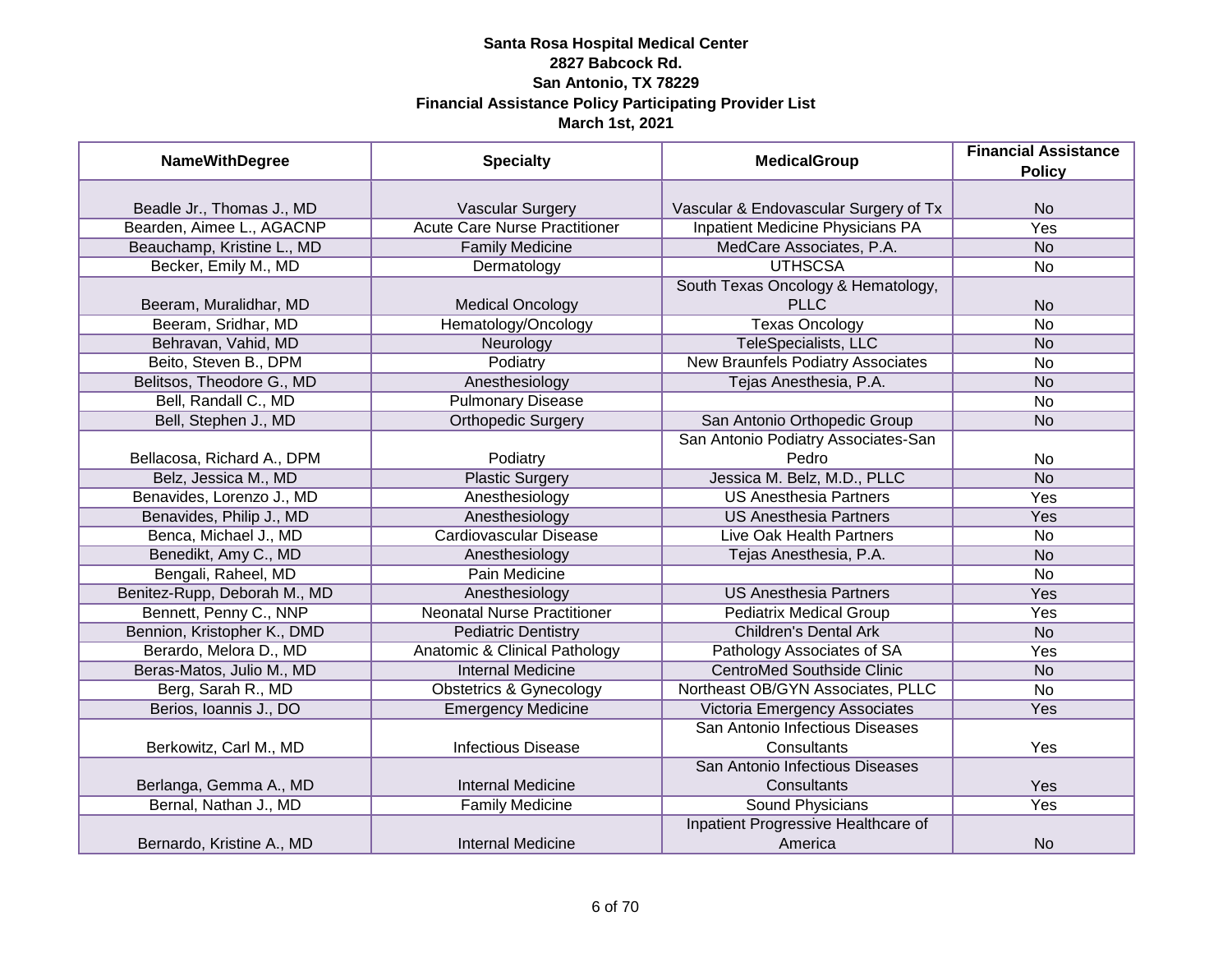| <b>NameWithDegree</b>       | <b>Specialty</b>                          | <b>MedicalGroup</b>                     | <b>Financial Assistance</b> |
|-----------------------------|-------------------------------------------|-----------------------------------------|-----------------------------|
|                             |                                           |                                         | <b>Policy</b>               |
| Bernardy, Michelle L., MD   | <b>Pediatrics</b>                         | <b>New Braunfels Pediatric Group</b>    | $\overline{No}$             |
| Bernstein, Eric, MD         | <b>Family Medicine</b>                    | San Antonio Family Physicians           | $\overline{No}$             |
| Berry, Ronald L., DMD       | Oral and Maxillofacial Surgery            |                                         | $\overline{No}$             |
| Betancourt, Eve M., MD      | Anatomic & Clinical Pathology             | Pathology Associates of San Antonio     | <b>Yes</b>                  |
|                             |                                           |                                         |                             |
| Bhachawat, Devendra K., MD  | <b>Medical Oncology</b>                   | Lone Star Cancer & Blood Disorder, P.A. | No                          |
| Bhandari, Amitabh, MD       | Anesthesiology                            | South Texas Anesthesia Group, PLLC      | $\overline{No}$             |
| Bhatia, Neera, MD           | <b>Obstetrics &amp; Gynecology</b>        |                                         | No                          |
| Biediger, Charles P., MD    | Otolaryngology                            | Alamo ENT Associates, P.A. (Stone Oak)  | <b>No</b>                   |
| Biela, Timothy A., MD       | <b>Neonatal-Perinatal Medicine</b>        | <b>Pediatrix Medical Group</b>          | Yes                         |
|                             |                                           | New Braunfels Orthopedic Surgery and    |                             |
| Biernacki, Katrennah A., PA | Physician Assistant                       | <b>Sports Medicine</b>                  | <b>No</b>                   |
| Bietz, Gabriel J., MD       | <b>Vascular Surgery</b>                   | Peripheral Vascular Associates, P.A.    | No                          |
| Bilica, Paula, DO           | <b>Obstetrics &amp; Gynecology</b>        | Institute for Women's Health            | <b>No</b>                   |
|                             |                                           | MGB Plastic Surgery Associates of San   |                             |
| Bindewald, Matthew G., MD   | <b>Plastic Surgery</b>                    | Antonio                                 | No                          |
| Birdwell, Angela L., DO     | <b>Internal Medicine</b>                  | Leonard E Deal MD PA                    | <b>No</b>                   |
| Bitar, Jamil N., MD         | <b>Cardiovascular Disease</b>             | Jamil N Bitar MD                        | <b>No</b>                   |
| Bjerk, Jessica A., ACNP     | <b>Acute Care Nurse Practitioner</b>      | Michael A Barnett MD PLLC               | <b>No</b>                   |
| Blackstock, Briana, NNP     | <b>Neonatal Nurse Practitioner</b>        |                                         | No                          |
| Blair, Kevin D., MD         | <b>Obstetrics &amp; Gynecology</b>        |                                         | <b>No</b>                   |
| Blanck, Zalmen, MD          | <b>Clinical Cardiac Electrophysiology</b> | Rivercity Cardiovascular of San Antonio | Yes                         |
| Blasko, Melissa W., MD      | Anesthesiology                            | <b>US Anesthesia Partners</b>           | Yes                         |
|                             |                                           | San Antonio Kidney Disease Center       |                             |
| Blond, Carl J., MD          | Nephrology                                | Physicians Group PLLP                   | <b>No</b>                   |
|                             |                                           | Footprints Podiatric Medicine & Surgery |                             |
| Bluhm, James M., DPM        | Podiatry                                  | <b>PLLC</b>                             | <b>No</b>                   |
| Boatman, Erik A., MD        | Anesthesiology                            | <b>US Anesthesia Partners</b>           | Yes                         |
| Bobbala, Govardhan R., MD   | <b>Family Medicine</b>                    | Sound Physicians                        | Yes                         |
| Boecker, Anna M., MD        | Pediatrics                                | <b>Gruene Lake Medical</b>              | <b>No</b>                   |
|                             |                                           |                                         |                             |
| Bogaev, Christopher A., MD  | <b>Neurological Surgery</b>               | Neurosurgical Associates of San Antonio | <b>No</b>                   |
| Bolnick, Harold L., MD      | Anesthesiology                            | EmeRgencHealth, LLC                     | $\overline{No}$             |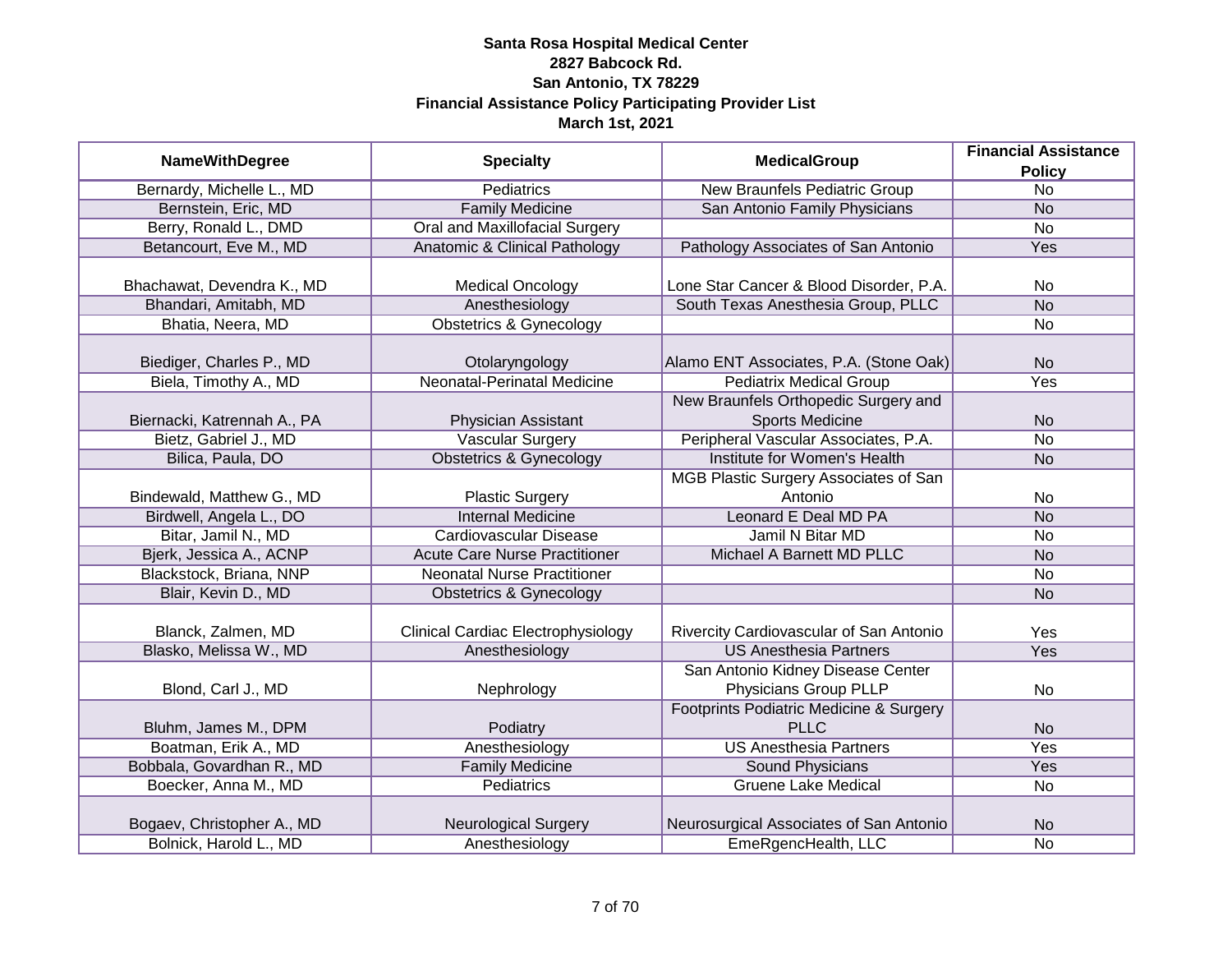|                             |                                    | <b>MedicalGroup</b>                         | <b>Financial Assistance</b> |
|-----------------------------|------------------------------------|---------------------------------------------|-----------------------------|
| <b>NameWithDegree</b>       | <b>Specialty</b>                   |                                             | <b>Policy</b>               |
| Bonilla, Jorge A., MD       | Anesthesiology                     | <b>US Anesthesia Partners</b>               | Yes                         |
|                             |                                    | <b>CHRISTUS Santa Rosa Specialty Clinic</b> |                             |
| Bordon, Anthony S., MD      | <b>General Surgery</b>             | <b>New Braunfels</b>                        | No                          |
| Borgman, Kristie Y., MD     | <b>Pediatric Cardiology</b>        | <b>Pediatrix Cardiology Associates</b>      | N <sub>o</sub>              |
| Borrego III, Robert A., MD  | <b>Internal Medicine</b>           | Robert A Borrego III MD                     | No                          |
| Borshch, Yurii D., MD       | Pain Medicine                      | Precision Spine & Pain Management           | <b>No</b>                   |
| Borte, Bernadette N., MD    | Neurology                          | Telespecialists, LLC                        | <b>No</b>                   |
| Bose, Rahul, MD             |                                    | Lone Star Heart and Vascular Clinic PA      | <b>No</b>                   |
|                             | <b>Interventional Cardiology</b>   |                                             |                             |
| Bosley, Veronica, FNP       | <b>Family Nurse Practitioner</b>   | Inpatient Profressive Healthcare America    | <b>No</b>                   |
| Botello, Sara M., NNP       | <b>Neonatal Nurse Practitioner</b> | <b>Pediatrix Medical Group</b>              | Yes                         |
| Bothwell, Nici E., MD       | Otolaryngology                     | <b>Endomir Surgical, PLLC</b>               | No                          |
| Botla, Ravi, MD             | Gastroenterology                   | <b>Texas Digestive Disease Consultants</b>  | Yes                         |
| Boucher, Jean-Denis, MD, MD | Dermatology                        | Lone Star State Dermatology Clinic          | <b>No</b>                   |
| Boudreau, Michelle M., DO   | Neurology                          | TeleSpecialists, LLC                        | <b>No</b>                   |
| Bouvier, Stephanie A., MD   | Anesthesiology                     |                                             | Yes                         |
| Bowe, Lisa M., MD           | Anesthesiology                     | <b>US Anesthesia Partners</b>               | Yes                         |
| Bowen, Stephanie, MD        | Anesthesiology                     | <b>US Anesthesia Partners</b>               | Yes                         |
| Bowers, Karen M., FNP       | <b>Family Nurse Practitioner</b>   | <b>Surgery Professionals</b>                | <b>No</b>                   |
| Bowser, Andrew N., MD       | <b>Vascular Surgery</b>            | <b>Texas Hills Vascular Specialists</b>     | <b>No</b>                   |
| Boyd, Daniel R., MD         | Anesthesiology                     | <b>US Anesthesia Partners</b>               | Yes                         |
| Boyd, Sherri Y., MD         | Cardiovascular Disease             | <b>New Braunfels Cardiology</b>             | No                          |
| Bradley, Nina G., DO        | Neurology                          | <b>Telespecialists LLC</b>                  | <b>No</b>                   |
| Bradley, Sandra K., NNP     | <b>Neonatal Nurse Practitioner</b> | <b>Pediatrix Medical Group</b>              | Yes                         |
| Bragan, John F., MD         | <b>Emergency Medicine</b>          | Victoria Emergency Associates               | Yes                         |
| Brahmbhatt, Reshma R., MD   | Vascular Surgery                   | <b>UTHSCSA</b>                              | No                          |
| Brandt, Katherine M., MD    | <b>Pediatrics</b>                  | <b>Pediatrix Medical Group</b>              | Yes                         |
| Bregman, Brandon, MD        | Anesthesiology                     | <b>US Anesthesia Partners</b>               | Yes                         |
|                             |                                    | The San Antonio Orthopaedic Group,          |                             |
| Brenman, Ephraim K., DO     | Physical Medicine & Rehabilitation | <b>LLP</b>                                  | <b>No</b>                   |
| Brenner, John R., DO        | Anesthesiology                     | <b>US Anesthesia Partners</b>               | <b>Yes</b>                  |
| Brewer, Raymond L., MD      | Anesthesiology                     | <b>US Anesthesia Partners</b>               | Yes                         |
| Bricco, Diane D., MD        | Radiology                          |                                             | No                          |
| Bridges, Bobbi J., AGACNP   |                                    | <b>Inpatient Consultants of Texas</b>       | <b>No</b>                   |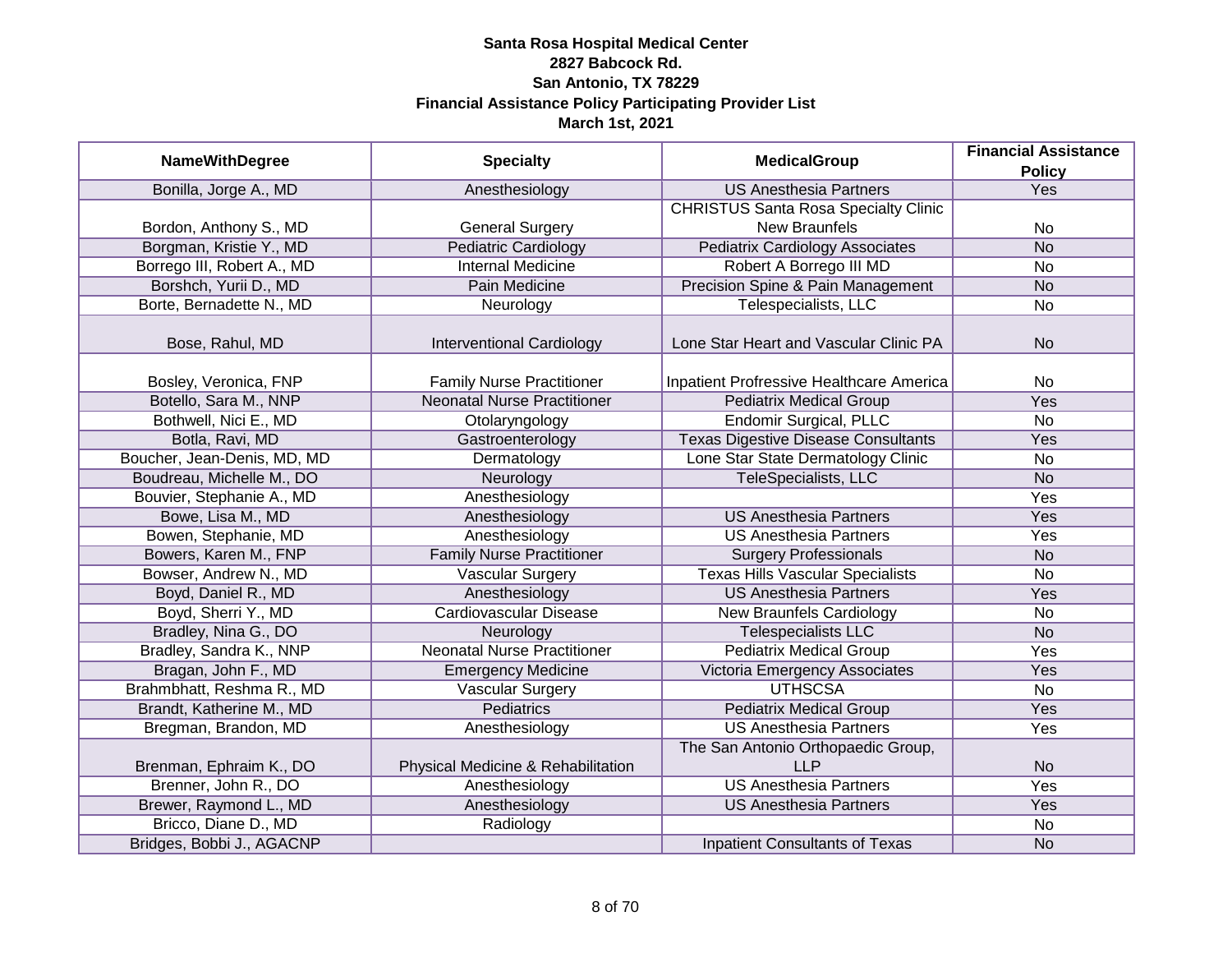| <b>NameWithDegree</b>         |                                                  | <b>MedicalGroup</b>                       | <b>Financial Assistance</b> |
|-------------------------------|--------------------------------------------------|-------------------------------------------|-----------------------------|
|                               | <b>Specialty</b>                                 |                                           | <b>Policy</b>               |
| Brietzke, Alessandra, NNP     | <b>Neonatal Nurse Practitioner</b>               | <b>Pediatrix Medical Group</b>            | <b>Yes</b>                  |
| Briggs, Edward D., MD         | Anesthesiology                                   | <b>US Anesthesia Partners</b>             | <b>Yes</b>                  |
| Briggs, Emily D., MD          | <b>Family Medicine</b>                           | <b>Briggs Family Medicine</b>             | <b>No</b>                   |
| Briggs, Jeffrey D., DO        | Psychiatry                                       | Asana Integrated Medical Group            | <b>No</b>                   |
| Brockway, Bruce A., MD        | Nephrology                                       | Kindney and Blood Pressure Clinic         | <b>No</b>                   |
| Brody, Jennifer D., MD        | <b>Pulmonary Disease</b>                         | Sonterra Pulmonary Consultants            | <b>No</b>                   |
| Brogan, Lisa, CNP             | <b>Family Nurse Practitioner</b>                 | <b>Medcede Physician Services</b>         | No                          |
| Brothers, Brenna J., DNP, FNP | <b>Family Nurse Practitioner</b>                 | Arrhythmia Associates of South Texas      | <b>No</b>                   |
| Broumand, Varshasb, MD        | Nephrology                                       |                                           | No                          |
| Brown Jr., Jeremiah, MD       | Ophthalmology                                    | <b>Brown Retina Institute</b>             | <b>No</b>                   |
|                               |                                                  | San Antonio Head And Neck Surgical        |                             |
| Brown, Patrick N., MD         | Otolaryngology                                   | Associates                                | <b>No</b>                   |
| Bruce, Helena D., PA          | <b>Physician Assistant</b>                       | <b>Precision Assist</b>                   | <b>No</b>                   |
| Bruggeman, Adam, MD           | Orthopedic Surgery                               |                                           | No                          |
|                               |                                                  | Aesthetic, Facial and Oculoplastic        |                             |
| Brundridge, Wesley, DO        | Ophthalmology                                    | Surgery                                   | <b>No</b>                   |
| Brune, Sonja D., CNS-CC       | <b>Clinical Nurse Specialist - Critical Care</b> |                                           | <b>No</b>                   |
|                               |                                                  | Inpatient Progressive Healthcare of       |                             |
| Buccellato, Divina G., AGACNP | <b>Acute Care Nurse Practitioner</b>             | America                                   | <b>No</b>                   |
| Buchanan, Clay T., MD         | <b>Family Medicine</b>                           | <b>MedCare Associates</b>                 | <b>No</b>                   |
|                               |                                                  |                                           |                             |
| Bucheit, Amanda D., MD        | Hematology/Oncology                              | South Texas Oncology and Hematology       | <b>No</b>                   |
| Bui, Christina M., MD         | Ophthalmology                                    | Eye Associates                            | <b>No</b>                   |
|                               |                                                  |                                           |                             |
| Bulengo, Stella M., MD        | Dermatology                                      | Dermatology Associates of San Antonio     | <b>No</b>                   |
| Bullock, Jeff S., MD          | Gastroenterology                                 | San Antonio Gastroenterology Assoc.       | <b>No</b>                   |
| Bunton, Paulette S., MD       | Anesthesiology                                   | <b>US Anesthesia Partners</b>             | Yes                         |
| Burgess, Megan M., MD         | <b>Plastic Surgery</b>                           |                                           | <b>No</b>                   |
| Burgos, Alejandro D., MD      | Anesthesiology                                   | <b>US Anesthesia Partners</b>             | Yes                         |
| Burguete, Sergio R., MD       | <b>Pulmonary Disease</b>                         | S Rodrigo Burguete MD PA                  | No                          |
|                               |                                                  | <b>CHRISTUS Orthopaedics &amp; Sports</b> |                             |
| Burns, Travis C., MD          | <b>Orthopedic Surgery</b>                        | Medicine-San Antonio                      | <b>No</b>                   |
|                               |                                                  | Vascular & Endovascular Surgery of        |                             |
| Busken, Christopher J., MD    | <b>Vascular Surgery</b>                          | Texas, PLLC                               | No                          |
| Bustamante, Julia A., MD      | Anesthesiology                                   | <b>US Anesthesia Partners</b>             | Yes                         |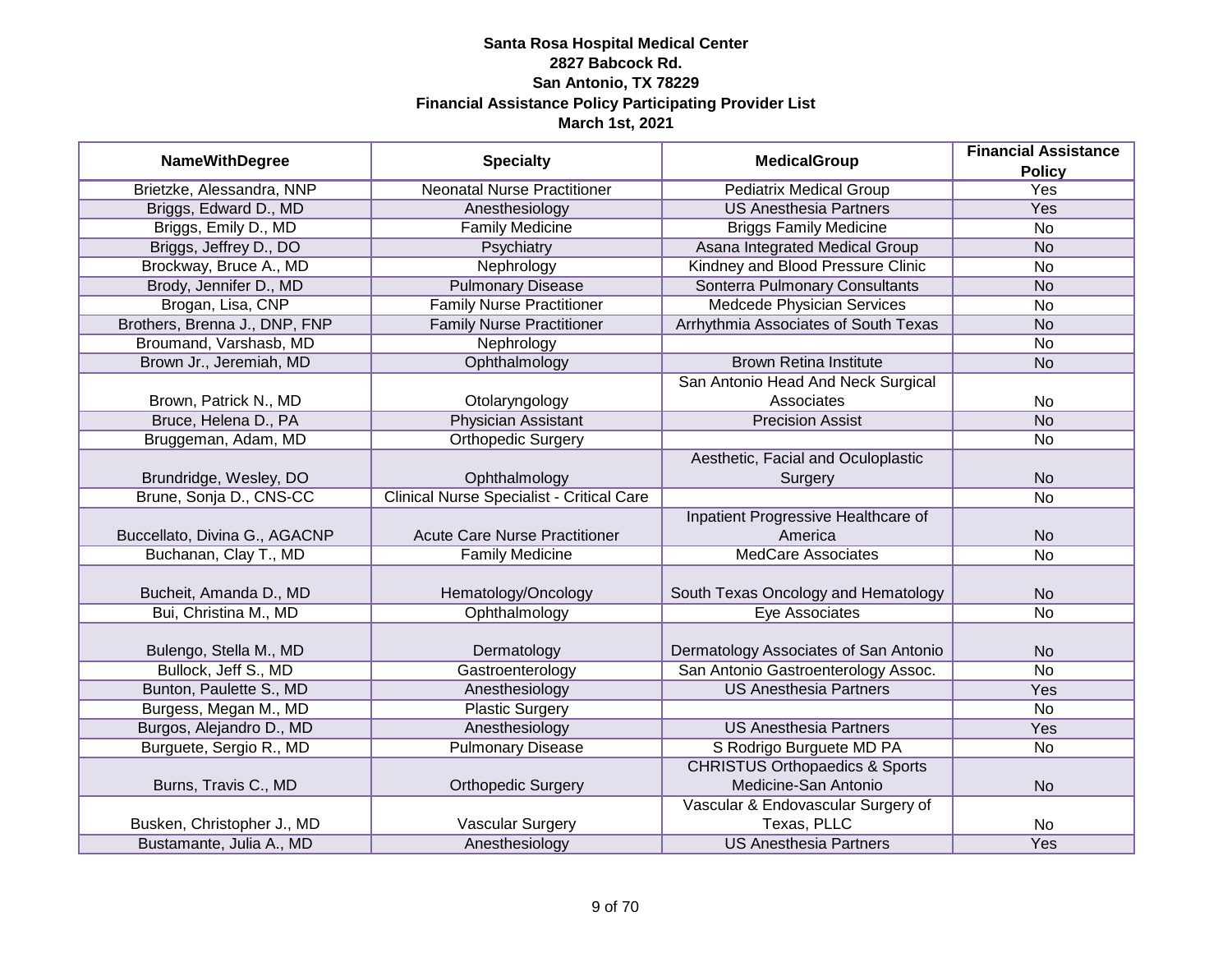| <b>NameWithDegree</b>         |                                    | <b>MedicalGroup</b>                     | <b>Financial Assistance</b> |
|-------------------------------|------------------------------------|-----------------------------------------|-----------------------------|
|                               | <b>Specialty</b>                   |                                         | <b>Policy</b>               |
| Butler, Dimple T., MD         | <b>Family Medicine</b>             | <b>Sound Physicians</b>                 | <b>Yes</b>                  |
| Butler, Jasmin S., PA         | Physician Assistant                | Vita Sana Clinic                        | <b>No</b>                   |
| Butt, Qasim A., MD            | <b>Internal Medicine</b>           | South Texas Renal Care Group            | <b>No</b>                   |
| Butter, Robert D., DO         | Undersea & Hyperbaric Medicine     | Wound Care and Hyperbaric Center        | N <sub>o</sub>              |
| Buzenas, Jessica, MD          | <b>Internal Medicine</b>           | <b>Inpatient Care of South Texas</b>    | Yes                         |
| Byrne, John J., MD            | <b>Obstetrics &amp; Gynecology</b> | <b>Baylor College</b>                   | <b>No</b>                   |
|                               |                                    | South Texas Continuum of Care           |                             |
| Cabello, Maria M., MD         | <b>Family Medicine</b>             | Specialists                             | No                          |
| Cabrera III, Timoteo, MD      | Nephrology                         | Renal Associates, PA                    | <b>No</b>                   |
| Caddell, Heather O., MD       | <b>Obstetrics &amp; Gynecology</b> | Northeast Ob/Gyn Associates             | No                          |
| Cajas, George W., MD          | <b>Obstetrics &amp; Gynecology</b> | <b>Womens Center at Westover Hills</b>  | <b>No</b>                   |
|                               |                                    | All American Allergy Asthma &           |                             |
| Calais, Charles J., DO, MS    | Allergy & Immunology               | Immunology Center                       | No                          |
| Caldarola, Vincent A., MD     | <b>General Surgery</b>             | <b>VR Surgical Associates</b>           | <b>No</b>                   |
| Calderon, Guido J., MD        | <b>Internal Medicine</b>           | <b>Inpatient Medicine Physicians PA</b> | Yes                         |
| Calhoun, Wesley B., MD        | Nephrology                         | San Antonio Kidney Disease Center       | <b>No</b>                   |
| Camplen, Kathryn, CNM         | <b>Nurse Midwife</b>               | Alamo Womens OB/GYN                     | No                          |
| Campos, Carlos, MD            | <b>Family Medicine</b>             | Carlos Campos, M.D., P.A.               | <b>No</b>                   |
|                               |                                    | <b>CSR Family Medicine Residency</b>    |                             |
| Campos, Rebecca L., MD        | <b>Family Medicine</b>             | Program                                 | No                          |
| Canales, John F., MD          | <b>Interventional Cardiology</b>   | Cardiology Clinic of San Antonio        | <b>No</b>                   |
|                               |                                    |                                         |                             |
| Canales, Mark L., MD          | Cardiovascular Disease             | Adult Cardiovascular Consultants, P.A.  | <b>No</b>                   |
|                               |                                    | Gastroenterology Consultants of San     |                             |
| Canedo, Monica M., CNS        | <b>Clinical Nurse Specialist</b>   | Antonio                                 | <b>No</b>                   |
| Cano, Oscar, MD               | Radiology                          | <b>River City Imaging Associates</b>    | Yes                         |
| Cantrill, Christopher H., MD  | <b>Urology</b>                     | Urology San Antonio, P.A.               | Yes                         |
| Cantu, Judy, MD               | <b>Internal Medicine</b>           | <b>Gonzaba Medical Group</b>            | <b>No</b>                   |
| Capella, Jose J., MD          | Anesthesiology                     | <b>US Anesthesia Partners</b>           | Yes                         |
| Capener, Dale C., MD          | Anesthesiology                     | <b>US Anesthesia Partners</b>           | Yes                         |
| Capps, Alicia M., PA          | Physician Assistant                | <b>Surgery Professionals</b>            | N <sub>o</sub>              |
| Carcamo, Gerardo E., MD       | <b>General Surgery</b>             | South Texas Surgeons PA                 | No                          |
| Carcamo, Karen M., MD         | <b>Obstetrics &amp; Gynecology</b> | Institute for Women's Health            | <b>No</b>                   |
| Cardenas Rosales, Juan C., MD | <b>Internal Medicine</b>           | Gonzaba Medical Group                   | No                          |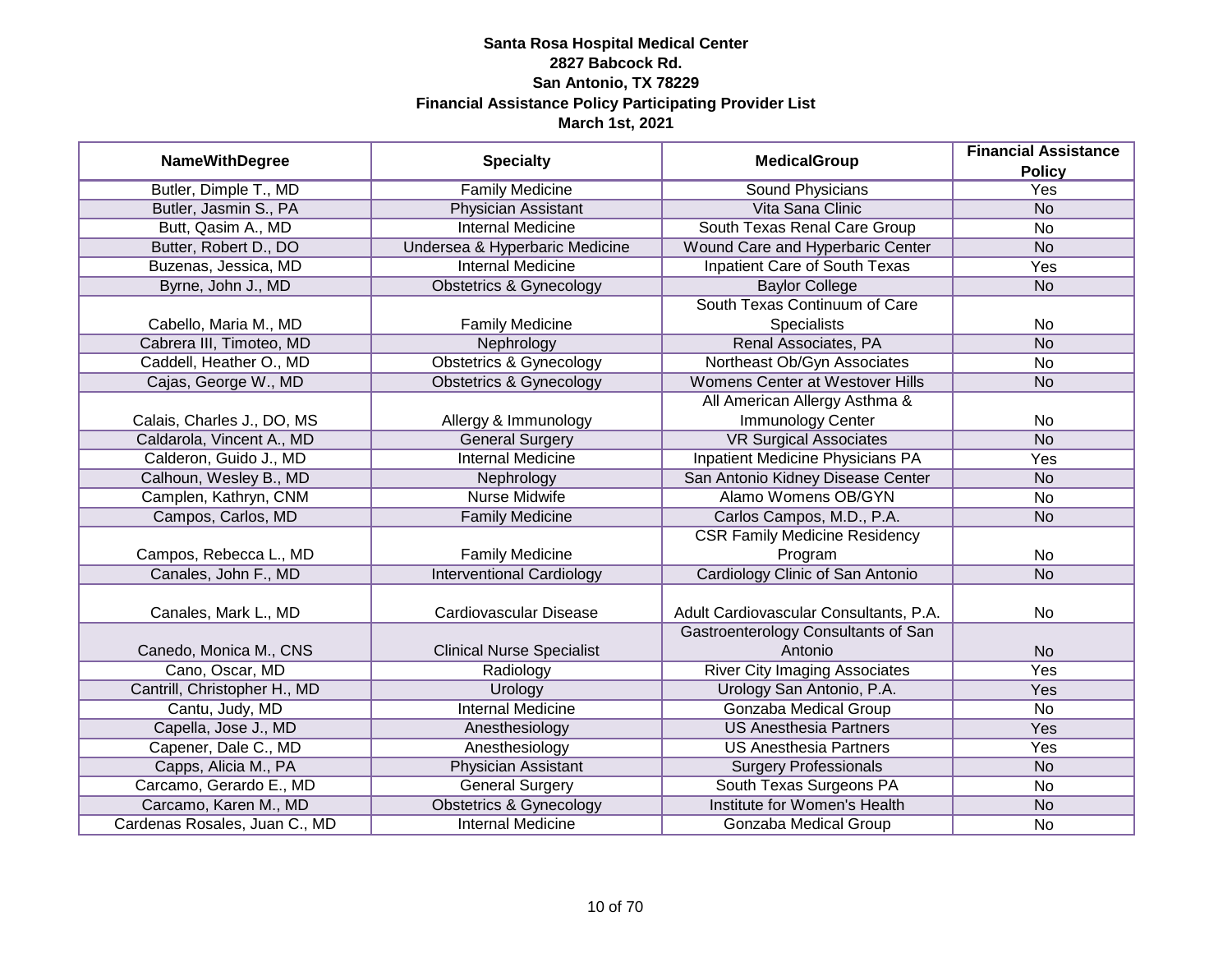| <b>NameWithDegree</b>            | <b>Specialty</b>                              | <b>MedicalGroup</b>                         | <b>Financial Assistance</b><br><b>Policy</b> |
|----------------------------------|-----------------------------------------------|---------------------------------------------|----------------------------------------------|
|                                  |                                               | Central Texas OB/GYN Associates PLLC        |                                              |
| Cardenas, Carlos A., MD          | <b>Obstetrics &amp; Gynecology</b>            | dba Womens Health                           | <b>No</b>                                    |
| Cardona Orellana, Iliana L., MD  | Nephrology                                    | Renal Associates, P.A.                      | $\overline{No}$                              |
| Carey, Stephen C., MD            | <b>Cardiovascular Disease</b>                 | <b>CCJ Cardiology</b>                       | <b>No</b>                                    |
| Carney, Jennifer E., NNP         | <b>Neonatal Nurse Practitioner</b>            | <b>Pediatrix Medical Group</b>              | Yes                                          |
| Carrasco, Arnulfo T., MD         | Pain Medicine                                 | Carrasco Pain Institute                     | <b>No</b>                                    |
|                                  |                                               | <b>Synaptic Resources/Hill Country</b>      |                                              |
| Carrau, Jose L., MD              | Neurology                                     | <b>Monitoring LLC</b>                       | <b>No</b>                                    |
| Carren Simpson, Cristina P., MD  | <b>Obstetrics &amp; Gynecology</b>            | Riverwalk OBGYN, PLLC                       | Yes                                          |
| Carreras, Yuly D., MD            | Pediatrics                                    | <b>CentroMed Pediatrics</b>                 | No                                           |
| Carroll, Craig G., DO            | Neurology                                     | Rocky Mountain Neurodiagnostic              | <b>No</b>                                    |
| Carroll, Elisa F., MD            | <b>Obstetrics &amp; Gynecology</b>            | Institute for Women's Health                | No                                           |
| Carter, James C., CRNA           | <b>Certified Registered Nurse Anesthetist</b> |                                             | <b>No</b>                                    |
| Carter-Rubenstein, Vaucheria, MD | Anesthesiology                                | <b>US Anesthesia Partners</b>               | Yes                                          |
| Case, John R., MD                | Urology                                       | Urology San Antonio, P.A.                   | Yes                                          |
| Casmaer, Monica L., PA           | <b>Physician Assistant</b>                    | Victoria Emergency Associates               | Yes                                          |
| Castillo, Javier, MD             | <b>Maternal-Fetal Medicine</b>                | <b>Pediatrix Medical Group</b>              | Yes                                          |
| Castro Pena, Norys A., MD        | <b>Infectious Disease</b>                     | Gonzaba Medical Group                       | <b>No</b>                                    |
| Castro, David M., MD             | Pediatrics                                    | Caring for Kids Pediatrics, PA              | <b>No</b>                                    |
| Catland, Deborah K., NNP         | <b>Neonatal Nurse Practitioner</b>            | <b>Pediatrix Medical Group</b>              | Yes                                          |
| Caulfield, Christopher T., MD    | <b>Family Medicine</b>                        | Health Texas Medical Group Of SA            | <b>No</b>                                    |
|                                  |                                               | San Antonio Vascular and Endovascular       |                                              |
| Causey, Marlin W., MD            | <b>Vascular Surgery</b>                       | <b>Clinic PLLC</b>                          | <b>No</b>                                    |
| Cauthon, David, DPM              | Podiatry                                      | Robert Vranes, DPM                          | <b>No</b>                                    |
| Cavazos, Jorge M., MD            | Gastroenterology                              | <b>Texas Digestive Disease Consultants</b>  | Yes                                          |
| Cavazos, Ramiro D., MD           | <b>General Surgery</b>                        | Sage Bariatric Institure                    | <b>No</b>                                    |
| Cecava, Nathan D., MD            | <b>Diagnostic Radiology</b>                   | <b>River City Imaging Associates</b>        | Yes                                          |
| Cecchini, Michelle M., MD        | <b>Neurological Surgery</b>                   | <b>Texas Neurosurgical Spine</b>            | <b>No</b>                                    |
| Cecconi, Patricia P., MD         | Urology                                       | <b>Urology San Antonio</b>                  | Yes                                          |
| Cedillo-Couvert, Esteban A., MD  | Nephrology                                    | South Texas Renal Care Group                | <b>No</b>                                    |
| Cena, Marek W., MD               | Cardiovascular Disease                        | Alamo Cardiovascular Consultants            | Yes                                          |
| Cerda, Oscar J., MD              | <b>Family Medicine</b>                        |                                             | <b>No</b>                                    |
| Cesta, Mark A., MD               | <b>Emergency Medicine</b>                     |                                             | <b>Yes</b>                                   |
| Chalaby, Marc A., MD             | <b>Pulmonary Disease</b>                      | Pulmonary Consultants of San Antonio,<br>PA | <b>No</b>                                    |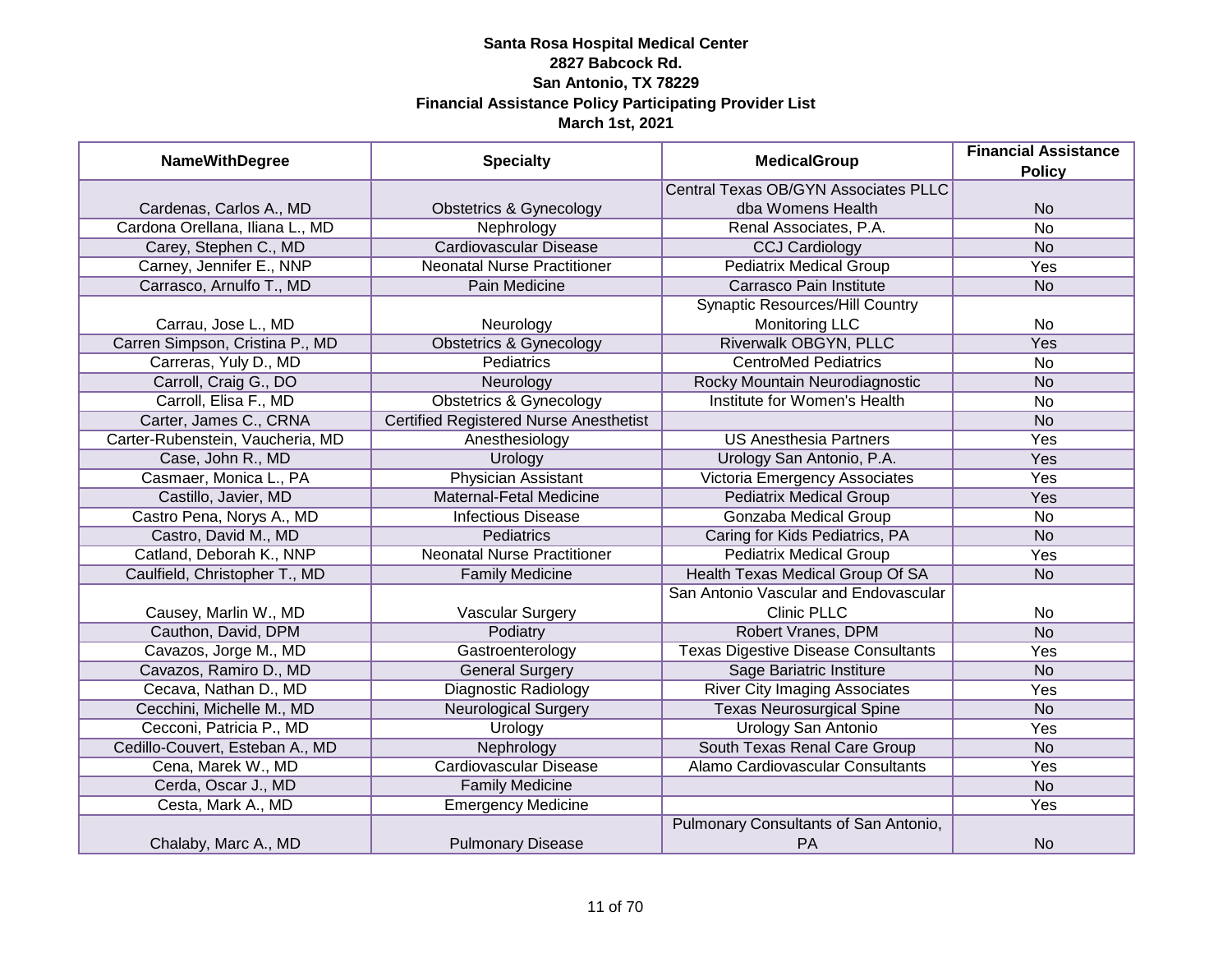|                                |                               | <b>MedicalGroup</b>                         | <b>Financial Assistance</b> |
|--------------------------------|-------------------------------|---------------------------------------------|-----------------------------|
| <b>NameWithDegree</b>          | <b>Specialty</b>              |                                             | <b>Policy</b>               |
| Chalasani, Meghana, MD         | <b>Internal Medicine</b>      | <b>SAKD Physician Group PLLC</b>            | $\overline{No}$             |
|                                |                               | Texas Oncology - San Antonio Medical        |                             |
| Challagundla, Suneetha, MD     | <b>Medical Oncology</b>       | Center                                      | <b>No</b>                   |
| Challapalli, Vishnu Prasad, MD | Psychiatry                    | Asana Integrated Medicla Group              | $\overline{No}$             |
| Chan, Rodney K., MD            | <b>Plastic Surgery</b>        | <b>STARS Plastic Surgery</b>                | <b>No</b>                   |
|                                |                               |                                             |                             |
| Chance III, John, MD           | <b>Orthopedic Surgery</b>     | Northeast Orthopedics & Sports Medicine     | No.                         |
| Chaney, Dennis M., DPM         | Podiatry                      | San Antonio Podiatry Associates             | <b>No</b>                   |
| Chang, Kuang-Yu M., MD         | Anesthesiology                |                                             | Yes                         |
| Chapa IV, Luis, MD             | <b>Emergency Medicine</b>     | Victoria Emergency Associates               | Yes                         |
| Chapa, Maria D., MD            | <b>Internal Medicine</b>      | <b>Vivir with Salud</b>                     | <b>No</b>                   |
| Chapman, Monica E., PA         | <b>Physician Assistant</b>    | <b>UT Medicine/UTHSCSA</b>                  | <b>No</b>                   |
|                                |                               | South Texas Orthopaedic Speciality          |                             |
| Charlton, Michael T., MD       | <b>Orthopedic Surgery</b>     | Group                                       | <b>No</b>                   |
| Chattar-Cora, Deowall, MD      | <b>Plastic Surgery</b>        |                                             | <b>No</b>                   |
|                                |                               | San Antonio Infectious Diseases             |                             |
| Chee, David O., MD             | <b>Infectious Disease</b>     | Consultants                                 | Yes                         |
| Cheek, Jay M., MD              | <b>General Surgery</b>        |                                             | <b>No</b>                   |
| Cheleuitte, Elias R., DPM      | Podiatry                      | The Podiatry Group of South Texas           | <b>No</b>                   |
| Chen, Alexander, MD            | Anesthesiology                | Sigma Pain                                  | <b>No</b>                   |
|                                |                               | <b>Real Time Neuromonitoring Associates</b> |                             |
| Chen, Jonathan, MD             | Neurology                     | of California, PC                           | No                          |
| Chen, Ping-Sun K., MD          | Radiology                     | <b>River City Imaging Associates</b>        | Yes                         |
| Cheng, Jason A., MD            | Radiology                     | <b>River City Imaging Associates</b>        | Yes                         |
| Cheshire, Amanda L., MD        | Neurology                     | TeleSpecialists, LLC                        | <b>No</b>                   |
| Chiang, Eric, MD               | Anesthesiology                | <b>US Anesthesia Partners</b>               | Yes                         |
| Chica II, Gerardo A., MD       | Nephrology                    | San Antonio Kidney Disease Center           | <b>No</b>                   |
| Childers, Richard L., DPM      | Podiatry                      | The Pediatry Group South Texas PA           | <b>No</b>                   |
| Chilton, Robert, DO            | <b>Cardiovascular Disease</b> | <b>UTHSCSA Department of Medicine</b>       | <b>No</b>                   |
| Chinea, Eugenio R., MD         | <b>Internal Medicine</b>      | WellMed Medical Management                  | No                          |
|                                |                               |                                             |                             |
| Cho, Mickey S., MD             | <b>Orthopedic Surgery</b>     | South Texas Orthopedic Specialty Group      | <b>No</b>                   |
| Choi, Stephanie S., PA         | <b>Physician Assistant</b>    | Precision Assist of San Antonio, LLC        | No                          |
| Chou, Jui-Lien, MD             | <b>Radiation Oncology</b>     | <b>Radiation Oncology Associates</b>        | <b>No</b>                   |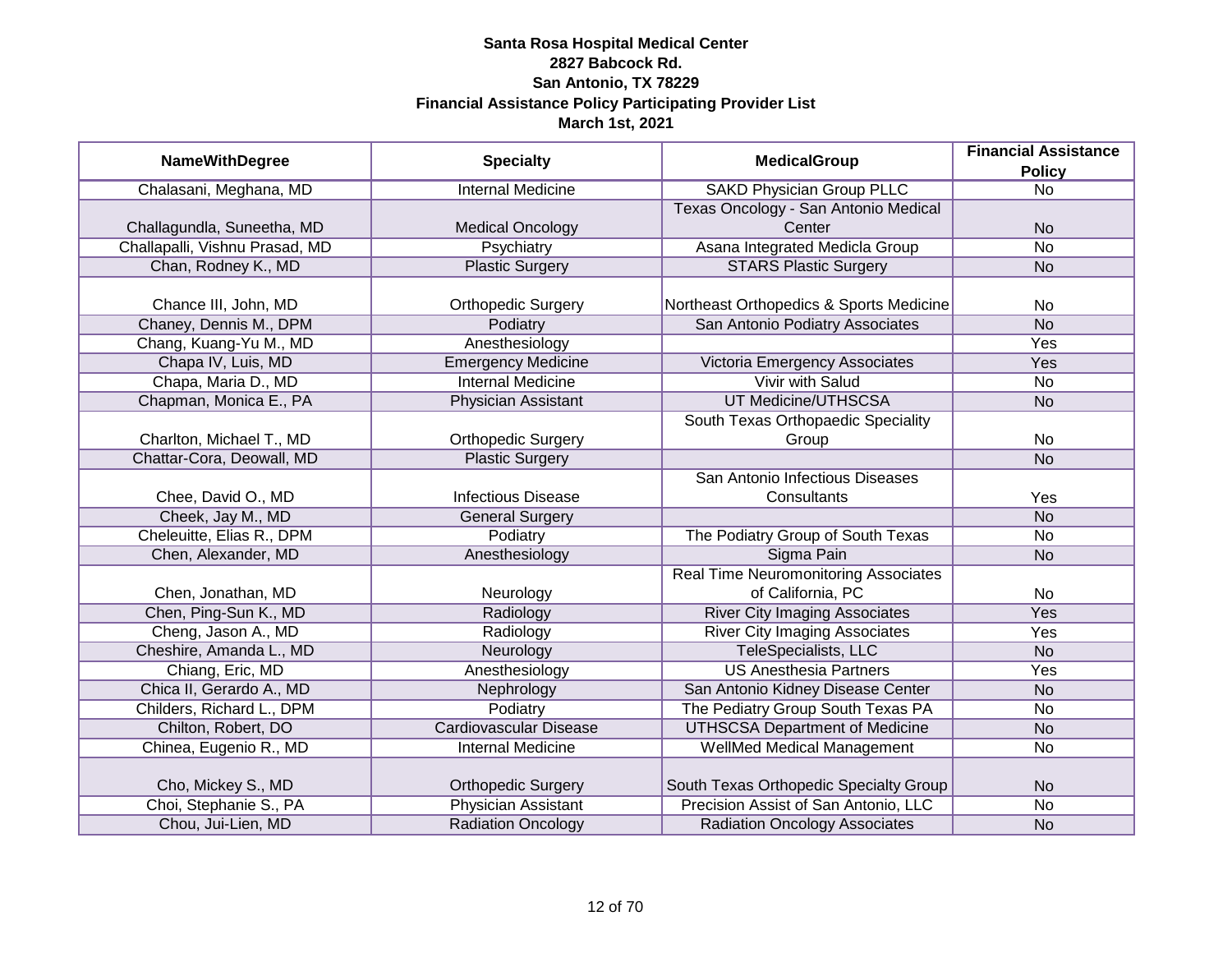| <b>NameWithDegree</b>              | <b>Specialty</b>                                 | <b>MedicalGroup</b>                      | <b>Financial Assistance</b><br><b>Policy</b> |
|------------------------------------|--------------------------------------------------|------------------------------------------|----------------------------------------------|
|                                    |                                                  | Heart & Rhythm Institute of South Texas, |                                              |
| Choucair, Wassim K., MD            | <b>Clinical Cardiac Electrophysiology</b>        | <b>PA</b>                                | No                                           |
| Christal, Jeffrey L., MD           | Anatomic & Clinical Pathology                    | Pathology Associates of San Antonio      | <b>Yes</b>                                   |
| Christodoulou, Christodoulos, MD   | Allergy & Immunology                             | <b>MedCare Associates</b>                | No                                           |
|                                    |                                                  | River City Cardiovascular of San Antonio |                                              |
| Christopherson, Chad R., MD        | Cardiovascular Disease                           | <b>PLLC</b>                              | Yes                                          |
| Chuang, Richard S., MD             | <b>Emergency Medicine</b>                        | <b>Victoria Emergency Associates</b>     | Yes                                          |
| Chumble, Shubhangi A., MD          | Neurology                                        | Telespecialists, LLC                     | <b>No</b>                                    |
| Church-Hajduk, Robin, MD           | Anesthesiology                                   | Tejas Anesthesia, P.A.                   | No                                           |
| Cigarroa, Francisco G., MD         | <b>General Surgery</b>                           | University Hospital/ Transplant Center   | <b>No</b>                                    |
|                                    |                                                  | San Antonio Infectious Disease           |                                              |
| Cisneros, Luis A., MD              | <b>Infectious Disease</b>                        | Consultants                              | Yes                                          |
| Clanton, David B., MD              | Anesthesiology                                   | <b>US Anesthesia Partners</b>            | Yes                                          |
|                                    |                                                  |                                          |                                              |
| Clanton, Elizabeth B., MD          | <b>Plastic Surgery</b>                           | Elizabeth Bohnenblust Clanton, MD, PA    | No                                           |
| Clark, Anthony E., MD              | Anesthesiology                                   | <b>US Anesthesia Partners</b>            | Yes                                          |
|                                    |                                                  | Clark and Gossett Implant & Oral         |                                              |
| Clark, Charles L., DDS             | Oral and Maxillofacial Surgery                   | Surgery                                  | No                                           |
| Clark, Kindra J., FNP              | <b>Family Nurse Practitioner</b>                 | <b>Wound Centrics</b>                    | <b>No</b>                                    |
| Clark, Kristi G., MD               | <b>Internal Medicine</b>                         | <b>Health Texas Medical Group</b>        | No                                           |
| Clayton, Sara M., MD               | <b>Diagnostic Radiology</b>                      | <b>River City Imaging Associates</b>     | Yes                                          |
| Clemons, Richard, MD               | <b>Internal Medicine</b>                         |                                          | No                                           |
| Clifton, J. C., MD                 | Anesthesiology                                   | <b>US Anesthesia Partners</b>            | Yes                                          |
| Clifton, John B., MD               | Anesthesiology                                   | <b>US Anesthesia Partners</b>            | Yes                                          |
| Clinkscales, Christopher P., MD    | Anesthesiology                                   | <b>US Anesthesia Partners</b>            | Yes                                          |
| Clinton-Jordan, Deborah A., CNS-CC | <b>Clinical Nurse Specialist - Critical Care</b> | Gonzaba Medical Group                    | No                                           |
| Cluley, John D., MD                | Gastroenterology                                 | Tx Digestive Disease Consultants         | <b>No</b>                                    |
| Cockerill, Katherine J., MD        | Urology                                          | Urology San Antonio, P.A.                | Yes                                          |
| Cockerill, Patrick, MD             | Urology                                          | <b>Urology San Antonio</b>               | Yes                                          |
|                                    |                                                  | San Antonio Pediatric Surgery            |                                              |
| Cofer, Barry R., MD                | <b>Pediatric Surgery</b>                         | Associates                               | No                                           |
| Cogburn, Robyn N., FNP             | <b>Family Nurse Practitioner</b>                 | <b>Physicians Unity PA</b>               | <b>No</b>                                    |
| Cohen, Gary R., MD                 | Anesthesiology                                   | <b>US Anesthesia Partners</b>            | Yes                                          |
| Cole, Joe L., MD                   | Rheumatology                                     | Adult & Pediatric Rheumatology           | <b>No</b>                                    |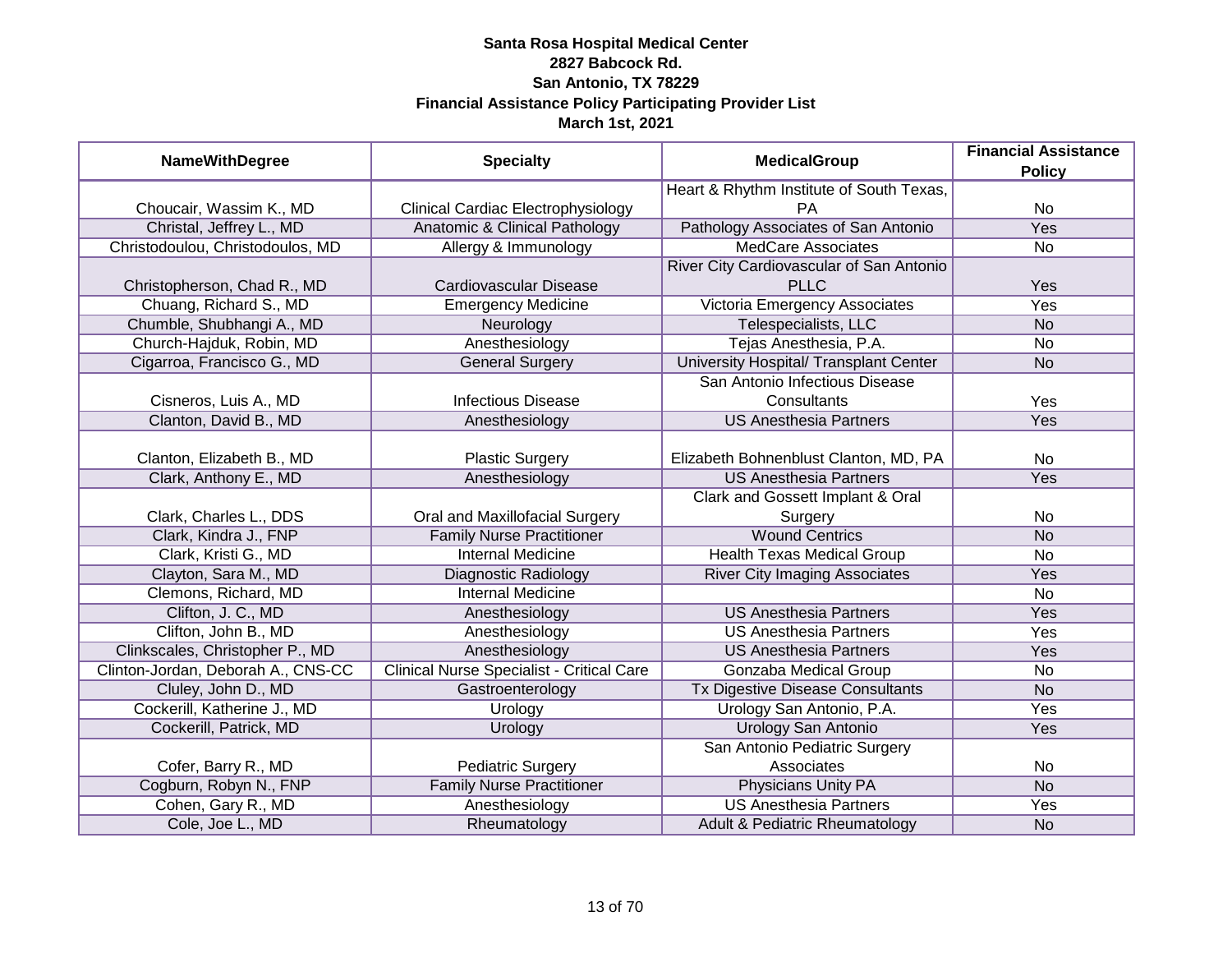| <b>NameWithDegree</b>               | <b>Specialty</b>                   | <b>MedicalGroup</b>                        | <b>Financial Assistance</b><br><b>Policy</b> |
|-------------------------------------|------------------------------------|--------------------------------------------|----------------------------------------------|
|                                     |                                    |                                            |                                              |
| Coleman, Woodward L., MD            | Surgery of the Hand                | The Hand and Thumb Specialty Centers       | N <sub>o</sub>                               |
| Coles, Edward F., MD                | Gastroenterology                   |                                            | <b>No</b>                                    |
|                                     |                                    | <b>CSR Family Medicine Residency</b>       |                                              |
| Collins, Claudia E., MD             | <b>Family Medicine</b>             | Program                                    | No                                           |
| Colon-Garcia, Patricia, MD          | Neurology                          | TeleSpecialists, LLC                       | <b>No</b>                                    |
| Conde, Alfredo E., MD               | <b>Pulmonary Disease</b>           |                                            | Yes                                          |
|                                     |                                    | South Texas Oncology & Hematology,         |                                              |
| Conde, Sara M., MD                  | Hematology/Oncology                | PLLC                                       | <b>No</b>                                    |
| Conley, Carolyn M., MD              | Anesthesiology                     | <b>US Anesthesia Partners</b>              | Yes                                          |
| Conlin, Giselle M., MD              | Anesthesiology                     | <b>US Anesthesia Partners</b>              | Yes                                          |
| Connaughton, James C., MD           | <b>Colon and Rectal Surgery</b>    | South Texas Colorectal Center              | No                                           |
|                                     |                                    |                                            |                                              |
| Contreras Valdes, Fernando M., MD   | Clinical Cardiac Electrophysiology | Cardiology Clinic of San Antonio, PLLC     | <b>No</b>                                    |
|                                     |                                    | South Texas Oncology & Hematology,         |                                              |
| Contreras, Jeanne Y., FNP           | <b>Family Nurse Practitioner</b>   | <b>PLLC</b>                                | No                                           |
| Conway, Bruce E., MD                | <b>General Surgery</b>             | <b>Start Center Surgical Consultants</b>   | <b>No</b>                                    |
|                                     |                                    | <b>CHRISTUS Surgical Clinic - Westover</b> |                                              |
| Corneille, Michael G., MD           | <b>Surgical Critical Care</b>      | Hill                                       | No                                           |
| Cornejo Esquerra, Agustin, MD       | <b>Plastic Surgery</b>             |                                            | <b>No</b>                                    |
| Cornforth, Katherine E., MD         | <b>Obstetrics &amp; Gynecology</b> | Institute for Women's Health               | <b>No</b>                                    |
| Cortez, Cristina, MD                | <b>Family Medicine</b>             | <b>Health Texas</b>                        | <b>No</b>                                    |
| Coston, Amber D., PA                | <b>Physician Assistant</b>         | <b>Pediatrix Medical Group</b>             | Yes                                          |
| Couch, Linda S., MD                 | <b>Medical Oncology</b>            | Cancer Care Centers of South Texas, PA     | <b>No</b>                                    |
| Covey, Brenda K., MD                | Anesthesiology                     | <b>US Anesthesia Partners</b>              | Yes                                          |
| Covington, Andrea L., MD            | <b>Internal Medicine</b>           | Sound ED                                   | Yes                                          |
| Covington, Cody J., MD              | <b>Orthopedic Surgery</b>          | Orthopaedic San Antonio LLC                | <b>No</b>                                    |
| Craig, John A., MD                  | Anesthesiology                     | <b>US Anesthesia Partners</b>              | <b>Yes</b>                                   |
| Craig, William E., MD               | <b>Cardiovascular Disease</b>      | Craig Cardiovascular Center                | <b>No</b>                                    |
| Crawley, Melissa A., MD             | <b>Internal Medicine</b>           | <b>Texas Oncology</b>                      | <b>No</b>                                    |
|                                     |                                    | <b>CHRISTUS Santa Rosa Family Health</b>   |                                              |
| Criscuolo-Higgins, Christine D., MD | <b>Family Medicine</b>             | Center                                     | No                                           |
| Crittenden, Kimberly N., MD         | <b>Obstetrics &amp; Gynecology</b> | <b>Womens Center at Westover Hills</b>     | N <sub>o</sub>                               |
| Crockett, Richard W., MD            | Anesthesiology                     | <b>US Anesthesia Partners</b>              | Yes                                          |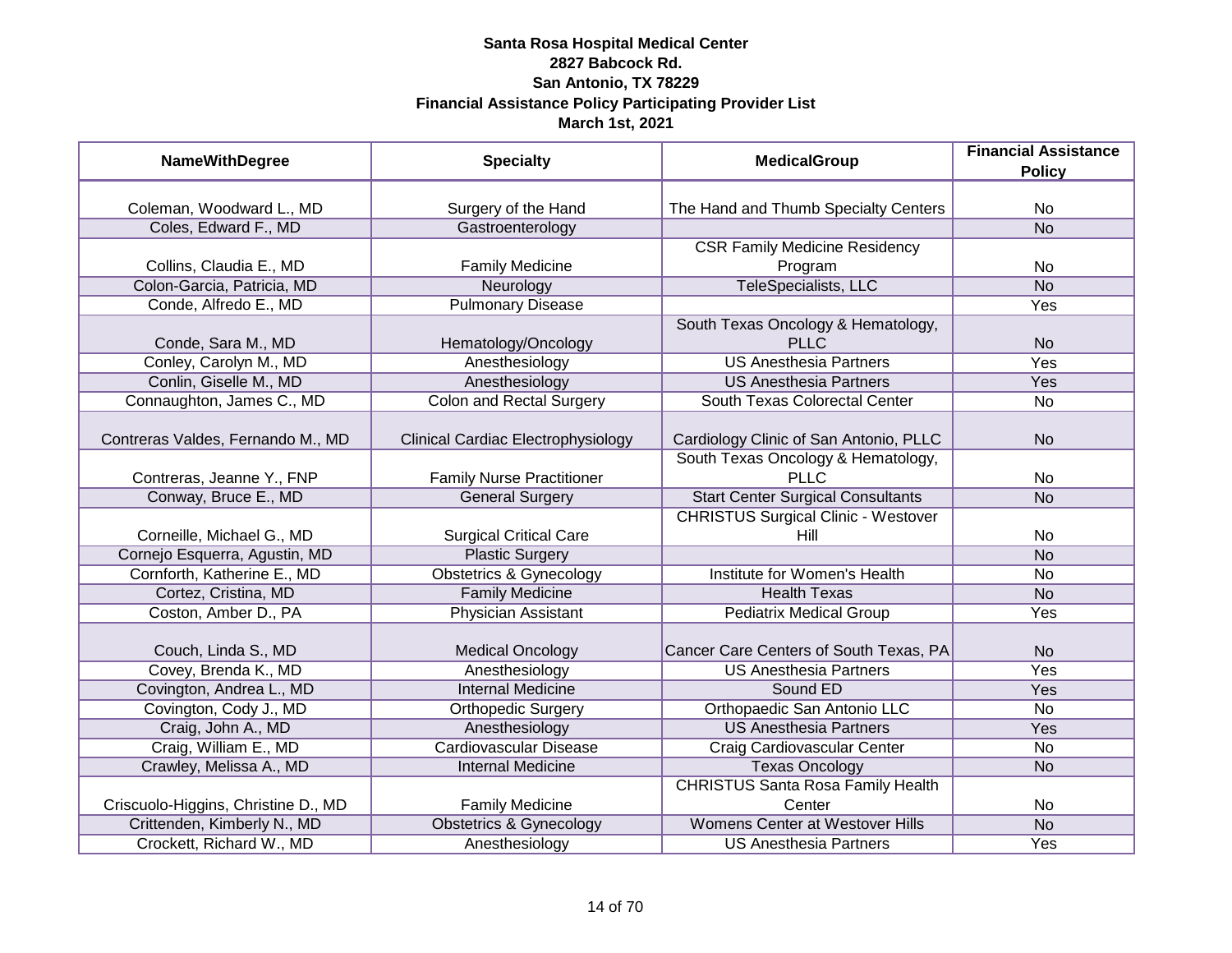| <b>NameWithDegree</b>     | <b>Specialty</b>                       | <b>MedicalGroup</b>                     | <b>Financial Assistance</b> |
|---------------------------|----------------------------------------|-----------------------------------------|-----------------------------|
|                           |                                        |                                         | <b>Policy</b>               |
| Cromack, Douglas T., MD   | <b>Plastic Surgery</b>                 | <b>UTHSCSA</b>                          | N <sub>o</sub>              |
| Cross, Criss C., MD       | <b>Emergency Medicine</b>              | Victoria Emergency Associates           | <b>Yes</b>                  |
| Crow, Gillian J., PA      | <b>Physician Assistant</b>             | Victoria Emergency Associates           | <b>Yes</b>                  |
| Crownover, Richard L., MD | <b>Radiation Oncology</b>              | <b>UTHSCSA at San Antonio</b>           | $\overline{No}$             |
| Crum, Mark, MD            | Anesthesiology                         | Tejas Anesthesia, P.A.                  | <b>No</b>                   |
| Cruz Jr., Amador, PA      | Physician Assistant                    | The San Antonio Orthopaedic Group       | No                          |
| Cruz, Daniel R., DPM      | Podiatry                               | <b>Gonzaba Medical Group</b>            | <b>No</b>                   |
|                           |                                        |                                         |                             |
| Cruz, Jaime O., MD        | Endocrinology, Diabetes and Metabolism | Diabetes and Endocrinology Consultants  | No                          |
| Cruz, Sarah K., PNP       | <b>Pediatric Nurse Practitioner</b>    | <b>Pediatrix Medical Group</b>          | Yes                         |
| Cubriel, Andres A., MD    | Anesthesiology                         | <b>US Anesthesia Partners</b>           | Yes                         |
| Cullinan, Patrick C., DO  | <b>Internal Medicine</b>               | Victoria Emergency Associates           | Yes                         |
|                           | Acute Care Adult-Gerontology Nurse     |                                         |                             |
| Cumming, Tara L., AGACNP  | Practitioner                           | Texas Urology Group, PA                 | No                          |
|                           |                                        | Gastroenterology Consultants of San     |                             |
| Cunningham, John R., MD   | Gastroenterology                       | Antonio                                 | <b>No</b>                   |
| Curry, Mitchell R., MD    | <b>Internal Medicine</b>               | <b>Impact Physicans</b>                 | <b>No</b>                   |
|                           |                                        | Sports Medicine Associates of San       |                             |
| Curtis Jr., Ralph J., MD  | <b>Orthopedic Surgery</b>              | Antonio                                 | <b>No</b>                   |
| Dabbous, Ash M., MD       | <b>Obstetrics &amp; Gynecology</b>     |                                         | $\overline{No}$             |
| Daggubati, Sreedevi, MD   | <b>Medical Oncology</b>                | Texas Oncology - New Braunfels          | <b>No</b>                   |
| Dalton, Warren R., MD     | <b>Emergency Medicine</b>              | Victoria Emergency Associates           | Yes                         |
| Dao Campi, Haisar E., MD  | <b>Colon and Rectal Surgery</b>        | <b>UTHSCSA Department of Surgery</b>    | <b>No</b>                   |
| Dar, Urfan A., MD         | Pain Medicine                          | <b>Tricity Pain Associates PA</b>       | No                          |
| Dark, Foy E., DO          | <b>Emergency Medicine</b>              | Victoria Emergency Associates           | Yes                         |
|                           |                                        | Texas Digestive Disease Consultants,    |                             |
| Dasher, Kevin J., MD      | Gastroenterology                       | PA                                      | Yes                         |
| Davidson, James M., MD    | <b>Emergency Medicine</b>              | Victoria Emergency Associates           | Yes                         |
| Davidson, Joseph L., MD   | Anesthesiology                         | <b>US Anesthesia Partners</b>           | Yes                         |
| Davies, Mark G., MD       | <b>Vascular Surgery</b>                | <b>University Vascular Clinic</b>       | <b>No</b>                   |
| Davila, Angelica E., MD   | <b>Family Medicine</b>                 | UT Health Geriatric and Palliative Care | No                          |
| Davis, David F., MD       | Anesthesiology                         | Tejas Anesthesia, P.A.                  | <b>No</b>                   |
| Davis, Kenneth M., MD     | <b>Internal Medicine</b>               | <b>CHRISTUS Health</b>                  | $\overline{No}$             |
|                           |                                        | San Antonio Kidney Disease Center       |                             |
| Davis, Larry R., MD       | Nephrology                             | Physicians Group, P.L.L.C.              | <b>No</b>                   |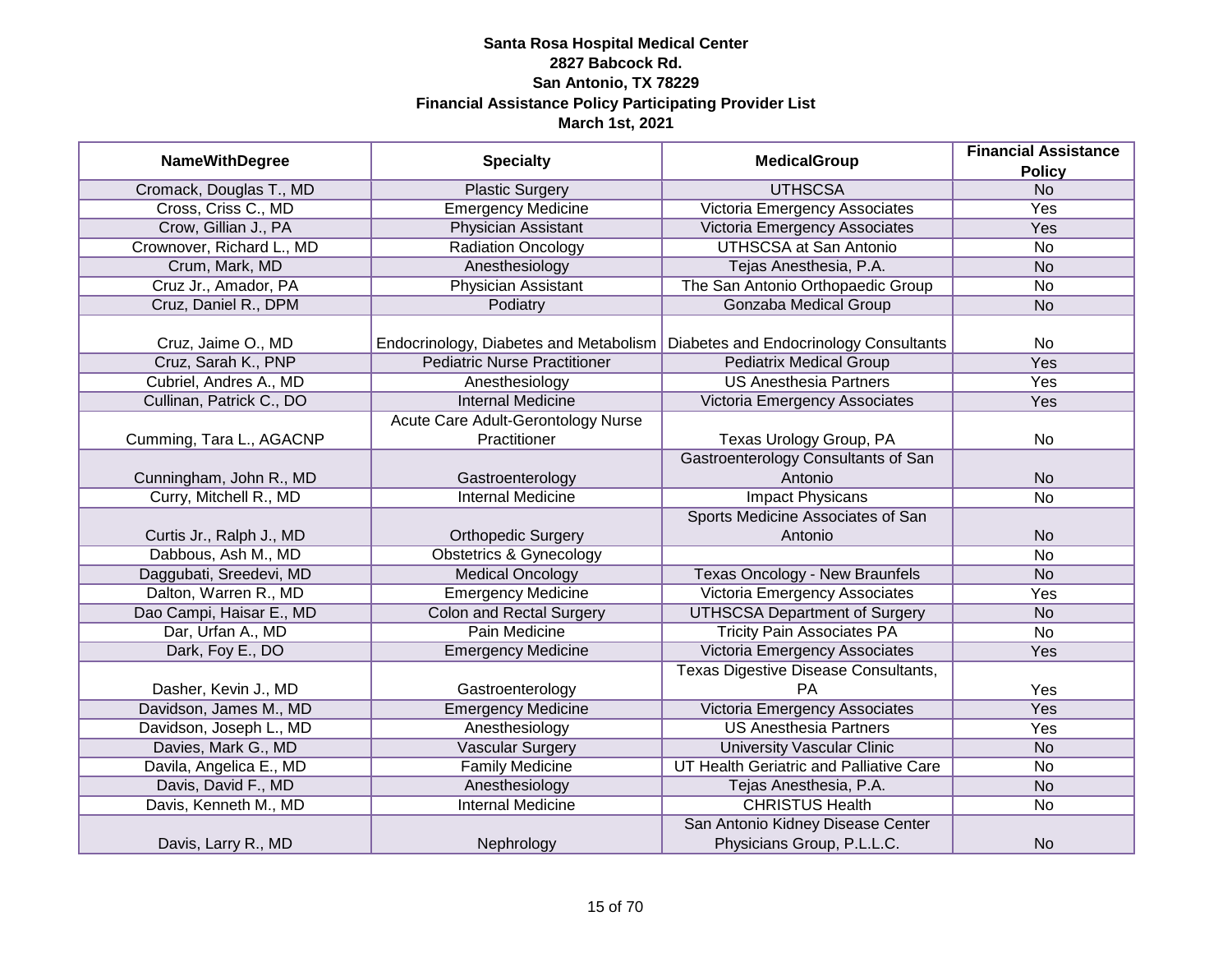|                              | <b>Specialty</b>                     | <b>MedicalGroup</b>                           | <b>Financial Assistance</b> |
|------------------------------|--------------------------------------|-----------------------------------------------|-----------------------------|
| <b>NameWithDegree</b>        |                                      |                                               | <b>Policy</b>               |
| Davis, Michael R., MD        | <b>Plastic Surgery</b>               | <b>STARS Plastic Surgery</b>                  | $\overline{No}$             |
| Davis, Sharon S., PA         | <b>Physician Assistant</b>           | <b>Surgery Professionals</b>                  | <b>No</b>                   |
|                              |                                      | South Texas Cardiothoracic & Vascular         |                             |
| Davis, William M., MD        | <b>Thoracic Surgery</b>              | <b>Surgical Associates</b>                    | No                          |
| Day, Sara M., NNP            | <b>Neonatal Nurse Practitioner</b>   | <b>Pediatrix Medical Group</b>                | <b>Yes</b>                  |
| De la Cerda III, Jose, MD    | Urology                              | Urology San Antonio                           | Yes                         |
| De La Garza, Joseph A., MD   | <b>Gynecologic Oncology</b>          |                                               | <b>No</b>                   |
| De La Rosa, Ralph A., MD     | <b>Family Medicine</b>               | <b>Gonzaba Medical Group</b>                  | <b>No</b>                   |
| De La Vega, Michael J., PA   | Physician Assistant                  | Victoria Emergency Associates                 | Yes                         |
|                              |                                      | <b>Pulmonary and Critical Care Associates</b> |                             |
| De Silva, Palla M., MD       | <b>Internal Medicine</b>             | of San Antonio                                | No                          |
|                              |                                      | San Antonio Infectious Disease                |                             |
| De Witt, Caroline C., MD     | <b>Infectious Disease</b>            | Consultants                                   | Yes                         |
| Deal, Leonard E., MD         | <b>Pulmonary Disease</b>             |                                               | <b>No</b>                   |
| Dean, Jeffrey A., MD         | <b>Orthopedic Surgery</b>            | <b>Westover Hills Orthopaedics</b>            | <b>No</b>                   |
| Dean, Lara C., MD            | <b>Emergency Medicine</b>            | Victoria Emergency Associates                 | Yes                         |
| Dean, Sarah R., FNP          | <b>Family Nurse Practitioner</b>     | <b>Victoria Emergency Associates</b>          | Yes                         |
| DeArmond, Gregory M., MD     | <b>General Surgery</b>               | South Texas Surgical Group                    | No                          |
|                              |                                      | Facial & Oculoplastic Surgery Center of       |                             |
| DeBacker, Christopher M., MD | Ophthalmology                        | Texas                                         | <b>No</b>                   |
|                              |                                      |                                               |                             |
| DeBerardino, Thomas M., MD   | <b>Orthopedic Surgery</b>            | The San Antonio Orthopaedic Group LLC         | No                          |
|                              |                                      | South Texas Oncology & Hematology,            |                             |
| DeBerry, Brittany B., MD     | <b>General Surgery</b>               | <b>PLLC</b>                                   | <b>No</b>                   |
| Decena, Katie L., FNP        | <b>Family Nurse Practitioner</b>     | <b>WoundCentrics LLC</b>                      | <b>No</b>                   |
| Decherd, Michael E., MD      | <b>Plastic Surgery</b>               | San Antonio Plastic Surgery Insitute          | <b>No</b>                   |
| Deering, Shad, MD            | Maternal-Fetal Medicine              | <b>Baylor College of Medicine</b>             | No                          |
| DeGaetano, Michael V., DO    | Nephrology                           | Renal Associates, PA                          | <b>No</b>                   |
|                              |                                      | Inpatient Progressive Healthcare of           |                             |
| Del Rio, Manuel, AGACNP      | <b>Acute Care Nurse Practitioner</b> | America                                       | Yes                         |
| Delaney, Kevin T., MD        | Anesthesiology                       | Tejas Anesthesia, P.A.                        | <b>No</b>                   |
| Delaney, Todd A., MD         | Anesthesiology                       | Tejas Anesthesia, P.A.                        | No                          |
| Delcambre, Matthew J., MD    | Anesthesiology                       | <b>US Anesthesia Partners</b>                 | Yes                         |
| DeLee, Jesse C., MD          | <b>Orthopedic Surgery</b>            | Ortho San Antonio                             | No                          |
| DeLeon, Clarissa M., MD      | <b>Pediatrics</b>                    | <b>Pediatrix Medical Group</b>                | Yes                         |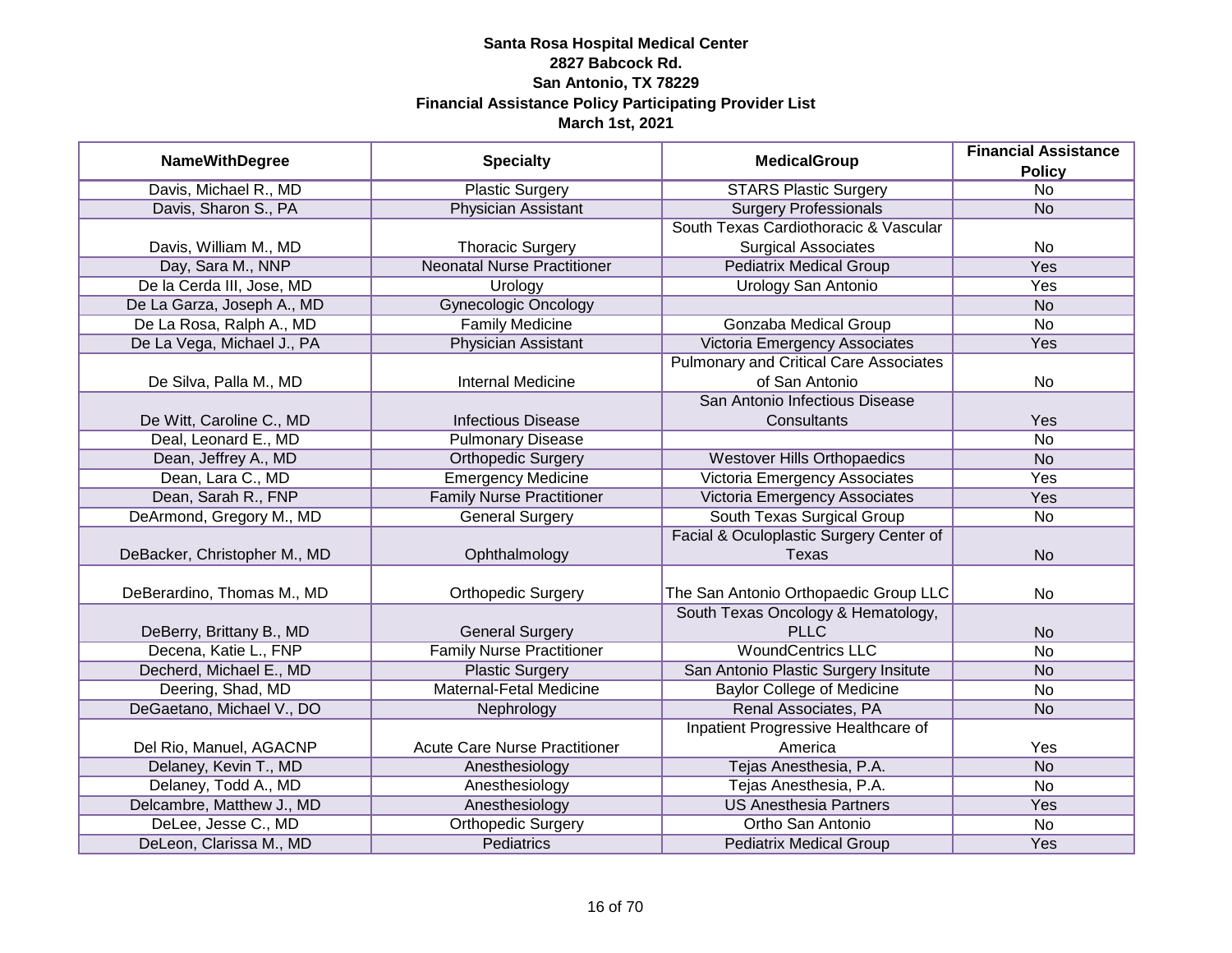| <b>NameWithDegree</b>         | <b>Specialty</b>                          | <b>MedicalGroup</b>                         | <b>Financial Assistance</b> |
|-------------------------------|-------------------------------------------|---------------------------------------------|-----------------------------|
| Demehri, Natasha, MD          | <b>Emergency Medicine</b>                 | Victoria Emergency Associates               | <b>Policy</b><br>Yes        |
| Denapoli, Thomas S., MD       | <b>Anatomic &amp; Clinical Pathology</b>  | Pathology Associates of San Antonio         | Yes                         |
| Denker, Adam J., MD           |                                           |                                             | <b>No</b>                   |
|                               | <b>Clinical Cardiac Electrophysiology</b> | South Texas Cardiology Institute            |                             |
| Dennis, Michael D., MD        | <b>Orthopedic Surgery</b>                 | South Texas Spinal Clinic, PA               | <b>No</b>                   |
|                               |                                           | San Antonio Head And Neck Surgical          |                             |
| Desai, Devang P., MD          | Otolaryngology - Head & Neck Surgery      | Associates                                  | <b>No</b>                   |
| Deschner, William K., MD      | Gastroenterology                          | TX Digestive Disease Consultants            | N <sub>o</sub>              |
| Devillena, Chantal B., MD     | Dermatology                               | Dermatology Associates of San Antonio       | No                          |
| Devries, Lindsay, MD          | Neonatal-Perinatal Medicine               | <b>Pediatrix Medical Group</b>              | Yes                         |
| Devulapally, Pavan, MD        | Nephrology                                | South Texas Renal Group                     | No                          |
| Dhadwal, Neetu, MD            | Neurology                                 | <b>TeleSpecialists, LLC</b>                 | <b>No</b>                   |
|                               |                                           | Cancer Care Network of South Texas,         |                             |
| Dham, Anu, MD                 | Hematology/Oncology                       | P.A.                                        | No                          |
| Diaz Rodriguez, Hector J., MD | Nephrology                                | San Antonio Kidney Disease Center           | <b>No</b>                   |
| Diaz Velez, Carlos J., MD     | <b>Internal Medicine</b>                  |                                             | No                          |
| Diaz Wong, Roque A., MD       | Nephrology                                |                                             | <b>No</b>                   |
| Diaz, Jaime A., MD            | <b>Internal Medicine</b>                  | <b>Inpatient Medicine Physicians</b>        | Yes                         |
| Diaz, Jose A., MD             | Cardiovascular Disease                    | <b>Texas Cardiovascular and Vein Center</b> | <b>No</b>                   |
| Diaz, Joseph D., MD           | Allergy & Immunology                      |                                             | <b>No</b>                   |
| Diaz, Paul M., MD             | Anesthesiology                            | Tejas Anesthesia, P.A.                      | <b>No</b>                   |
| Didier, Thomas J., MD         | Anesthesiology                            | Tejas Anesthesia, P.A.                      | <b>No</b>                   |
| Dimmitt, Dean B., MD          | Anesthesiology                            | <b>US Anesthesia Partners</b>               | Yes                         |
| Dinges, Ronald W., PA         | Physician Assistant                       | Victoria Emergency Associates               | Yes                         |
| Diocares, Juan P., MD         | <b>Internal Medicine</b>                  | TX Digestive Disease ConsItants, PA         | <b>No</b>                   |
| Dire, Daniel J., MD           | <b>Emergency Medicine</b>                 | Victoria Emergency Associates               | Yes                         |
| Dix-Emperador, Lisa M., MD    | <b>Internal Medicine</b>                  | Medcede Physician Services                  | <b>No</b>                   |
| Djenic, Brano, MD             | <b>Colon and Rectal Surgery</b>           |                                             | <b>No</b>                   |
| Doan, Chuck Q., MD            | Anesthesiology                            | <b>US Anesthesia Partners</b>               | Yes                         |
| Doane, Reena, PA              | <b>Physician Assistant</b>                | <b>Texas Digestive Disease Consultants</b>  | Yes                         |
| Dodd, Meagan G., MD           | Anesthesiology                            |                                             | Yes                         |
| Doles, Bradley R., DO         | Pediatrics                                |                                             | <b>No</b>                   |
| Donovan, Colin M., DO         | <b>Pediatric Anesthesiology</b>           |                                             | Yes                         |
| Donovan, Daniel J., MD        | <b>Interventional Cardiology</b>          | Cardiology Clinic of San Antonio            | <b>No</b>                   |
| Dorsey, Kathryn D., MD        | Anesthesiology                            | <b>US Anesthesia Partners</b>               | Yes                         |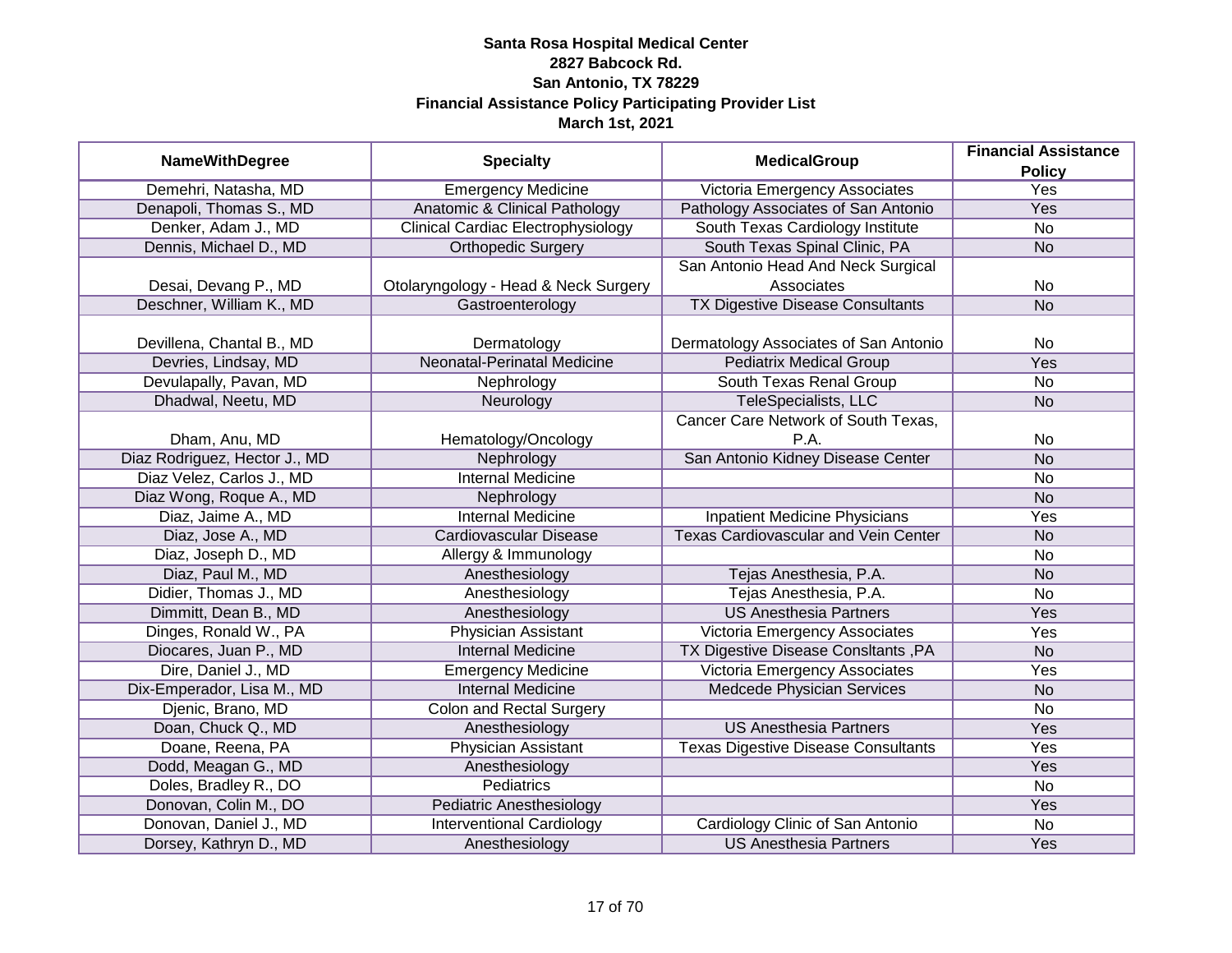| <b>NameWithDegree</b>              | <b>Specialty</b>                              | <b>MedicalGroup</b>                                  | <b>Financial Assistance</b><br><b>Policy</b> |
|------------------------------------|-----------------------------------------------|------------------------------------------------------|----------------------------------------------|
|                                    |                                               | San Antonio Pediatric Surgery                        |                                              |
| Doski, John J., MD                 | <b>General Surgery</b>                        | Associates                                           | No                                           |
| Dotzler, Susan A., MD              | <b>Neonatal-Perinatal Medicine</b>            | <b>Pediatrix Medical Group</b>                       | <b>Yes</b>                                   |
| Dougherty, Mylinh, PNP             | <b>Pediatric Nurse Practitioner</b>           | <b>Pediatrix Medical Group</b>                       | <b>Yes</b>                                   |
| Douglas, Allison L., CRNA          | <b>Certified Registered Nurse Anesthetist</b> | <b>US Anesthesia Partners</b>                        | <b>Yes</b>                                   |
| Dowell, Ginger D., AGACNP          | <b>Acute Care Nurse Practitioner</b>          | Renal Associates, P.A.                               | <b>No</b>                                    |
| Dreher, Daniel J., MD              | Anesthesiology                                | Tejas Anesthesia, P.A.                               | <b>No</b>                                    |
|                                    |                                               | South Texas Oncology & Hematology,                   |                                              |
| Drengler, Ronald L., MD            | Hematology/Oncology                           | <b>PLLC</b>                                          | No                                           |
| Drumm, Caitlin M., MD              | Neonatal-Perinatal Medicine                   | <b>Pediartix Medical Group</b>                       | <b>No</b>                                    |
| Duan, Michael, MD                  | Anesthesiology                                | <b>US Anesthesia Partners</b>                        | Yes                                          |
| DuBois, Jeffery C., MD             | Anesthesiology                                | Tejas Anesthesia, P.A.                               | <b>No</b>                                    |
| Dubois, Joshua, MD                 | Anesthesiology                                | Tejas Anesthesia, P.A.                               | No                                           |
| Duenes Jr., Aristeo S., MD         | <b>Family Medicine</b>                        | Victoria Emergency Associates                        | Yes                                          |
|                                    |                                               | Pulmonary Consultants of San Antonio,                |                                              |
| Duncan, Charles A., MD             | <b>Pulmonary Disease</b>                      | <b>PA</b>                                            | No                                           |
| Duncan, Ellen B., MD               | Anesthesiology                                | <b>US Anesthesia Partners</b>                        | Yes                                          |
| Duncan, Jonathan S., MD            | Orthopedic Surgery                            | The San Antonio Orthopaedic Group                    | <b>No</b>                                    |
| Duncan, Maritza T., ACNP           | <b>Acute Care Nurse Practitioner</b>          | Pulmonary Consultants of San Antonio,<br>PA          | <b>No</b>                                    |
| Dunn, Bryan M., MD                 | <b>Emergency Medicine</b>                     | Victoria Emergency Associates                        | Yes                                          |
| Duperier, Frank D., MD             | <b>General Surgery</b>                        | Bariatric Medical Institute of Texas, PLLC           | <b>No</b>                                    |
| Duran Jr., Cresencio, DO           | <b>Family Medicine</b>                        |                                                      | $\overline{No}$                              |
| Duron Jr., Adolfo, NNP             | <b>Neonatal Nurse Practitioner</b>            | <b>Pediatrix Medical Group</b>                       | Yes                                          |
| Dutta, Ritu, MD                    | <b>Obstetrics &amp; Gynecology</b>            | Institute for Womens Health                          | No                                           |
| Dwivedi, Sunil K., MD              | Gastroenterology                              | Gastroenterology Consultants Of San<br>Antonio, P.A. | <b>No</b>                                    |
| Dwyer, Matthew M., MD              | <b>Orthopedic Surgery</b>                     |                                                      | <b>No</b>                                    |
| Dwyer, Megan, MD                   | <b>Emergency Medicine</b>                     | Victoria Emergency Associates                        | Yes                                          |
| Dyer, Gawain, MD                   | Ophthalmology                                 | San Antonio Eye Center PA                            | No                                           |
| Eads, Shawna L., NNP               | <b>Neonatal Nurse Practitioner</b>            | <b>Pediatrix Medical Group</b>                       | Yes                                          |
| Eaton, Alesia A., NNP              | <b>Neonatal Nurse Practitioner</b>            | <b>Pediatrix Medical Group</b>                       | Yes                                          |
| Eby, Steven P., CRNA               | <b>Certified Registered Nurse Anesthetist</b> | <b>US Anesthesia Partners</b>                        | <b>Yes</b>                                   |
| Edwards Kolasinski, Jessica P., MD | Anesthesiology                                | Tejas Anesthesia, P.A.                               | No                                           |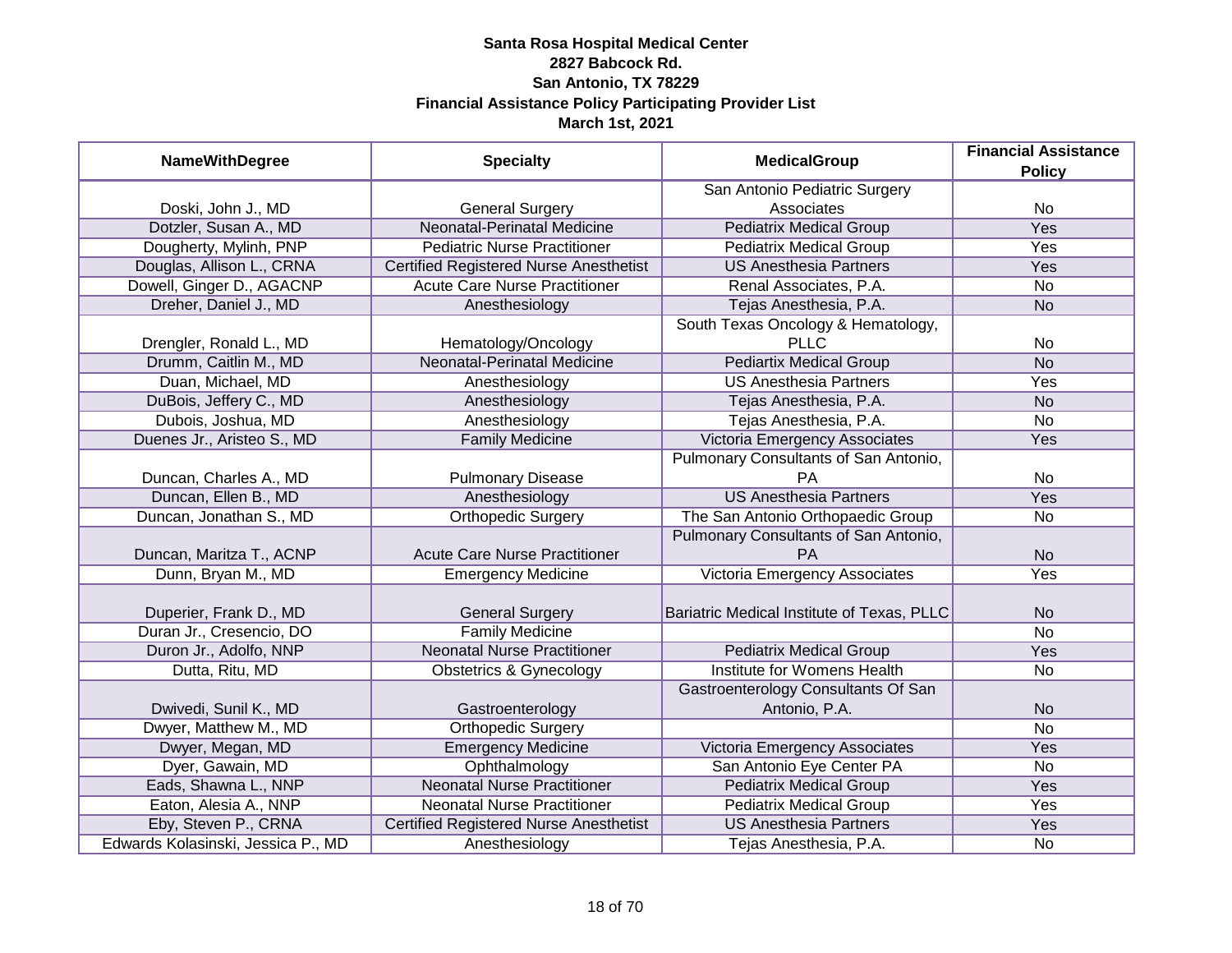|                               | <b>MedicalGroup</b>                      | <b>Financial Assistance</b>                 |               |
|-------------------------------|------------------------------------------|---------------------------------------------|---------------|
| <b>NameWithDegree</b>         | <b>Specialty</b>                         |                                             | <b>Policy</b> |
| Edwards, Jessica I., DO       | <b>Family Medicine</b>                   | <b>Zara Medical Aesthetics</b>              | <b>No</b>     |
| El Maraghy, Hala R., MD       | Pediatrics                               | <b>Almouje Pediatrics</b>                   | <b>No</b>     |
|                               |                                          | Heart Endovascular and Rhythm of            |               |
| El-Bash, Salah M., MD         | <b>Cardiovascular Disease</b>            | Texas                                       | Yes           |
| Elizalde, Lisa M., NNP        | <b>Neonatal Nurse Practitioner</b>       | <b>Pediatrix Medical Group</b>              | <b>Yes</b>    |
| Elizondo, Emma M., MD         | <b>Family Medicine</b>                   | Emma M Elizondo, M.D.                       | <b>No</b>     |
| Elkenany, Ahmed M., MD        | Urology                                  |                                             | <b>No</b>     |
| Elliott, Jehan D., MD         | Anesthesiology                           | Tejas Anesthesia, PA                        | <b>No</b>     |
|                               | Acute Care Adult-Gerontology Nurse       | Inpatient Progressive Healthcare of         |               |
| Elliott, Jennifer K., AGACNP  | Practitioner                             | America                                     | <b>No</b>     |
|                               |                                          | <b>Central Texas OB/GYN Associates PLLC</b> |               |
| Ellis, Viviana S., MD         | <b>Obstetrics &amp; Gynecology</b>       | dba Womens Health                           | <b>No</b>     |
|                               |                                          |                                             |               |
| Elmer, Kathleen B., MD        | Dermatology                              | Dermatology Associates of San Antonio       | <b>No</b>     |
| Emery, Carmen R., MD          | Pediatric Radiology                      | <b>River City Imaging Associates</b>        | Yes           |
|                               |                                          | <b>CHRISTUS Santa Rosa Med Grp Alamo</b>    |               |
| Emmons, Marisa E., MD         | <b>Family Medicine</b>                   | <b>Heights Family Medicine</b>              | <b>No</b>     |
| Encarnacion, Orlando J., MD   | <b>Emergency Medicine</b>                | Victoria Emergency Associates               | Yes           |
| Eng, David R., MD             | Anesthesiology                           | Tejas Anesthesia, P.A.                      | No            |
| English, William P., MD       | <b>Vascular Surgery</b>                  | <b>Peripheral Vascular Associates</b>       | <b>No</b>     |
| Erian, Jennifer L., MD        | Anesthesiology                           | <b>Consultants in Pain Medicine PA</b>      | <b>No</b>     |
| Erian, Ralph F., MD           | Anesthesiology                           | <b>US Anesthesia Partners</b>               | Yes           |
| Erikson, John M., MD          | <b>Cardiovascular Disease</b>            | <b>University Health System</b>             | No            |
| Escobar Vasco, Maria A., MD   | <b>Internal Medicine</b>                 | Gonzaba Medical Group                       | <b>No</b>     |
| Esparza, Gina M., MD          | <b>Family Medicine</b>                   | Gonzaba Medical Group                       | <b>No</b>     |
|                               |                                          | Gastroenterology Consultants of San         |               |
| Espinoza, Alfredo A., MD      | Gastroenterology                         | Antonio                                     | <b>No</b>     |
| Esquivel, Linda I., MD        | <b>Family Medicine</b>                   | Linda I Esquivel, M.D., PA                  | <b>No</b>     |
| Estrada-Goodell, Barbara, FNP | <b>Family Nurse Practitioner</b>         | Medcede Physician Services                  | <b>No</b>     |
| Estronza, Nordeli, MD         | Neurology                                | <b>TeleSpecialists, LLC</b>                 | No            |
| Ethridge, Jacob D., PA        | <b>Physician Assistant</b>               | <b>Westover Hills Orthopaedics</b>          | <b>No</b>     |
| Ethridge, Jeff D., MD         | <b>Family Medicine</b>                   | <b>Bulverde Family Medicine</b>             | <b>No</b>     |
| Etlinger, John E., MD         | <b>General Surgery</b>                   |                                             | <b>No</b>     |
| Evans, Carl R., MD            | <b>Anatomic &amp; Clinical Pathology</b> | Pathology Associates of San Antonio         | Yes           |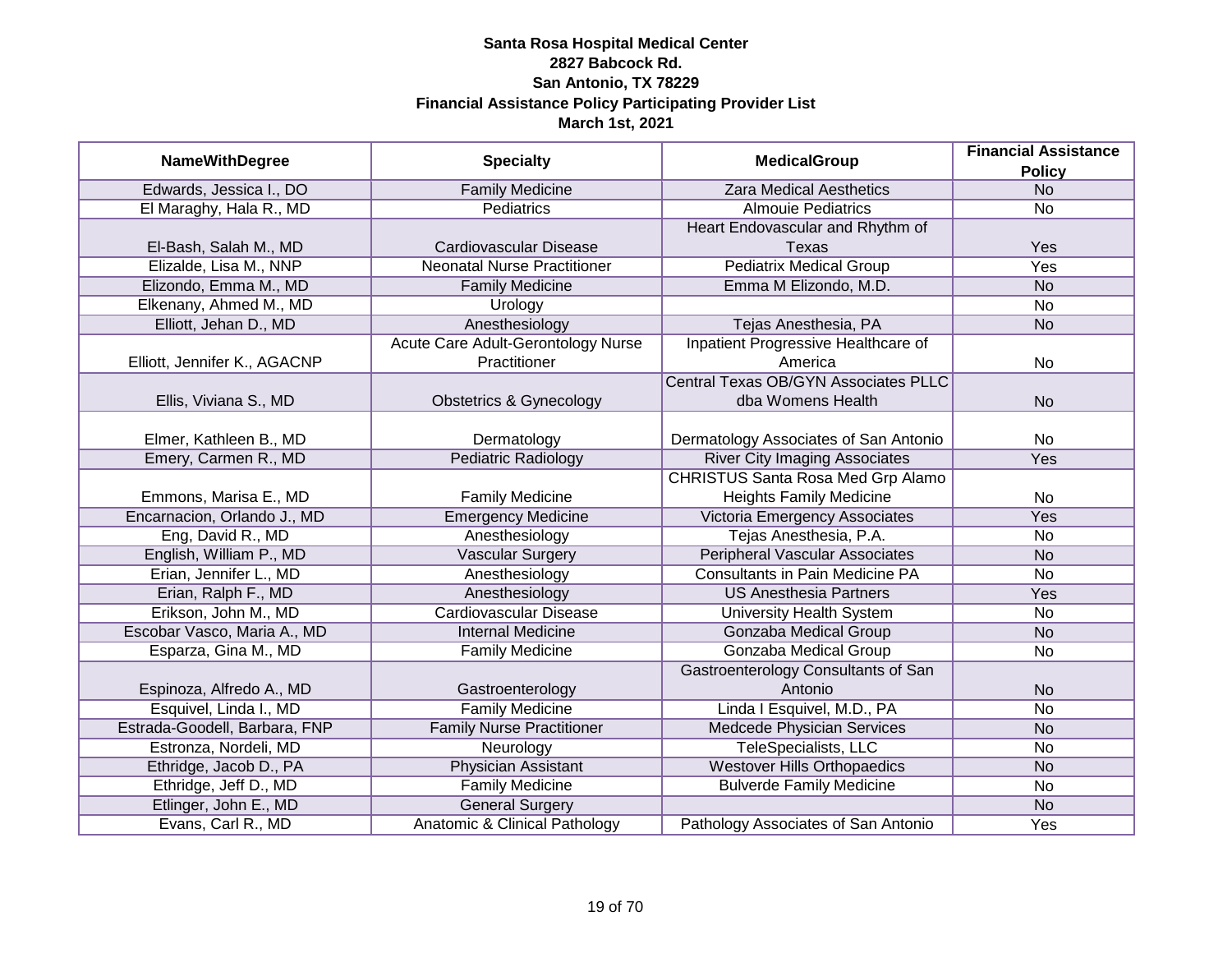| <b>NameWithDegree</b>          | <b>Specialty</b>                          | <b>MedicalGroup</b>                       | <b>Financial Assistance</b> |
|--------------------------------|-------------------------------------------|-------------------------------------------|-----------------------------|
|                                |                                           |                                           | <b>Policy</b>               |
|                                |                                           | Santa Rosa-Alamo CHRISTUS Heights         |                             |
| Evans, John A., MD             | <b>Orthopedic Surgery</b>                 | Orth HOPD                                 | <b>No</b>                   |
|                                |                                           | South Texas Oncology & Hematology,        |                             |
| Eyre, Keith E., MD             | <b>Radiation Oncology</b>                 | <b>PLLC</b>                               | No                          |
| Faiz, Mohammadullah, MD        | <b>Family Medicine</b>                    | Wellmed (at Ingram Park)                  | <b>No</b>                   |
| Falebita, Opeyemi A., MD       | <b>Family Medicine</b>                    | <b>HovaCare Clinic</b>                    | No                          |
| Farber II, Robert B., DPM      | Podiatry                                  | San Antonio Podiatry Associates PC        | <b>No</b>                   |
| Farias, Judy A., MD            | Urology                                   | <b>Urology San Antonio</b>                | Yes                         |
| Farivar-Mohseni, Mirhassan, MD | <b>Cardiovascular Disease</b>             | Mirhassan M. Farivar-Mohseni MD           | <b>No</b>                   |
| Farooq, Malik U., MD           | Psychiatry                                | Asana Integrated Medical Group            | <b>No</b>                   |
| Farra, Yasser M., MD           | <b>Internal Medicine</b>                  | <b>New Braunfels Cardiology</b>           | <b>No</b>                   |
| Favazza, Terence, MD           | Urology                                   | <b>Urology San Antonio</b>                | Yes                         |
|                                |                                           | Rivercity Cardiovascular of San Antonio   |                             |
| Faz, Gabriel T., MD            | Cardiovascular Disease                    | <b>PLLC</b>                               | Yes                         |
| Fearmonti, Regina M., MD       | <b>Plastic Surgery</b>                    |                                           | <b>No</b>                   |
| Fehlis, Kyle H., MD            | <b>Family Medicine</b>                    |                                           | <b>No</b>                   |
| Feldman, Marc D., MD           | <b>Interventional Cardiology</b>          | <b>UTHSCSA Cardiology</b>                 | No                          |
| Felton, Heidi N., PA           | <b>Physician Assistant</b>                | <b>Texas Urology Group PA</b>             | <b>No</b>                   |
|                                |                                           | Rivercity Cardiovascular of San Antonio,  |                             |
| Fenton, Alexis M., MD          | <b>Clinical Cardiac Electrophysiology</b> | <b>PLLC</b>                               | Yes                         |
| Ferenz, Gregory J., DO         | Neurology                                 | <b>Rocky Mountain Neurodiagnostics</b>    | <b>No</b>                   |
|                                |                                           |                                           |                             |
| Ferguson III, Earl E., MD      | <b>Plastic Surgery</b>                    | Dermatology Associates Of San Antonio     | No                          |
| Fernandez, Mario B., MD        | <b>Emergency Medicine</b>                 | Victoria Emergency Associates, LLC        | Yes                         |
| Fernando, Chaminda, DO         | Hospitalist                               | <b>Sound Physicians</b>                   | Yes                         |
| Ferrer, Aracely I., MD         | Pediatrics                                | Caring for Kids Pediatrics, PA            | <b>No</b>                   |
| Fetchick, Richard J., MD       | <b>Infectious Disease</b>                 | <b>SA Infectious Diseases Consultants</b> | Yes                         |
| Fiala, Lois A., MD             | <b>Vascular Surgery</b>                   |                                           | <b>No</b>                   |
| Fiallo, Alfredo J., MD         | Nephrology                                | San Antonio Kidney Disease Center         | No                          |
| Fichtel, Frank M., MD          | <b>Neurological Surgery</b>               | Frank M. Fichtel, MD, P.A.                | <b>No</b>                   |
|                                |                                           | South Texas Oncology and Hematology,      |                             |
| Fichtel, Lisa M., MD           | <b>Medical Oncology</b>                   | PA                                        | No                          |
| Fidellow, Rebecca E., MD       | <b>Family Medicine</b>                    | <b>UT Health</b>                          | N <sub>o</sub>              |
| Fields, Aaron, MD              | Anesthesiology                            | <b>US Anesthesia Partners</b>             | <b>Yes</b>                  |
| Fields, Rachel D., NNP         | <b>Neonatal Nurse Practitioner</b>        | <b>Pediatrix Medical Group</b>            | Yes                         |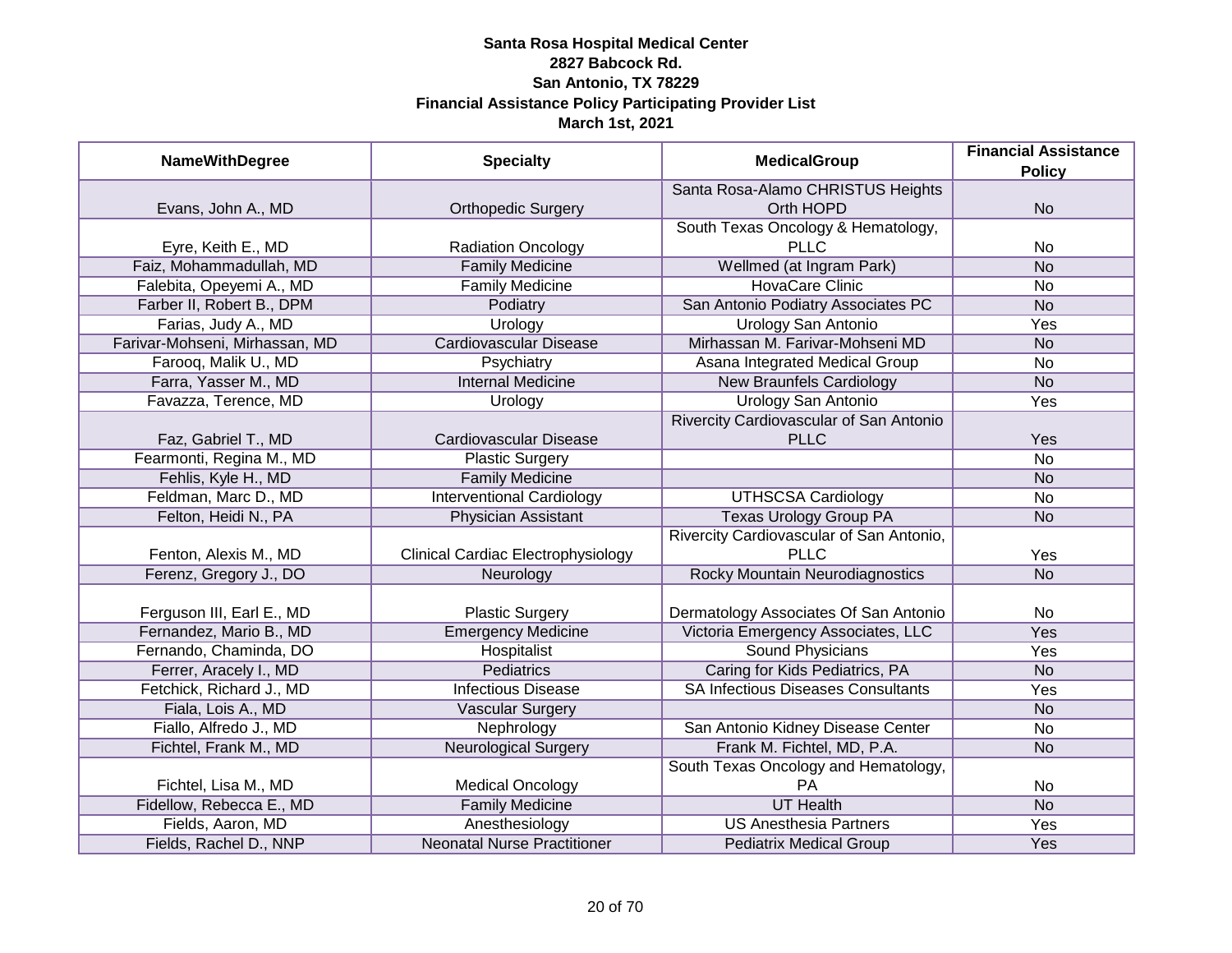| <b>NameWithDegree</b>             | <b>Specialty</b>                      | <b>MedicalGroup</b>                          | <b>Financial Assistance</b> |
|-----------------------------------|---------------------------------------|----------------------------------------------|-----------------------------|
|                                   |                                       |                                              | <b>Policy</b>               |
| Fierro, Mario A., MD              | Developmental - Behavioral Pediatrics | <b>Pediatrix Medical Group</b>               | Yes                         |
| Figueroa, Ramon L., MD            | <b>Family Medicine</b>                | WellMed @ Crockett                           | N <sub>o</sub>              |
| Figueroa-Garcia, Alberto R., MD   | Neurology                             | <b>TeleSpecialists, LLC</b>                  | <b>No</b>                   |
|                                   |                                       |                                              |                             |
| Finley, Margaret R., MD           | <b>Geriatric Medicine</b>             | <b>UTHSC Family &amp; Community Medicine</b> | <b>No</b>                   |
| Finnie, Mitchell F., MD           | <b>Family Medicine</b>                | Shavano Family Practice, P.A.                | <b>No</b>                   |
|                                   |                                       | Cancer Care Network of South Texas,          |                             |
| Fisher, Thomas D., MD             | Hematology/Oncology                   | P.A.                                         | <b>No</b>                   |
|                                   |                                       |                                              |                             |
| Fisk, Bryan A., MD                | <b>Critical Care Medicine</b>         | Christus Santa Rosa Intensive Care Unit      | <b>No</b>                   |
| Fitzgerald, Brian M., MD          | Anesthesiology                        | <b>US Anesthesia Partners</b>                | Yes                         |
| Flanagan, John R., MD             | <b>Emergency Medicine</b>             | Victoria Emergency Associates                | Yes                         |
| Fleischer, Lauren B., MD          | <b>Internal Medicine</b>              | <b>Sound Physicians</b>                      | Yes                         |
| Fleischer, Raymond A., MD         | <b>Internal Medicine</b>              | Sound Physicians                             | Yes                         |
| Fleming, Christine L., MD         | Anesthesiology                        | Tejas Anesthesia, P.A.                       | <b>No</b>                   |
|                                   |                                       | San Antonio Head and Neck Surgical           |                             |
| Fleming, Daniel J., MD            | Otolaryngology                        | Associates PA                                | <b>No</b>                   |
| Fletcher Jr, Jeffrey C., DO       | <b>Cardiovascular Disease</b>         | Cardiology Clinic of San Antonio             | <b>No</b>                   |
|                                   |                                       | Pulmonary Consultants of San Antonio,        |                             |
| Flores Guardado, Francisco J., MD | <b>Pulmonary Disease</b>              | PA                                           | <b>No</b>                   |
| Flores, Carlos A., PA             | <b>Physician Assistant</b>            | <b>Victoria Emergency Services</b>           | Yes                         |
|                                   |                                       | San Antonio Gastroenterology                 |                             |
| Flores, Eddie, MD                 | Gastroenterology                      | Associates, P.A.                             | No                          |
| Floyd, Jessica P., MD             | Neurology                             | TeleSpecialists, LLC                         | <b>No</b>                   |
| Flynn, William J., MD             | Ophthalmology                         | William J Flynn                              | <b>No</b>                   |
| Fogel, Guy R., MD                 | <b>Orthopedic Surgery</b>             | <b>Guy R Fogel MD</b>                        | <b>No</b>                   |
| Foldes, Andrea E., MD             | <b>Pediatrics</b>                     |                                              | <b>No</b>                   |
|                                   |                                       | Inpatient Progressive Healthcare of          |                             |
| Fonteneaux, Nina P., FNP          | <b>Family Nurse Practitioner</b>      | America                                      | <b>No</b>                   |
| Ford, Renata B., MD               | <b>Thoracic Surgery</b>               |                                              | <b>No</b>                   |
| Forzani, Brian, MD                | Physical Medicine & Rehabilitation    | Irvin Sahni MD, PA                           | <b>No</b>                   |
| Fowler, Darrah D., NNP            | <b>Neonatal Nurse Practitioner</b>    | <b>Pediatrix Medical Group</b>               | Yes                         |
| Fox, Christina A., MD             | <b>Diagnostic Radiology</b>           | <b>River City Imaging Associates</b>         | Yes                         |
| Fox, David L., MD                 | <b>Orthopedic Surgery</b>             | Northeast Orthopedics & Sports Medicine      | <b>No</b>                   |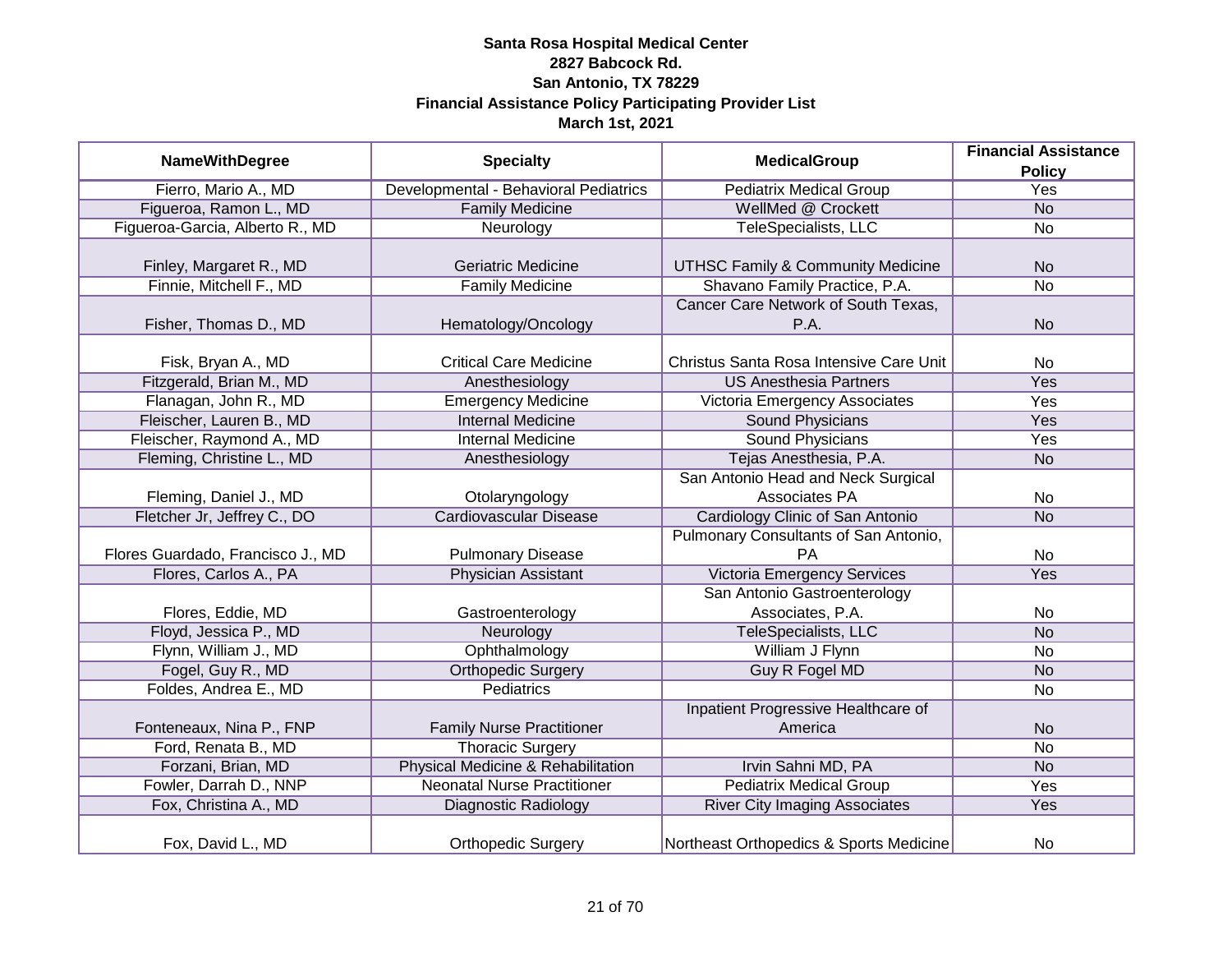|                                    |                                           |                                             | <b>Financial Assistance</b> |
|------------------------------------|-------------------------------------------|---------------------------------------------|-----------------------------|
| <b>NameWithDegree</b>              | <b>Specialty</b>                          | <b>MedicalGroup</b>                         | <b>Policy</b>               |
| Franck, Laurel A., MD              | <b>Pediatrics</b>                         | Caring for Kids Pediatrics, PA              | N <sub>O</sub>              |
| Franklin, Gerald M., MD            | Otolaryngology                            | The ENT Center of New Braunfels             | <b>No</b>                   |
|                                    |                                           | San Antonio Gastroenterology                |                             |
| Franklin, Kevin J., MD             | Gastroenterology                          | Associates, P.A.                            | <b>No</b>                   |
| Fred-Miranda, Iliana, MD           | Nephrology                                | Renal Associates, P.A.                      | <b>No</b>                   |
| Freiha, Ghassan S., MD             | Urology                                   | Comal Urology, PA                           | <b>No</b>                   |
| Frey, Charlotte S., PA             | <b>Physician Assistant</b>                | <b>Pediatrix Medical Group</b>              | <b>Yes</b>                  |
| Freytag, Jennifer, ACNP            | <b>Acute Care Nurse Practitioner</b>      | <b>Inpatient Medicine Physicians</b>        | <b>No</b>                   |
| Friedman, David J., MD             | Hematology/Oncology                       | <b>Texas Oncology</b>                       | No                          |
|                                    |                                           | Rivercity Cardiovascular Of San Antonio     |                             |
| Frierson, John H., MD              | Cardiovascular Disease                    | <b>PLLC</b>                                 | Yes                         |
|                                    |                                           | New Braunfels Orthopedics Surgery and       |                             |
| Friesenhahn, Britney A., PA        | <b>Physician Assistant</b>                | <b>Sports</b>                               | <b>No</b>                   |
| Fritcher, Seth H., MD              | <b>Vascular Surgery</b>                   | <b>Peripheral Vascular Associates</b>       | <b>No</b>                   |
| Fuentes, Leonel M., MD             | Anesthesiology                            | <b>US Anesthesia Partners</b>               | Yes                         |
| Fuentez Jr., Jose E., PA           | <b>Physician Assistant</b>                | Precision Assist of San Antonio             | <b>No</b>                   |
| Furman, Jaime, MD                  | Anatomic & Clinical Pathology             | Pathology Associates of San Antonio         | Yes                         |
|                                    |                                           | <b>Real Time Neuromonitoring Associates</b> |                             |
| Fussner, Steven, MD                | Neurology                                 | of California, PC                           | <b>No</b>                   |
| Gaiennie, Cyril C., DNP, BSN       | <b>Family Nurse Practitioner</b>          | <b>IPHA</b>                                 | <b>No</b>                   |
| Gallagher, Margaret, MD            | <b>Pediatric Surgery</b>                  | <b>Pediatrix Medical Group</b>              | Yes                         |
| Gallegos, Jennifer J., MD          | Anesthesiology                            | Tejas Anesthesia, P.A.                      | <b>No</b>                   |
| Gallinghouse Jr., Gerald J., MD    | <b>Clinical Cardiac Electrophysiology</b> | Texas Cardiac Arrhythmia                    | <b>No</b>                   |
| Galvan, George M., MD              | Neurological Surgery                      |                                             | <b>No</b>                   |
| Gampala, Ranjitha, MD              | <b>Family Medicine</b>                    | <b>Sound Physicians</b>                     | Yes                         |
|                                    |                                           | Texas Digestive Disease Consultants,        |                             |
| Gancayco, John G., MD              | Gastroenterology                          | PA                                          | Yes                         |
|                                    |                                           | San Antonio Kidney Disease Center           |                             |
| Gandhi, Jeet, MD                   | <b>Internal Medicine</b>                  | <b>Physicians Group</b>                     | <b>No</b>                   |
| Ganeshappa, Ravi L., MD            | Gastroenterology                          | <b>Texas Digestive Disease Consultants</b>  | Yes                         |
| Gantz, Annette J., FNP             | <b>Family Nurse Practitioner</b>          | South Texas Spinal Clinic                   | <b>No</b>                   |
| Garcia de Mitchell, Cecilia A., MD | <b>Plastic Surgery</b>                    | San Antonio Pediatric Surgery Center        | <b>No</b>                   |
|                                    |                                           | Pulmonary Consultants of San Antonio,       |                             |
| Garcia Plaza, Monica J., AGCNS     | Adult-Gerontological Nurse Practitioner   | PA                                          | <b>No</b>                   |
| Garcia, Andrea, MD                 | <b>General Surgery</b>                    | South Texas Surgical Group                  | <b>No</b>                   |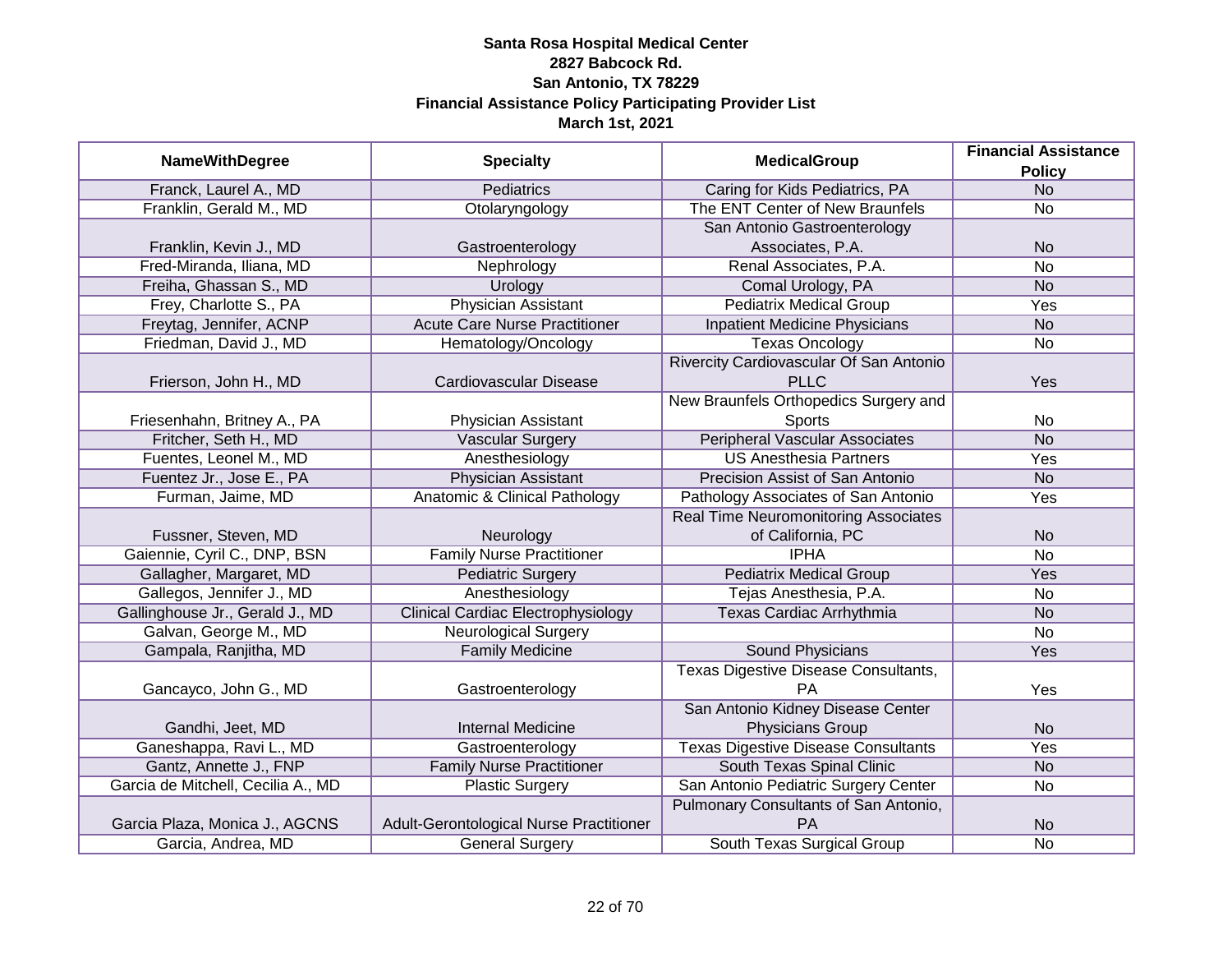|                               |                                               |                                          | <b>Financial Assistance</b> |
|-------------------------------|-----------------------------------------------|------------------------------------------|-----------------------------|
| <b>NameWithDegree</b>         | <b>Specialty</b>                              | <b>MedicalGroup</b>                      | <b>Policy</b>               |
| Garcia, Daniel V., MD         | <b>Emergency Medicine</b>                     | Victoria Emergency Services              | Yes                         |
| Garcia, Dorothea, CRNA        | <b>Certified Registered Nurse Anesthetist</b> | <b>US Anesthesia Partners</b>            | <b>Yes</b>                  |
|                               |                                               | The San Antonio Orthopaedic Group,       |                             |
| Garcia, Francisco J., MD      | <b>Orthopedic Surgery</b>                     | <b>LLP</b>                               | <b>No</b>                   |
| Garcia, Jacob M., MD          | <b>Obstetrics &amp; Gynecology</b>            | <b>Institute For Woman's Health</b>      | $\overline{No}$             |
| Garcia, Nickolas B., PA       | <b>Physician Assistant</b>                    | EVT, Inc.                                | <b>No</b>                   |
| Garcia, Ronnie L., MD         | Cardiovascular Disease                        | <b>New Braunfels Cardiology</b>          | $\overline{No}$             |
| Garcia, Sergio A., MD         | Anesthesiology                                | <b>US Anesthesia Partners</b>            | Yes                         |
| Garcia, Stephen D., MD        | Anesthesiology                                | Tejas Anesthesia, P.A.                   | <b>No</b>                   |
| Garcia-Gallegos, Jesus G., MD | <b>Family Medicine</b>                        | Gonzaba Medical Group, P.A.              | <b>No</b>                   |
| Garcia-Gil, Maurilio, MD      | Urology                                       | <b>Urology San Antonio PA</b>            | Yes                         |
| Garoutte, M G., MD            | Cardiovascular Disease                        | <b>Max Garoutte MD</b>                   | <b>No</b>                   |
| Garrett, Zackary C., PA       | <b>Physician Assistant</b>                    | <b>Surgery Professionals</b>             | No                          |
|                               |                                               | South Texas Cardiothoracic and           |                             |
| Garrison Jr., James R., MD    | <b>Thoracic Surgery</b>                       | <b>Vascular Surgical Associates</b>      | <b>No</b>                   |
| Garza II, Romeo N., FNP       | <b>Family Nurse Practitioner</b>              | Victoria Emergency Associates            | Yes                         |
| Garza, Angela, NNP            | <b>Neonatal Nurse Practitioner</b>            | Pediatrix                                | Yes                         |
| Garza, David E., MD           | <b>Obstetrics &amp; Gynecology</b>            |                                          | <b>No</b>                   |
| Garza, Jaime R., MD           | Otolaryngology                                |                                          | <b>No</b>                   |
| Garza, Joseph A., MD          | <b>Obstetrics &amp; Gynecology</b>            | NE Ob/Gyn Associates, PLLC               | <b>No</b>                   |
| Garza, Joseph R., MD          | <b>Obstetrics &amp; Gynecology</b>            |                                          | <b>No</b>                   |
| Garza, Ralph Z., MD           | Orthopedic Surgery                            | South Texas Spinal Clinic, PA            | <b>No</b>                   |
| Garza-Cox, Sanjuanita, MD     | Neonatal-Perinatal Medicine                   | <b>Pediatrix Medical Group</b>           | Yes                         |
|                               |                                               | Pulmonary Consultants of San Antonio,    |                             |
| Garza-Gutierrez, Gerardo, MD  | <b>Pulmonary Disease</b>                      | <b>PA</b>                                | No                          |
| Gaspard Jr., James J., MD     | <b>Family Medicine</b>                        | Partner in Primary Care PA/ Conviva      | <b>No</b>                   |
| Gates Jr, Cameron H., DO      | <b>Diagnostic Radiology</b>                   | <b>River City Imaging Assiociates</b>    | Yes                         |
| Gaynor, Caroline D., DPM      | Podiatry                                      | San Antonio Foot and Ankle Center        | <b>No</b>                   |
| Gee, Michelle L., MD          | Anesthesiology                                | Tejas Anesthesia, PA                     | <b>No</b>                   |
| Geldernick, Mary E., MD       | <b>Obstetrics &amp; Gynecology</b>            |                                          | <b>No</b>                   |
|                               |                                               |                                          |                             |
| Genosa, Bernadette, AGACNP    | Adult-Gerontological Nurse Practitioner       | Medcede Physician Services               | No                          |
|                               |                                               | <b>CHRISTUS Santa Rosa Family Health</b> |                             |
| Georges, Rebekah L., MD       | <b>Family Medicine</b>                        | Center                                   | <b>No</b>                   |
| Gerges, Anwar S., MD          | Nephrology                                    | <b>I-Vascular Center</b>                 | No                          |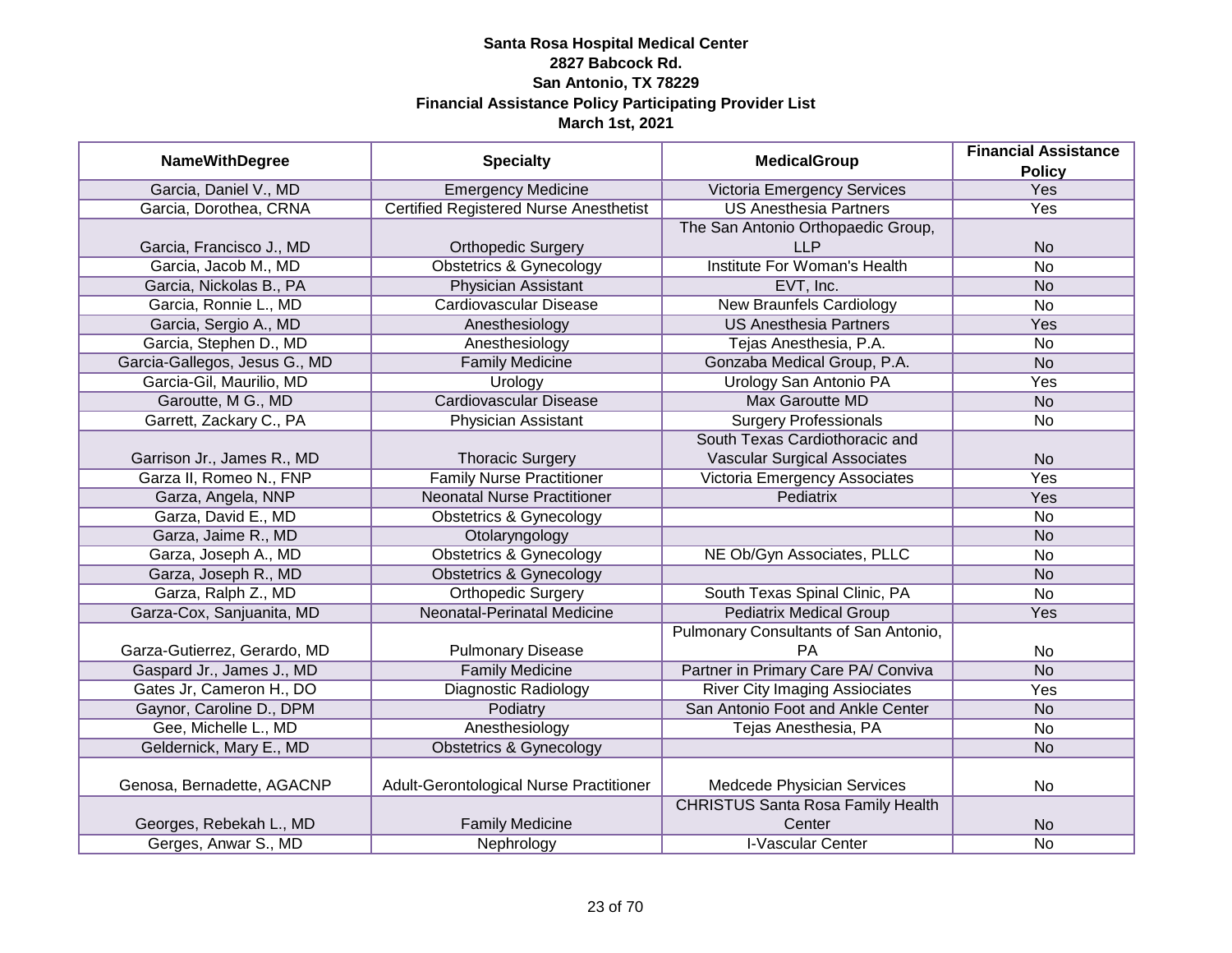| <b>NameWithDegree</b>         | <b>Specialty</b>                          | <b>MedicalGroup</b>                    | <b>Financial Assistance</b> |
|-------------------------------|-------------------------------------------|----------------------------------------|-----------------------------|
|                               |                                           |                                        | <b>Policy</b>               |
| Gerhardt, Robert T., MD       | <b>Emergency Medicine</b>                 |                                        | N <sub>o</sub>              |
| Gerken, Nicholas E., MD       | <b>Orthopedic Surgery</b>                 | Alamo Orthopedics                      | <b>No</b>                   |
|                               |                                           |                                        |                             |
| Ghamarian, Yusef, FNP         | <b>Family Nurse Practitioner</b>          | SPOHN EMCARE Emergency Medicine        | Yes                         |
| Ghattamaneni, Swapna, MD      | <b>Internal Medicine</b>                  | <b>Health Texas Medical Group</b>      | N <sub>o</sub>              |
| Ghitis, Leon, MD              | Anesthesiology                            | <b>US Anesthesia Partners</b>          | Yes                         |
|                               |                                           | Vascular and Endovacular Surgery of    |                             |
| Giardina, Amanda R., FNP      | <b>Family Nurse Practitioner</b>          | Texas                                  | <b>No</b>                   |
| Gibbs, Matthew P., MD         | <b>Family Medicine</b>                    | <b>HealthTexas Medical Group</b>       | <b>No</b>                   |
| Gilliam, Christine L., MD     | Otolaryngology                            | Everyones ENT and Sinus Center         | <b>No</b>                   |
|                               | <b>Acute Care Adult-Gerontology Nurse</b> | San Antoino Kidney Disease Center      |                             |
| Gilliam, Rebecca R., AGACNP   | Practitioner                              | Physicians Group, PLLC                 | <b>No</b>                   |
| Gips, Colleen M., NNP         | <b>Neonatal Nurse Practitioner</b>        | <b>Pediatrix Medical Group</b>         | Yes                         |
|                               |                                           | Good Hands Family Medicine-Westover    |                             |
| Girgis, George, MD            | <b>Family Medicine</b>                    | <b>Hills</b>                           | <b>No</b>                   |
| Girgis, Hanaa, MD             | <b>Family Medicine</b>                    | El Centro Del Barrio Inc               | <b>No</b>                   |
| Gitterle, Marcus L., MD       | Undersea & Hyperbaric Medicine            | <b>Wound Care Specialists</b>          | <b>No</b>                   |
|                               |                                           |                                        |                             |
| Glanton, Christopher W., MD   | Nephrology                                | SA Kidney Disease Ctr Physicians Group | <b>No</b>                   |
| Glass, Jeffrey L., MD         | <b>General Surgery</b>                    | <b>Southeast Surgical Associates</b>   | <b>No</b>                   |
| Glassinger, Michael C., MD    | <b>Emergency Medicine</b>                 |                                        | Yes                         |
| Gleinser, David M., MD        | Otolaryngology                            | ENT Clinics of San Antonio, PA         | <b>No</b>                   |
| Glick, Jonathan M., MD        | <b>Emergency Medicine</b>                 | <b>Victoria Emergency Services</b>     | Yes                         |
| Goedecke, Elizabeth A., PA    | <b>Physician Assistant</b>                | <b>Surgery Professionals</b>           | <b>No</b>                   |
| Goetz, Jessica T., DO         | <b>Pediatric Urology</b>                  | <b>UTHSCSA Dept of Urology</b>         | No                          |
| Goh, Daryl, MD                | <b>Internal Medicine</b>                  | <b>Sound Physicians</b>                | Yes                         |
| Gonima, Camilo A., MD         | <b>Obstetrics &amp; Gynecology</b>        | Institute for Women's Health           | <b>No</b>                   |
| Gonzaba, Gillian G., NNP      | <b>Neonatal Nurse Practitioner</b>        | <b>Pediatrix Medical Group</b>         | Yes                         |
| Gonzaba, Vincent G., MD       | <b>Internal Medicine</b>                  | Gonzaba Medical Group                  | <b>No</b>                   |
| Gonzaba, William T., MD       | <b>Internal Medicine</b>                  | <b>Gonzaba Medical Group</b>           | <b>No</b>                   |
| Gonzales, Amy J., MD          | <b>Obstetrics &amp; Gynecology</b>        | Alamo Womens OB/GYN                    | No                          |
| Gonzales, Michael R., MD      | Cardiovascular Disease                    | South Texas Cardiology Institute       | <b>No</b>                   |
| Gonzalez Jr., Filomeno P., MD | <b>Family Medicine</b>                    | New Braunfels Pak Medical Group        | <b>No</b>                   |
|                               |                                           | Texas Center for Medical & Surgical    |                             |
| Gonzalez Jr., John J., MD     | <b>General Surgery</b>                    | <b>Weight Loss</b>                     | <b>No</b>                   |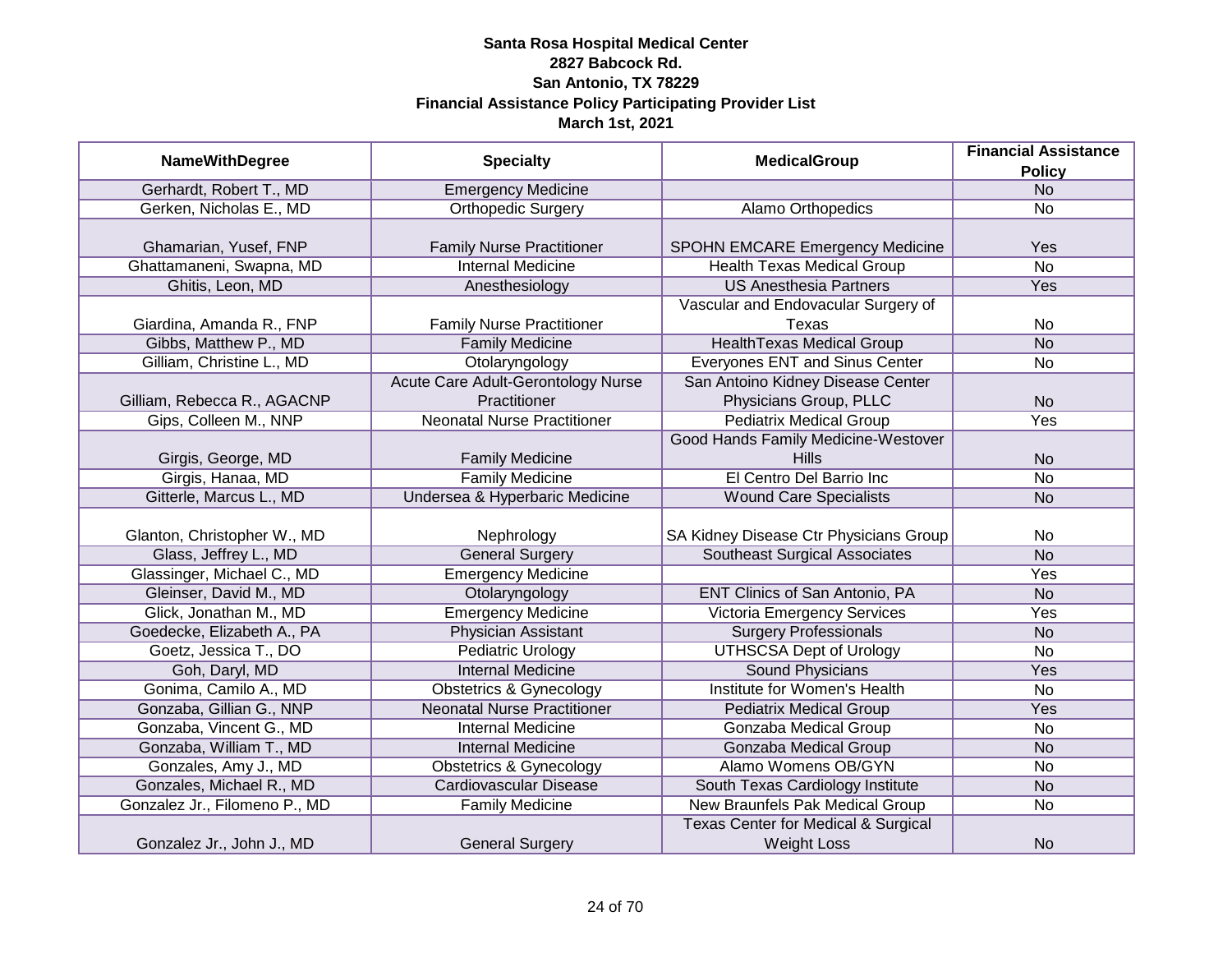|                                     |                                    |                                            | <b>Financial Assistance</b> |
|-------------------------------------|------------------------------------|--------------------------------------------|-----------------------------|
| <b>NameWithDegree</b>               | <b>Specialty</b>                   | <b>MedicalGroup</b>                        | <b>Policy</b>               |
| Gonzalez, Abelardo G., MD           | Anesthesiology                     | <b>US Anesthesia Partners</b>              | <b>Yes</b>                  |
|                                     |                                    | Texas Oaks Orhtopaedic and Sports          |                             |
| Gonzalez, David M., MD              | <b>Orthopedic Surgery</b>          | Med.                                       | <b>No</b>                   |
| Gonzalez, David, MD                 | <b>Emergency Medicine</b>          | <b>Victoria Emergency Services</b>         | <b>Yes</b>                  |
| Gonzalez, Valeska S., MD            | <b>Pediatrics</b>                  | PediDocs, PLLC                             | <b>No</b>                   |
| Gonzalez-Marrero, Virnalisis M., MD | Dermatology                        | The Skin Center of San Antonio, PLLC       | No                          |
|                                     |                                    | Pathology Associates of San Antonio,       |                             |
| Goodman, Steven, MD                 | Anatomic & Clinical Pathology      | <b>LLP</b>                                 | Yes                         |
| Gordon Jr., Gregory D., MD          | <b>Orthopedic Surgery</b>          |                                            | <b>No</b>                   |
|                                     |                                    | Inpatient Progressive Healthcare of        |                             |
| Gorospe Yadao, Edralin E., AGACNP   |                                    | America                                    | Yes                         |
| Gorospe, Maria E., MD               | Pathology                          | Pathology Associates of San Antonio        | Yes                         |
|                                     |                                    | Clark & Gossett Implant and Oral           |                             |
| Gossett, James D., DDS              | Oral and Maxillofacial Surgery     | Surgery, PA                                | <b>No</b>                   |
| Goswami, Sushanta K., MD            | <b>Internal Medicine</b>           | Kidney & Hypertension Specialists          | <b>No</b>                   |
| Gotimukula, Anupama, MD             | Anesthesiology                     | <b>US Anesthesia Partners</b>              | Yes                         |
| Goyal, Abhijeet, MD                 | Nephrology                         | South Texas Renal Care Center              | No                          |
|                                     |                                    | <b>Texas Digestive Disease Consultants</b> |                             |
| Goyal, Amit, MD                     | Gastroenterology                   | <b>PLLC</b>                                | Yes                         |
| Grabow, Maria T., MD                | Anesthesiology                     | <b>US Anesthesia Partners</b>              | Yes                         |
| Graebe, Robert S., MD               | <b>Obstetrics &amp; Gynecology</b> | New Braunfels OB/GYN                       | <b>No</b>                   |
| Graham, Christopher W., MD          | Urology                            | Urology San Antonio, P.A.                  | Yes                         |
| Grant, Andrine K., MD               | <b>Family Medicine</b>             | <b>Health Texas Medical Group</b>          | <b>No</b>                   |
| Grantham, Krista A., PA             | <b>Physician Assistant</b>         | EVT, Inc                                   | <b>No</b>                   |
| Gray, Martha A., MD                 | Anesthesiology                     | <b>US Anesthesia Partners</b>              | Yes                         |
| Graydon, Robert D., PA-C            | <b>Physician Assistant</b>         |                                            | Yes                         |
| Greenfield Jr., Gerald Q., MD       | <b>Orthopedic Surgery</b>          | South Texas Spinal Clinic                  | <b>No</b>                   |
|                                     |                                    | South Texas Aesthetic and                  |                             |
| Gronet, Edward M., MD               | <b>Plastic Surgery</b>             | Reconstructuve Surgery, PLLC               | No                          |
| Gross, Glenn W., MD                 | Gastroenterology                   | University Health Systems UTHSCSA          | <b>No</b>                   |
| Grove Dominguez, Leah, FNP          |                                    | <b>Inpatient Progressive Health</b>        | No                          |
| Gruhlkey, Jay L., MD                | <b>Family Medicine</b>             | <b>Lone Star Medical</b>                   | <b>No</b>                   |
| Grun, Tanya R., MD                  | <b>Family Medicine</b>             |                                            | No                          |
| Grunberg, Wendie I., DO             | <b>General Surgery</b>             | <b>Decherd Plastic Surgery</b>             | <b>No</b>                   |
| Grunspan, Avie A., MD               | <b>Internal Medicine</b>           | <b>Texas Medical and Sleep Specialists</b> | No                          |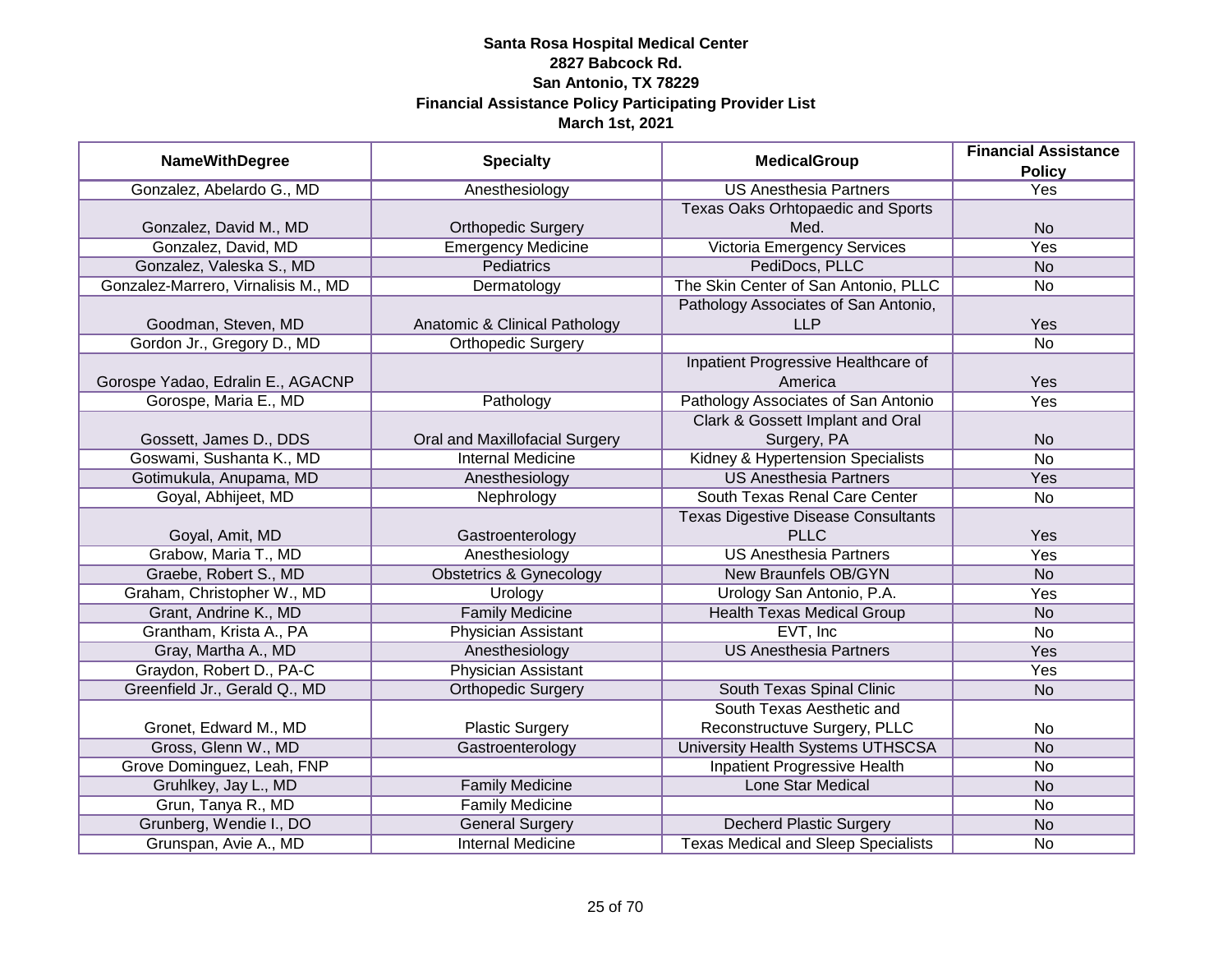|                                   |                                          | <b>MedicalGroup</b>                      | <b>Financial Assistance</b> |
|-----------------------------------|------------------------------------------|------------------------------------------|-----------------------------|
| <b>NameWithDegree</b>             | <b>Specialty</b>                         |                                          | <b>Policy</b>               |
| Guerra Jr., Ernesto, MD           | Gastroenterology                         |                                          | <b>No</b>                   |
| Guerrero, Jessica D., MD          | <b>Obstetrics &amp; Gynecology</b>       | Institute for Women's Health             | $\overline{No}$             |
| Guerrero, Jorge A., MD            | Anesthesiology                           | <b>US Anesthesia Partners</b>            | <b>Yes</b>                  |
|                                   |                                          |                                          |                             |
| Guerrero, Karen T., MD            | Dermatology                              | Dermatology Associates of San Antonio    | No                          |
| Gug, Ionela M., FNP               |                                          | Gastroenterology Consultants of SA       | <b>No</b>                   |
| Guler, Rebecca L., PA             | Physician Assistant                      | <b>New Braunfels Surgical Associates</b> | <b>No</b>                   |
| Gunuganti, Vijay K., MD           | <b>Medical Oncology</b>                  | Texas Oncology- San Antonio              | <b>No</b>                   |
| Gupta, Priyanka, MD               | Allergy & Immunology                     | Central Texas Allergy & Asthma           | No                          |
| Gupta, Raina S., MD               | Neurology                                | TeleSpecialists, LLC                     | <b>No</b>                   |
| Gupta, Sambit, MD                 | <b>Emergency Medicine</b>                | Victoria Emergency Associates            | Yes                         |
|                                   |                                          |                                          |                             |
| Gurgiolo-Romero, Cassandra M., MD | <b>Internal Medicine</b>                 | Complete Care Medical Associates PLLC    | N <sub>o</sub>              |
| Gurram, Nandkishore R., MD        | <b>Interventional Cardiology</b>         | Heart and Vascular Institute of Texas    | <b>No</b>                   |
| Gurwitz, Brad W., MD              | <b>General Surgery</b>                   |                                          | <b>No</b>                   |
| Gutenberg, Larina V., DO          | Pain Medicine                            | Premier Pain Consultants, P.A.           | No                          |
| Gutierrez, Daniel E., DO          | <b>Neurological Surgery</b>              | Dr. Daniel Gutierrez                     | <b>No</b>                   |
| Gutzman, Dennis R., MD            | <b>Orthopedic Surgery</b>                |                                          | <b>No</b>                   |
| Guzley, Gregory J., MD            | Hematology                               | <b>Texas Oncology</b>                    | <b>No</b>                   |
| Guzman Jr., Alonzo, MD            | <b>Hospice &amp; Palliative Medicine</b> | <b>Methodist Ministries</b>              | <b>No</b>                   |
| Gwosdz-Gilman, Elaine M., MD      | <b>Family Medicine</b>                   |                                          | <b>No</b>                   |
| Ha, Chul S., MD                   | <b>Radiation Oncology</b>                | <b>UTHSCSA Radiation Oncology</b>        | <b>No</b>                   |
| Haedge, Philip W., MD             | Anesthesiology                           | <b>US Anesthesia Partners</b>            | Yes                         |
| Haerens, Olaf J., DDS             | Dentistry                                | <b>Olaf Haerens DDS</b>                  | No                          |
| Hagl, Dianna J., CNM              | <b>Nurse Midwife</b>                     | Westover Hill Women's Health             | <b>No</b>                   |
| Hailparn, Troy R., MD             | <b>Obstetrics &amp; Gynecology</b>       |                                          | <b>No</b>                   |
| Haines, David N., DO              | <b>Emergency Medicine</b>                | Victoria Emergency Associates            | Yes                         |
| Haischer-Rollo, Gayle, MD         | Neonatal-Perinatal Medicine              | <b>Pediatrix Medical Group</b>           | Yes                         |
| Hakim, Samuel, MD                 | Urology                                  | <b>Urology San Antonio</b>               | Yes                         |
| Hale, Tyson D., MD                | Radiology                                | <b>River City Imaging Associates</b>     | Yes                         |
|                                   |                                          | San Antonio Head and Neck Surgical       |                             |
| Hales, Nathan W., MD              | Otolaryngology - Head & Neck Surgery     | Associates                               | <b>No</b>                   |
| Hall, Gary M., MD                 | <b>General Surgery</b>                   | <b>Alamo City Surgeons</b>               | $\overline{No}$             |
| Halsell, Jeffrey S., DO           | Physical Medicine & Rehabilitation       | Electrodiagnostic Medicine of Tulsa      | <b>No</b>                   |
| Hambric, Bryan W., MD             | <b>General Surgery</b>                   |                                          | <b>No</b>                   |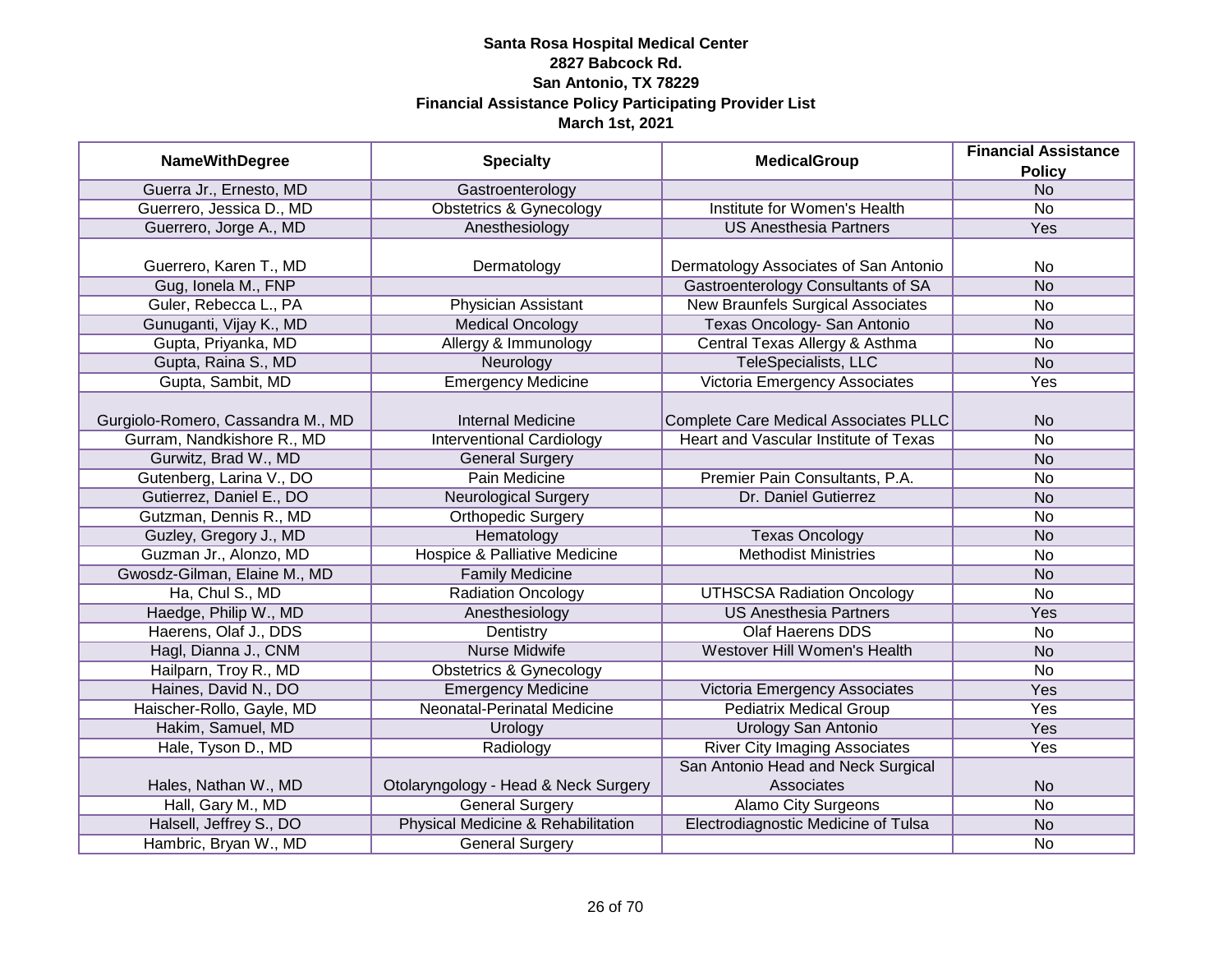|                                | <b>MedicalGroup</b>                | <b>Financial Assistance</b>                 |                |
|--------------------------------|------------------------------------|---------------------------------------------|----------------|
| <b>NameWithDegree</b>          | <b>Specialty</b>                   |                                             | <b>Policy</b>  |
| Hamby, Philip M., MD           | <b>General Surgery</b>             | <b>Southeast Surgical Associates</b>        | N <sub>o</sub> |
| Hamilton, Kathryn R., MD       | Anesthesiology                     | Tejas Anesthesia, P.A.                      | No             |
| Hamner III, Lawrence R., MD    | <b>Thoracic Surgery</b>            |                                             | N <sub>o</sub> |
| Hamon, Gregory A., MD          | <b>General Surgery</b>             |                                             | No             |
| Hans, Sartaj S., MD            | <b>Interventional Cardiology</b>   | BHS Physician's Network Inc.                | <b>No</b>      |
| Hardee, Steven, MD             | Pathology                          | Pathology Associates of San Antonio         | <b>Yes</b>     |
| Harhara, Haleema F., MD        | <b>Internal Medicine</b>           | Sound Inpatient Physicians of Texas 1       | Yes            |
| Harle, Mark A., MD             | Anesthesiology                     | Tejas Anesthesia, P.A.                      | <b>No</b>      |
| Harmon, William J., MD         | Urology                            | Urology San Antonio                         | Yes            |
| Harney, Travis C., FNP         | <b>Family Nurse Practitioner</b>   | Physicians Unity PA                         | No             |
|                                |                                    |                                             |                |
| Harnisch, Michael C., MD       | <b>General Surgery</b>             | <b>Comprehensive Center for Weight Loss</b> | <b>No</b>      |
| Harrington, Erin, MD           | Anesthesiology                     | South Texas Anethesia Group                 | <b>No</b>      |
| Harris, Elizabeth S., MD       | <b>Plastic Surgery</b>             | <b>Elizabeth Harris MD</b>                  | <b>No</b>      |
| Harrison, Corey D., MD         | <b>Emergency Medicine</b>          | <b>Victoria Emergency Services</b>          | Yes            |
| Harroff, Allyson L., MD        | Hematology                         | <b>Texas Oncology</b>                       | <b>No</b>      |
| Harshman Olson, Leeanne K., MD | Radiology                          | <b>River City Imaging Associates</b>        | Yes            |
| Hartman, Janna L., MD          | Anesthesiology                     | <b>US Anesthesia Partners</b>               | Yes            |
| Hartmann, Helena M., FNP       | <b>Family Nurse Practitioner</b>   | Medcede                                     | No             |
| Hartmann, Molly M., MD         | <b>General Surgery</b>             | <b>UTHSCSA Med Arts &amp; Research Ctr</b>  | <b>No</b>      |
| Hartsell, P A., MD             | <b>Vascular Surgery</b>            | Peripheral Vascular Associates, PA          | No             |
| Hartzler, Robert U., MD        | <b>Orthopedic Surgery</b>          | The San Antonio Orthopaedic Group           | <b>No</b>      |
| Hasmukh, Neeta, DPM            | Podiatry                           | <b>Total Podiatry</b>                       | <b>No</b>      |
| Hatchett, Tiffany, NNP         | <b>Neonatal Nurse Practitioner</b> | <b>Pediatrix Medical Group</b>              | Yes            |
| Hatem, Hatem, MD               | <b>Obstetrics &amp; Gynecology</b> | <b>BHS Physician's Network Inc.</b>         | No             |
| Hau, Horacio G., MD            | <b>Family Medicine</b>             |                                             | <b>No</b>      |
| Hauser, Joshua M., MD          | Anesthesiology                     | <b>US Anesthesia Partners</b>               | Yes            |
| Havalda, Diane I., DO          | Anesthesiology                     | <b>US Anesthesia Partners</b>               | Yes            |
| Haverkorn, Rashel T., MD       | Urology                            | Urology San Antonio, P.A.                   | Yes            |
| Haworth, Brian J., MD          | Anesthesiology                     | South Texas Anesthesia Group                | <b>No</b>      |
| Haws, Andrea L., MD            | Anatomic & Clinical Pathology      | Pathology Associates of San Antonio         | Yes            |
| Healy, Betty J., MD            | Anesthesiology                     | <b>US Anesthesia Partners</b>               | Yes            |
| Healy, John P., MD             | Anesthesiology                     | <b>US Anesthesia Partners</b>               | Yes            |
| Helbling, Antonia R., MD       | <b>Emergency Medicine</b>          | Victoria Emergency Associates               | Yes            |
| Heller, Adam L., MD            | Neurology                          | TeleSpecialists, LLC                        | No             |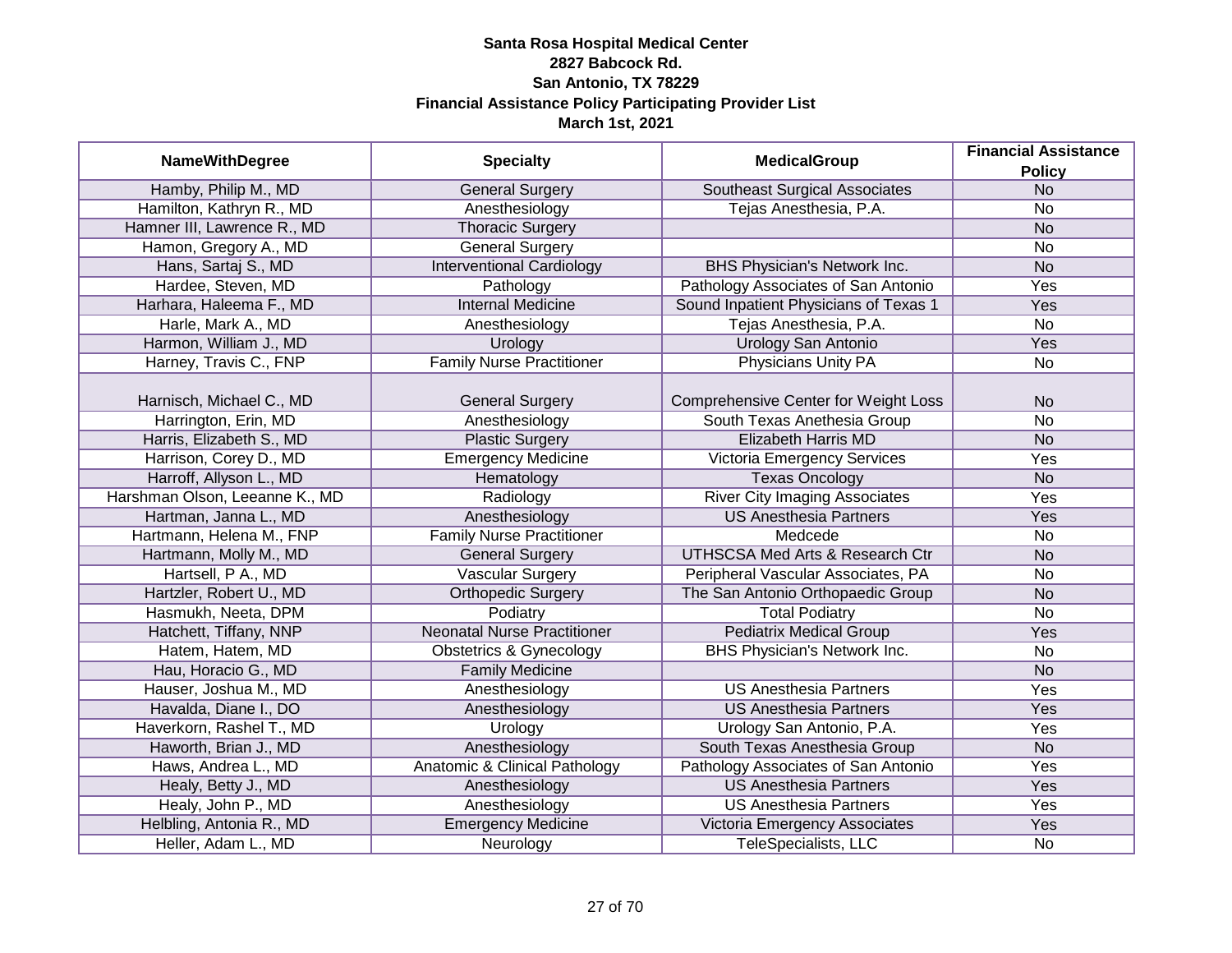| <b>NameWithDegree</b>        | <b>Specialty</b>                         | <b>MedicalGroup</b>                          | <b>Financial Assistance</b> |
|------------------------------|------------------------------------------|----------------------------------------------|-----------------------------|
|                              |                                          |                                              | <b>Policy</b>               |
| Helm, Cole, MD               | Anesthesiology                           | <b>UTHSCSA</b>                               | Yes                         |
| Heltzel, Sarah J., FNP       | <b>Family Nurse Practitioner</b>         | Solo Practice                                | $\overline{No}$             |
| Hemachandra, Loren A., MD    | Anesthesiology                           | <b>US Anesthesia Partners</b>                | <b>Yes</b>                  |
|                              |                                          | <b>CHRISTUS Santa Rosa Family Health</b>     |                             |
| Henderson II, James H., MD   | <b>Pulmonary Disease</b>                 | Center                                       | <b>No</b>                   |
| Henderson, Cody L., MD       | <b>Neonatal-Perinatal Medicine</b>       | <b>Pediatrix Medical Group</b>               | Yes                         |
| Henderson, Jonathan, MD      | <b>Emergency Medicine</b>                | Victoria Emergency Associates                | <b>Yes</b>                  |
| Hendrickson, Karla, AGACNP   | <b>Acute Care Nurse Practitioner</b>     | <b>AAST</b>                                  | <b>No</b>                   |
| Henkes, David N., MD         | Anatomic & Clinical Pathology            | Pathology Associates of San Antonio          | Yes                         |
| Hensley, Hank H., FNP        | <b>Family Nurse Practitioner</b>         |                                              | <b>No</b>                   |
|                              |                                          |                                              |                             |
| Hensley, Justin P., MD       | <b>Emergency Medicine</b>                | <b>SPOHN EMCARE Emergency Medicine</b>       | Yes                         |
| Hensley, Richard G., MD      | <b>Anatomic &amp; Clinical Pathology</b> | Pathology Associates of San Antonio          | Yes                         |
| Hernandez Jr., Fransisco, MD | Hospitalist                              | Inpatient Medicine Physicians, P.A.          | Yes                         |
| Hernandez Jr., Jesse, MD     | Anesthesiology                           | <b>US Anesthesia Partners</b>                | Yes                         |
| Hernandez, Carlos O., MD     | <b>Internal Medicine</b>                 | WellMed @ NW 410                             | <b>No</b>                   |
|                              |                                          | Alamo Osteopathic Physicians &               |                             |
| Hernandez, Harry, DO         | <b>Family Medicine</b>                   | Surgeons                                     | <b>No</b>                   |
| Hernandez, Javier, MD        | Urology                                  |                                              | <b>No</b>                   |
| Hernandez, Jo Anna C., WHNP  | <b>Women's Health Nurse Practitioner</b> | <b>Texas Perinatal Group</b>                 | <b>No</b>                   |
| Hernandez, Judith, MD        | Nephrology                               | Renal Associates, PA                         | <b>No</b>                   |
| Hernandez, Tania F., MD      | Pediatrics                               | <b>Magella Medical Associates</b>            | <b>No</b>                   |
| Herrera, Daniela G., FNP     | <b>Family Nurse Practitioner</b>         | <b>WoundCentrics LLC</b>                     | <b>No</b>                   |
| Herring, Keith G., MD        | Anesthesiology                           | <b>US Anesthesia Partners</b>                | Yes                         |
|                              |                                          |                                              |                             |
| Herzik, Michael A., MD       | <b>Internal Medicine</b>                 | <b>Complete Care Medical Associates PLLC</b> | <b>No</b>                   |
| Hesita, Edsel L., MD         | <b>Medical Oncology</b>                  | <b>Texas Oncology</b>                        | <b>No</b>                   |
|                              |                                          | The San Antonio Orthopaedic Group,           |                             |
| Hibberd, Alan E., MD         | <b>Orthopedic Surgery</b>                | <b>LLP</b>                                   | No                          |
| Hickey, Darryl L., PA        | <b>Physician Assistant</b>               | <b>River City Imaging Associates</b>         | Yes                         |
| Hidalgo, Raul, DPM           | Podiatry                                 |                                              | No                          |
| Hilburn, Steven, MD          | <b>Pulmonary Disease</b>                 | <b>Leonard Deal MD PA</b>                    | <b>No</b>                   |
| Hill, Barry T., MD           | Physical Medicine & Rehabilitation       | South Texas PM & R                           | <b>No</b>                   |
| Hill, Christina C., MD       | Maternal-Fetal Medicine                  | <b>BCM</b>                                   | <b>No</b>                   |
| Hill, James B., MD           | Maternal-Fetal Medicine                  | <b>Baylor College of Medicine</b>            | $\overline{No}$             |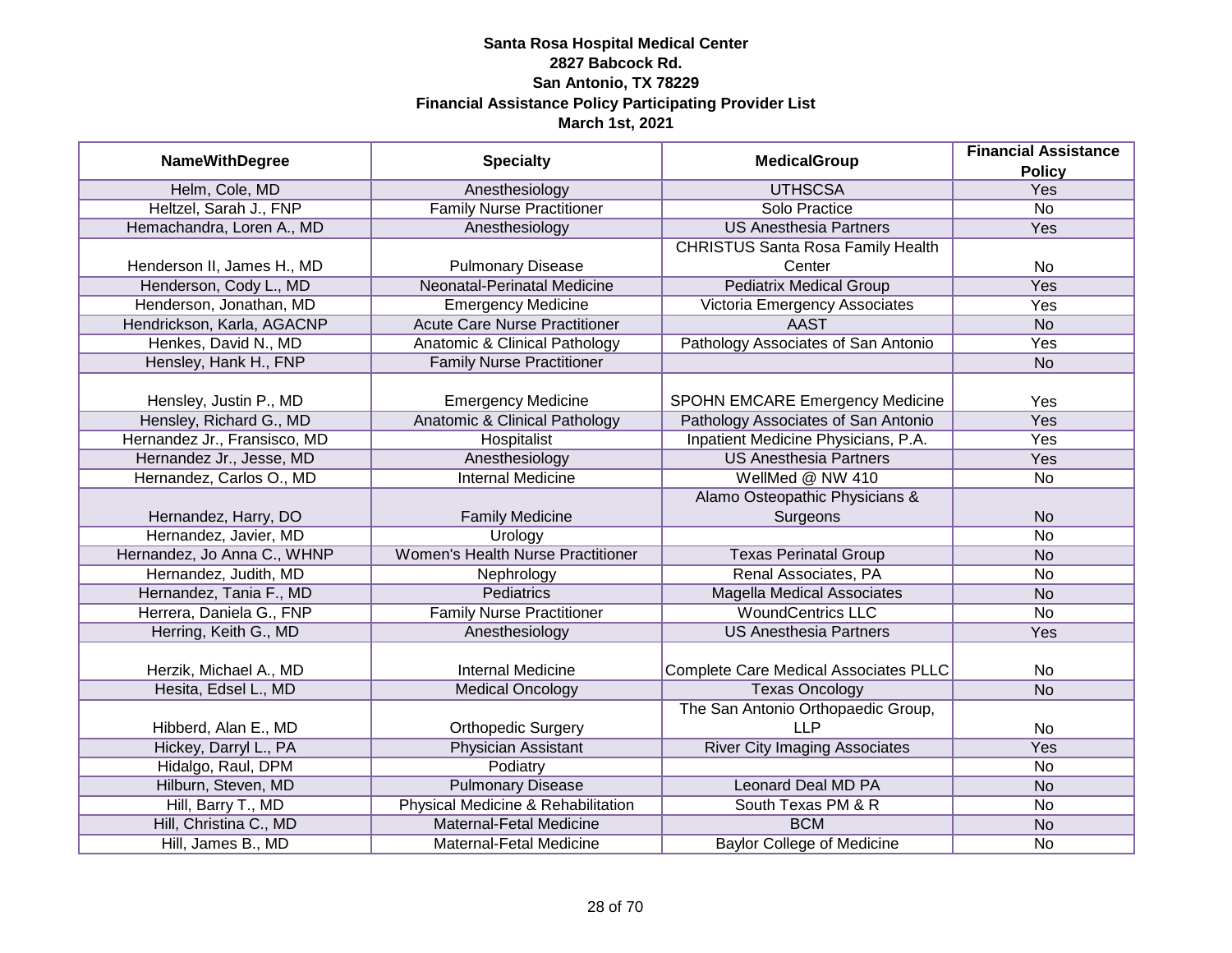| <b>NameWithDegree</b>      | <b>Specialty</b>                          | <b>MedicalGroup</b>                      | <b>Financial Assistance</b> |
|----------------------------|-------------------------------------------|------------------------------------------|-----------------------------|
|                            |                                           |                                          | <b>Policy</b>               |
| Hilsabeck, Janet S., NNP   | <b>Neonatal Nurse Practitioner</b>        | <b>Pediatrix Medical Group</b>           | Yes                         |
| Hinchey, John W., MD       | <b>Orthopedic Surgery</b>                 |                                          | <b>No</b>                   |
| Hinchey, William W., MD    | Anatomic & Clinical Pathology             | Pathology Associates of San Antonio      | Yes                         |
| Hindman, Michael G., MD    | <b>Family Medicine</b>                    | <b>Hill Country Medical Associates</b>   | No                          |
| Hines, Aisha, DO           | Psychiatry                                |                                          | <b>No</b>                   |
|                            |                                           | <b>CHRISTUS Santa Rosa Family Health</b> |                             |
| Hinojosa II, Jose R., MD   | <b>Family Medicine</b>                    | Center                                   | No                          |
| Hinton, Mark Allan, MD     | Psychiatry                                | Asana Integrated Medical Group           | <b>No</b>                   |
| Hirsch, David M., DO       | Physical Medicine & Rehabilitation        | South Texas Spinal Clinic PA             | No                          |
| Hirsch, John V., MD        | Anesthesiology                            | Tejas Anesthesia, P.A.                   | <b>No</b>                   |
|                            |                                           |                                          |                             |
| Hivnor, Chad M., MD        | Dermatology                               | Dermatology Associates of San Antonio    | No                          |
| Hockley III, Alfred J., MD | Dermatology                               | <b>Elect Dermatology</b>                 | <b>No</b>                   |
| Hoelscher, Jay M., MD      | <b>Internal Medicine</b>                  | Jay M. Hoelscher, MD P.A.                | No                          |
| Hofer, Matthias D., MD     | Urology                                   | Urology San Antonio, P.A.                | Yes                         |
| Hoffman, Michael R., MD    | Anesthesiology                            | <b>US Anesthesia Partners</b>            | Yes                         |
|                            |                                           | South Texas Oncology & Hematology,       |                             |
| Holahan, Joseph R., MD     | Hematology                                | <b>PLLC</b>                              | <b>No</b>                   |
|                            |                                           | Aesthetic, Facial and Oculoplastic       |                             |
| Holck, David E., MD        | Ophthalmology                             | Surgery                                  | No                          |
| Holder, Allen D., MD       | <b>Emergency Medicine</b>                 | Victoria Emergency Associates            | Yes                         |
| Holets, Heidi A., DPM      | Podiatry                                  | <b>Barrett Quality Medical</b>           | No                          |
| Hollimon, Peter W., MD     | <b>General Surgery</b>                    |                                          | <b>No</b>                   |
| Holloway, Kathryn S., MD   | <b>Obstetrics &amp; Gynecology</b>        | Institute for Women's Health             | No                          |
| Holloway, Travis L., MD    | <b>General Surgery</b>                    |                                          | <b>No</b>                   |
| Holmgreen, Kimberly A., MD | Anesthesiology                            | <b>US Anesthesia Partners</b>            | Yes                         |
| Holub, Robert A., MD       | Nephrology                                | Renal Associates, PA.                    | <b>No</b>                   |
| Homas, Dallas W., MD       | <b>Plastic Surgery</b>                    | <b>New Image Plastic Surgery</b>         | No                          |
|                            |                                           | Pulmonary Consultants of San Antonio,    |                             |
| Homma, Arturo, MD          | <b>Pulmonary Disease</b>                  | PA                                       | <b>No</b>                   |
| Hope, Donald N., MD        | <b>Orthopedic Surgery</b>                 | <b>Brooke Army Medical Center</b>        | $\overline{No}$             |
| Horan, Terri T., MD        | Rheumatology                              |                                          | <b>No</b>                   |
| Horton, Rodney P., MD      | <b>Clinical Cardiac Electrophysiology</b> | Texas Cardiac Arrhythmia                 | No                          |
| Hospenthal, Duane R., MD   | <b>Infectious Disease</b>                 |                                          | <b>Yes</b>                  |
| Houser II, Philip T., MD   | Anesthesiology                            | <b>US Anesthesia Partners</b>            | Yes                         |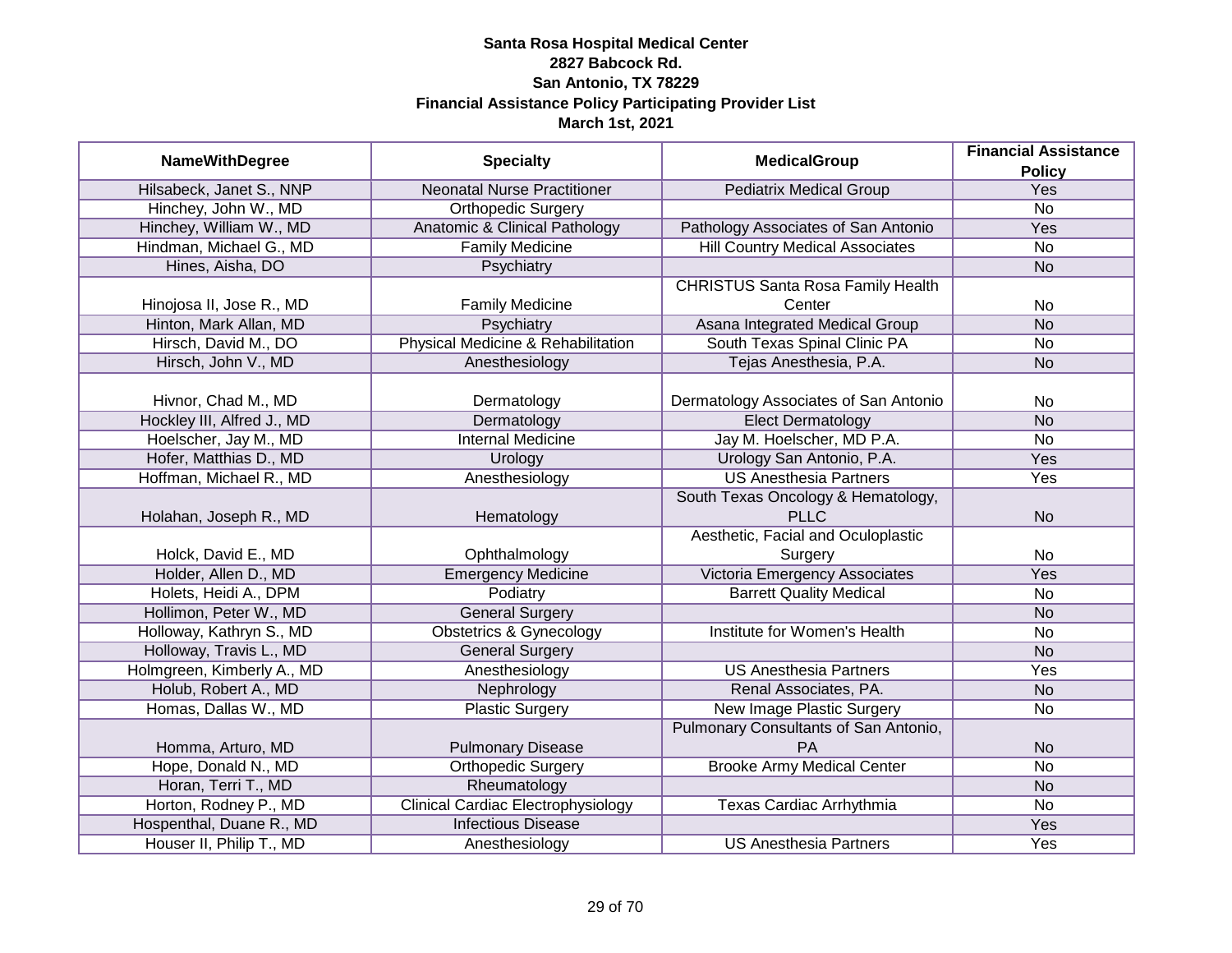|                                |                                    | <b>Financial Assistance</b>                |                 |
|--------------------------------|------------------------------------|--------------------------------------------|-----------------|
| <b>NameWithDegree</b>          | <b>Specialty</b>                   | <b>MedicalGroup</b>                        | <b>Policy</b>   |
| Howard Jr., Robert L., MD      | Anesthesiology                     | <b>US Anesthesia Partners</b>              | Yes             |
| Howard, Jonathan M., MD        | Anesthesiology                     | <b>US Anesthesia Partners</b>              | <b>Yes</b>      |
| Hranitzky, Patrick M., MD      | Cardiac Electrophysiology          | Texas Cardiac Arrhythmia, PLLC             | N <sub>o</sub>  |
| Hrdlicka, Christine A., NNP    | <b>Neonatal Nurse Practitioner</b> | <b>Pediatrix Medical Group</b>             | <b>Yes</b>      |
|                                |                                    | South Texas Oncology and Hematology,       |                 |
| Hsieh, George R., MD           | <b>General Surgery</b>             | <b>PLLC</b>                                | <b>No</b>       |
| Hsiung, Grace E., MD           | <b>General Surgery</b>             | <b>General Surgical Associates</b>         | $\overline{No}$ |
| Hubbard, Lael D., MD           | <b>Emergency Medicine</b>          | Victoria Emergency Services                | Yes             |
| Hudnall, Clayton H., MD        | Urology                            | Urology San Antonio, P.A.                  | Yes             |
|                                |                                    | <b>CHRISTUS Family Medical Group - New</b> |                 |
| Huff, Tammy R., CNM            | <b>Nurse Midwife</b>               | <b>Braunfels</b>                           | <b>No</b>       |
| Hussain, Akhtar, MD            | <b>Internal Medicine</b>           | ProCare Internal Medicine Associates       | <b>No</b>       |
| Hutchins, Michael W., MD       | Anesthesiology                     | <b>US Anesthesia Partners</b>              | Yes             |
| Hutting, Haley G., MD          | Anesthesiology                     | Tejas Anesthesia, PLLC                     | No              |
| Huynh, Mylien, MD              | <b>Family Medicine</b>             | Victoria Emergency Associates              | Yes             |
| Hyams, Darren G., MD           | <b>Emergency Medicine</b>          | Victoria Emergency Associates              | Yes             |
| Hyams, Jessica M., MD          | <b>Emergency Medicine</b>          | Victoria Emergency Associates              | Yes             |
| Ibilibor, Christine, MD        | Urology                            | <b>UTHSCSA - Department of Urology</b>     | <b>No</b>       |
| Ibrahim, Badreldin A., MD      | Neurology                          | Rocky Mountain Neurodiagnostics            | <b>No</b>       |
| Iglehart, Elena I., MD         | <b>Internal Medicine</b>           | <b>Inpatient Consultants of Texas PLLC</b> | <b>No</b>       |
| Inam, Fahad, MD                | <b>Internal Medicine</b>           | Victoria Emergency Medicine                | Yes             |
| Iorember, Franca M., MD        | Pediatrics                         | <b>Baylor College of Medicine</b>          | <b>No</b>       |
| Isaac, John, MD                | Neonatal-Perinatal Medicine        | <b>Pediatrix Medical Group</b>             | Yes             |
| Isbell, Melissa R., MD         | Nephrology                         | Renal Associates, PA                       | <b>No</b>       |
|                                |                                    |                                            |                 |
| Isiguzo, Obinna G., MD         | Cardiovascular Disease             | South Texas Cardiovascular Consultants     | <b>No</b>       |
| Iskander, Nader G., MD         | Ophthalmology                      |                                            | <b>No</b>       |
| Iturbe, Jose M., MD            | <b>Cardiovascular Disease</b>      | Cardiology Clinic of San Antonio           | <b>No</b>       |
| Izfar, Seema, MD               | <b>Colon and Rectal Surgery</b>    | South Texas Colorectal Center              | No              |
| Iznaola-Esquivel, Oscar A., MD | Nephrology                         | Sound Physicians                           | Yes             |
| Jacks, Randal K., MD           | <b>Family Medicine</b>             | <b>Hill Country Medical Associates</b>     | No              |
| Jackson III, James F., MD      | Gastroenterology                   | <b>Texas Digestive Disease Consultants</b> | Yes             |
| Jackson, Lindsey A., MD        | <b>Obstetrics &amp; Gynecology</b> | Urogynecology of San Antonio               | No              |
| Jackson, Richard B., MD        | <b>Colon and Rectal Surgery</b>    | <b>Texas Oncology</b>                      | <b>No</b>       |
| Jackson, Shaun C., MD          | Pain Medicine                      | Consultants in Pain Medicine, PA           | No              |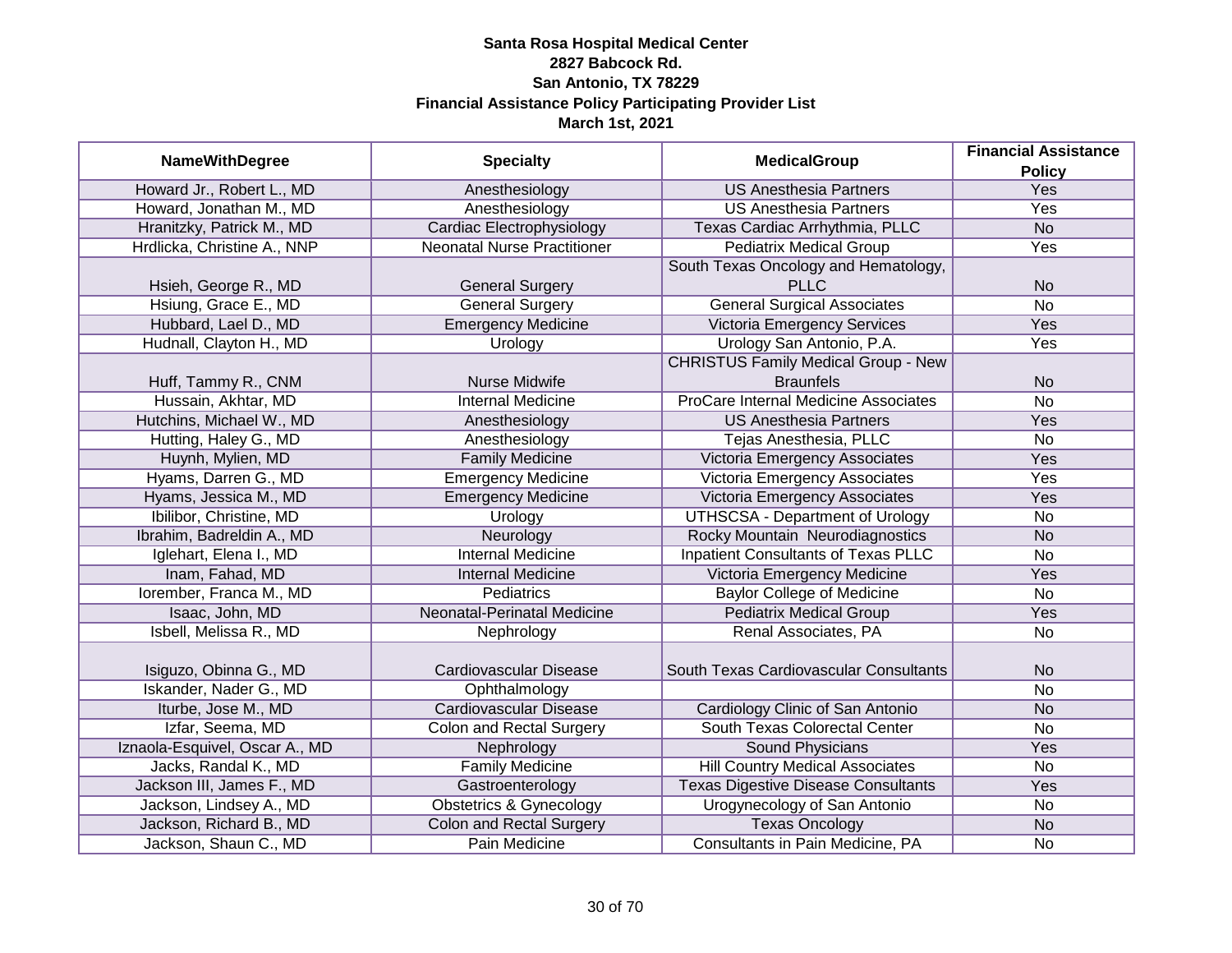| <b>NameWithDegree</b>             | <b>Specialty</b>                   | <b>MedicalGroup</b>                        | <b>Financial Assistance</b> |
|-----------------------------------|------------------------------------|--------------------------------------------|-----------------------------|
|                                   |                                    |                                            | <b>Policy</b>               |
| Jackson, Vadean L., MD            | <b>Family Medicine</b>             | Wellmed at NW 410                          | <b>No</b>                   |
| Jacobs, Philip M., MD             | <b>Orthopedic Surgery</b>          | <b>UT Health San Antonio</b>               | <b>No</b>                   |
| Jaime, Sonia P., FNP              | <b>Family Nurse Practitioner</b>   | <b>Medcare Associates</b>                  | <b>No</b>                   |
|                                   |                                    |                                            |                             |
| James, Brandon R., DPM            | Podiatry                           | Foot & Ankle Surgery of New Braunfels      | No                          |
| James, Brian D., DO               | <b>Emergency Medicine</b>          | Victoria Emergency Associates              | Yes                         |
|                                   |                                    |                                            |                             |
| James, Sarah J., DPM              | Podiatry                           | Foot & Ankle Surgery of New Braunfels      | No                          |
| Janes, William W., MD             | Physical Medicine & Rehabilitation | South Texas PM&R Group                     | <b>No</b>                   |
| Jansa, Kimberly A., FNP           | <b>Family Nurse Practitioner</b>   | Medcare Associates of Castroville          | <b>No</b>                   |
| Jardeleza, Maria Stephanie R., MD | Ophthalmology                      | San Antonio Eye Center, PA                 | <b>No</b>                   |
| Jatoi, Ismail, MD                 | <b>General Surgery</b>             | <b>UTHSCSA Dept. Surgery</b>               | <b>No</b>                   |
| Jatskiv, Andrew, MD               | <b>Internal Medicine</b>           | Inpatient Medicine Physicians PA           | Yes                         |
| Jayakumar, Lalithapriya, MD       | Vascular Surgery                   |                                            | <b>No</b>                   |
| Jeneby, Thomas T., MD             | <b>Plastic Surgery</b>             |                                            | <b>No</b>                   |
| Jenkins, Sherri L., WHNP          | Women's Health Nurse Practitioner  | <b>Pediatrix TX Perinatal Group</b>        | Yes                         |
|                                   |                                    | South Texas Cardiothoracic & Vascular      |                             |
| Jenne, Ashley A., PA              | Physician Assistant                | Surg                                       | <b>No</b>                   |
| Jenne, Joel W., MD                | <b>Orthopedic Surgery</b>          | South Texas Spinal Clinic, PA              | <b>No</b>                   |
| Jeppson, Corinne N., DO           | <b>Gynecologic Oncology</b>        | <b>Texas Oncology</b>                      | <b>No</b>                   |
| Jetton, Shannon M., FNP           | <b>Family Nurse Practitioner</b>   | Physicians Untiy, PA                       | <b>No</b>                   |
| Jimenez, John L., MD              | Anesthesiology                     | <b>US Anesthesia Partners</b>              | Yes                         |
| Jimenez-Sanders, Rebecca, MD      | Neurology                          |                                            | No                          |
| Joe, Roger G., MD                 | Psychiatry                         | Asana Integrated Medical Group             | <b>No</b>                   |
| John, Bijo K., MD                 | Gastroenterology                   | <b>Texas Digestive Disease Consultants</b> | Yes                         |
| Johnson, Corine N., FNP           | <b>Family Nurse Practitioner</b>   |                                            | <b>No</b>                   |
| Johnson, Durkee P., MD            | Anesthesiology                     | <b>US Anesthesia Partners</b>              | Yes                         |
|                                   |                                    | The San Antonio Orthopaedic Group,         |                             |
| Johnson, Jordan K., PA            | Physician Assistant                | <b>LLP</b>                                 | <b>No</b>                   |
| Johnson, Katharine M., MD         | Neonatal-Perinatal Medicine        | <b>Pediatrix Medical Group</b>             | Yes                         |
|                                   |                                    | San Antonio Kidney Disease Center          |                             |
| Johnson, Lin Z., MD               | Nephrology                         | Physicians Group, P.L.L.C.                 | <b>No</b>                   |
| Johnson, Natasha L., FNP          | <b>Family Nurse Practitioner</b>   | Homer C. Reyes, MD                         | <b>No</b>                   |
|                                   |                                    |                                            |                             |
| Johnson, Rinna C., MD             | Dermatology                        | Dermatology Associates of San Antonio      | <b>No</b>                   |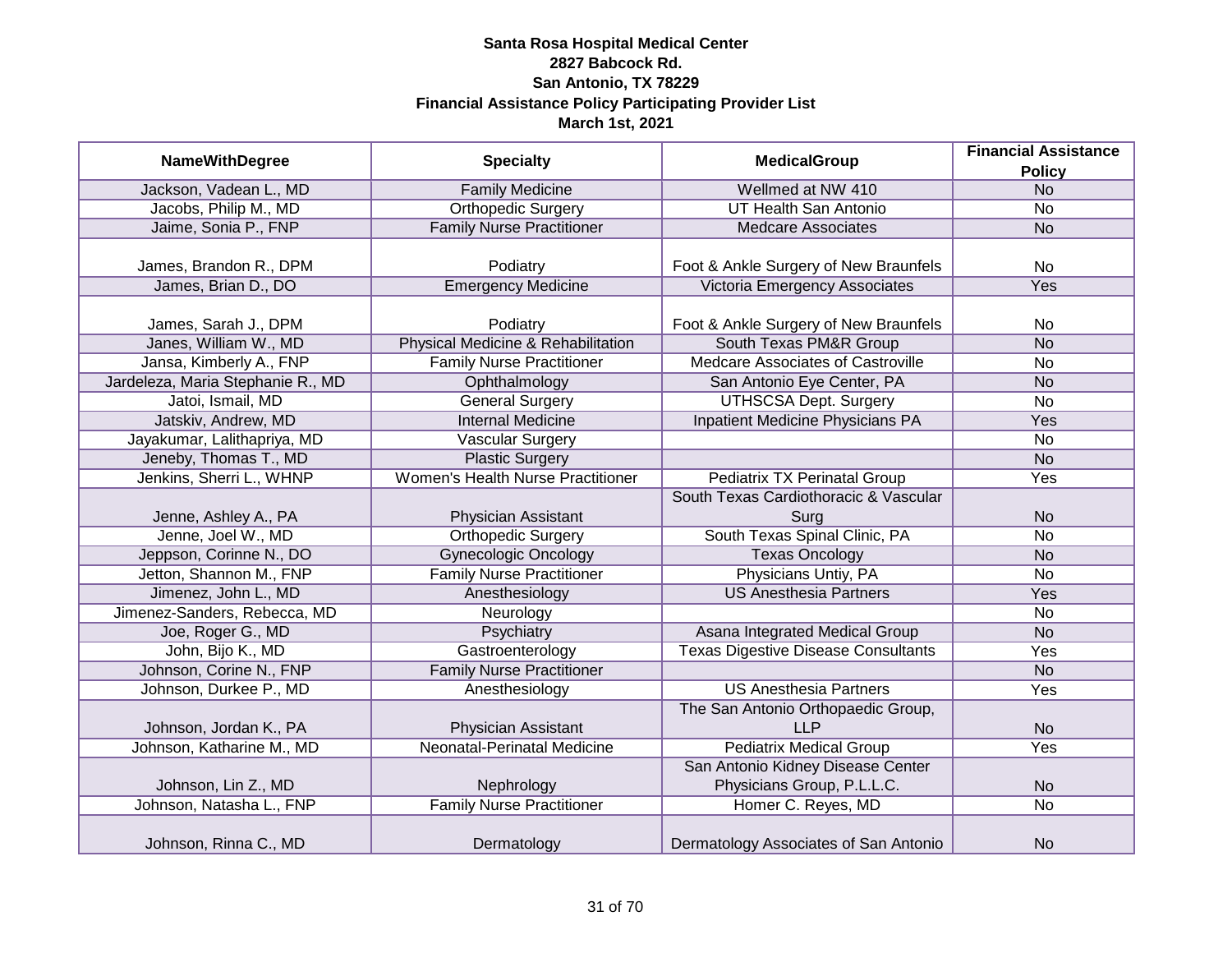|                             | <b>NameWithDegree</b><br><b>Specialty</b><br><b>MedicalGroup</b> | <b>Financial Assistance</b>               |                 |
|-----------------------------|------------------------------------------------------------------|-------------------------------------------|-----------------|
|                             |                                                                  |                                           | <b>Policy</b>   |
| Johnston, Cindy L., MD      | <b>Family Medicine</b>                                           | <b>WellMed at Centerview</b>              | $\overline{No}$ |
|                             |                                                                  | South Texas Oncology and Hematology,      |                 |
| Johnston, Joe E., MD        | <b>General Surgery</b>                                           | <b>PLLC</b>                               | <b>No</b>       |
| Jones Jr., Leroy A., MD     | Urology                                                          | Urology San Antonio, P.A.                 | Yes             |
| Jones, David L., FNP        | <b>Family Nurse Practitioner</b>                                 | <b>WoundCentrics</b>                      | N <sub>o</sub>  |
| Jones, Jeffrey C., MD       | <b>Infectious Disease</b>                                        | <b>SA Infectious Diseases Consultants</b> | Yes             |
| Jones, McClure K., MD       | Anesthesiology                                                   | <b>US Anesthesia Partners</b>             | Yes             |
| Jones, Michael L., MD       | Surgery of the Hand                                              | Center for Ortho Surg & Sports Med        | No              |
| Jones, Monique, MD          | Anesthesiology                                                   | <b>US Anesthesia Partners</b>             | Yes             |
| Jonke, Judith A., DPM       | Podiatry                                                         | Judith Jonke, DPM                         | No              |
| Jordan, Jason S., PA        | <b>Physician Assistant</b>                                       | <b>Precision Assist</b>                   | <b>No</b>       |
| Jordan, Yekaterina A., MD   | <b>General Surgery</b>                                           | Texas Urology Group, PA                   | <b>No</b>       |
| Jorgensen, Anton, MD        | <b>Orthopedic Surgery</b>                                        | Orthopedic San Antonio                    | <b>No</b>       |
| Joshi, Ajeya P., MD         | <b>Orthopedic Surgery</b>                                        | South Texas Spinal Clinic, PA             | No              |
|                             |                                                                  | Inpatient Progressive Healthcare of       |                 |
| Jowlaei, Sousan, FNP        | <b>Family Nurse Practitioner</b>                                 | America                                   | <b>No</b>       |
| Joyner, Robert W., MD       | Anesthesiology                                                   | <b>US Anesthesia Partners</b>             | Yes             |
| Jumao-as, Ramil C., MD      | <b>Internal Medicine</b>                                         | Ramil C. Jumao-As, PLLC                   | <b>No</b>       |
| Jung, Mark, MD              | <b>Family Medicine</b>                                           | Sports and Family Medicine of Boerne      | No              |
| Juro, David H., MD          | Anesthesiology                                                   | Tejas Anesthesia, P.A.                    | <b>No</b>       |
|                             |                                                                  | The San Antonio Orthopaedic Group,        |                 |
| Kaiser, Bryan W., MD        | <b>Orthopedic Surgery</b>                                        | <b>LLP</b>                                | No              |
|                             |                                                                  | South Texas Oncology & Hematology,        |                 |
| Kalter, Steven P., MD       | Hematology/Oncology                                              | <b>PLLC</b>                               | <b>No</b>       |
| Kanatzar, Brian M., DO      | <b>Emergency Medicine</b>                                        | <b>Victoria Emergency Services</b>        | Yes             |
| Kane, Scott T., MD          | Anesthesiology                                                   | Tejas Anesthesia, P.A.                    | <b>No</b>       |
| Kanz, Brian N., MD          | <b>Orthopedic Surgery</b>                                        | <b>Westover Hills Orthopaedics</b>        | No              |
| Kapadia, Pankaj, MD         | <b>Critical Care Medicine</b>                                    | Southwest General Hospital                | <b>No</b>       |
| Kapoor, Rohit, MD           | <b>Internal Medicine</b>                                         |                                           | No              |
|                             |                                                                  | San Antonio Kidney Disease Center         |                 |
| Kapturczak, Matthias H., MD | Nephrology                                                       | Physicians Group, P.L.L.C.                | <b>No</b>       |
| Karam, Harold J., DO        | Anesthesiology                                                   | <b>US Anesthesia Partners</b>             | Yes             |
| Karam, Joseph R., MD        | <b>General Surgery</b>                                           |                                           | <b>No</b>       |
| Kardys, Clark M., MD        | <b>Colon and Rectal Surgery</b>                                  | <b>Texas Oncology</b>                     | No              |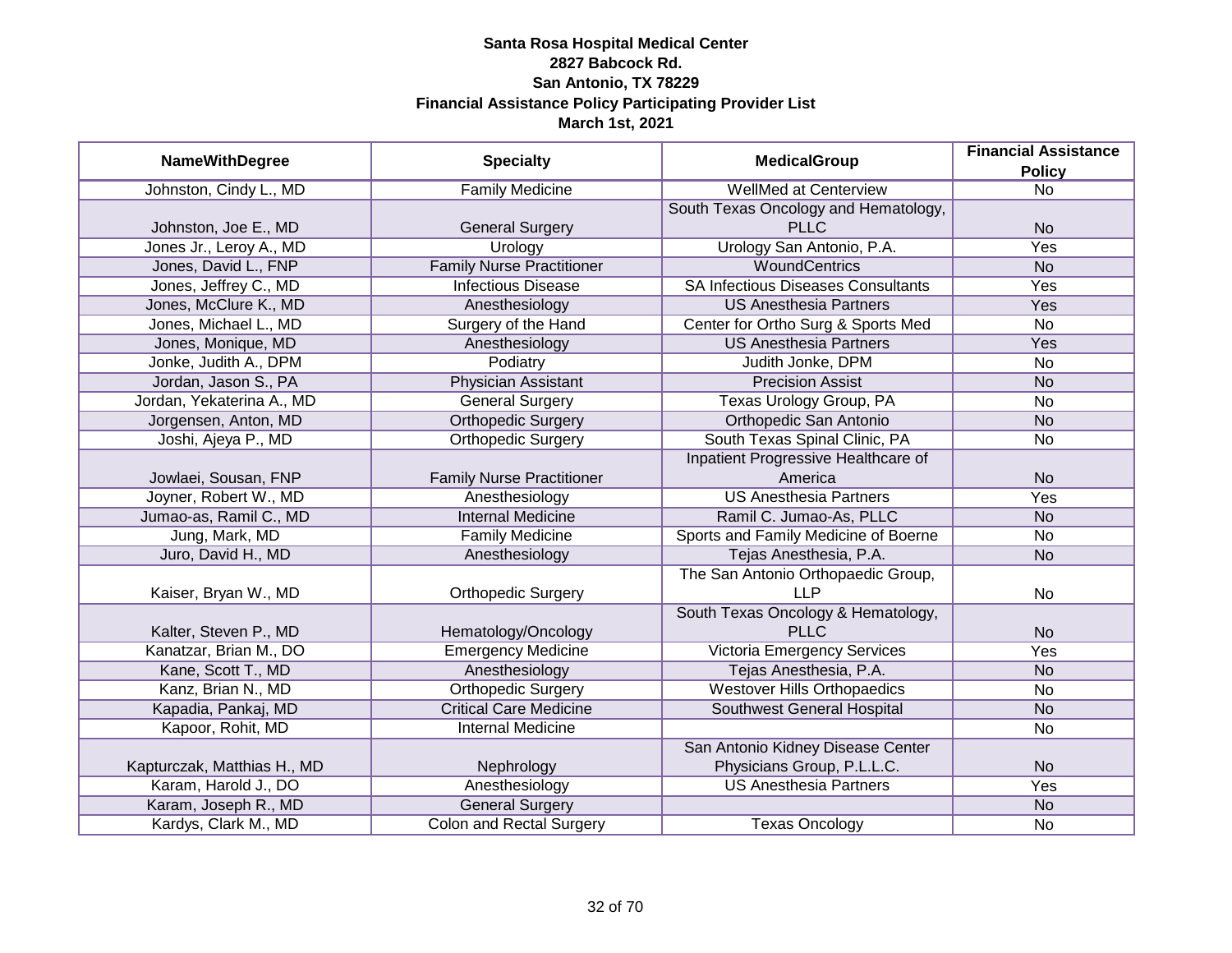| <b>NameWithDegree</b>     | <b>Specialty</b>                          | <b>MedicalGroup</b>                                                              | <b>Financial Assistance</b> |
|---------------------------|-------------------------------------------|----------------------------------------------------------------------------------|-----------------------------|
|                           |                                           |                                                                                  | <b>Policy</b>               |
|                           |                                           | University of Texas Health Science                                               |                             |
| Karia, Ravi A., MD        | <b>Orthopedic Surgery</b>                 | Center at San Antonio                                                            | <b>No</b>                   |
| Karp, Lisa A., NNP        | <b>Neonatal Nurse Practitioner</b>        | <b>Pediatrix Medical Group</b>                                                   | Yes                         |
|                           |                                           | <b>CHRISTUS Santa Rosa Family Health</b>                                         |                             |
| Karrh, Larry R., MD       | <b>Family Medicine</b>                    | Center                                                                           | <b>No</b>                   |
| Karulak, Bryce J., DPM    | Podiatry                                  | Alamo Family Foot and Ankle Care                                                 | <b>No</b>                   |
| Kathen, Charmaine M., NNP | <b>Neonatal Nurse Practitioner</b>        | <b>Pediatrix Medical Group</b>                                                   | Yes                         |
| Kaushik, Dharam, MD       | Urology                                   | <b>UTHSCSA Department of Urology</b>                                             | No                          |
|                           |                                           |                                                                                  |                             |
| Kazhdan, Irene, MD        | <b>Internal Medicine</b>                  | Cancer Care Centers of South Texas, PA                                           | <b>No</b>                   |
| Keh, Richard A., DPM      | Podiatry                                  |                                                                                  | <b>No</b>                   |
| Kella, Naveen, MD         | Urology                                   | Medicine & Radiation Oncology                                                    | <b>No</b>                   |
| Keller, Michael A., MD    | <b>Colon and Rectal Surgery</b>           | <b>Texas Oncology</b>                                                            | No                          |
| Kelley, Chelsea S., FNP   | <b>Family Nurse Practitioner</b>          | <b>WoundCentrics, LLC</b>                                                        | <b>No</b>                   |
| Kellum, John H., MD       | <b>Obstetrics &amp; Gynecology</b>        | <b>Kellum Physician Partners</b>                                                 | No                          |
| Kempenich, Jason W., MD   | <b>General Surgery</b>                    | <b>UTHSCSA General Surgery</b>                                                   | <b>No</b>                   |
| Kempf, Kevin J., MD       | Rheumatology                              |                                                                                  | No                          |
| Kendrick, Kerri A., PA    | <b>Physician Assistant</b>                | <b>UTHSCSA Department of Urology</b>                                             | <b>No</b>                   |
| Kennedy, Bruce D., MD     | Anesthesiology                            | <b>US Anesthesia Partners</b>                                                    | Yes                         |
|                           |                                           | San Antonio Preventive & Diagnostic                                              |                             |
| Kennedy, Bryan C., MD     | <b>Internal Medicine</b>                  | Medcine PA                                                                       | <b>No</b>                   |
| Kenton, Alexander B., MD  | Pediatrics                                | <b>Pediatrix Medical Group</b>                                                   | Yes                         |
| Kepczyk, Thomas, MD       | Gastroenterology                          | <b>Texas Digestive Disease Consultants</b>                                       | Yes                         |
| Kerby, Paul G., MD        | Anesthesiology                            | <b>US Anesthesia Partners</b>                                                    | Yes                         |
| Kessler, David J., MD     | <b>Clinical Cardiac Electrophysiology</b> | <b>Texas Cardiac Arrhythmia</b>                                                  | <b>No</b>                   |
|                           |                                           | Inpatient Progressive Healthcare of                                              |                             |
| Khan, Mehmood H., MD      | <b>Internal Medicine</b>                  | America                                                                          | No                          |
| Khan, Saadat A., MD       | Neurology                                 | Head & Spine Institute of Texas                                                  | <b>No</b>                   |
| Khan, Sanober M., MD      | <b>Internal Medicine</b>                  | Sound Physicians                                                                 | Yes                         |
| Khangura, Sajneet K., MD  | <b>Internal Medicine</b>                  | <b>Texas Digestive Disease Consultants</b>                                       | Yes                         |
| Khateeb, Fahad N., MD     | <b>Family Medicine</b>                    | <b>Sound Physicians</b>                                                          | Yes                         |
| Kholeif, Clark T., MD     | Radiology                                 | <b>River City Imaging Assiociates</b>                                            | Yes                         |
|                           |                                           |                                                                                  |                             |
| Khowaja, Ameer A., MD     |                                           | Endocrinology, Diabetes and Metabolism   Diabetes & Glandular Disease Clinic, PA | No                          |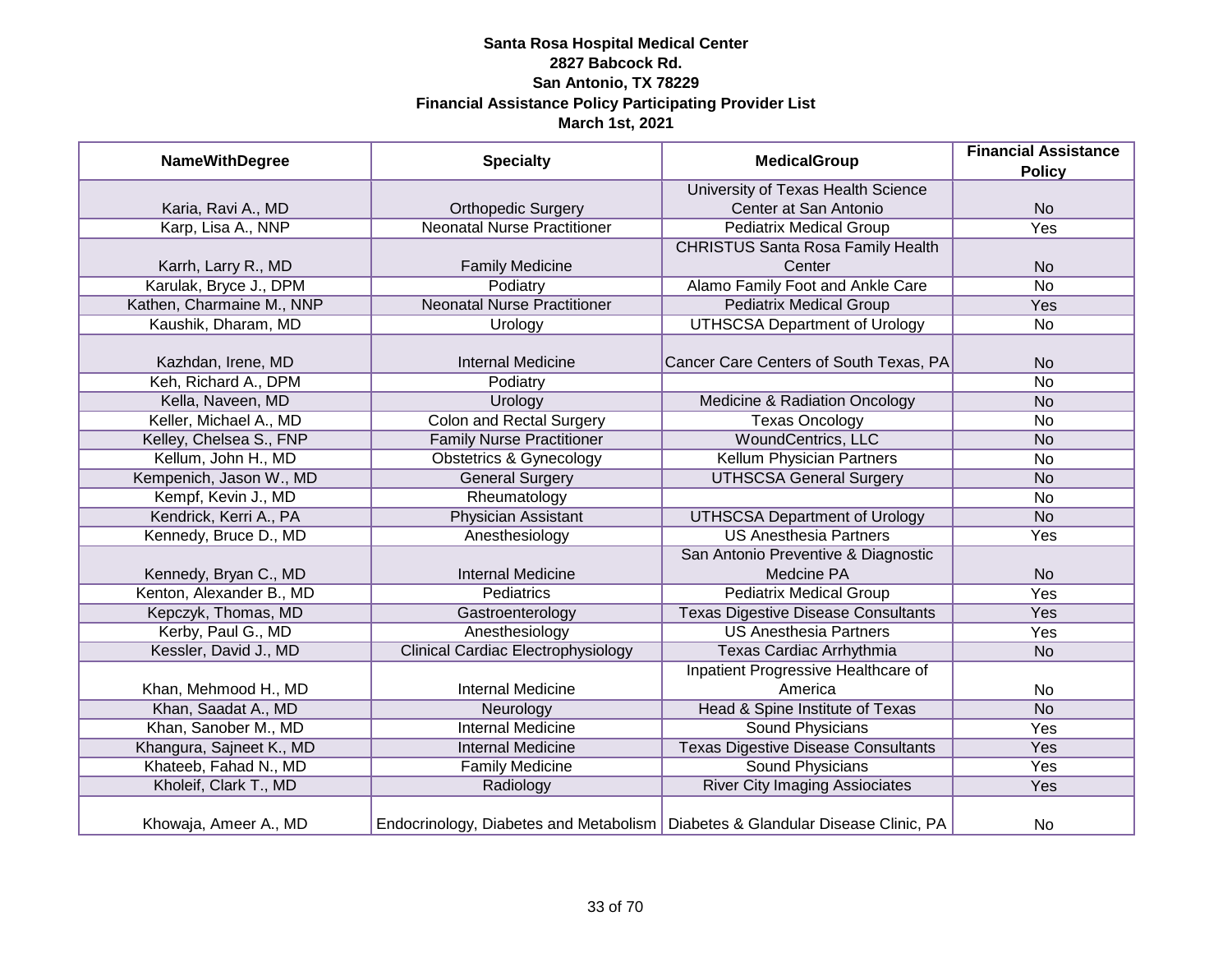| <b>NameWithDegree</b>      | <b>Specialty</b>                       | <b>MedicalGroup</b>                      | <b>Financial Assistance</b> |
|----------------------------|----------------------------------------|------------------------------------------|-----------------------------|
|                            |                                        |                                          | <b>Policy</b>               |
|                            |                                        | San Antonio Pediatric Surgery            |                             |
| Kidd Jr., Joseph N., MD    | <b>Pediatric Surgery</b>               | Associates                               | <b>No</b>                   |
|                            |                                        | San Antonio Endovascular and Heart       |                             |
| Kiesz, Radoslaw S., MD     | Cardiovascular Disease                 | Institute                                | No                          |
| Kim, Catherine L., MD      | Anesthesiology                         | Tejas Anesthesia, P.A.                   | <b>No</b>                   |
| Kim, Dean D., DPM          | Podiatry                               |                                          | No                          |
| Kim, Michael, MD           | Anesthesiology                         | Tejas Anesthesia, P.A.                   | <b>No</b>                   |
| King, Debra A., FNP        | <b>Family Nurse Practitioner</b>       | <b>UT Health</b>                         | No                          |
| King, Elizabeth A., MD     | <b>Obstetrics &amp; Gynecology</b>     | Northeast OB/GYN Associates, PLLC        | <b>No</b>                   |
| King, Kevin M., MD         | <b>Emergency Medicine</b>              | Victoria Emergency Services              | Yes                         |
| King, Ronald B., MD        | Anesthesiology                         | <b>US Anesthesia Partners</b>            | Yes                         |
|                            |                                        | Diabetes & Glandular Disease Clinic,     |                             |
| Kipnes, Mark S., MD        | Endocrinology, Diabetes and Metabolism | P.A.                                     | No                          |
| Kiprono, Luissa V., DO     | <b>Obstetrics &amp; Gynecology</b>     | <b>Texas Perinatal Group</b>             | <b>No</b>                   |
| Kirk, Kevin L., DO         | <b>Orthopedic Surgery</b>              | The San Antonio Orthopaedic Group        | <b>No</b>                   |
| Kirk, William O., MD       | <b>Vascular Surgery</b>                | Peripheral Vascular Associates PA        | <b>No</b>                   |
| Kirn, Terri L., MD         | <b>Family Medicine</b>                 | Gonzaba Medical Group                    | No                          |
| Klem Jr., Samuel A., MD    | Anesthesiology                         | <b>US Anesthesia Partners</b>            | Yes                         |
| Klinger, Daniel R., MD     | <b>Neurological Surgery</b>            | Frank Fichtel PA                         | No                          |
| Klinger, Jonathan E., MD   | Anesthesiology                         |                                          | <b>No</b>                   |
| Klinger, Leilani C., MD    | <b>Emergency Medicine</b>              | <b>Victoria Emergency Services</b>       | Yes                         |
| Kneuper, Mark F., MD       | <b>General Surgery</b>                 | <b>New Braunfels Surgical Associates</b> | <b>No</b>                   |
| Knudsen, Joshua T., PA-C   | <b>Physician Assistant</b>             | <b>Victoira Emergency Associates</b>     | Yes                         |
|                            |                                        | San Antonio Kidney Disease Center        |                             |
| Kobert, John E., DO        | Nephrology                             | Physicians Group, P.L.L.C.               | <b>No</b>                   |
| Koeck, William K., MD      | <b>Orthopedic Surgery</b>              | <b>Baylor College of Medicine</b>        | <b>No</b>                   |
| Koehler, Michelle Z., MD   | Anesthesiology                         | <b>US Anesthesia Partners</b>            | Yes                         |
| Kohli, Parmish L., MD      | <b>Internal Medicine</b>               | <b>Renal Associates</b>                  | No                          |
| Kolkebeck, Thomas E., MD   | <b>Emergency Medicine</b>              | Victoria Emergency Services              | Yes                         |
| Kollars, Joshua P., MD     | Anesthesiology                         | Tejas Anesthesia, P.A.                   | No                          |
| Kolluri, Sangeetha L., DO  | <b>General Surgery</b>                 | <b>Texas Oncology</b>                    | <b>No</b>                   |
|                            |                                        | Advanced Concepts in Plastic Surgery,    |                             |
| Koneru, Suresh, MD         | <b>Plastic Surgery</b>                 | PA                                       | No                          |
| Konkol Jr., John E., DPM   | Podiatry                               | John Konkol JR, DPM                      | N <sub>o</sub>              |
| Kopchinski, Bernard J., MD | <b>Plastic Surgery</b>                 | <b>Prestige Cosmetic Surgery</b>         | No                          |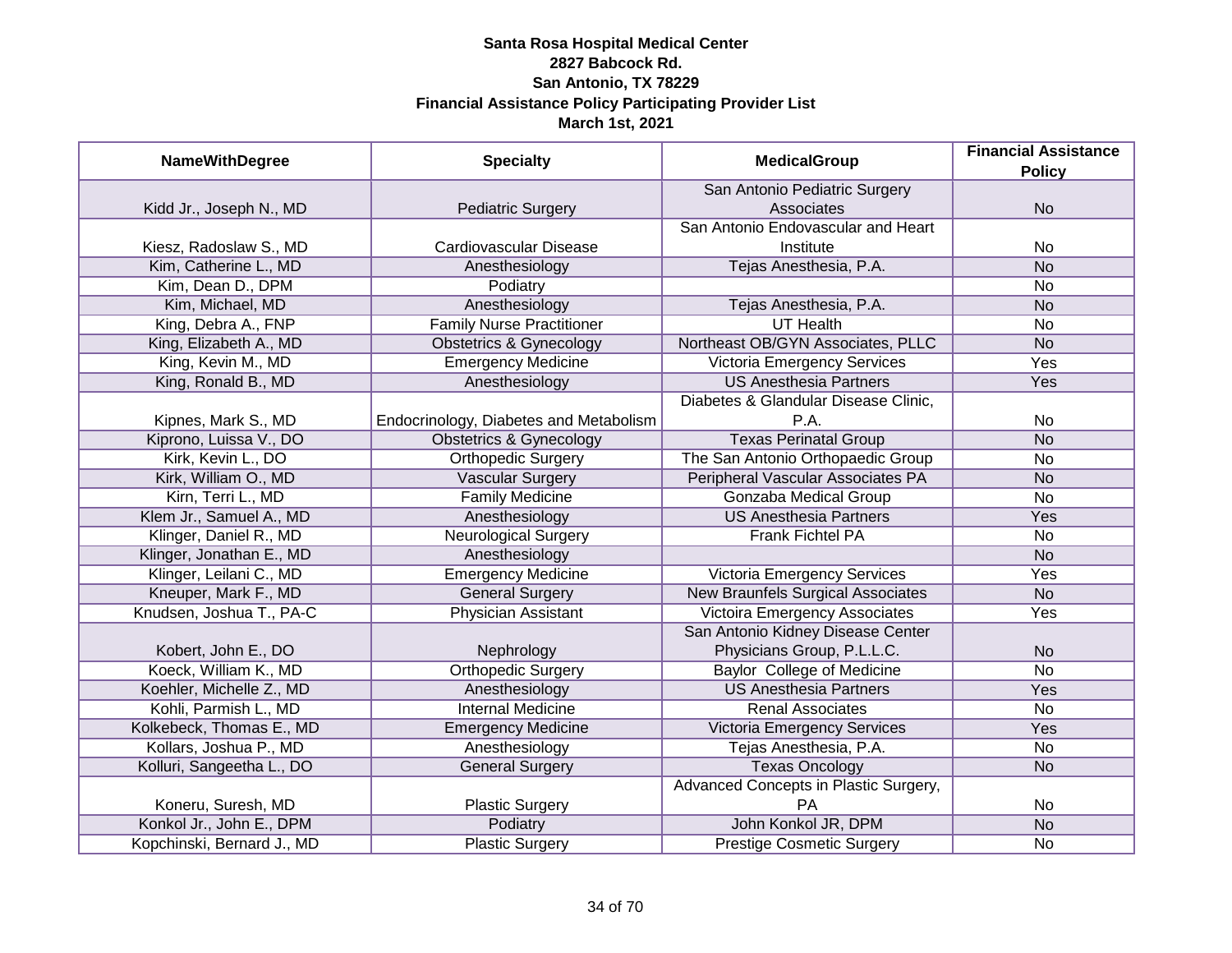| <b>NameWithDegree</b>          |                                    | <b>MedicalGroup</b>                                 | <b>Financial Assistance</b> |
|--------------------------------|------------------------------------|-----------------------------------------------------|-----------------------------|
|                                | <b>Specialty</b>                   |                                                     | <b>Policy</b>               |
| Koretsky, Stela, MD            | <b>Family Medicine</b>             | <b>Westover Primary Care</b>                        | N <sub>o</sub>              |
| Koster, Kim R., MD             | Anesthesiology                     | Tejas Anesthesia, P.A.                              | No                          |
| Kraus, Stephen R., MD, MBA     | Urology                            | <b>UTHSCSA Department of Urology</b>                | N <sub>o</sub>              |
| Krause, Pamela R., NNP         | <b>Neonatal Nurse Practitioner</b> | <b>Pediatrix Medical Group</b>                      | <b>Yes</b>                  |
| Krebsbach, Jennifer, NNP       | <b>Neonatal Nurse Practitioner</b> | <b>Pediatrix Medical Group</b>                      | <b>Yes</b>                  |
| Kreidel, Kerry L., MD          | Anesthesiology                     | <b>US Anesthesia Partners</b>                       | Yes                         |
|                                |                                    | South Texas Orthopedic Speciatly                    |                             |
| Kreines, Alexander B., DO      | <b>Sports Medicine</b>             | Group, PLLC                                         | <b>No</b>                   |
| Kretschmann, Richard J., MD    | <b>Emergency Medicine</b>          | Victoria Emergency Associates                       | Yes                         |
| Kroger, Jared, MD              | Anesthesiology                     | <b>US Anesthesia Partners</b>                       | Yes                         |
|                                |                                    | <b>CVK General &amp; Pediatric Anesthesia &amp;</b> |                             |
| Kruger, Cynthia V., MD         | Anesthesiology                     | Pain                                                | No                          |
| Kujawa, Ples L., MD            | <b>Orthopedic Surgery</b>          | Ples L Kujawa M.D. PA                               | <b>No</b>                   |
| Kukkar, Nitin, MD              | <b>Orthopedic Surgery</b>          | <b>Quantum Pain and Orthopaedics</b>                | No                          |
| Kuklinski, Piotr P., MD        | Hospitalist                        |                                                     | <b>No</b>                   |
|                                |                                    | Inpatient Progressive Helathcare of                 |                             |
| Kumar, Sanjay, MD              | <b>Internal Medicine</b>           | America                                             | No                          |
| Kumarashekhara, Varuni H., DPM | Podiatry                           |                                                     | <b>No</b>                   |
|                                |                                    | Sono Bello Body Contouring and Facial               |                             |
| Kunasz, Markian G., MD         | <b>Plastic Surgery</b>             | Aesthetics                                          | <b>No</b>                   |
| Kunavarapu, Chandra R., MD     | <b>Cardiovascular Disease</b>      | <b>Texas Transplant Physician Group</b>             | <b>No</b>                   |
|                                |                                    |                                                     |                             |
| Kuo, Tzy-Shiuan B., MD         | <b>Interventional Cardiology</b>   | Cardiovascular Institute of South Texas             | No                          |
| Kura, Karthik K., MD           | Anesthesiology                     | Tejas Anesthesia, P.A.                              | <b>No</b>                   |
| Kuwamura III, Frank K., MD     | <b>Orthopedic Surgery</b>          | <b>Innovative Spine</b>                             | <b>No</b>                   |
|                                |                                    | San Antonio Kidney Disease Center                   |                             |
| Kwan, Hana K., MD              | Nephrology                         | Physicians Group, LLC                               | <b>No</b>                   |
| Kwan, Michael D., MD           | <b>Cardiovascular Disease</b>      | <b>Texas Transplant Physician Group</b>             | <b>No</b>                   |
| Kwee, Jason W., MD             | Anesthesiology                     | <b>US Anesthesia Partners</b>                       | Yes                         |
| Laborde, Alfred L., MD         | Vascular Surgery                   | Peripheral Vascular Associates                      | No                          |
| Lai, Bryan, MD                 | Anesthesiology                     | Consultants in Pain Medicine, PLLC                  | <b>No</b>                   |
| Lai, Victor T., MD             | Anesthesiology                     | <b>US Anesthesia Partners</b>                       | Yes                         |
| Lam, David T., MD              | <b>Neonatal-Perinatal Medicine</b> | <b>Pediatrix Medical Group</b>                      | Yes                         |
|                                |                                    | South Texas Cardiothoracic & Vascular               |                             |
| Lamkin, Christina M., PA       | Physician Assistant                | Surgical                                            | No                          |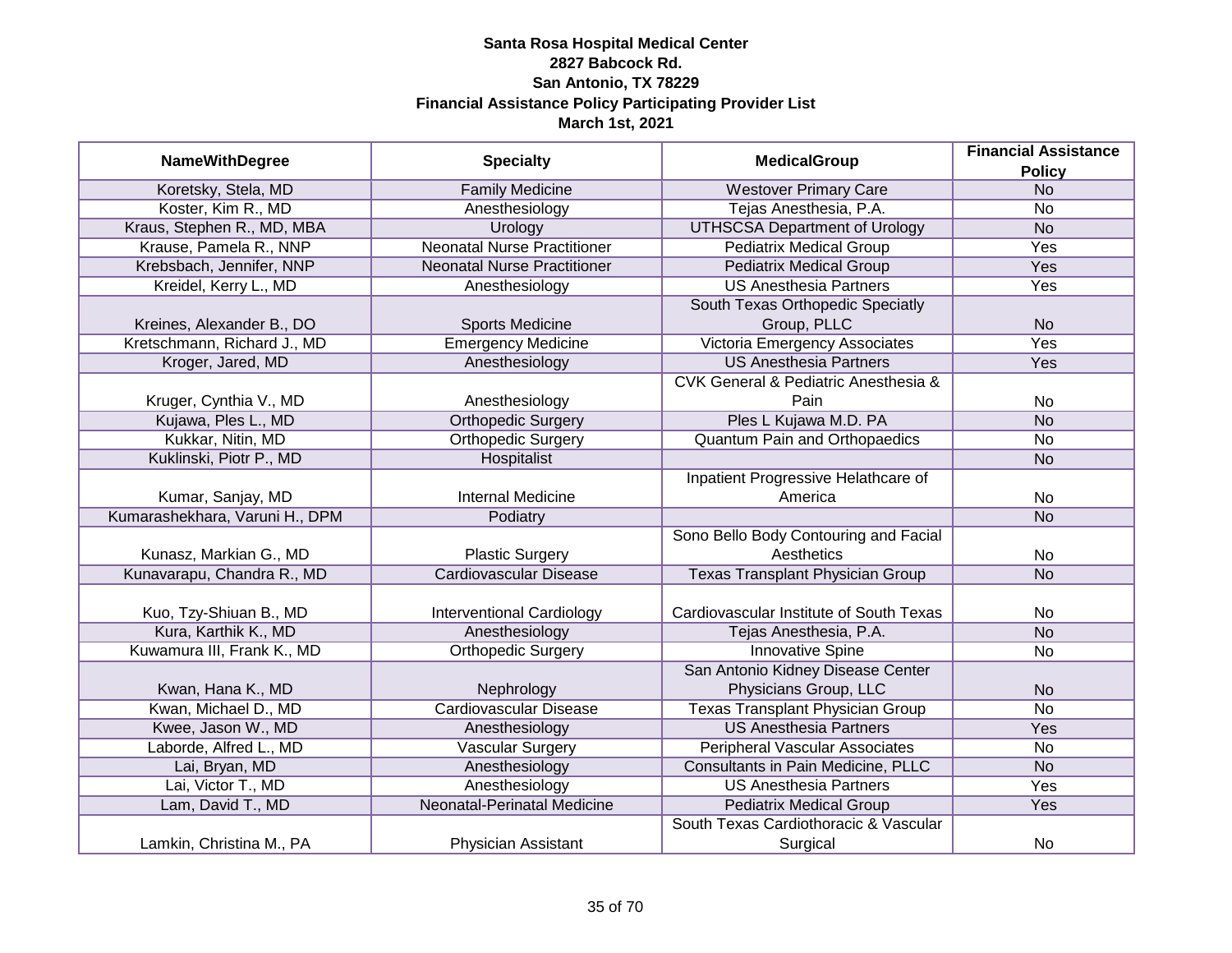| <b>NameWithDegree</b>      | <b>Specialty</b>                   | <b>MedicalGroup</b>                           | <b>Financial Assistance</b> |
|----------------------------|------------------------------------|-----------------------------------------------|-----------------------------|
|                            |                                    |                                               | <b>Policy</b>               |
| Landers, Jacobie N., DNP   |                                    | Arrythmia Associates of South Texas           | N <sub>o</sub>              |
| Landesman, Barbara A., MD  | <b>Clinical Neurophysiology</b>    |                                               | <b>No</b>                   |
|                            |                                    | South Texas Oncology & Hematology,            |                             |
| Lang, Amy S., MD           | Hematology/Oncology                | <b>PLLC</b>                                   | <b>No</b>                   |
| Lano Jr, Charles F., MD    | Otolaryngology                     | Hill Country Ear, Nose & Throat, PA           | $\overline{No}$             |
| Lara, Mallory A., MD       | <b>General Surgery</b>             | <b>UTHSCSA</b>                                | <b>No</b>                   |
| Lavin, John E., MD         | Urology                            | <b>Urology San Antonio</b>                    | Yes                         |
| Lawitz, Eric J., MD        | Gastroenterology                   | <b>Texas Liver Insititue</b>                  | <b>No</b>                   |
| Lawler, Gregory T., MD     | Anesthesiology                     | Tejas Anesthesia, P.A.                        | <b>No</b>                   |
| Lawrence, Leonard M., MD   | Anesthesiology                     | <b>US Anesthesia Partners</b>                 | Yes                         |
| Lawson, Richard S., MD     | <b>Radiation Oncology</b>          | <b>Texas Oncology</b>                         | No                          |
|                            |                                    | <b>Real Time Neuromonitoring Associates</b>   |                             |
| Le, Chuong M., MD          | Neurology                          | of California                                 | <b>No</b>                   |
| Le, David, MD              | <b>Emergency Medicine</b>          | Victoria Emergency Associates                 | Yes                         |
| Leal, Maria C., PA         | <b>Physician Assistant</b>         | Sound Physician's                             | Yes                         |
| Lebens, Kaylen, PA         | <b>Physician Assistant</b>         | Neurosurgery and Spine Consultants            | No                          |
|                            |                                    | Texas Oncology - San Antonio Medical          |                             |
| Lee, Jennifer C., MD       | <b>Radiation Oncology</b>          | Center                                        | <b>No</b>                   |
| Lee, John Y., MD           | <b>Family Medicine</b>             |                                               | <b>No</b>                   |
| Lee, Regina K., MD         | <b>Family Medicine</b>             | Family Health of South Texas                  | <b>No</b>                   |
| Lehmann, James D., MD      | Ophthalmology                      | <b>Focal Point Vision</b>                     | <b>No</b>                   |
| Leist, Doris M., MD        | <b>General Surgery</b>             |                                               | <b>No</b>                   |
| Lenderman, Lawrence L., MD | <b>Orthopedic Surgery</b>          |                                               | <b>No</b>                   |
|                            |                                    | San Antonio State Supported Living            |                             |
| Leonard, Ellen I., MD      | Physical Medicine & Rehabilitation | Center                                        | <b>No</b>                   |
| Leonard, Michael A., MD    | <b>Neurological Surgery</b>        | Alamo Neurosurgical Institute, PA             | <b>No</b>                   |
|                            |                                    | Inpatient Progressive Healthcare of           |                             |
| LeSaint, Jane M., MD       | <b>Internal Medicine</b>           | America                                       | <b>No</b>                   |
|                            |                                    |                                               |                             |
| Leslie, Jeffrey A., MD     | Pediatric Urology                  | Pediatric Urology of San Antonio, PLLC        | No                          |
| Levan, Jaclyn, DO          | <b>Pediatrics</b>                  | <b>Pediatrix Medical Group</b>                | Yes                         |
| Lew, David C., MD          | Anesthesiology                     | <b>US Anesthesia Partners</b>                 | Yes                         |
| Lewis, Don M., MD          | <b>Plastic Surgery</b>             |                                               | <b>No</b>                   |
| Lewis, Laura L., PA        | Physician Assistant                | EVT, Inc                                      | <b>No</b>                   |
| Lewis, Spencer R., MD      | <b>Family Medicine</b>             | <b>CentroMed Health &amp; Wellness Center</b> | <b>No</b>                   |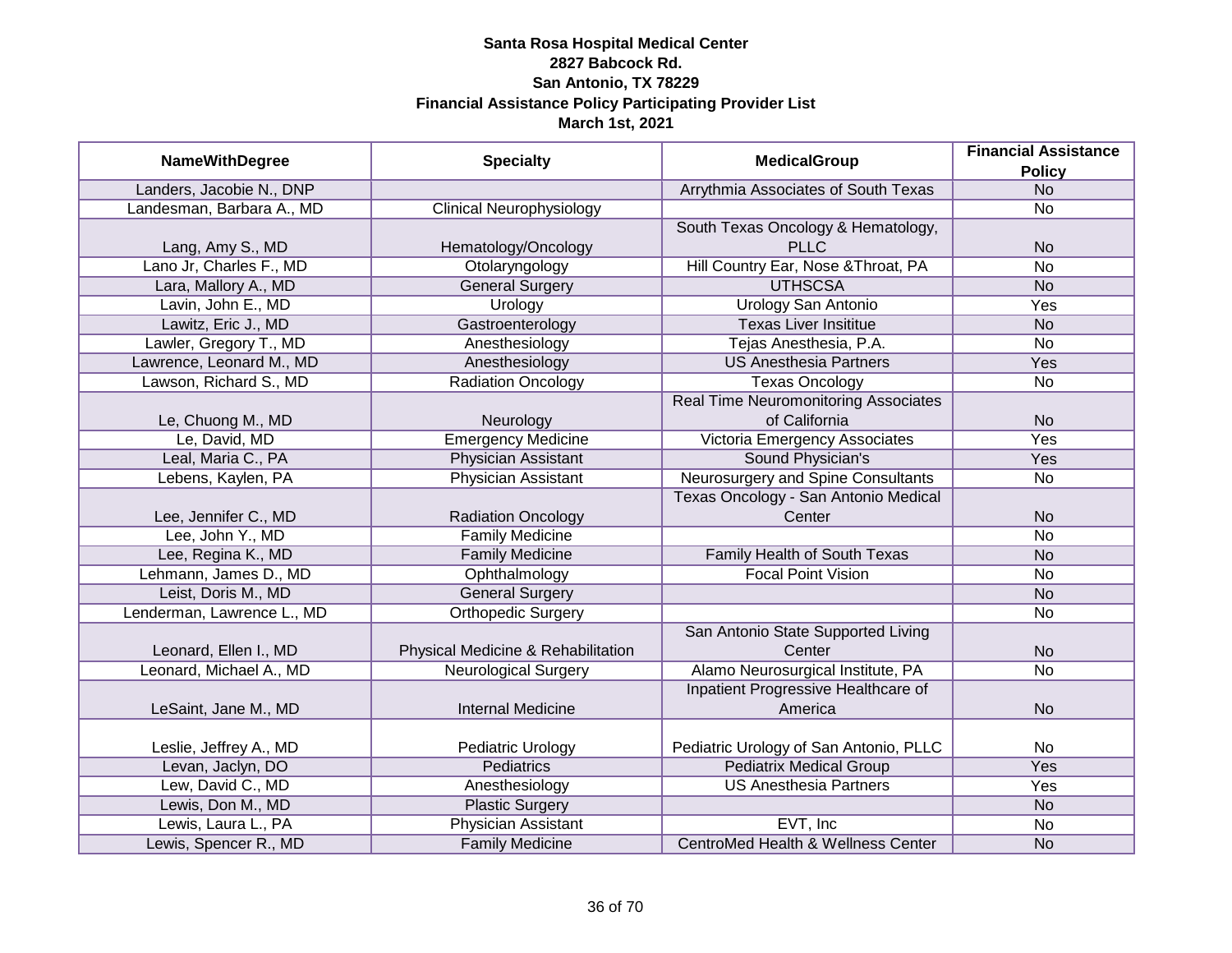| <b>NameWithDegree</b>       | <b>Specialty</b>                              | <b>MedicalGroup</b>                        | <b>Financial Assistance</b><br><b>Policy</b> |
|-----------------------------|-----------------------------------------------|--------------------------------------------|----------------------------------------------|
|                             |                                               | South Texas Oncology and Hematology,       |                                              |
| Lewis, William C., MD       | <b>General Surgery</b>                        | <b>PLLC</b>                                | No                                           |
| Lilly, Gregory L., MD       | Anesthesiology                                | <b>US Anesthesia Partners</b>              | <b>Yes</b>                                   |
| Lin, Bryan C., MD           | <b>Radiation Oncology</b>                     | <b>Texas Oncology San Antonio</b>          | <b>No</b>                                    |
| Lin, Ellen W., MD           | Physical Medicine & Rehabilitation            | <b>Advanced Spine and Pain Center</b>      | <b>No</b>                                    |
| Lin, Robin F., MD           | Psychiatry                                    | <b>Health Link Now</b>                     | No                                           |
|                             |                                               | San Antonio Gastroenterology               |                                              |
| Lindner, Michael S., MD     | Gastroenterology                              | Associates, P.A.                           | <b>No</b>                                    |
| Lindsey, Gregory R., CRNA   | <b>Certified Registered Nurse Anesthetist</b> | <b>US Anesthesia Partners</b>              | Yes                                          |
| Lindsey, Sara S., MD        | Diagnostic Radiology                          | <b>River City Imaging Associates</b>       | Yes                                          |
| Liss, Michael A., MD        | Urology                                       | <b>UTHSCSA Department of Urology</b>       | <b>No</b>                                    |
| Liu, Enchun M., MD          | Ophthalmology                                 | Retina Associates of South Texas           | <b>No</b>                                    |
| Liu, Grace, PA              | Physician Assistant                           | Victoria Emergency Associates              | Yes                                          |
| Liu, Mark, MD               | Anesthesiology                                | <b>US Anesthesia Partners</b>              | Yes                                          |
| Livingston, Joshua C., MD   | Anesthesiology                                | <b>US Anesthesia Partners</b>              | Yes                                          |
| LLamas, Luis L., MD         | Anesthesiology                                | <b>USAP Texas South</b>                    | <b>No</b>                                    |
| Lloyd, Timothy H., MD       | Anesthesiology                                | <b>US Anesthesia Partners</b>              | Yes                                          |
| Logue, Alicia J., MD        | <b>Colon and Rectal Surgery</b>               | <b>UTHSCA</b>                              | <b>No</b>                                    |
| Lomba, Maria R., MD         | Physical Medicine & Rehabilitation            |                                            | No                                           |
| Lopez Morra, Hernan A., MD  | Gastroenterology                              | <b>Texas Digestive Disease Consultants</b> | Yes                                          |
| Lopez, Eva J., MD           | Hospitalist                                   | <b>Sound Physicians</b>                    | Yes                                          |
| Lopez, Jessica A., MD       | <b>Emergency Medicine</b>                     | Victoria Emergency Associates              | Yes                                          |
| Lopez, Jesus A., MD         | <b>Family Medicine</b>                        |                                            | <b>No</b>                                    |
| Lopez, Manuel A., MD        | Otolaryngology                                | Lopez Plastic Surgery                      | <b>No</b>                                    |
| Lopez, Marc A., MD          | Anesthesiology                                | South Texas Anesthesia Group               | <b>No</b>                                    |
| Lopez, Rene B., MD          | <b>Emergency Medicine</b>                     | Victoria Emergency Associates              | Yes                                          |
| Lopez-Llado, Sara M., MD    | <b>Internal Medicine</b>                      | <b>Healing Wounds LLC</b>                  | <b>No</b>                                    |
| Lopez-Toro, Alwin H., MD    | <b>Internal Medicine</b>                      | Renal Associates, PA                       | <b>No</b>                                    |
| Lorbieski, Pamela L., NNP   | <b>Neonatal Nurse Practitioner</b>            | <b>Pediatrix Medical Group</b>             | Yes                                          |
| Lough, Nancy S., ACNP       | <b>Acute Care Nurse Practitioner</b>          | <b>Inpatient Medicine Physicians</b>       | <b>Yes</b>                                   |
| Love, Sue L., PA            | Physician Assistant                           | Victoria Emergency Associates              | <b>Yes</b>                                   |
| Lowry, Madison D., MD       | <b>Family Medicine</b>                        | Madison Lowry, MD, PA                      | <b>No</b>                                    |
| Lozada Plazas, Pablo A., MD | <b>Internal Medicine</b>                      | <b>Inpatient Care of South Texas</b>       | No                                           |
| Lozano, Michael E., MD      | <b>Internal Medicine</b>                      | <b>Impact Physicians of Texas</b>          | N <sub>o</sub>                               |
| Lozoya, Maria L., NNP       | <b>Neonatal Nurse Practitioner</b>            | <b>Pediatrix Medical Group</b>             | <b>Yes</b>                                   |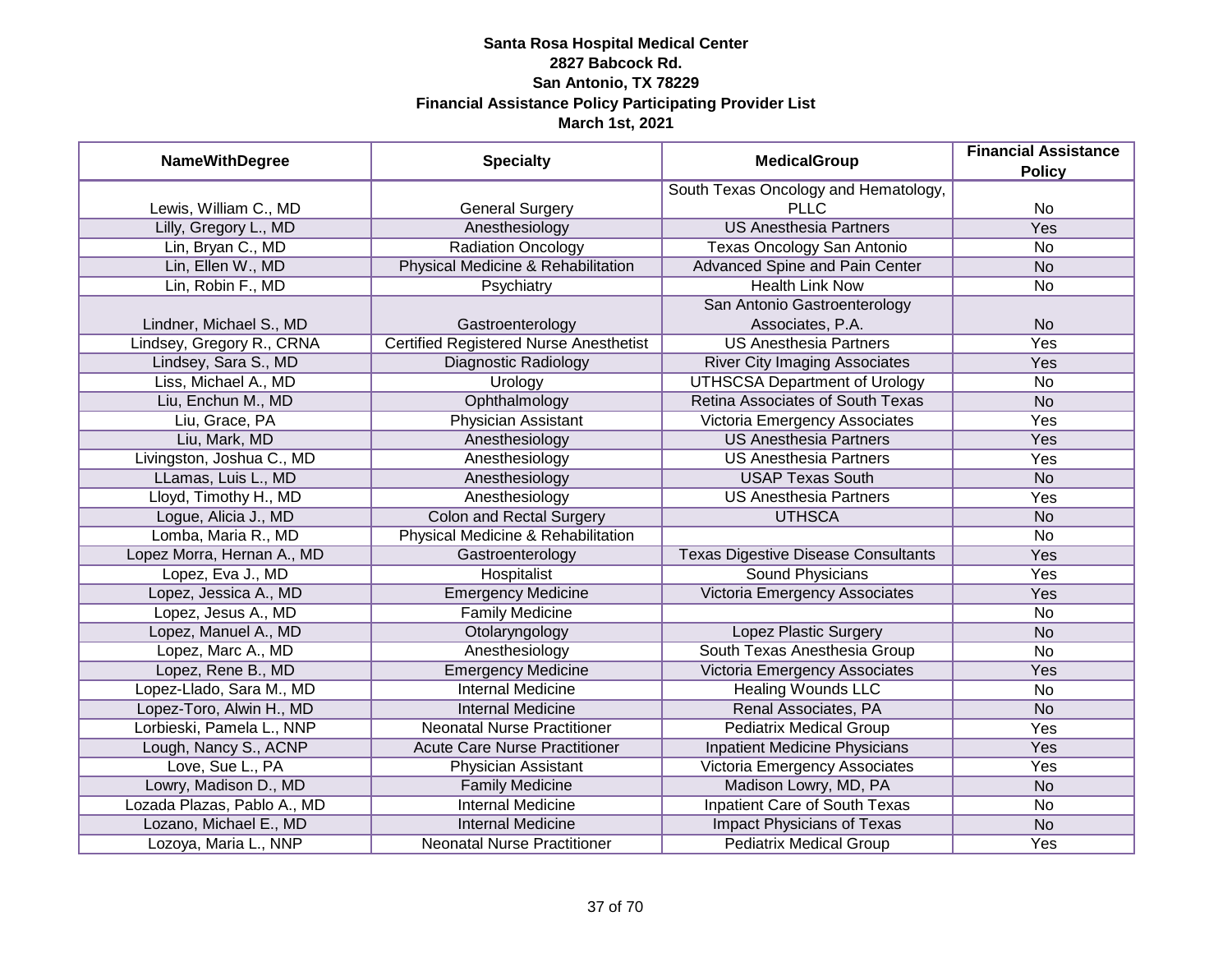|                            |                                               |                                             | <b>Financial Assistance</b> |
|----------------------------|-----------------------------------------------|---------------------------------------------|-----------------------------|
| <b>NameWithDegree</b>      | <b>Specialty</b>                              | <b>MedicalGroup</b>                         | <b>Policy</b>               |
| Lucas, Peter B., MD        | Psychiatry                                    | <b>Health Link Now</b>                      | N <sub>o</sub>              |
| Ludlam, Louis C., CRNA     | <b>Certified Registered Nurse Anesthetist</b> |                                             | No                          |
| Lue, Stanley G., MD        | Neurology                                     | TeleSpecialists, LLC                        | N <sub>o</sub>              |
| Luna, Maria G., MD         | Nephrology                                    | San Antonio Kidney Disease Center           | $\overline{No}$             |
| Lunke, Roger J., MD        | <b>Orthopedic Surgery</b>                     | Roger J. Lunke, MD, PA                      | <b>No</b>                   |
| Luo, Ma, MD                | Anesthesiology                                | Advanced Spine and Pain Center              | No                          |
| Luz, Teresa A., CRNA       | <b>Certified Registered Nurse Anesthetist</b> | <b>US Anesthesia Partners</b>               | Yes                         |
|                            |                                               | <b>CHRISTUS Santa Rosa Specialty Clinic</b> |                             |
| Lyda, Timothy S., MD       | <b>Thoracic Surgery</b>                       | <b>New Braunfels</b>                        | No                          |
| Lyon, Tracy, MD            | <b>Obstetrics &amp; Gynecology</b>            | <b>Baylor College of Medicine</b>           | <b>No</b>                   |
| Lyons, Robert D., MD       | Anesthesiology                                | Tejas Anesthesia, P.A.                      | No                          |
| Lyons, Roger M., MD        | Hematology                                    |                                             | <b>No</b>                   |
|                            |                                               |                                             |                             |
| Machell, Charles H., MD    | <b>Clinical Cardiac Electrophysiology</b>     | South Texas Cardiovascular Consultants      | No                          |
| Macias, Blanca A., GNP     | <b>Acute Care Nurse Practitioner</b>          | Sound Physicians                            | Yes                         |
| Macias-Rodriguez, Rene, MD | Anesthesiology                                | <b>US Anesthesia Partners</b>               | Yes                         |
| Mackie, Emily L., MD       | <b>Emergency Medicine</b>                     | Victoria Emergency Associates               | Yes                         |
| Macris, Demetrios N., MD   | <b>Vascular Surgery</b>                       | <b>Peripheral Vascular Associates</b>       | No                          |
| Maddry, Joseph K., MD      | <b>Emergency Medicine</b>                     | Victoria Emergency Associates               | Yes                         |
| Maddux, David, NNP         | <b>Neonatal Nurse Practitioner</b>            | <b>Pediatrix Medical Group</b>              | Yes                         |
|                            |                                               | River City Cardiovascular of San Antonio    |                             |
| Magallon, Jorge C., MD     | <b>Interventional Cardiology</b>              | <b>PLLC</b>                                 | Yes                         |
| Mahan, Stephanie A., NNP   | <b>Neonatal Nurse Practitioner</b>            | <b>Pediatrix Medical Group</b>              | Yes                         |
| Mahnke, Nina, MD           | Anesthesiology                                | <b>US Anesthesia Partners</b>               | Yes                         |
| Makin, Catherine E., DO    | Ophthalmology                                 |                                             | No                          |
|                            |                                               | Inpatient Progressive Healthcare of         |                             |
| Maknojia, Sonia E., AGACNP | Adult-Gerontological Nurse Practitioner       | America                                     | <b>No</b>                   |
| Malave, David, MD          | <b>Thoracic Surgery</b>                       | <b>Surgical Specialist of San Antonio</b>   | <b>No</b>                   |
| Maldonado, Jorge L., MD    | Psychiatry                                    | Maldonado Psychiatric, P.A                  | <b>No</b>                   |
| Malek, Farbod, MD          | <b>Orthopedic Surgery</b>                     | Bone and Joint Surgery Associates           | No                          |
| Malik, Aamir S., MD        | <b>Pulmonary Disease</b>                      |                                             | <b>No</b>                   |
| Malik, Jamil A., MD        | <b>Interventional Cardiology</b>              |                                             | No                          |
| Malik, Shazli N., MD       | <b>Anatomic &amp; Clinical Pathology</b>      | Pathology Associates of San Antonio         | Yes                         |
| Malkowski, Richard S., MD  | Anesthesiology                                | <b>US Anesthesia Partners</b>               | Yes                         |
| Maloy Jr., Michael J., MD  | <b>Internal Medicine</b>                      | Sigma Physician Associates, PLLC            | <b>No</b>                   |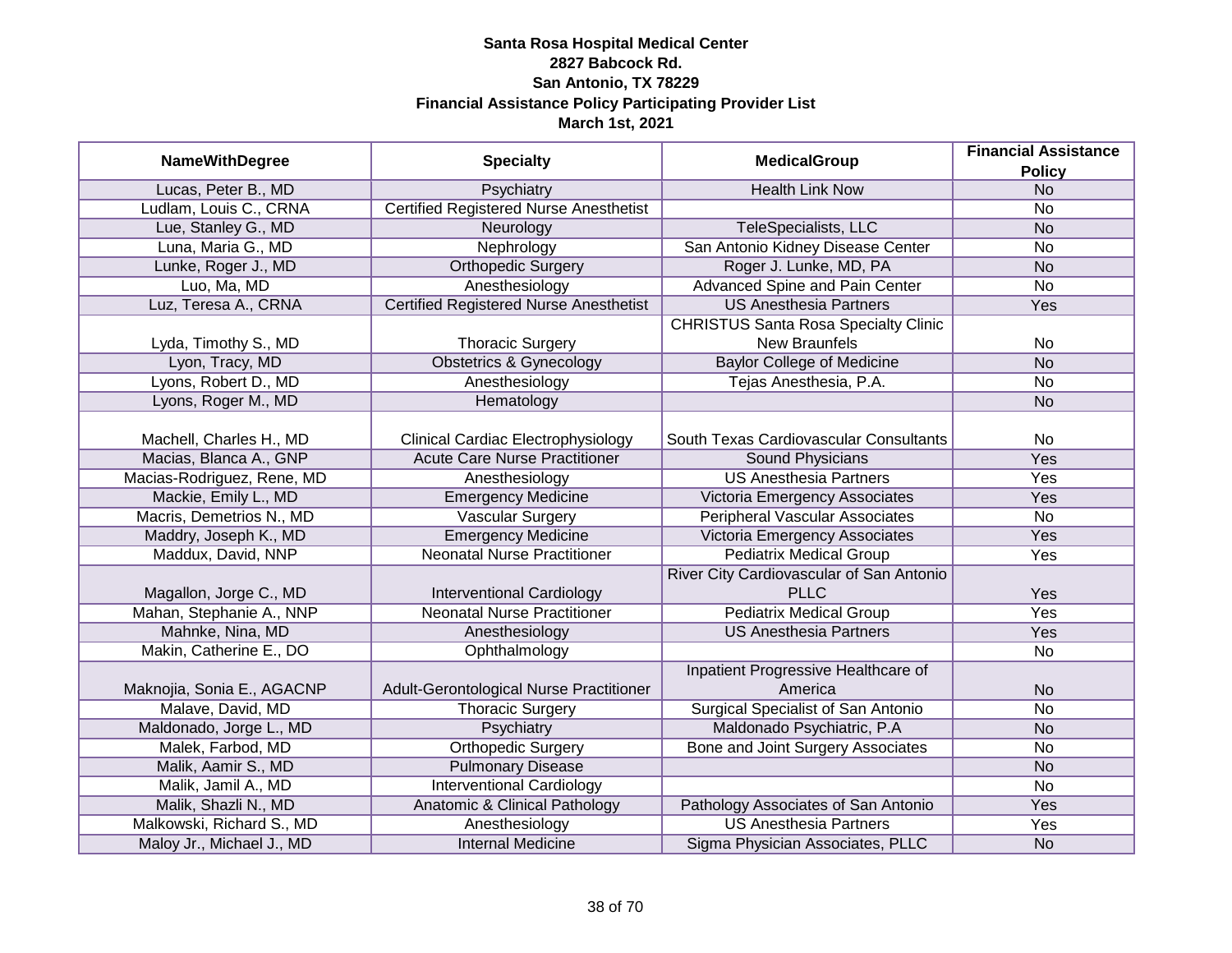|                                   | <b>Specialty</b><br><b>MedicalGroup</b> | <b>Financial Assistance</b>                 |                 |
|-----------------------------------|-----------------------------------------|---------------------------------------------|-----------------|
| <b>NameWithDegree</b>             |                                         |                                             | <b>Policy</b>   |
| Malphrus, Amy D., MD              | Neurology                               | <b>National Neuromonitoring Services</b>    | $\overline{No}$ |
| Mamidi, Murali K., MD             | <b>Pediatric Anesthesiology</b>         | Tejas Anesthesia, P.A.                      | <b>No</b>       |
| Mancuso, James J., MD             | <b>Cardiovascular Disease</b>           |                                             | $\overline{No}$ |
| Mangiafico, Anna M., NNP          | <b>Neonatal Nurse Practitioner</b>      | <b>Pediatrix Medical Group</b>              | Yes             |
| Mann, Michael W., MD, MA, BA      | <b>Family Medicine</b>                  |                                             | No              |
| Manocha, Jahnavi R., MD           | Physical Medicine & Rehabilitation      | The Rehabilitation Group, PA                | <b>No</b>       |
| Mantravadi, Krishana M., MD       | Anesthesiology                          | <b>US Anesthesia Partners</b>               | <b>Yes</b>      |
| Manuel, Shayna A., FNP            | <b>Family Nurse Practitioner</b>        | <b>Wound Care Specialists</b>               | <b>No</b>       |
| Marek, Shannon J., MD             | Gastroenterology                        | <b>Texas Digestive Disease Consultants</b>  | Yes             |
| Marin, Amy L., PNP                | <b>Pediatric Nurse Practitioner</b>     | <b>Pediatrix Medical Group</b>              | Yes             |
|                                   |                                         | South Texas Oncology & Hematology,          |                 |
| Mark, James E., MD                | <b>Obstetrics &amp; Gynecology</b>      | <b>PLLC</b>                                 | No              |
|                                   |                                         | South Texas Oncology & Hematology,          |                 |
| Mark, Jaron E., MD                | <b>Obstetrics &amp; Gynecology</b>      | <b>PLLC</b>                                 | <b>No</b>       |
| Marks, Andrew J., MD              | <b>Pediatric Urology</b>                | Pediatric Urology of San Antonio            | No              |
| Marks, David A., MD               | <b>Pulmonary Disease</b>                | David Marks, MD PA                          | <b>No</b>       |
| Marouf, Lina M., MD               | Ophthalmology                           | Retina Associates of South Texas, PA        | No              |
| Martin, Amy R., MD                | <b>Emergency Medicine</b>               | Victoria Emergency Associates               | Yes             |
| Martin, Matthew A., MD            | Anatomic & Clinical Pathology           | <b>Pathology Associates</b>                 | Yes             |
| Martinez III, Joaquin, MD         | Anesthesiology                          | <b>US Anesthesia Partners</b>               | Yes             |
|                                   |                                         |                                             |                 |
| Martinez Rumayor, Abelardo A., MD | Cardiovascular Disease                  | Cardiology Clinic of San Antonio, PLLC      | No              |
| Martinez, Jeffrey M., MD          | Vascular Surgery                        | <b>National IR Partners</b>                 | <b>No</b>       |
|                                   |                                         |                                             |                 |
| Martinez, Jennifer A., PA         | Physician Assistant                     | San Antonio Gastroenterlogy Associates      | No              |
| Martinez, Juan D., MD             | <b>Internal Medicine</b>                |                                             | <b>No</b>       |
| Martinez, Manuel, MD              | <b>Internal Medicine</b>                | <b>Gonzaba Medical Group</b>                | No              |
| Martinez, Rafael H., MD           | <b>Family Medicine</b>                  | <b>CentroMed Santa Rosa Pavilion Clinic</b> | <b>No</b>       |
| Martinez, Raul G., MD             | Pain Medicine                           | Consultants in Pain Medicine, PA            | No              |
| Martinez, Rogelio A., MD          | Anesthesiology                          | <b>US Anesthesia Partners</b>               | Yes             |
| Martinez-Ugarte, Maria L., MD     | <b>General Surgery</b>                  | San Antonio Colon and Rectal Clinic         | No              |
|                                   |                                         | Gastroenterology Consultants Of San         |                 |
| Masters, Patrick A., MD           | Gastroenterology                        | Antonio, P.A.                               | <b>No</b>       |
| Mastrovich, John D., MD           | Allergy & Immunology                    |                                             | $\overline{No}$ |
| Masud, Muhammad W., MD            | Neurology                               | <b>TeleSpecialists, LLC</b>                 | <b>No</b>       |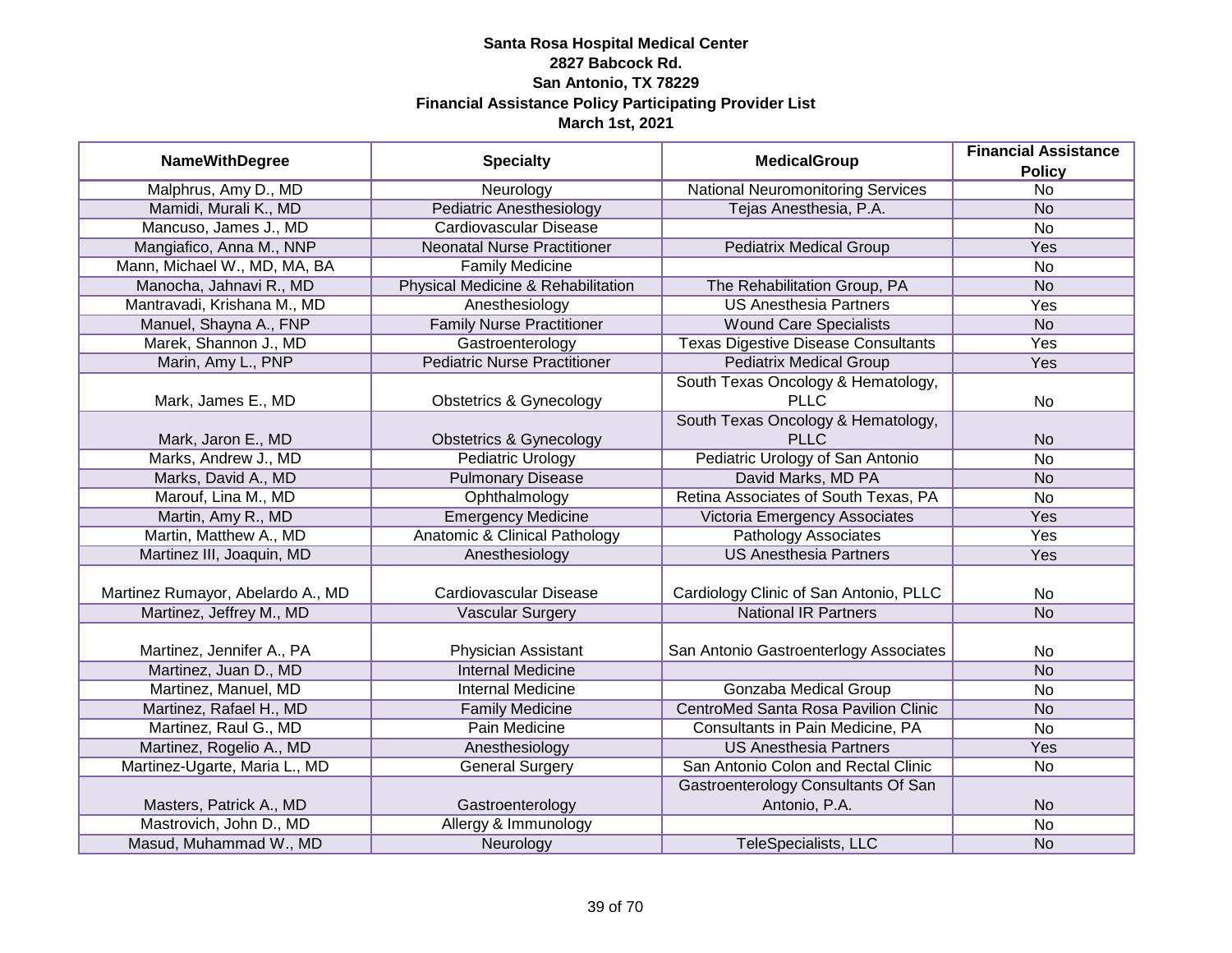|                                    |                                           | <b>MedicalGroup</b>                      | <b>Financial Assistance</b> |
|------------------------------------|-------------------------------------------|------------------------------------------|-----------------------------|
| <b>NameWithDegree</b>              | <b>Specialty</b>                          |                                          | <b>Policy</b>               |
| Maszak, Gary J., MD                | <b>Interventional Cardiology</b>          | South Texas Cardiology Institute         | $\overline{No}$             |
| Matalon, Ralph G., MD              | Anesthesiology                            | Tejas Anesthesia, P.A.                   | N <sub>o</sub>              |
| Mathew, Ruby, ACNP                 | <b>Acute Care Nurse Practitioner</b>      | <b>Geriatric Ace Unit</b>                | $\overline{No}$             |
|                                    |                                           | <b>CHRISTUS Family Medical Group -</b>   |                             |
| Mathewson, Kristyn M., DO          | <b>Family Medicine</b>                    | <b>North New Braunfels</b>               | <b>No</b>                   |
| May, Stephen, MD                   | <b>Clinical Cardiac Electrophysiology</b> | Arrhythmia Associates of South Texas     | <b>No</b>                   |
| Mayhua, Primo A., MD               | <b>Internal Medicine</b>                  | Inpatient Medicine Physicians, PA        | Yes                         |
| Maynard, Duane W., MD              | Anesthesiology                            |                                          | <b>No</b>                   |
| Mayoral, Jaime L., MD              | <b>Colon and Rectal Surgery</b>           | San Antonio Colon and Rectal Clinic      | <b>No</b>                   |
|                                    |                                           | San Antonio Oral and Maxillofacial       |                             |
| Mazock, James B., DDS              | Oral and Maxillofacial Surgery            | <b>Surgery Associates</b>                | No                          |
| Mazumdar, Bhaskar, MD              | Anesthesiology                            | <b>US Anesthesia Partners</b>            | Yes                         |
| Mazza, Francis G., MD              | <b>Pulmonary Disease</b>                  | Frank Mazza, MD PA                       | <b>No</b>                   |
| McBurney, Terrance A., MD          | <b>Anatomic &amp; Clinical Pathology</b>  | Pathology Associates of San Antonio      | Yes                         |
| McCarty, Kathren D., DPM           | Reconstructive Rearfoot/Ankle Surgery     | Sports Occupational & Knee Surgery       | No                          |
| McCurley, Charles W., MD           | <b>Family Medicine</b>                    | Sports & Family Medicine of Boerne       | <b>No</b>                   |
| McCutchen, Deidra, PA              | <b>Physician Assistant</b>                | The San Antonio Orthopaedic Group        | <b>No</b>                   |
| McDaniel, Joseph L., MD            | <b>Emergency Medicine</b>                 | Victoria Emergency Associates            | Yes                         |
|                                    |                                           | Perinatal & Fertility Specialists of San |                             |
| McFarland, Melinda B., MD          | Maternal-Fetal Medicine                   | Antonio, PA                              | No                          |
| McGehee, Jarrett T., MD            | <b>Interventional Cardiology</b>          | Cardiology Clinic of San Antonio         | <b>No</b>                   |
| McInnis, Kathleen M., NNP          | <b>Neonatal Nurse Practitioner</b>        | <b>Pediatrix Medical Group</b>           | Yes                         |
| McLaren, Barbara, MD               | Obstetrics & Gynecology                   | Northeast OB/GYN Associates, PLLC        | <b>No</b>                   |
| McLendon, Dominica J., FNP         | <b>Family Nurse Practitioner</b>          | Peripheral Vascular Associates, PA       | No                          |
| McMurtrie-Jayaram, Elzbieta B., MD | Nephrology                                | San Antonio Kidney Disease Center        | <b>No</b>                   |
| McMyler, Donna M., MD              | Gastroenterology                          | Gastroenterology Consultants Of SA       | No                          |
| McWilliams, Sara F., MD            | Anesthesiology                            | <b>US Anesthesia Partners</b>            | Yes                         |
| Meadows, Gilbert R., MD            | <b>Orthopedic Surgery</b>                 | South Texas Spinal Clinic, P.A.          | No                          |
| Meaney, John T., MD                | Anesthesiology                            | <b>US Anesthesia Partners</b>            | Yes                         |
| Measom, Marianna E., NNP           | <b>Neonatal Nurse Practitioner</b>        | <b>Pediatrix Medical Group</b>           | Yes                         |
| Mechell, Ruben J., DPM             | Podiatry                                  | San Antonio Podiatry Associates          | <b>No</b>                   |
| Medarametla, Srikanth, MD          | Radiology                                 | <b>River City Imaging Associates</b>     | Yes                         |
| Medellin, Gustavo J., MD           | <b>Internal Medicine</b>                  |                                          | N <sub>o</sub>              |
|                                    |                                           | Cancer Care Network of South Texas,      |                             |
| Medellin, Jesse E., MD             | Hematology/Oncology                       | P.A.                                     | No                          |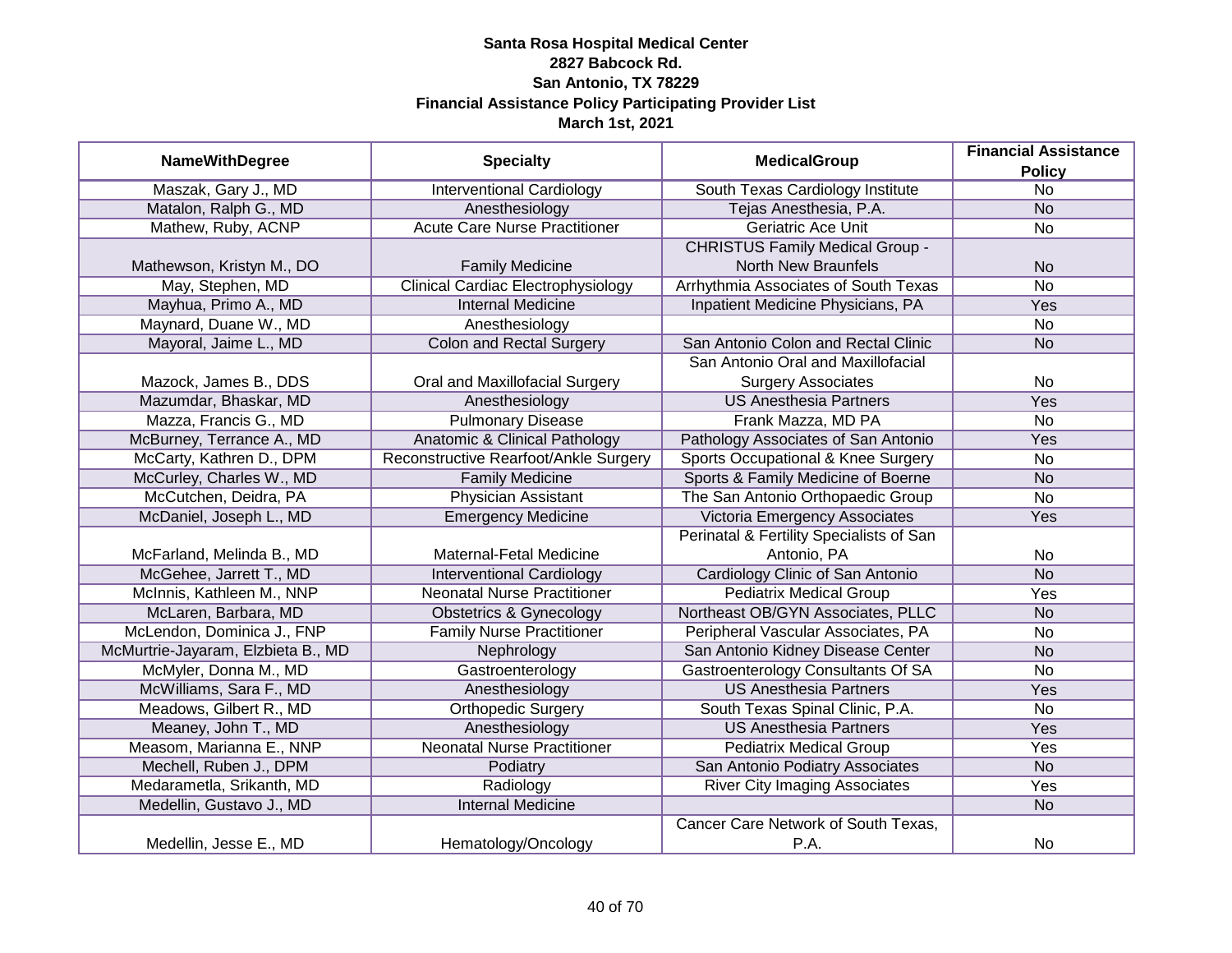|                             |                                    | <b>MedicalGroup</b>                     | <b>Financial Assistance</b> |
|-----------------------------|------------------------------------|-----------------------------------------|-----------------------------|
| <b>NameWithDegree</b>       | <b>Specialty</b>                   |                                         | <b>Policy</b>               |
| Medellin, Roland A., MD     | <b>Family Medicine</b>             | Victoria Emergency Associates           | Yes                         |
| Medina Jr., Salvador D., MD | Anesthesiology                     | <b>US Anesthesia Partners</b>           | <b>Yes</b>                  |
| Medina, Gilbert A., MD      | Anesthesiology                     | <b>US Anesthesia Partners</b>           | Yes                         |
|                             |                                    | Texas Digestive Disease Consultants,    |                             |
| Medina, Melissa A., FNP     | <b>Family Nurse Practitioner</b>   | <b>PLLC</b>                             | Yes                         |
| Mehari, Tigist Girmy, MD    | Neurology                          | <b>Telespecialists LLC</b>              | <b>No</b>                   |
| Mehta, Paresh P., MD        | Gastroenterology                   |                                         | No                          |
| Mehta, Praful R., MD        | <b>Internal Medicine</b>           |                                         | <b>No</b>                   |
| Meier, Primrose C., MD      | Neonatal-Perinatal Medicine        | <b>Pediatrix Medical Group</b>          | Yes                         |
| Meisamy, Sina, MD           | Radiology                          | <b>River City Imaging Associates</b>    | Yes                         |
| Meissner, Kurt G., MD       | Urology                            | Urology San Antonio, P.A.               | Yes                         |
| Melamed, Matthew J., MD     | <b>Emergency Medicine</b>          | Victoria Emergency Associates           | Yes                         |
| Melgarejo, Nicolas A., MD   | <b>Infectious Disease</b>          | S.A. Infectious Disease Consultants     | Yes                         |
| Melish, Mark A., MD         | Anesthesiology                     | <b>Mark Melish MD</b>                   | <b>No</b>                   |
| Mella, Kimberly, NNP        | <b>Neonatal Nurse Practitioner</b> | <b>Pediatrix Medical Group</b>          | Yes                         |
|                             |                                    |                                         |                             |
| Melton, Charles M., DPM     | Podiatry                           | The Podiatry Group of South Texas, P.A. | <b>No</b>                   |
| Melvin, Lissa M., MD        | Maternal-Fetal Medicine            | <b>Baylor College of Medicine</b>       | <b>No</b>                   |
| Menendez, Jorge L., MD      | <b>Plastic Surgery</b>             |                                         | <b>No</b>                   |
| Meng, Yan, MD               | <b>Internal Medicine</b>           | <b>Sound Physicians</b>                 | Yes                         |
| Mennite, Bridgit, MD        | <b>Emergency Medicine</b>          | Victoria Emergency Associates           | Yes                         |
| Mercado-Deane, Maria G., MD | <b>Pediatric Radiology</b>         | <b>River City Imaging Associates</b>    | Yes                         |
| Mercier, Susan M., NNP      | <b>Neonatal Nurse Practitioner</b> | <b>Pediatrix Medical Group</b>          | Yes                         |
| Metta, Ramesh, MD           | <b>Internal Medicine</b>           | <b>Sound Physicians</b>                 | Yes                         |
| Meyers, Clifford W., MD     | Neurology                          | Telespecialists, LLC                    | <b>No</b>                   |
| Meza, Mario A., MD          | Anesthesiology                     | <b>US Anesthesia Partners</b>           | Yes                         |
| Meza, Michelle M., MD       | <b>Neonatal-Perinatal Medicine</b> | <b>Pediatrix Medical Group</b>          | Yes                         |
| Mielke, Arthur R., MD       | Anesthesiology                     | <b>US Anesthesia Partners</b>           | Yes                         |
| Mieras, Thomas W., MD       | <b>Internal Medicine</b>           | S.A. Preventative & Diagnostic Medicine | <b>No</b>                   |
| Miles, Christopher A., PA   | <b>Physician Assistant</b>         | <b>Precision Assist</b>                 | $\overline{No}$             |
|                             |                                    | South Texas Oncology & Hematology,      |                             |
| Miller, Alexander R., MD    | <b>General Surgery</b>             | <b>PLLC</b>                             | <b>No</b>                   |
|                             |                                    | Pulmonary Consultants of San Antonio,   |                             |
| Miller, Bradley E., MD      | <b>Pulmonary Disease</b>           | PA                                      | No                          |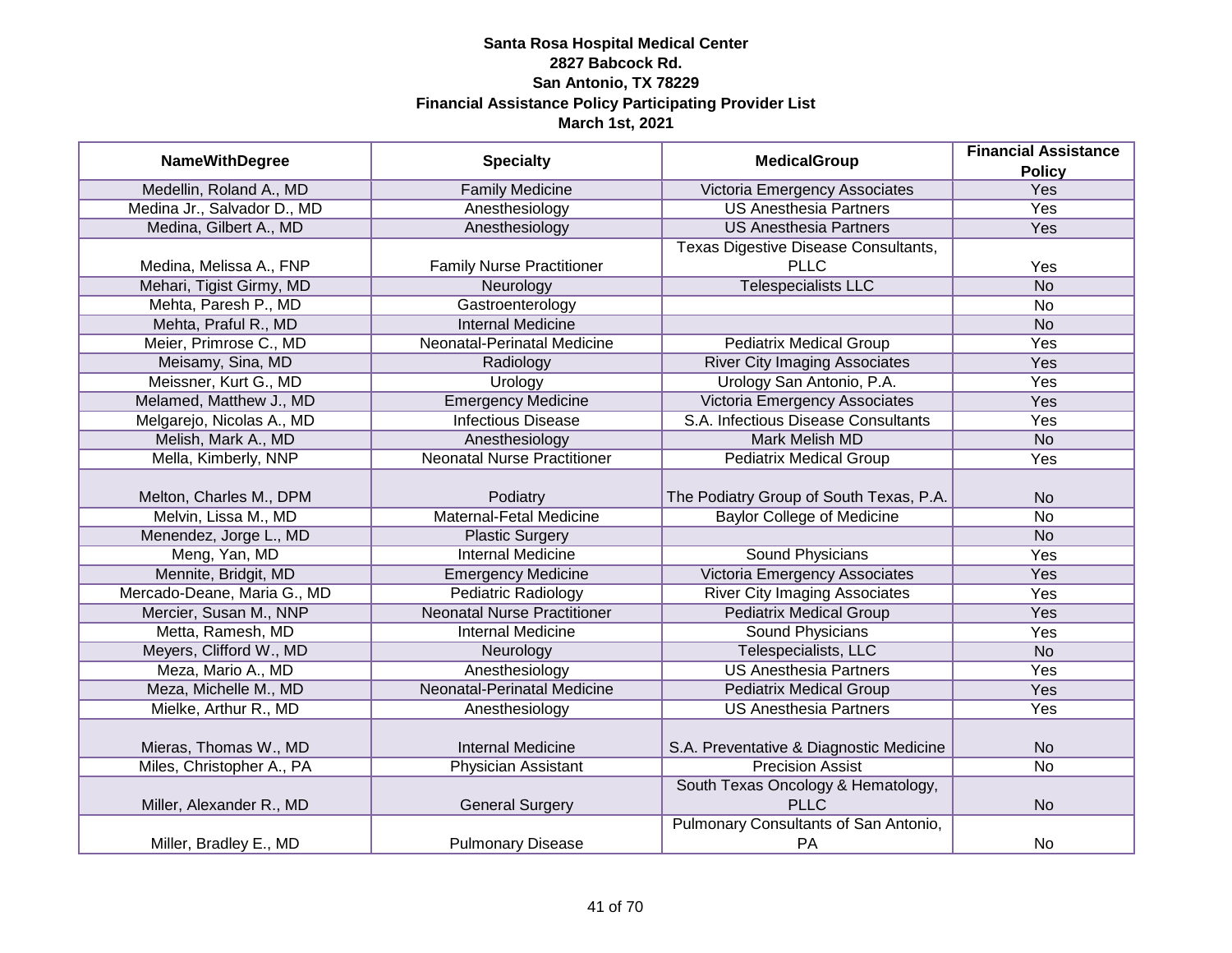|                                    |                                      | <b>MedicalGroup</b>                          | <b>Financial Assistance</b> |
|------------------------------------|--------------------------------------|----------------------------------------------|-----------------------------|
| <b>NameWithDegree</b>              | <b>Specialty</b>                     |                                              | <b>Policy</b>               |
| Miller, Eric J., MD                | Pain Medicine                        | <b>Central Texas Pain Center</b>             | <b>No</b>                   |
| Miller, Eugenia M., PA             | <b>Physician Assistant</b>           | <b>University Health Systems</b>             | <b>No</b>                   |
|                                    |                                      |                                              |                             |
| Miller, Nessa E., MD               | Vascular Surgery                     | Vascular & Endovascular Surgery of TX        | <b>No</b>                   |
| Millican, Geoffrey M., MD          | Orthopedic Surgery                   | Center for Ortho Surg & Sports Med           | <b>No</b>                   |
| Mimari, Damon A., MD               | <b>General Surgery</b>               |                                              | <b>No</b>                   |
| Mina, Maged M., MD                 | Anesthesiology                       | <b>US Anesthesia Partners</b>                | <b>Yes</b>                  |
|                                    |                                      | South Texas Oncology & Hematology,           |                             |
| Mira, Joaquin G., MD               | Radiology                            | <b>PLLC</b>                                  | <b>No</b>                   |
| Miramontes, David A., MD           | <b>Emergency Medicine</b>            | UT Health San Antonio Physicians             | <b>No</b>                   |
| Mireles, Jason E., DPM             | Podiatry                             | At Home Foot Care, PLLC                      | <b>No</b>                   |
| Miserlis, Dimitrios, MD            | <b>General Surgery</b>               | <b>UHS Vascular Surgery Clinic</b>           | <b>No</b>                   |
| Mishra, Vijayendra, MD             | Anesthesiology                       | <b>US Anesthesia Partners</b>                | <b>Yes</b>                  |
| Misra, Sanjay, MD                  | Orthopedic Surgery                   | Sanjay Misra, M.D.                           | No                          |
|                                    |                                      |                                              |                             |
| Mitchell Hernandez, Sherryl D., MD | <b>Internal Medicine</b>             | <b>Complete Care Medical Associates PLLC</b> | <b>No</b>                   |
|                                    |                                      | San Antonio Pediatric Surgery                |                             |
| Mitchell, Ian C., MD               | <b>Pediatric Surgery</b>             | Associates                                   | N <sub>o</sub>              |
|                                    |                                      | Inpatient Progressive Healthcare of          |                             |
| Mitchell, Joseph, FNP              | <b>Family Nurse Practitioner</b>     | America                                      | <b>No</b>                   |
|                                    |                                      | Rivercity Cardiovascular of San Antonio,     |                             |
| Mitchell, Mark A., ACNP            | <b>Acute Care Nurse Practitioner</b> | <b>PLLC</b>                                  | Yes                         |
| Mitromaras, Christopher, MD        | <b>General Surgery</b>               | <b>UTHSCSA Dept of Surgery</b>               | <b>No</b>                   |
| Mizani, Mohammad R., MD            | Nephrology                           | South Texas Renal Care Group                 | No                          |
| Moe Jr, Roderick D., MD            | Pediatric Otolaryngology             | Pedi ENT of South Texas                      | <b>No</b>                   |
| Mogarala, Indraneel, MD            | Nephrology                           | South Texas Renal Care Group                 | <b>No</b>                   |
| Mogga, Noela, MD                   | Anesthesiology                       | <b>US Anesthesia Partners</b>                | Yes                         |
| Mohammadi, Milad, MD               | Vascular Surgery                     | Peripheral Vascular Associates, PA           | <b>No</b>                   |
| Mohan, Sowmya S., MD               | <b>Pediatrics</b>                    | <b>Pediatrix Medical Group</b>               | Yes                         |
| Mok, William L., MD                | Anesthesiology                       | <b>US Anesthesia Partners</b>                | Yes                         |
|                                    |                                      | River City Cardiovascular of San Antonio     |                             |
| Mokwe, Evan O., MD                 | Cardiovascular Disease               | <b>PLLC</b>                                  | Yes                         |
| Molina, Blanca C., MD              | <b>Pediatrics</b>                    | <b>Pediatrix Medical Group</b>               | <b>Yes</b>                  |
| Molitoriz-Hester, Andrea M., NNP   | <b>Neonatal Nurse Practitioner</b>   | <b>Pediatrix Medical Group</b>               | <b>Yes</b>                  |
| Mondal, Utpal, MD                  | <b>Internal Medicine</b>             | <b>Inpatient Care of South Texas</b>         | <b>No</b>                   |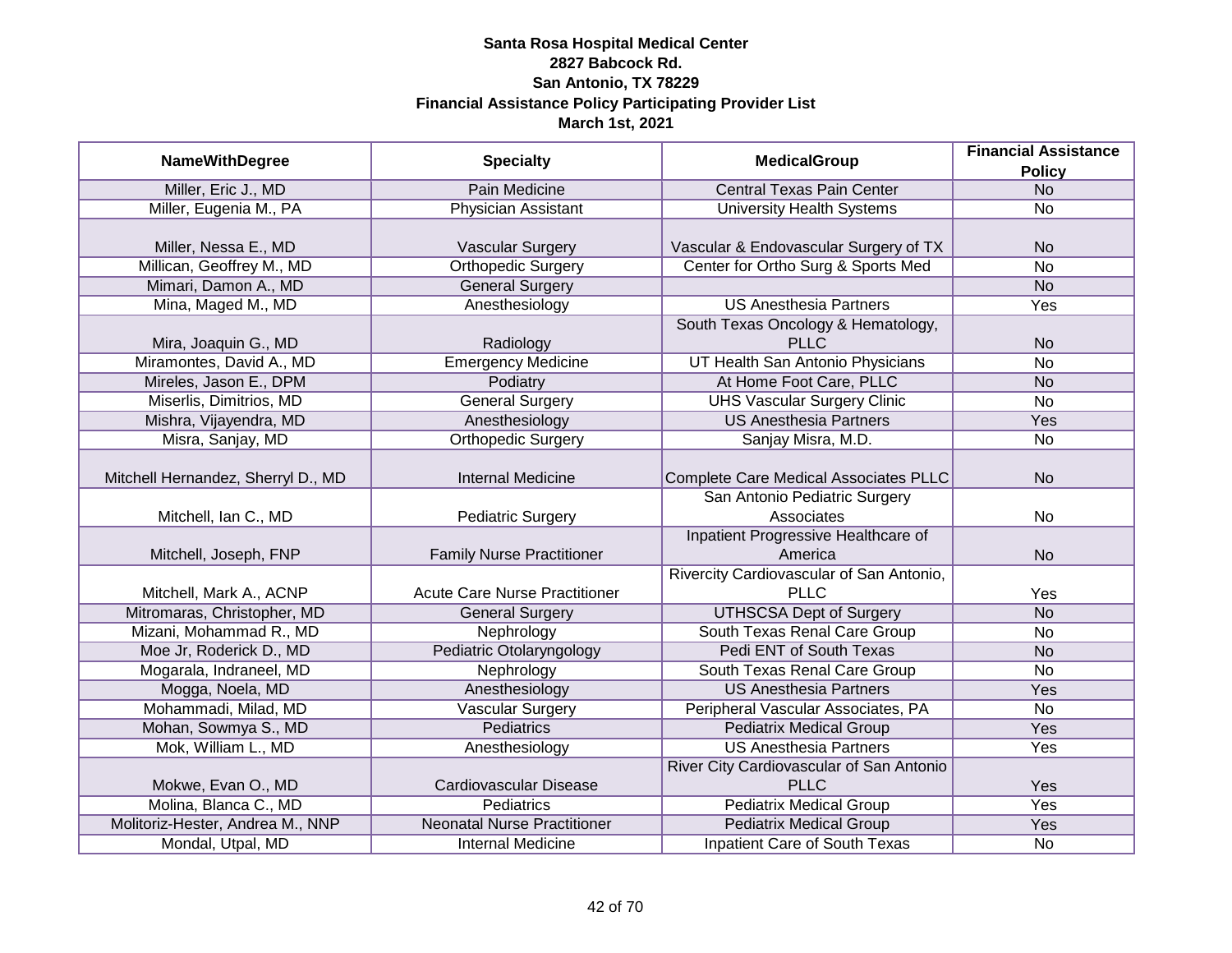|                                   |                                  | <b>MedicalGroup</b>                   | <b>Financial Assistance</b> |
|-----------------------------------|----------------------------------|---------------------------------------|-----------------------------|
| <b>NameWithDegree</b>             | <b>Specialty</b>                 |                                       | <b>Policy</b>               |
| Monis, Kanishka, MD               | Pain Medicine                    |                                       | N <sub>o</sub>              |
| Montelongo, Saul, MD              | <b>Family Medicine</b>           | Gonzaba Medical Group                 | No                          |
|                                   |                                  | Health Texas Medical Group of San     |                             |
| Montemayor, Lenibet M., MD        | <b>Internal Medicine</b>         | Antonio                               | <b>No</b>                   |
| Montes, Crystal M., FNP           | <b>Family Nurse Practitioner</b> | <b>Peripheral Vascular Associates</b> | $\overline{No}$             |
| Montoya, Juan D., MD              | <b>Emergency Medicine</b>        | Victoria Emergency Associates         | <b>Yes</b>                  |
| Moore, Chance C., MD              | Orthopedic Surgery               | Ortho San Antonio                     | $\overline{No}$             |
| Moore, Lauren B., MD              | Anesthesiology                   | <b>US Anesthesia Partners</b>         | Yes                         |
|                                   |                                  | Real Time Neuromonitoring Associates  |                             |
| Mora, Michelle, DO                | Neurology                        | of California, PC                     | No                          |
| Morales Mendez, Jacobo S., MD     | <b>Family Medicine</b>           | <b>Gonzaba Medical Group</b>          | <b>No</b>                   |
| Morales, John M., MD              | <b>Thoracic Surgery</b>          | J. Mark Morales MD, PA                | <b>No</b>                   |
| Moran, Kimberly A., MD            | <b>Infectious Disease</b>        |                                       | <b>No</b>                   |
| Morgan, Maribel M., MD            | Neonatal-Perinatal Medicine      | <b>Pediatrix Medical Group</b>        | Yes                         |
| Morgan, Whitney R., MD            | Pediatrics                       | Dr Kathleen Ethridge                  | <b>No</b>                   |
| Morrey Sr., Bernard F., MD        | <b>Orthopedic Surgery</b>        | UT Health San Antonio                 | No                          |
| Morrey, Matthew C., MD            | <b>Orthopedic Surgery</b>        |                                       | <b>No</b>                   |
| Morton, Ryan, MD                  | <b>Neurological Surgery</b>      |                                       | No                          |
|                                   |                                  | San Antonio Preventive & Diagnostic   |                             |
| Mosqueda, Albert, MD              | <b>Internal Medicine</b>         | Medicine, P.A.                        | <b>No</b>                   |
| Moss Jr., Jesse, MD               | Otolaryngology                   |                                       | <b>No</b>                   |
| Moszkowicz, Arie, MD              | Diagnostic Radiology             | <b>River City Imaging Associates</b>  | Yes                         |
| Motta, Cheryl L., MD              | Neonatal-Perinatal Medicine      |                                       | <b>No</b>                   |
| Mourad, Shadi, MD                 | Nephrology                       |                                       | <b>No</b>                   |
| Moussaoui, Ali M., MD             | Neurology                        | Head & Spine Institute of Texas       | <b>No</b>                   |
| Mowzoon, Nima, MD                 | Neurology                        | TeleSpecialists, LLC                  | <b>No</b>                   |
| Moyo, Sarah G., AGACNP            |                                  | <b>Sound Physicians</b>               | Yes                         |
|                                   |                                  | San Antonio Endocrinology & Diabetes  |                             |
| Mroueh, Gabriela, MD              | <b>Internal Medicine</b>         | Care                                  | <b>No</b>                   |
| Mu, Thornton S., MD               | Neonatal-Perinatal Medicine      | <b>Pediatrix Medical Group</b>        | Yes                         |
| Muck, Andrew E., MD               | <b>Emergency Medicine</b>        | Victoria Emergency Associates         | Yes                         |
| Mudipalli, Vasudeva Ranjit S., MD | Hospitalist                      | <b>Sound Physicians</b>               | Yes                         |
| Mudrick, Jessica, MD              | Anesthesiology                   | <b>Tejas Anesthesia</b>               | <b>No</b>                   |
| Mudrick, Tucker R., MD            | Anesthesiology                   | <b>Tejas Anesthesia</b>               | No                          |
| Muldrow, Michelle J., DO          | Obstetrics & Gynecology          | <b>Consultants In Womens Health</b>   | <b>No</b>                   |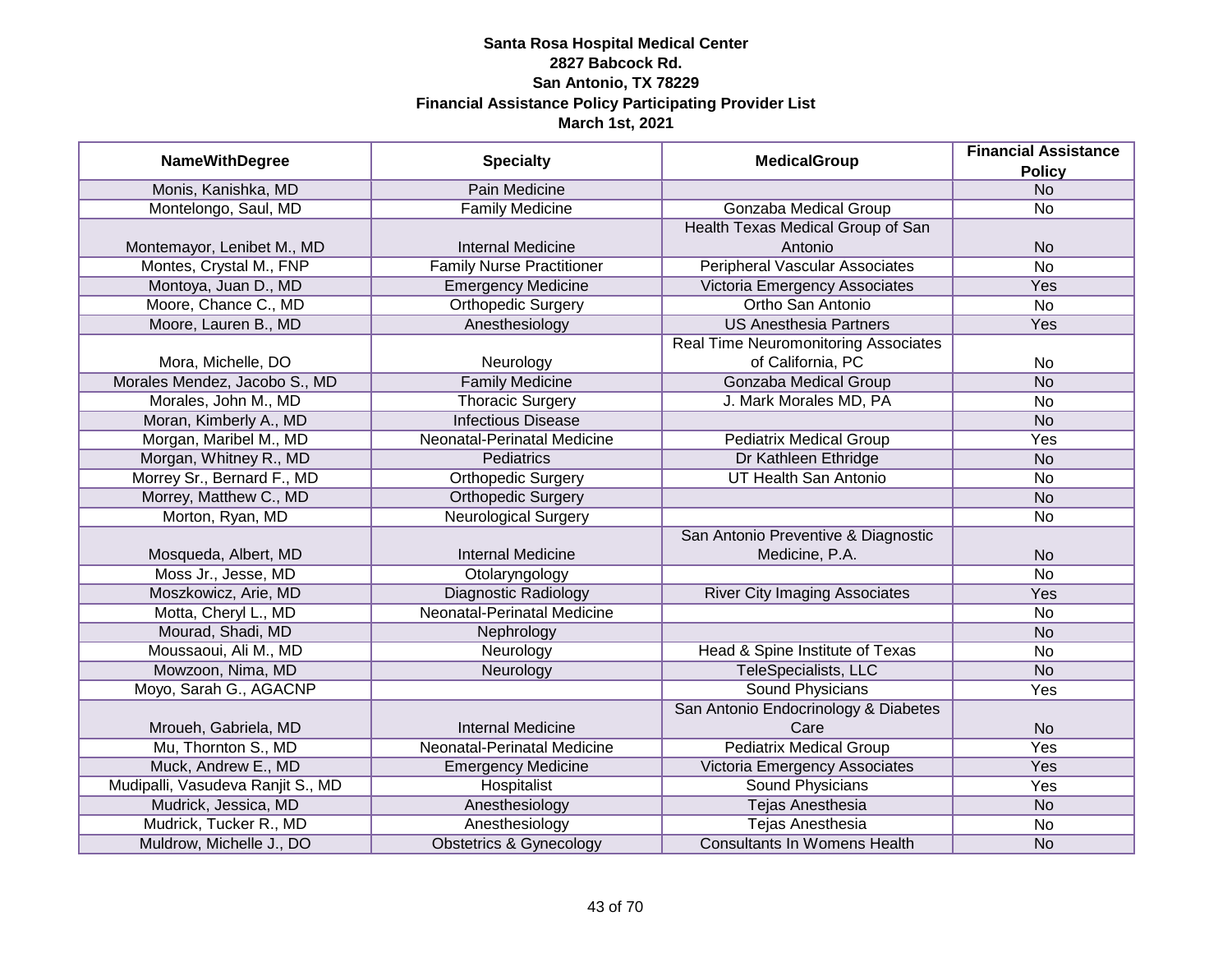|                                 |                                    |                                           | <b>Financial Assistance</b> |
|---------------------------------|------------------------------------|-------------------------------------------|-----------------------------|
| <b>NameWithDegree</b>           | <b>Specialty</b>                   | <b>MedicalGroup</b>                       | <b>Policy</b>               |
| Mulherin, Patrick J., MD        | <b>Emergency Medicine</b>          | <b>Schumacher Clinical Partners</b>       | <b>Yes</b>                  |
| Mullican, David R., MD          | <b>Family Medicine</b>             | South Alamo Medical Group                 | <b>No</b>                   |
| Mullins, Janice N., DO          | <b>Medical Oncology</b>            | <b>Texas Oncology</b>                     | $\overline{No}$             |
| Mun, Sandra J., MD              | Radiology                          | <b>River City Imaging Assiociates</b>     | <b>Yes</b>                  |
| Munoz III, Elizandro, MD        | Anesthesiology                     | <b>US Anesthesia Partners</b>             | <b>Yes</b>                  |
| Munton, Daniel L., MD           | Physical Medicine & Rehabilitation | NATIONAL NEUROMONITORING                  | <b>No</b>                   |
| Murgo, Joseph P., MD, MPH       | <b>Cardiovascular Disease</b>      | <b>MARC</b>                               | No                          |
|                                 |                                    | <b>CHRISTUS Orthopaedics &amp; Sports</b> |                             |
| Murray, Matthew C., MD          | <b>Orthopedic Surgery</b>          | Medicine-San Antonio                      | <b>No</b>                   |
|                                 | Acute Care Adult-Gerontology Nurse | Rivercity Cardiovascular Of San Antonio   |                             |
| Musquiz, Sabrina C., AGACNP     | Practitioner                       | <b>PLLC</b>                               | Yes                         |
| Myers, Auston J., MD            | <b>Internal Medicine</b>           | <b>Medcare Associates</b>                 | <b>No</b>                   |
|                                 |                                    |                                           |                             |
| Naeem, Muhammad, MD             | Gastroenterology                   | Advanced Gastroenterology Assoc of SA     | No                          |
| Nagaraja, Harsha G., MD         | Neurology                          | TeleSpecialists, LLC                      | <b>No</b>                   |
| Najera, Maria D., MD            | <b>Internal Medicine</b>           | Novara Primary Care                       | No                          |
| Najera, Rodrigo I., MD          | <b>Family Medicine</b>             | <b>Gonzaba Medical Group</b>              | <b>No</b>                   |
| Nall, Christina M., NNP         | <b>Neonatal Nurse Practitioner</b> | Pediatrix                                 | Yes                         |
| Nallagatla, Sasikanth, MD       | <b>Pulmonary Disease</b>           | <b>Westover Hills Lung Center</b>         | <b>No</b>                   |
| Nallapaneni, Nagalakshmi K., MD | <b>Internal Medicine</b>           | <b>Health Texas Medical Group</b>         | No                          |
| Nancherla, Prakash R., MD       | <b>Internal Medicine</b>           | San Antonio Kidney Disease Center         | <b>No</b>                   |
| Nancherla, Swarnalatha, MD      | Anesthesiology                     | <b>US Anesthesia Partners</b>             | Yes                         |
| Nandyala, Ramavathi, MD         | Cardiovascular Disease             | Cardiology Clinic of San Antonio          | <b>No</b>                   |
|                                 |                                    | New Braunfels Orthopaedic Surgery &       |                             |
| Napier, Cassandra Y., PA        | Physician Assistant                | Sports Medicine                           | No                          |
|                                 |                                    | Inpatient Progressive Healthcare of       |                             |
| Naqvi, Syed U., MD              | <b>Internal Medicine</b>           | America                                   | <b>No</b>                   |
| Narayan, Rajeev, MD             | Nephrology                         | San Antonio Kidney Disease Center         | <b>No</b>                   |
| Nash, Zack, MD                  | Vascular Surgery                   | <b>New Braunfels Cardiology</b>           | <b>No</b>                   |
| Nau, Thomas W., MD              | Otolaryngology                     | Alamo ENT Associates, PA                  | No                          |
| Naugher, Gregory L., MD         | <b>Orthopedic Surgery</b>          | The San Antonio Orthopaedic Group         | <b>No</b>                   |
| Navarro, Carlos A., PA          | <b>Physician Assistant</b>         | The San Antonio Orthopaedic Group         | No                          |
| Navarro, Rodolfo R., MD         | <b>Sports Medicine</b>             |                                           | <b>No</b>                   |
| Nayar, Scheel, DO               | <b>Obstetrics &amp; Gynecology</b> | <b>Barlite Women's Health Care</b>        | No                          |
| Ndi, Julius S., MD              | <b>Emergency Medicine</b>          | Victoria Emergency Associates             | Yes                         |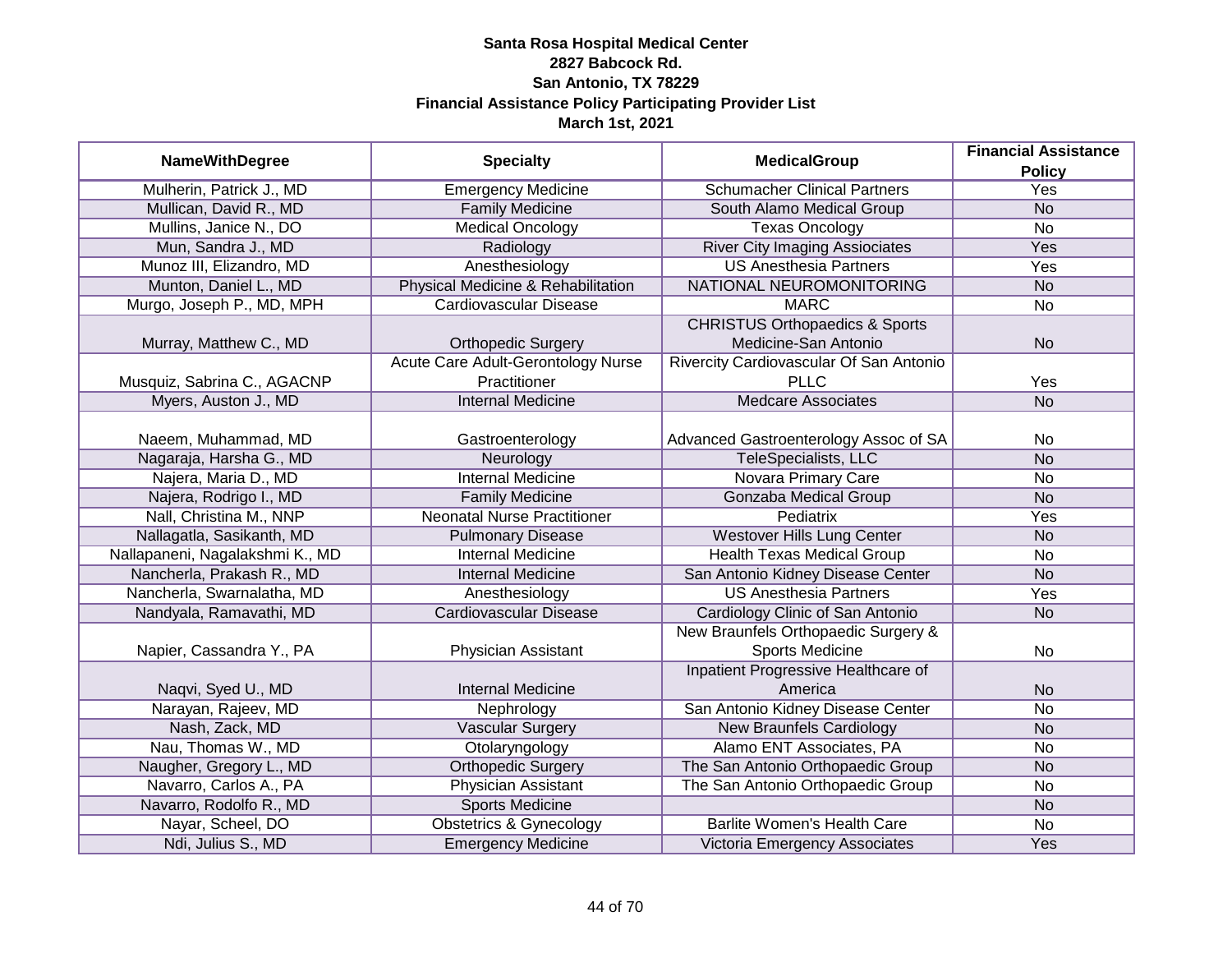| <b>NameWithDegree</b>        |                                        | <b>MedicalGroup</b>                     | <b>Financial Assistance</b> |
|------------------------------|----------------------------------------|-----------------------------------------|-----------------------------|
|                              | <b>Specialty</b>                       |                                         | <b>Policy</b>               |
| Neghme, Carlos A., MD        | Gastroenterology                       | <b>Tx Digestive Disease Consultants</b> | <b>No</b>                   |
|                              |                                        |                                         |                             |
| Negron, Roberto A., MD       | <b>Neurological Surgery</b>            | Neurosurgical Associates of San Antono  | <b>No</b>                   |
| Nelson, Gregory, FNP         | <b>Family Nurse Practitioner</b>       | Irvin Sahni MD, PA                      | <b>No</b>                   |
| Nelson, Jason, MD            | <b>Family Medicine</b>                 | <b>Hill Country Medical Associates</b>  | <b>No</b>                   |
| Nemarugommula, Vishal, MD    | <b>Family Medicine</b>                 | Alamo Physician Services, PLLC          | No                          |
| Nesbitt, Michael E., PA      | <b>Physician Assistant</b>             | <b>BAMC - Emergency Medicine</b>        | Yes                         |
|                              |                                        | South Texas Cardiothoracic and          |                             |
| New, Ronald B., MD           | <b>General Surgery</b>                 | <b>Vascular Associates</b>              | <b>No</b>                   |
| Newberry, Ryan K., DO, MPH   | <b>Emergency Medicine</b>              | Victoria Emergency Associates           | Yes                         |
| Newman, Richard K., MD       | Otolaryngology                         | ENT Clinics of San Antonio, PA          | <b>No</b>                   |
| Newman, Richard P., MD       | Neurology                              | <b>TeleSpecialists, LLC</b>             | <b>No</b>                   |
| Newton, Lisa M., FNP         | <b>Family Nurse Practitioner</b>       | Vita Sana Clinic                        | No                          |
| Nguyen, Hinh D., MD          | <b>Cardiovascular Disease</b>          | South Texas Cardiology Institute        | <b>No</b>                   |
| Nguyen, Mary S., MD          | <b>Family Medicine</b>                 | <b>Medina Valley Family Practice</b>    | <b>No</b>                   |
| Nguyen, Nam-Vinh, MD         | Anesthesiology                         | <b>US Anesthesia Partners</b>           | Yes                         |
| Nguyen, Patrick, MD          | <b>General Surgery</b>                 | <b>UTHSCSA Department of Surgery</b>    | No                          |
|                              |                                        | San Antonio Pediatric Surgery           |                             |
| Nice, Tate, MD               | <b>General Surgery</b>                 | Associates                              | <b>No</b>                   |
| Nielsen, Peter E., MD        | Maternal-Fetal Medicine                | <b>BCM Physicians of San Antonio</b>    | <b>No</b>                   |
| Nieto Fonseca, Carlos A., MD | <b>Internal Medicine</b>               | Sound Physicians                        | Yes                         |
| Noack, Dana M., ACNP         | <b>Acute Care Nurse Practitioner</b>   |                                         | <b>No</b>                   |
| Nolan, Jamie L., DO          | <b>Obstetrics &amp; Gynecology</b>     | Institute for Women's Health            | <b>No</b>                   |
| Noland Jr., Robert E., MD    | <b>Family Medicine</b>                 | WellMed at Boerne                       | <b>No</b>                   |
| Noormohammadi, Omid, MD      | Anesthesiology                         | <b>US Anesthesia Partners</b>           | Yes                         |
|                              |                                        | Pedro Nosnik, MD/Head and Spine         |                             |
| Nosnik, Pedro, MD            | Neurology                              | Institute of Texas, PA                  | No                          |
| Notini, Jillian M., MD       | <b>Emergency Medicine</b>              | Victoria Emergency Associates           | <b>Yes</b>                  |
|                              |                                        | San Antonio Skin Care and Dermatology   |                             |
| Nutt, Terri J., MD           | Dermatology                            | Clinic                                  | No                          |
| Obeng, Kwame B., MD          | <b>Internal Medicine</b>               | <b>Envision Physician Services</b>      | N <sub>o</sub>              |
|                              |                                        |                                         |                             |
| Ocampo, Gloria L., MD        | Endocrinology, Diabetes and Metabolism | <b>DCOA Physician Associates</b>        | No                          |
| Ochoa Jr., Eloy, MD          | <b>Orthopedic Surgery</b>              | The San Antonio Orthopaedic Group       | N <sub>o</sub>              |
| Ochoa, Lyssa N., MD          | <b>Vascular Surgery</b>                |                                         | <b>No</b>                   |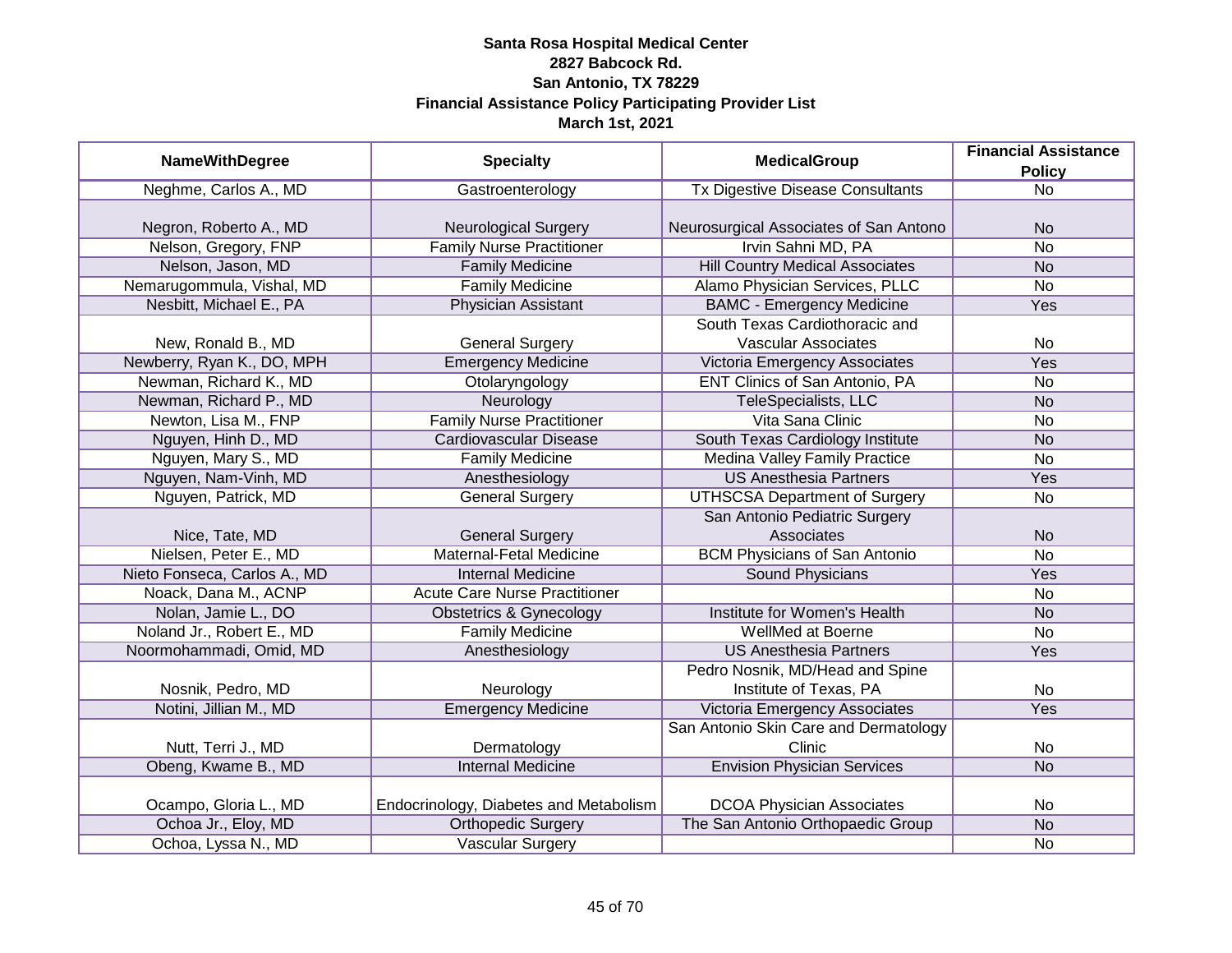|                              | <b>Specialty</b>                           | <b>MedicalGroup</b>                      | <b>Financial Assistance</b> |
|------------------------------|--------------------------------------------|------------------------------------------|-----------------------------|
| <b>NameWithDegree</b>        |                                            |                                          | <b>Policy</b>               |
| Ogden, James D., DPM         | Podiatry                                   |                                          | N <sub>o</sub>              |
| Ogogor, Nkechi S., MD        | <b>Obstetrics &amp; Gynecology</b>         | <b>River City Women's Health</b>         | <b>Yes</b>                  |
| O'Gorman, Gerald V., MD      | Anesthesiology                             | <b>US Anesthesia Partners</b>            | Yes                         |
| Ogunwole, Olabode C., MD     | Anesthesiology                             | <b>US Anesthesia Partners</b>            | <b>Yes</b>                  |
| Okolo, Ekene I., MD          | <b>Internal Medicine</b>                   | Sound Physicians                         | Yes                         |
| Olabiyi, Olawale, MD         | <b>Pediatric Cardiology</b>                |                                          | <b>No</b>                   |
| Olarte Merida, Karen E., MD  | <b>Internal Medicine</b>                   | <b>Gonzaba Medical Group</b>             | N <sub>o</sub>              |
| Olsen, John J., MD           | Anesthesiology                             | <b>US Anesthesia Partners</b>            | Yes                         |
| Ombaba, Siang King, MD       | Anesthesiology                             | <b>US Anesthesia Partners</b>            | Yes                         |
| Omidvar, Kamran, MD          | <b>Internal Medicine</b>                   | Sound Physicians                         | Yes                         |
|                              |                                            | Inpatient Progressive Healthcare of      |                             |
| Ong, EE Sing A., ACNP        | <b>Acute Care Nurse Practitioner</b>       | America                                  | <b>No</b>                   |
|                              |                                            | River City Cardiovascular of San Antonio |                             |
| Ontiveros, Margaret M., MD   | <b>Cardiovascular Disease</b>              | <b>PLLC</b>                              | Yes                         |
| Opeola, Mobolaji M., MD      | Dermatology                                | <b>Westover Hills Dermatology</b>        | <b>No</b>                   |
| Oppeltz, Richard, MD         | <b>General Surgery</b>                     | <b>New Braunfels Specialty Clinic</b>    | <b>No</b>                   |
| Ortegon, Delio P., MD        | <b>Plastic Surgery</b>                     | San Antonio Cosmetic Surgery, PA         | <b>No</b>                   |
| Ortiz, Amil U., MD           | <b>Pediatrics</b>                          | <b>Pediatrix Medical Group</b>           | Yes                         |
| Ortiz, Gabriel, MD           | <b>Family Medicine</b>                     | <b>Health Texas Medical Group</b>        | <b>No</b>                   |
| Ortiz, Mauro, MD             | <b>Cardiovascular Disease</b>              | Cardiology Clinic of San Antonio         | <b>No</b>                   |
| Ortiz-Romero, Sara E., MD    | <b>Diagnostic Radiology</b>                | <b>River City Imaging Associates</b>     | Yes                         |
| Ortiz-Varela, Gabriel C., MD | <b>Internal Medicine</b>                   | MedCede Physician Services, PLLC         | <b>No</b>                   |
| Osborne, John R., MD         | Radiology                                  | <b>River City Imaging Associates</b>     | Yes                         |
| Osuji, Nonyerem N., MD       | <b>Family Medicine</b>                     | CentroMed Noemi Galvan Eling Clinic      | <b>No</b>                   |
| Otero, Carmelo, MD           | Thoracic & Cardiac Surgery                 | Surgical Specialists of San Antonio      | <b>No</b>                   |
| O'Toole, Megan C., DO        | <b>General Surgery</b>                     | <b>STARS Plastic Surgery</b>             | <b>No</b>                   |
| Ottesen, Alexander S., MD    | Anesthesiology                             | <b>USAP Texas South</b>                  | <b>No</b>                   |
|                              | Dentistry - Oral and Maxillofacial Surgery |                                          |                             |
| Ouellette, Albert L., DDS    | (Archived)                                 | Sonterra Pulmonary Consultants           | No                          |
| Overley, Scott H., MD        | Anesthesiology                             | <b>US Anesthesia Partners</b>            | Yes                         |
| Overman, Dorothy N., MD      | <b>Family Medicine</b>                     | <b>Hill Country Medical Associates</b>   | <b>No</b>                   |
|                              |                                            |                                          |                             |
| Owusu Jr., Anthony, MD       | <b>Orthopedic Surgery</b>                  | Next Generation Orthopadic & Spine Inst  | <b>No</b>                   |
| Oxford, Diana L., MD         | Anesthesiology                             | Tejas Anesthesia, P.A.                   | <b>No</b>                   |
| Paddock, Clark S., MD        | Emergency Medicine                         | Victoria Emergency Associates            | Yes                         |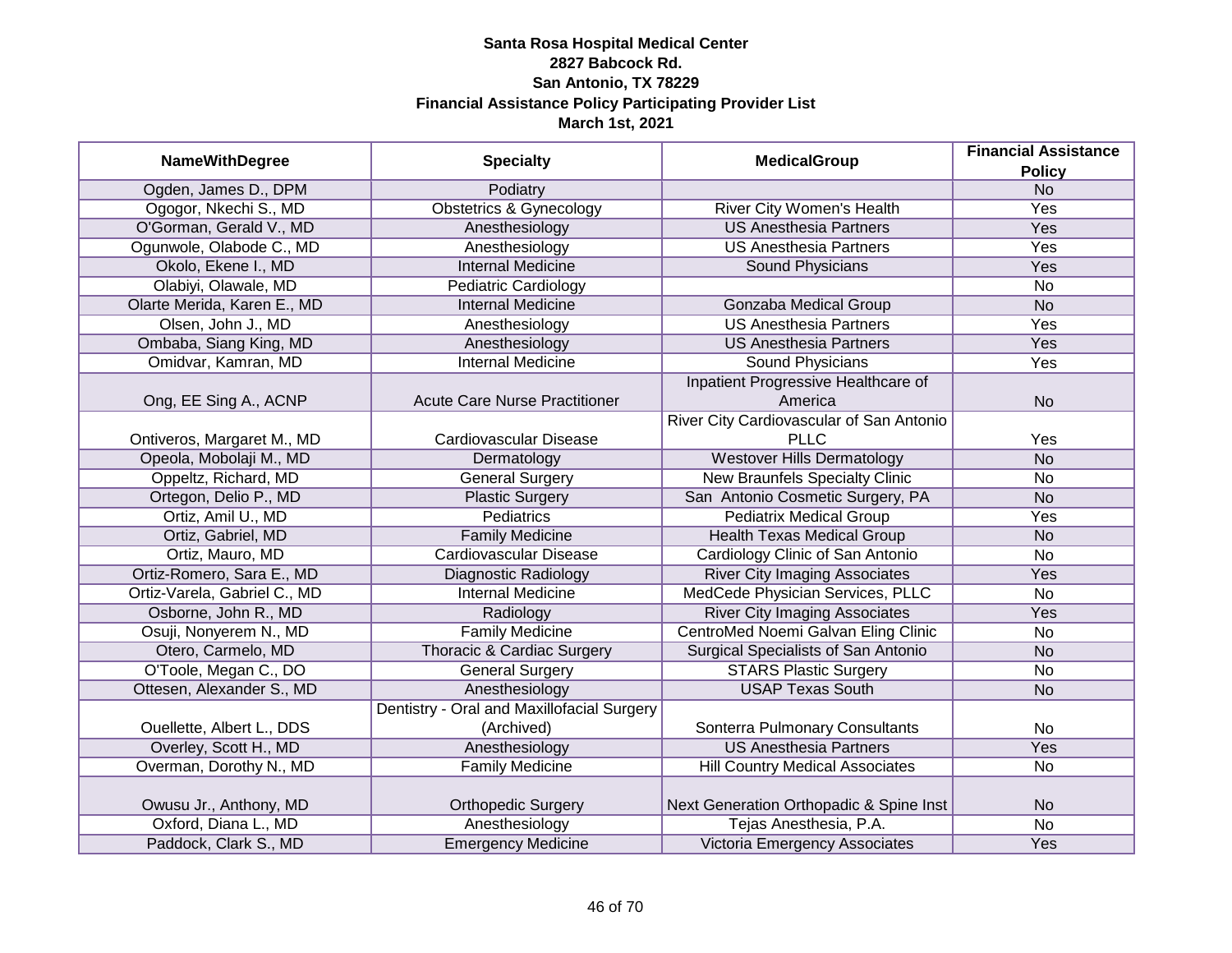|                                 |                                           |                                             | <b>Financial Assistance</b> |
|---------------------------------|-------------------------------------------|---------------------------------------------|-----------------------------|
| <b>NameWithDegree</b>           | <b>Specialty</b>                          | <b>MedicalGroup</b>                         | <b>Policy</b>               |
| Padilla, Adrian, MD             | <b>Internal Medicine</b>                  | <b>Sound Physicians</b>                     | <b>Yes</b>                  |
| Paez, Vladimir, MD              | <b>Internal Medicine</b>                  | <b>Inpatient Medicine Physicians PA</b>     | Yes                         |
| Pahlajani, Niraj H., MD         | <b>Radiation Oncology</b>                 | The START Center for Cancer Care            | $\overline{No}$             |
| Pak, Ho S., DO                  | <b>Internal Medicine</b>                  |                                             | <b>No</b>                   |
| Palacio, Carlos A., MD          | <b>Internal Medicine</b>                  | Inpatient Care of South Texas               | No                          |
| Palasota, Joseph A., MD         | Anesthesiology                            | <b>US Anesthesia Partners</b>               | Yes                         |
| Palmer, Richard D., MD          |                                           | Richard D Palmer, M.D.                      | No                          |
| Palomino, George, MD            | Cardiovascular Disease                    | Cardiology Clinic of San Antonio            | <b>No</b>                   |
|                                 |                                           | Diabetes & Glandular Disease Clinic,        |                             |
| Pamar, Vijayveer S., MD         | Endocrinology, Diabetes and Metabolism    | P.A.                                        | No                          |
| Panday, Manoj M., MD            | <b>Clinical Cardiac Electrophysiology</b> | <b>UTHSCSA Cardiology</b>                   | <b>No</b>                   |
| Pandey, Aashish K., MD          | Nephrology                                | Renal Associates, PA                        | <b>No</b>                   |
| Pandya, Mayank, MD              | <b>Obstetrics &amp; Gynecology</b>        | Pandya Medical PA                           | <b>No</b>                   |
| Pandya, Vrunda, MD              | Anesthesiology                            | Alliance Spine and Pain Management          | No                          |
| Panicco, Preston J., DPM        | Podiatry                                  | San Antonio Podiatry Associates             | <b>No</b>                   |
| Panther, Randy L., MD           | <b>Internal Medicine</b>                  |                                             | No                          |
|                                 |                                           | South Texas Oncology & Hematology,          |                             |
| Papadopoulos, Kyriakos P., MD   | Hematology                                | PLLC                                        | <b>No</b>                   |
| Pappoe, Timothy A., MD          | Neonatal-Perinatal Medicine               | Pediatrix Medical Group- Mednax             | Yes                         |
| Parente, Lynn T., MD            | <b>Obstetrics &amp; Gynecology</b>        |                                             | <b>No</b>                   |
| Parente, William T., MD         | <b>Emergency Medicine</b>                 | Victoria Emergency Associates               | Yes                         |
| Parikh, Pratik K., MD           | <b>Pediatrics</b>                         | <b>Pediatrix Medical Group</b>              | Yes                         |
| Parikh, Valay, MD               | <b>Clinical Cardiac Electrophysiology</b> | <b>BHS Physician Network</b>                | <b>No</b>                   |
|                                 |                                           | <b>Real Time Neuromonitoring Associates</b> |                             |
| Parker, John A., MD             | Neurology                                 | of CA                                       | <b>No</b>                   |
| Parodi, Aldo A., MD             | <b>Critical Care Medicine</b>             | Aldo Ambrosio Parodi MD, PA                 | No                          |
| Parra, Ernesto O., MD           | <b>Family Medicine</b>                    | <b>CentroMed South Park Clinic</b>          | <b>No</b>                   |
| Parra, Norma G., MD             | <b>Family Medicine</b>                    | <b>CentroMed South Park Clinic</b>          | No                          |
|                                 |                                           |                                             |                             |
| Parsons, William T., MD         | Dermatology                               | Dermatology Associates of San Antonio       | <b>No</b>                   |
|                                 |                                           | <b>Texas Digestive Disease Consultants,</b> |                             |
| Pascual-Gonzales, Hazel V., FNP | <b>Family Nurse Practitioner</b>          | <b>PLLC</b>                                 | Yes                         |
| Patel, Amit I., MD              | <b>Obstetrics &amp; Gynecology</b>        |                                             | N <sub>o</sub>              |
| Patel, Chirag M., MD            | <b>Internal Medicine</b>                  | <b>Texas Digestive Disease Consultants</b>  | <b>Yes</b>                  |
| Patel, Jatin N., DO             | <b>Pediatric Cardiology</b>               | <b>Alamo Childrens Heart Center</b>         | <b>No</b>                   |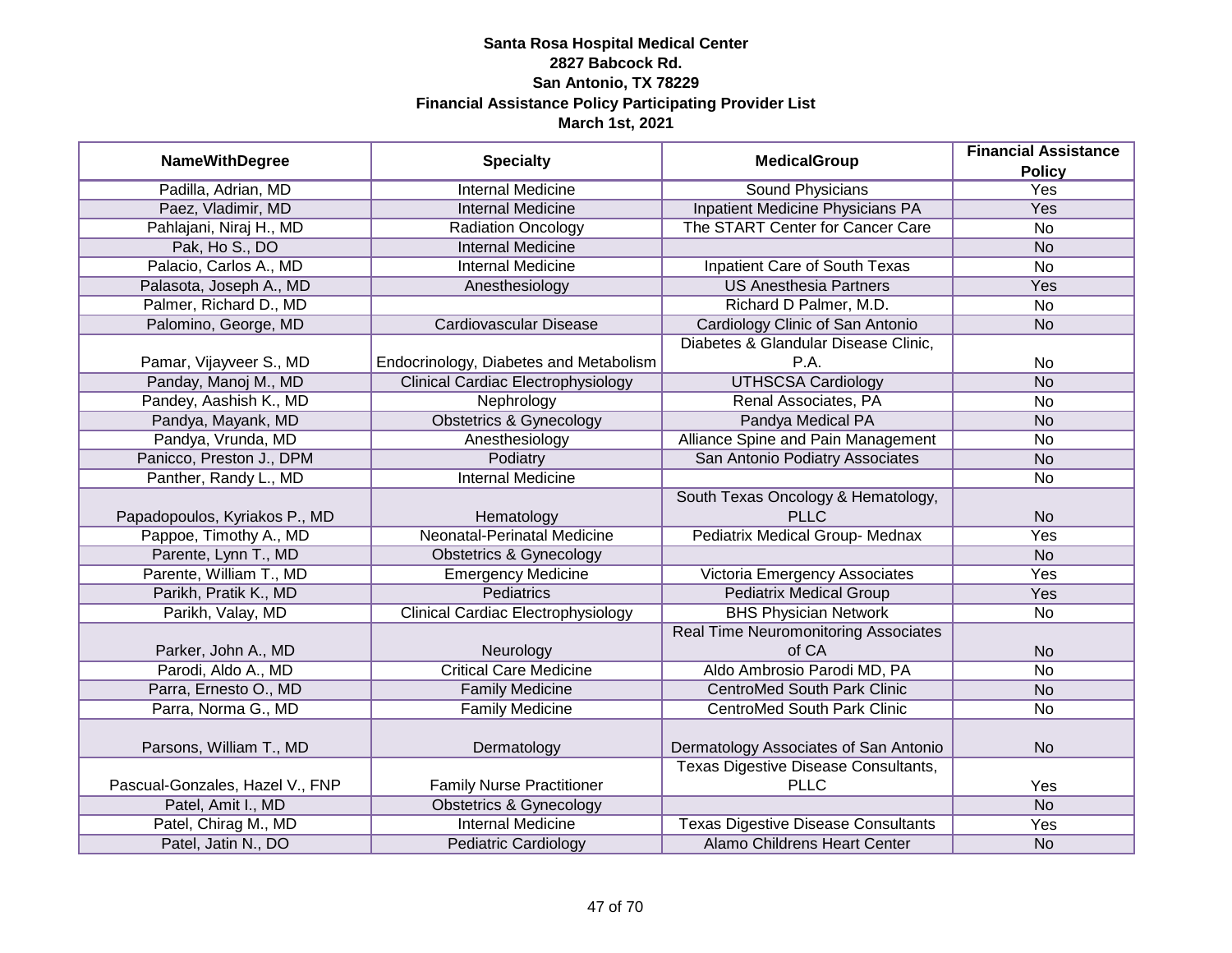|                            |                                      | <b>MedicalGroup</b>                        | <b>Financial Assistance</b> |
|----------------------------|--------------------------------------|--------------------------------------------|-----------------------------|
| <b>NameWithDegree</b>      | <b>Specialty</b>                     |                                            | <b>Policy</b>               |
| Patel, Jigar, MD           | <b>Internal Medicine</b>             | MedCare Associates, PA                     | $\overline{No}$             |
| Patel, Kirtan R., MD       | Psychiatry                           |                                            | <b>No</b>                   |
| Patel, Lajja J., MD        | <b>Internal Medicine</b>             | Medcede Physician Services                 | No                          |
| Patel, Mihir V., MD        | <b>Internal Medicine</b>             | <b>Sound Physicians</b>                    | Yes                         |
| Patel, Neela K., MD        | <b>Family Medicine</b>               | <b>UT Medicine Senior Health</b>           | $\overline{No}$             |
|                            |                                      |                                            |                             |
| Patel, Neil A., MD         | <b>Internal Medicine</b>             | Complete Care Medical Associates PLLC      | <b>No</b>                   |
| Patel, Neil J., MD         | Neurology                            | Telespecialists                            | No                          |
| Patel, Roshni M., DO       | <b>Internal Medicine</b>             |                                            | <b>No</b>                   |
| Patel, Sandeep N., DO      | Gastroenterology                     | UT Health- Transplant Center               | No                          |
|                            |                                      | Rivercity Cardiovascular of San Antonio,   |                             |
| Patel, Shalin S., MD       | Cardiovascular Disease               | <b>PLLC</b>                                | Yes                         |
| Pathapati, Raja S., MD     | <b>Internal Medicine</b>             | <b>Envision Physician Services</b>         | No                          |
| Pattabiraman, Pavithra, MD | <b>Internal Medicine</b>             | Sound Physicians                           | Yes                         |
| Patterson, Jerry W., DPM   | Podiatry                             |                                            | <b>No</b>                   |
| Paul, Jeffrey V., MD       | Neonatal-Perinatal Medicine          | <b>Pediatrix Medical Group</b>             | Yes                         |
| Paulson, Stephen M., MD    | <b>Emergency Medicine</b>            | Victoria Emergency Associates              | Yes                         |
| Payne, Miles N., MD        | Anesthesiology                       | <b>US Anesthesia Partners</b>              | Yes                         |
|                            |                                      | Inpatient Progressive Healthcare of        |                             |
| Paz, Jesica B., FNP        | <b>Family Nurse Practitioner</b>     | America                                    | No                          |
| Pearce, Steven G., MD      | Gastroenterology                     | <b>Texas Digestive Disease Consultatns</b> | Yes                         |
| Pecha, Marc D., MD         | Physical Medicine & Rehabilitation   | The Rehabilitation Group, PA               | No                          |
| Peck, Michael, MD          | <b>Vascular Surgery</b>              | <b>Peripheral Vascular Assoicates</b>      | <b>No</b>                   |
| Pelzl, Jon T., MD          | <b>General Surgery</b>               | <b>General Surgical Associates</b>         | No                          |
| Pena, Fernando J., MD      | Anesthesiology                       | Tejas Anesthesia, P.A.                     | <b>No</b>                   |
|                            |                                      | San Antonio Kidney Disese Center           |                             |
| Penagaluru, Neena M., MD   | Nephrology                           | Physicians Group, P.L.L.C.                 | No                          |
| Pendon, Joseph D., MD      | <b>Emergency Medicine</b>            | Victoria Emergency Associates              | Yes                         |
| Penshorn, Duane A., MD     | <b>Emergency Medicine</b>            | Victoria Emergency Associates              | Yes                         |
| Pequeno, Michael A., ACNP  | <b>Acute Care Nurse Practitioner</b> | <b>River City Cardiovasular Group</b>      | Yes                         |
| Perches, David, MD         | Anesthesiology                       | <b>US Anesthesia Partners</b>              | Yes                         |
| Percival, Thomas J., MD    | <b>Cardiothoracic Surgery</b>        | South Texas Cadiothoracic                  | <b>No</b>                   |
| Perez Jr., Rolando, MD     | <b>Family Medicine</b>               | <b>Alon Family Health</b>                  | No                          |
| Perez, Cristobal E., PA    | Physician Assistant                  | Victoria Emergency Associates              | Yes                         |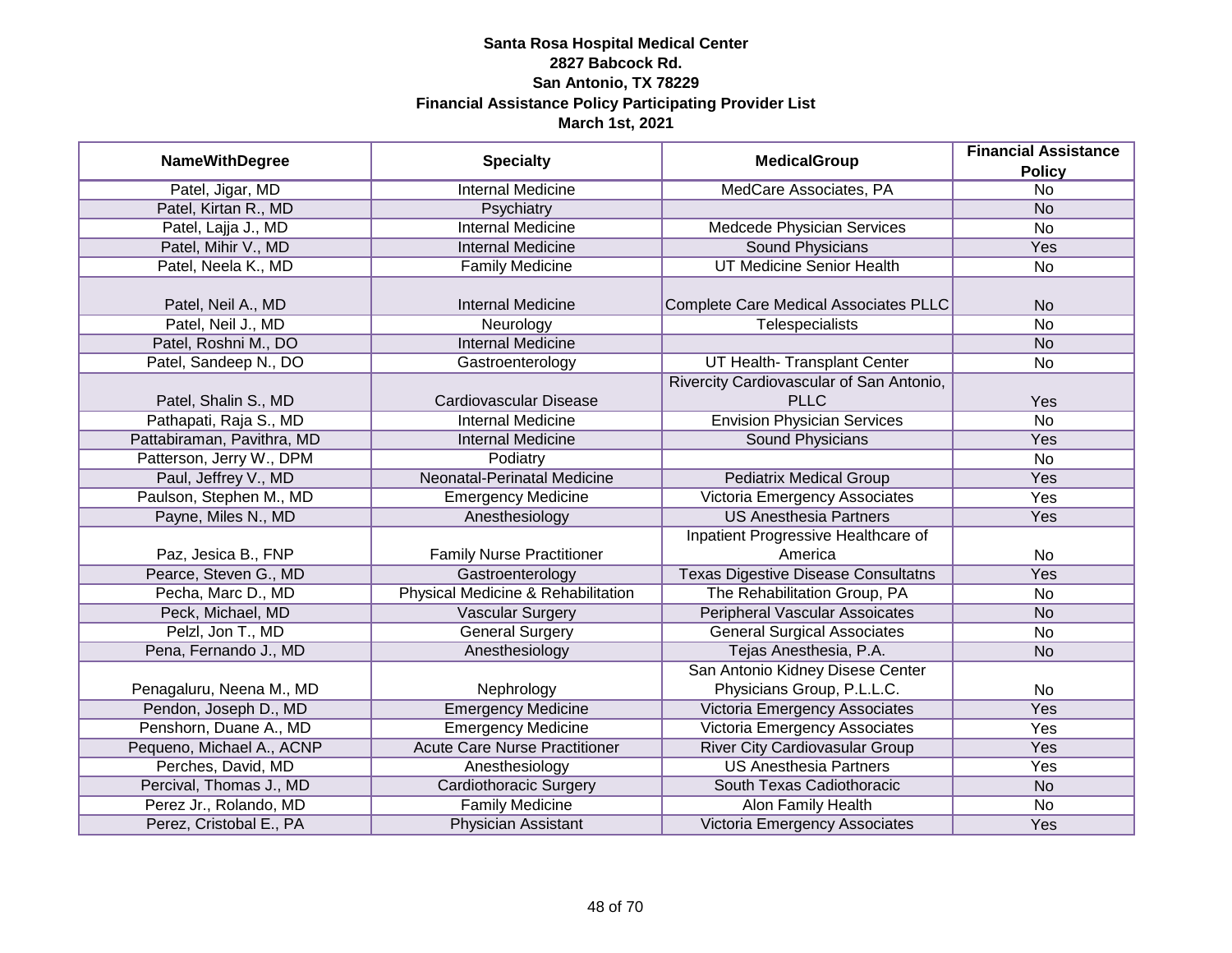| <b>NameWithDegree</b>          | <b>Specialty</b>                   | <b>MedicalGroup</b>                         | <b>Financial Assistance</b><br><b>Policy</b> |
|--------------------------------|------------------------------------|---------------------------------------------|----------------------------------------------|
|                                |                                    | The San Antonio Orthopaedic Group,          |                                              |
| Perez, Luis D., PA             | Physician Assistant                | <b>LLP</b>                                  | No                                           |
| Perez, Rene, MD                | <b>Obstetrics &amp; Gynecology</b> | Alamo Women's OB/GYN                        | N <sub>o</sub>                               |
| Perez, Richard R., DPM         | Podiatry                           | San Antonio Podiatry Associates             | No                                           |
| Pergola, Pablo E., MD          | Nephrology                         | Renal Associates, PA                        | <b>No</b>                                    |
| Perretta, Peter T., MD         | Anesthesiology                     | <b>US Anesthesia Partners</b>               | Yes                                          |
| Peterson, Richard M., MD       | <b>General Surgery</b>             | UT Medicine San Antonio                     | <b>No</b>                                    |
| Pettyjohn, Edward W., MD       | <b>Orthopedic Surgery</b>          | South Texas Spinal Clinic, PA               | No                                           |
| Peveto, Rodney V., MD          | Radiology                          | <b>River City Imaging Associates</b>        | Yes                                          |
| Pham, Kim, MD                  | Anesthesiology                     | <b>US Anesthesia Partners</b>               | Yes                                          |
| Pham, Viet H., MD              | Otolaryngology                     |                                             | <b>No</b>                                    |
| Phelps, Christopher I., MD     | <b>Orthopedic Surgery</b>          | Orthopaedic Performance Institute, PLLC     | No                                           |
| Phillips, Christopher W., MD   | <b>Emergency Medicine</b>          | Victoria Emergency Associates               | Yes                                          |
|                                |                                    | Alamo Brain and Spine Neurosurgery          |                                              |
| Phillips, Scott B., MD         | <b>Neurological Surgery</b>        | Center                                      | No                                           |
|                                |                                    | Rivercity Cardiovascular Of San Antonio     |                                              |
| Pickett, Christopher, MD       | <b>Internal Medicine</b>           | <b>PLLC</b>                                 | Yes                                          |
| Pierce, Jessica L., MD         | Nephrology                         | Renal Associates, PA                        | No                                           |
| Pierce, Maria R., MD           | <b>Neonatal-Perinatal Medicine</b> | <b>Pediatrix Medical Group</b>              | Yes                                          |
| Pilcher Jr., John A., MD       | <b>General Surgery</b>             | Sage Bariatric                              | <b>No</b>                                    |
| Pina, Daniel N., MD            | Anesthesiology                     | <b>US Anesthesia Partners</b>               | Yes                                          |
| Pinkston, Sheila R., MD        | <b>Family Medicine</b>             | <b>Family Medical Home</b>                  | <b>No</b>                                    |
| Pipkin III, Charles S., MD     | <b>Orthopedic Surgery</b>          | So. Tx. Spinal Clinic, PA                   | <b>No</b>                                    |
| Pirmohamed, Fermina A., MD     | Neurology                          | <b>Telespecialists</b>                      | <b>No</b>                                    |
| Plancher, Joao Mc-Oneil N., MD | Neurology                          | <b>Telespecialists LLC</b>                  | <b>No</b>                                    |
| Platt, Phillip L., NNP         | <b>Neonatal Nurse Practitioner</b> | <b>Pediatrix Medical Group</b>              | Yes                                          |
| Pola, Bharath, DO              | <b>Internal Medicine</b>           | <b>HealthTexas Medical Group</b>            | <b>No</b>                                    |
| Polanco, Alexandria T., FNP    | <b>Family Nurse Practitioner</b>   | <b>Texas Neurosurgical Spine</b>            | <b>No</b>                                    |
| Pollak, Richard A., DPM        | Podiatry                           | San Antonio Podiatry Associates, P.C.       | <b>No</b>                                    |
| Pollard, Trevor G., MD         | Anesthesiology                     | Tejas Anesthesia, P.A.                      | <b>No</b>                                    |
| Pollono, Eduardo N., MD        | <b>Cardiovascular Disease</b>      | <b>Heart and Vascular Institue of Texas</b> | <b>No</b>                                    |
| Poole Jr., Rex D., MD          | <b>Family Medicine</b>             | Victoria Emergency Associates               | Yes                                          |
| Poordad, Fred F., MD           | <b>Transplant Hepatology</b>       | <b>Texas Liver Insititue</b>                | <b>No</b>                                    |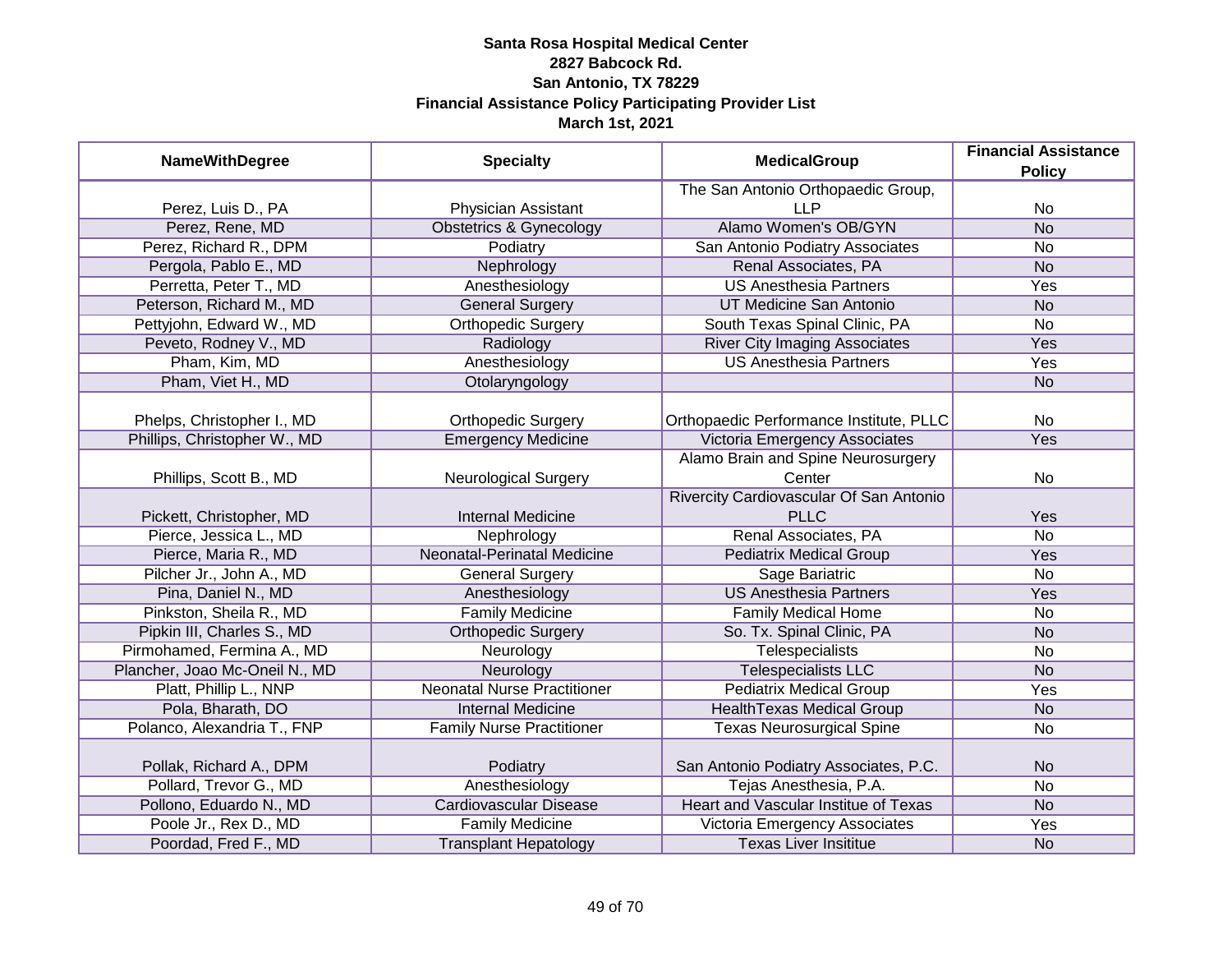|                                     |                                    |                                            | <b>Financial Assistance</b> |
|-------------------------------------|------------------------------------|--------------------------------------------|-----------------------------|
| <b>NameWithDegree</b>               | <b>Specialty</b>                   | <b>MedicalGroup</b>                        | <b>Policy</b>               |
| Porisch, Mary E., MD                | <b>Pediatric Cardiology</b>        | <b>Pediatric Cardiology Associates</b>     | $\overline{No}$             |
| Porres Aguilar, Mateo, MD           | <b>Internal Medicine</b>           | <b>Sound Physicians</b>                    | Yes                         |
| Porter, Carlos, MD                  | <b>Family Medicine</b>             | <b>Porter Medical Associates</b>           | No                          |
|                                     |                                    | Real Time Neuromonitoring Associates       |                             |
| Porter, Douglas, MD                 | Neurology                          | of CA                                      | <b>No</b>                   |
| Portillo, Raul M., MD               | <b>Medical Oncology</b>            | <b>Texas Oncology</b>                      | <b>No</b>                   |
|                                     |                                    | New Braunfels Orthopaedic & Sports         |                             |
| Post, Richard J., MD                | <b>Orthopedic Surgery</b>          | Medicine                                   | <b>No</b>                   |
| Postell, Autumn F., PA              | <b>Physician Assistant</b>         | Victoria Emergency Associates              | Yes                         |
| Pounds, Lori C., MD                 | <b>Vascular Surgery</b>            | <b>UTHSCSA Surgery Department</b>          | <b>No</b>                   |
| Powers, George C., MD               | Neonatal-Perinatal Medicine        | <b>Pediatrix Medical Group</b>             | Yes                         |
| Prado, Stephanie M., MD             | Physical Medicine & Rehabilitation | <b>BAPTIST HEALTH</b>                      | <b>No</b>                   |
|                                     |                                    | Digestive Diseases Center of South         |                             |
| Prazak, Jan C., MD                  | Gastroenterology                   | Texas                                      | No                          |
| Prezas, Richard, MD                 | <b>Family Medicine</b>             | <b>WellMed Medical Management</b>          | <b>No</b>                   |
| Prieto, James H., MD                | <b>General Surgery</b>             |                                            | No                          |
| Prieto, Luis G., MD                 | <b>Obstetrics &amp; Gynecology</b> |                                            | <b>No</b>                   |
| Propper, Brandon W., MD             | <b>Vascular Surgery</b>            | <b>Peripheral Vascular Assoicates</b>      | <b>No</b>                   |
|                                     |                                    | <b>Gastroenterology Consultants Of San</b> |                             |
| Pruitt, Alejandro, MD               | Gastroenterology                   | Antonio, P.A.                              | <b>No</b>                   |
| Pruthi, Deepak K., MD               | Urology                            | <b>UTHSCSA</b>                             | No                          |
| Puckett, James A., NNP              | <b>Neonatal Nurse Practitioner</b> | <b>Pediatrix Medical Group</b>             | Yes                         |
| Puente-Cuellar, Napoleon A., MD     | <b>Pulmonary Disease</b>           | <b>Texas IPC PLLC</b>                      | No                          |
| Puri, Muhammad Rehan A., MD         | Psychiatry                         |                                            | <b>No</b>                   |
| Quezada, Carlos E., MD              | <b>Obstetrics &amp; Gynecology</b> | Santa Rosa Family Health Center            | <b>No</b>                   |
| Quintela, Heather, MD               | Anesthesiology                     | <b>US Anesthesia Partners</b>              | Yes                         |
| Quintero, Vicente, MD               | Dermatology                        |                                            | No                          |
| Racey, Jeremy C., MD                | <b>Emergency Medicine</b>          | Victoria Emergency Associates              | Yes                         |
| Rackley, Tanya M., MD               | <b>Pediatrics</b>                  | <b>Christus Pediatric Physician Group</b>  | No                          |
| Rafie, Abraham D., MD               | Radiology                          | <b>River City Imaging Associates</b>       | Yes                         |
| Rajani, Rajiv, MD                   | Orthopedic Surgery                 | <b>UT Health San Antonio</b>               | No                          |
| Raju, Gaayana A., MD                | <b>Pediatric Urology</b>           | Peditaric Urology of San Antonio           | <b>No</b>                   |
| Rakowczyk, Robert W., MD            | <b>Family Medicine</b>             | <b>CHRISTUS Family Medicine Oak Run</b>    | No                          |
| Ramakrishnarao, Veerakaputra R., MD | <b>Obstetrics &amp; Gynecology</b> | <b>OB/GYN &amp; Anesthesia Associates</b>  | <b>No</b>                   |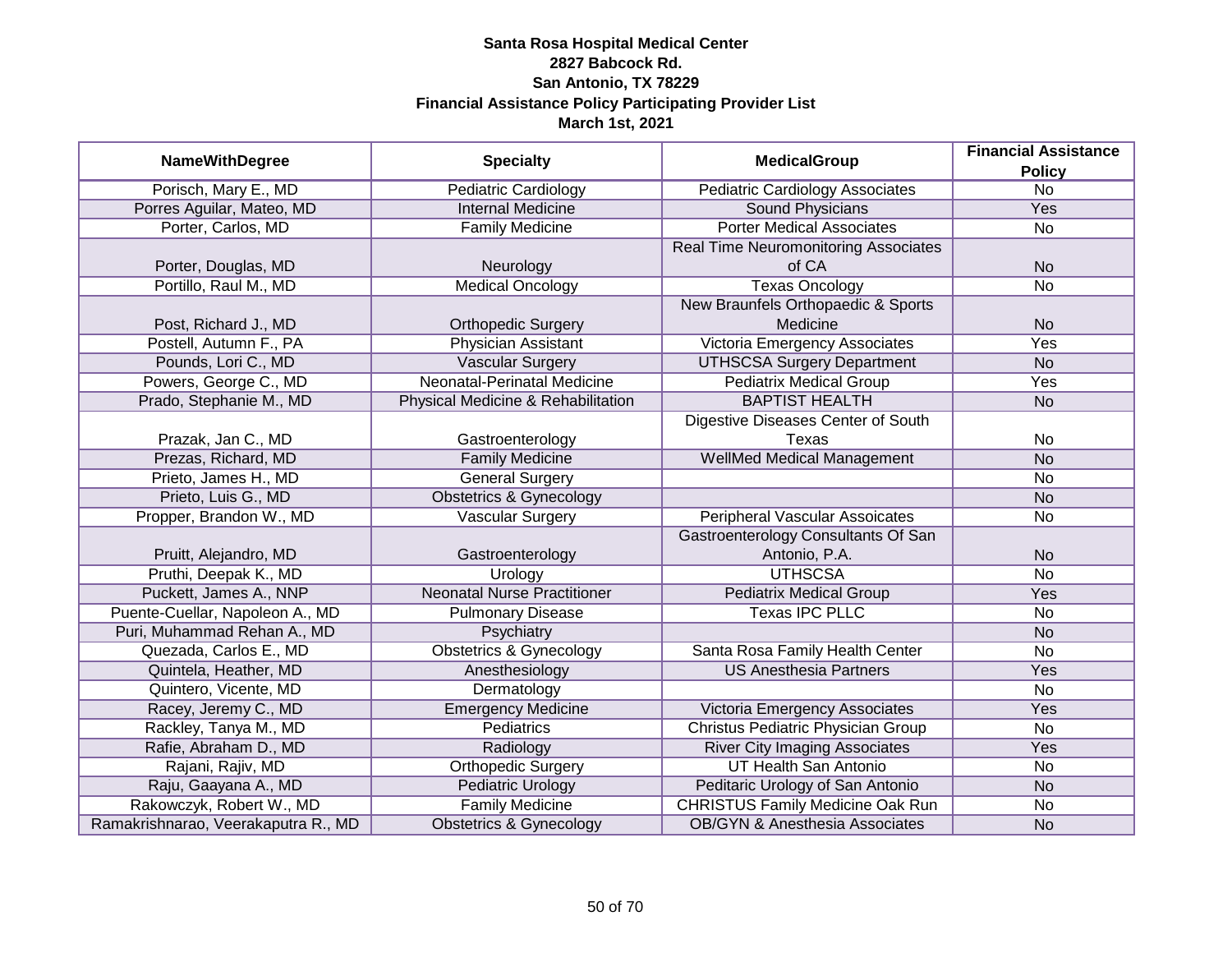| <b>NameWithDegree</b>     | <b>Specialty</b>                          | <b>MedicalGroup</b>                       | <b>Financial Assistance</b> |
|---------------------------|-------------------------------------------|-------------------------------------------|-----------------------------|
|                           |                                           |                                           | <b>Policy</b>               |
|                           |                                           | Cardiovascular Institute of South Texas,  |                             |
| Rambod, Mehdi, MD         | <b>Interventional Cardiology</b>          | <b>PLLC</b>                               | No                          |
|                           |                                           | Neurodiagnostics & Neuromonitoring        |                             |
| Ramirez, Carmen T., MD    | Neurology                                 | Institute, Inc.                           | <b>No</b>                   |
| Ramirez, Danielle, MD     | <b>Pediatrics</b>                         | <b>Pediatrix Medical Group</b>            | <b>Yes</b>                  |
| Ramirez, Ricardo, MD      | Anesthesiology                            | <b>US Anesthesia Partners</b>             | Yes                         |
| Ramirez, Robert R., MD    | <b>Internal Medicine</b>                  |                                           | $\overline{No}$             |
| Ramos, Jose A., ACNP      | <b>Acute Care Nurse Practitioner</b>      | Medcede Physicians Services               | <b>No</b>                   |
| Ramos, Luis R., MD        | Anesthesiology                            | <b>US Anesthesia Partners</b>             | Yes                         |
|                           |                                           | Inpatient Progressive Healthcare of       |                             |
| Ramos, MaryBelle, AGACNP  | <b>Acute Care Nurse Practitioner</b>      | America                                   | <b>No</b>                   |
| Ramos, Susanne E., NNP    | <b>Neonatal Nurse Practitioner</b>        | <b>Pediatrix Medical Group</b>            | Yes                         |
| Rana, Chaula J., MD       | Physical Medicine & Rehabilitation        | The Rehabilitation Group, PA              | <b>No</b>                   |
| Rana, Pauravi J., MD      | Psychiatry                                | Asana Integrated Medical Group            | No                          |
|                           |                                           |                                           |                             |
| Ransom, John J., DPM      | Podiatry                                  | New Braunfels Podiatry Associates, LLC    | <b>No</b>                   |
| Rao, Aparna, MD           | <b>Internal Medicine</b>                  | <b>Advinity Hospitalist Group</b>         | No                          |
| Rasch, Deborah K., MD     | Anesthesiology                            | Tejas Anesthesia, P.A.                    | <b>No</b>                   |
| Rastrelli, Leonard M., MD | Anesthesiology                            | Tejas Anesthesia, P.A.                    | No                          |
| Raza, Shakeel, MD         | Psychiatry                                | <b>Health Link Now</b>                    | <b>No</b>                   |
| Razeq, Reem, PA           | <b>Physician Assistant</b>                | <b>Innovative Spine</b>                   | <b>No</b>                   |
|                           |                                           | San Antonio Kidney Disease Center         |                             |
| Rebollar, Caridad M., MD  | Nephrology                                | Physicians Group, P.L.L.C.                | <b>No</b>                   |
| Reddy, Bal T., MD         | Cardiovascular Disease                    | South Texas Cardiology Institute          | <b>No</b>                   |
| Reddy, Nagakrishna, MD    | Obstetrics & Gynecology                   | <b>New Braunfels OB/GYN</b>               | <b>No</b>                   |
| Reddy, Uma C., MD         | Radiology                                 | <b>River City Imaging Associates</b>      | Yes                         |
|                           | Interventional Radiology and Diagnostic   |                                           |                             |
| Reddy, Venkat R., MD      | Radiology                                 | <b>River City Imaging Associates</b>      | Yes                         |
| Reeves JR, William E., MD | <b>Family Medicine</b>                    | <b>Hill Country Medical Associates</b>    | No                          |
| Reich, Stephen S., MD     | <b>Clinical Cardiac Electrophysiology</b> | Arrhythmia Associates of South Texas      | <b>No</b>                   |
| Remo, Julie M., MD        | <b>Cardiovascular Disease</b>             | <b>Mission Cardiovascular Consultants</b> | No                          |
| Renganathan, Usha, MD     | <b>Family Medicine</b>                    | <b>Sound Physicians</b>                   | Yes                         |
| Rensch, Michael J., MD    | Gastroenterology                          | Hill Country Digestive Health             | No                          |
| Renshaw, John S., MD      | <b>Medical Oncology</b>                   |                                           | <b>No</b>                   |
| Reyburn, Brent, DO        | Neonatal-Perinatal Medicine               | <b>Pediatrix Medical Group</b>            | Yes                         |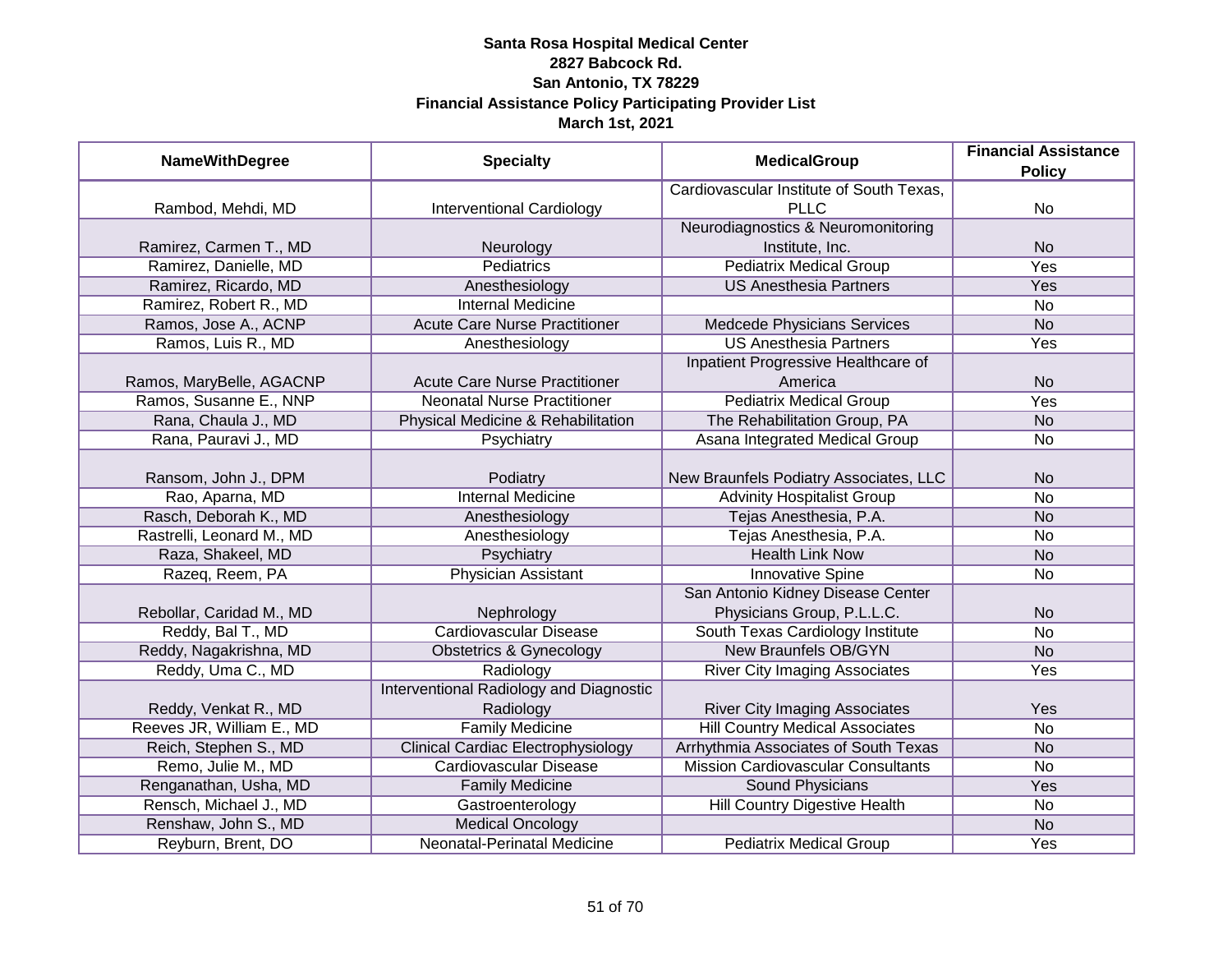| <b>NameWithDegree</b>          | <b>Specialty</b>                     | <b>MedicalGroup</b>                     | <b>Financial Assistance</b> |
|--------------------------------|--------------------------------------|-----------------------------------------|-----------------------------|
|                                |                                      |                                         | <b>Policy</b>               |
| Reyes Almodovar, Ramon G., MD  | <b>Family Medicine</b>               | <b>Bandera Family Health Care</b>       | <b>No</b>                   |
| Reyes Jr., Guy E., MD          | <b>Orthopedic Surgery</b>            | <b>Alamo Orthopedics</b>                | <b>No</b>                   |
| Reyes, Connie C., GNP          | <b>Acute Care Nurse Practitioner</b> |                                         | <b>No</b>                   |
| Reyes, Erasmo A., MD           | <b>Emergency Medicine</b>            | Victoria Emergency Associates           | <b>Yes</b>                  |
| Reyes, Guillermo A., MD        | <b>Interventional Cardiology</b>     | Cardiology of San Antonio, PA           | N <sub>o</sub>              |
| Rezendes, Catherine, DPM       | Podiatry                             |                                         | No                          |
|                                |                                      | South Texas Orthopaedic & Spinal        |                             |
| Richardson, Kevin D., DO       | <b>Orthopedic Surgery</b>            | Surgery                                 | <b>No</b>                   |
| Richmond Jr., George M., MD    | <b>Family Medicine</b>               | Metropolitan Family Practice, P.A.      | <b>No</b>                   |
|                                |                                      | Pathology Associates of San Antonio,    |                             |
| Richmond, Abby M., MD          | Anatomic & Clinical Pathology        | <b>LLP</b>                              | Yes                         |
| Richmond, Cliff M., MD         | Anatomic & Clinical Pathology        | Pathology Associates of San Antonio     | Yes                         |
|                                |                                      | San Antonio Preventative and Diagnostic |                             |
| Riddoch, Mark D., MD           | <b>Internal Medicine</b>             | Medicine                                | <b>No</b>                   |
| Rider, David M., MD            | <b>Family Medicine</b>               | <b>Guadalupe Family Health</b>          | No                          |
| Riordan, Katherine C., MD      | Neurology                            | <b>TeleSpecialists, LLC</b>             | <b>No</b>                   |
| Rios, Marivel, MD              | Anesthesiology                       | <b>US Anesthesia Partners</b>           | Yes                         |
| Rios, Rolando E., MD           | <b>Emergency Medicine</b>            | Victoria Emergency Associates           | Yes                         |
| Rios, Ruben, MD                | Anesthesiology                       | <b>US Anesthesia Partners</b>           | Yes                         |
|                                |                                      | Trinity Adult and Pediatric Orthopedic  |                             |
| Ritchie, Eric R., MD           | <b>Orthopedic Surgery</b>            | <b>Specialists</b>                      | <b>No</b>                   |
| Rivera Jr., Ernesto M., FNP    | <b>Family Nurse Practitioner</b>     | <b>Wound Centrics, LLC</b>              | <b>No</b>                   |
| Rivera, Santos M., PA          | <b>Physician Assistant</b>           | <b>Surgery Professionals</b>            | <b>No</b>                   |
| Rivera, Susan Y., MD           | <b>Obstetrics &amp; Gynecology</b>   | <b>Baylor College of Medicine</b>       | <b>No</b>                   |
| Rizvi, Rabab, MD               | Psychiatry                           | <b>Health Link Now</b>                  | <b>No</b>                   |
| Rizvi, Syed Z., MD             | <b>Vascular Surgery</b>              | <b>Peripheral Vascular Associates</b>   | <b>No</b>                   |
| Rizzo, Brandy M., FNP          | <b>Family Nurse Practitioner</b>     | <b>Victoria Emergency Services</b>      | Yes                         |
| Robbins, Mark P., DO           | Undersea & Hyperbaric Medicine       | Wound Healing Associates, PLLC          | <b>No</b>                   |
| Roberts, David A., MD          | <b>Orthopedic Surgery</b>            | South Texas Spinal Clinic, PA           | <b>No</b>                   |
|                                |                                      | San Antonio Pediatric Surgery           |                             |
| Robertson, Frank M., MD        | <b>Pediatric Surgery</b>             | Associates                              | No                          |
| Robertson, Mark C., MD         | Anesthesiology                       | <b>US Anesthesia Partners</b>           | <b>Yes</b>                  |
| Robertson, Timothy L., NNP     | <b>Neonatal Nurse Practitioner</b>   | <b>Pediatrix Medical Group</b>          | <b>Yes</b>                  |
| Robinson, Joe D., MD           | Anesthesiology                       | <b>US Anesthesia Partners</b>           | Yes                         |
| Rodriguez IV, Francisco B., MD | <b>Thoracic Surgery</b>              | Delta Locum Tenans                      | No                          |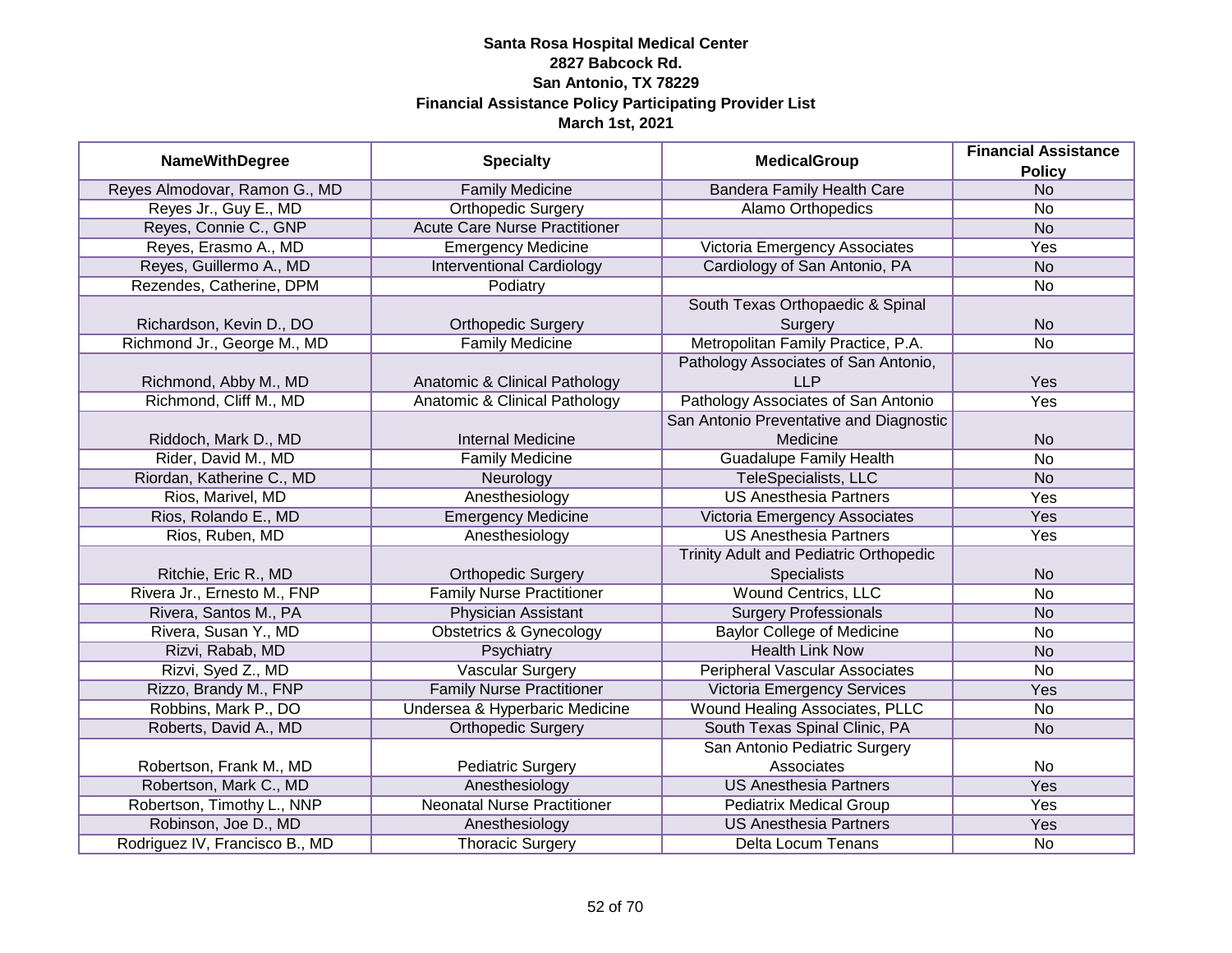|                            |                                               |                                            | <b>Financial Assistance</b> |
|----------------------------|-----------------------------------------------|--------------------------------------------|-----------------------------|
| <b>NameWithDegree</b>      | <b>Specialty</b>                              | <b>MedicalGroup</b>                        | <b>Policy</b>               |
| Rodriguez, Armand R., MD   | Anesthesiology                                | <b>US Anesthesia Partners</b>              | Yes                         |
| Rodriguez, Briana K., MD   | Anesthesiology                                | <b>US Anesthesia Partners</b>              | <b>Yes</b>                  |
| Rodriguez, David A., MD    | <b>Internal Medicine</b>                      | Inpatient Medicine Physicians              | <b>Yes</b>                  |
| Rodriguez, Emma I., MD     | Maternal-Fetal Medicine                       |                                            | $\overline{No}$             |
| Rodriguez, Gabriel, MD     | <b>Emergency Medicine</b>                     | Victoria Emergency Associates              | Yes                         |
|                            |                                               | South Texas Oncology & Hematology,         |                             |
| Rodriguez, Gladys I., MD   | <b>Medical Oncology</b>                       | <b>PLLC</b>                                | No                          |
| Rodriguez, Jesus A., MD    | <b>Family Medicine</b>                        | <b>Family Medical Home</b>                 | <b>No</b>                   |
|                            |                                               | South Texas Oncology and Hematology,       |                             |
| Rodriguez, Luis C., MD     | <b>Medical Oncology</b>                       | P.A.                                       | No                          |
|                            |                                               | <b>Orthopaedic Surgery and Sports</b>      |                             |
| Rodriguez, Michael E., PA  | Physician Assistant                           | Medicine of San Antonio                    | <b>No</b>                   |
| Rodriguez, Radames, MD     | <b>Internal Medicine</b>                      | South Alamo Medical Group                  | <b>No</b>                   |
| Rodriguez, Rafael M., MD   | <b>Internal Medicine</b>                      | Rafael Rodriguez MD                        | <b>No</b>                   |
| Rodriguez, Ronald, MD      | Urology                                       | <b>UTHSCSA Department of Urology</b>       | <b>No</b>                   |
| Rodriguez, Timothy D., FNP | <b>Family Nurse Practitioner</b>              | <b>Victoria Emergency Associates</b>       | Yes                         |
| Roeder Jr, Loddie F., MD   | <b>Orthopedic Surgery</b>                     | <b>NB Sports Medicine</b>                  | No                          |
| Rogers, Derek, CRNA        | <b>Certified Registered Nurse Anesthetist</b> | <b>US Anesthesia Partners</b>              | Yes                         |
| Rogers, Matthew D., MD     | Urology                                       | <b>Urology San Antonio</b>                 | No                          |
| Rogers, Randall D., MD     | <b>Colon and Rectal Surgery</b>               |                                            | <b>No</b>                   |
| Rojas, Jesse A., MD        | Anesthesiology                                | <b>US Anesthesia Partners</b>              | Yes                         |
| Rojas-Padron, Tara R., PA  | <b>Physician Assistant</b>                    | EVT, Inc                                   | <b>No</b>                   |
| Rollins, Sara K., NNP      | <b>Neonatal Nurse Practitioner</b>            | <b>Pediatrix Medical Group</b>             | Yes                         |
|                            |                                               | <b>Texas Physical Medicine &amp; Rehab</b> |                             |
| Roman Jr, Angel M., MD     | Physical Medicine & Rehabilitation            | Institute                                  | <b>No</b>                   |
|                            |                                               |                                            |                             |
| Roman-Gonzalez, Javier, MD | <b>Clinical Cardiac Electrophysiology</b>     | South Texas Cardiovascular Consultants     | No                          |
| Roper, Jamie L., DO        | <b>Emergency Medicine</b>                     | Victoria Emergency Associates              | Yes                         |
| Rosado, Sara N., PA        | <b>Physician Assistant</b>                    |                                            | No                          |
| Rosen, Marcy, MD           | <b>Obstetrics &amp; Gynecology</b>            | Northeast OB/GYN Associates, PLLC          | <b>No</b>                   |
| Rosenblatt, Steven G., MD  | Nephrology                                    | South Texas Renal Group                    | No                          |
|                            |                                               |                                            |                             |
| Rosenbloom, Jeffrey S., MD | Otolaryngology                                | Alamo ENT Associates, P.A. (Stone Oak)     | <b>No</b>                   |
| Rosenkranz, Laura M., MD   | Gastroenterology                              | <b>MARC</b>                                | No                          |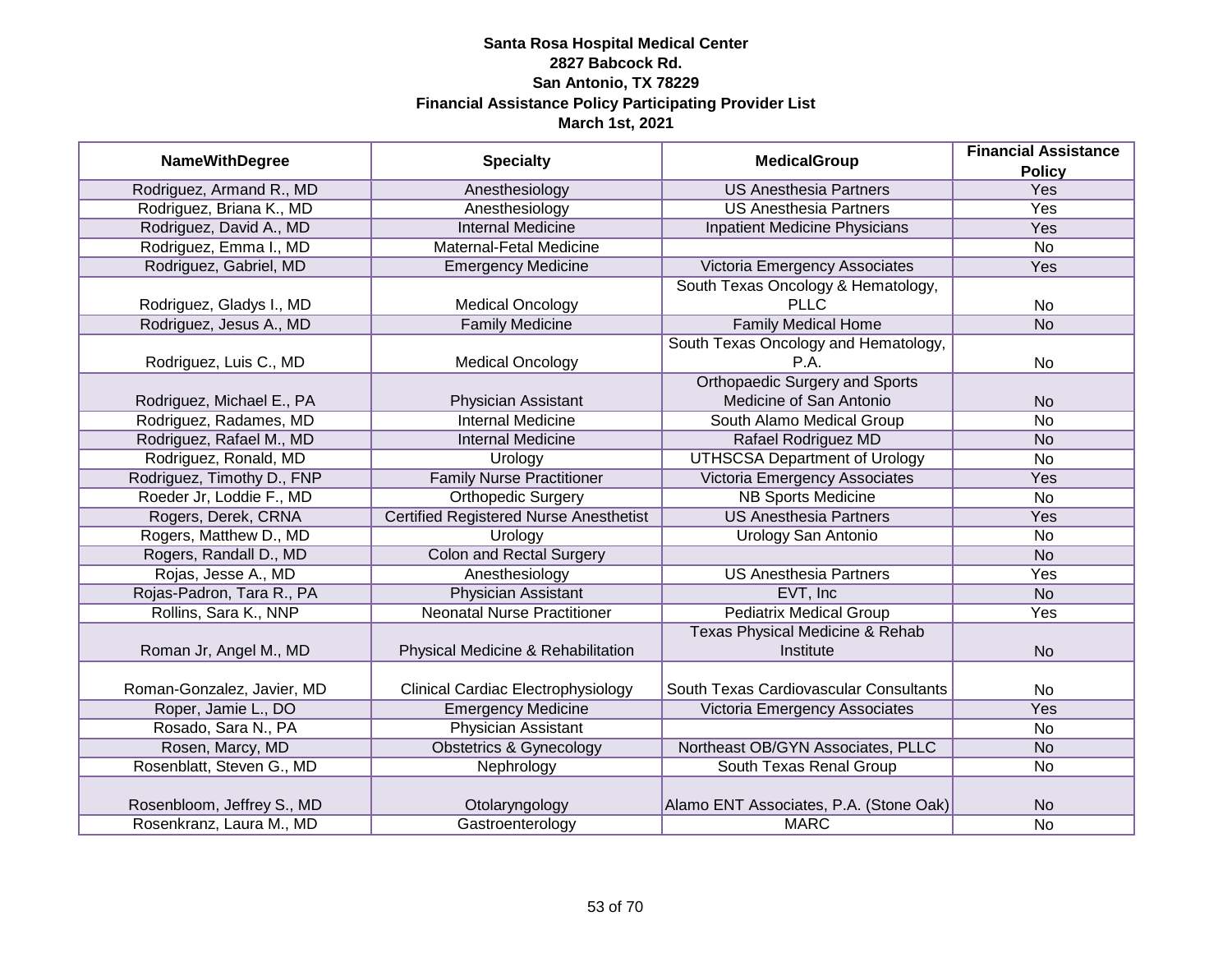| <b>NameWithDegree</b>            | <b>Specialty</b>                       | <b>MedicalGroup</b>                                             | <b>Financial Assistance</b><br><b>Policy</b> |
|----------------------------------|----------------------------------------|-----------------------------------------------------------------|----------------------------------------------|
|                                  |                                        |                                                                 |                                              |
| Rosenthal, Arthur, MD            | <b>General Surgery</b>                 | South Texas Oncology and Hematology                             | <b>No</b>                                    |
| Rossbach, Mario M., MD           | Vascular Surgery                       | Mission Cardiovascular Consultants dba                          | <b>No</b>                                    |
| Roth, Gregory S., MD             | <b>Emergency Medicine</b>              | Victoria Emergency Associates                                   | <b>Yes</b>                                   |
| Rotto, Debra K., MD              | Anesthesiology                         | <b>US Anesthesia Partners</b>                                   | Yes                                          |
| Rowan, Shandra C., AGACNP        | <b>Acute Care Nurse Practitioner</b>   | Inpatient Progressvie Healthcare of<br>America                  | <b>No</b>                                    |
| Rozanski, Alexander T., MD       | <b>Urology</b>                         | <b>UTHSCSA Department of Urology</b>                            | <b>No</b>                                    |
|                                  |                                        | Clark and Gossett Implant and Oral                              |                                              |
| Rozanski, Jillian, DDS, MD       | Oral and Maxillofacial Surgery         | Surgery, PA                                                     | <b>No</b>                                    |
| Rubalcava, Frank J., MD          | <b>Cardiovascular Disease</b>          | <b>New Braunfels Cardiology</b>                                 | <b>No</b>                                    |
| Rubin, Brian S., MD              | Anesthesiology                         | <b>Tejas Anesthesia</b>                                         | <b>No</b>                                    |
| Ruiz III, Jose M., MD            | <b>Obstetrics &amp; Gynecology</b>     | Institute for Women's Health                                    | <b>No</b>                                    |
| Ruiz, Cynthia A., FNP, ENP       | <b>Family Nurse Practitioner</b>       | Victoria Emergency Associates                                   | Yes                                          |
| Ruiz, Gilbert M., MD             | Otolaryngology                         | ENT Clinics of San Antonio, PA                                  | <b>No</b>                                    |
| Russell, Douglas H., DO          | Urology                                | Urology San Antonio PA                                          | Yes                                          |
| Saa, Fausto G., FNP              | <b>Family Nurse Practitioner</b>       | Victoria Emergency Associates                                   | Yes                                          |
| Saap, Liliana J., MD             | Dermatology                            | <b>Skin Unlimited PLLC</b>                                      | <b>No</b>                                    |
| Sabbag Daccarett, Orlando D., MD | <b>Orthopedic Surgery</b>              | <b>Texas Spine Care Center</b>                                  | <b>No</b>                                    |
| Sadler, Randall K., MD           | Gynecology                             | Northeast OB/GYN Associates, PLLC                               | <b>No</b>                                    |
| Saenz, Amanda M., PNP            | <b>Psychiatric Nurse Practitioner</b>  | Pediatrix Medical Group - Mednax                                | Yes                                          |
| Saenz, Nicholas, MD              | Anesthesiology                         | <b>US Anesthesia Partners</b>                                   | Yes                                          |
| Saenz, Rolando H., MD            | <b>Colon and Rectal Surgery</b>        | San Lucas Surgical Associates PA                                | No                                           |
| Saha, Sam K., MD                 | Neurology                              | TeleSpecialists, LLC                                            | <b>No</b>                                    |
| Sahni, Irvin K., MD              | <b>Orthopedic Surgery</b>              |                                                                 | No                                           |
| Saigal, Navid Q., MD             | Nephrology                             | Renal Associates, PA                                            | <b>No</b>                                    |
| Salameh, Habeeb M., MD           | Gastroenterology                       | <b>Texas Digestive Disease Consultants</b>                      | Yes                                          |
| Salas Jr., Prisiliano, MD        | <b>Family Medicine</b>                 |                                                                 | <b>No</b>                                    |
| Salazar, David, MD               | <b>Pulmonary Disease</b>               |                                                                 | No                                           |
| Salazar, Rolando, DDS            | Oral and Maxillofacial Surgery         | San Antonio Oral and Maxillofacial<br><b>Surgery Associates</b> | <b>No</b>                                    |
| Salgado, Nancy, NNP              | <b>Neonatal Nurse Practitioner</b>     | <b>Pediatrix Medical Group</b>                                  | Yes                                          |
| Salhin, Amna A., MD              | Endocrinology, Diabetes and Metabolism | Diabetes & Glandular Disease Clinic,<br>P.A.                    | <b>No</b>                                    |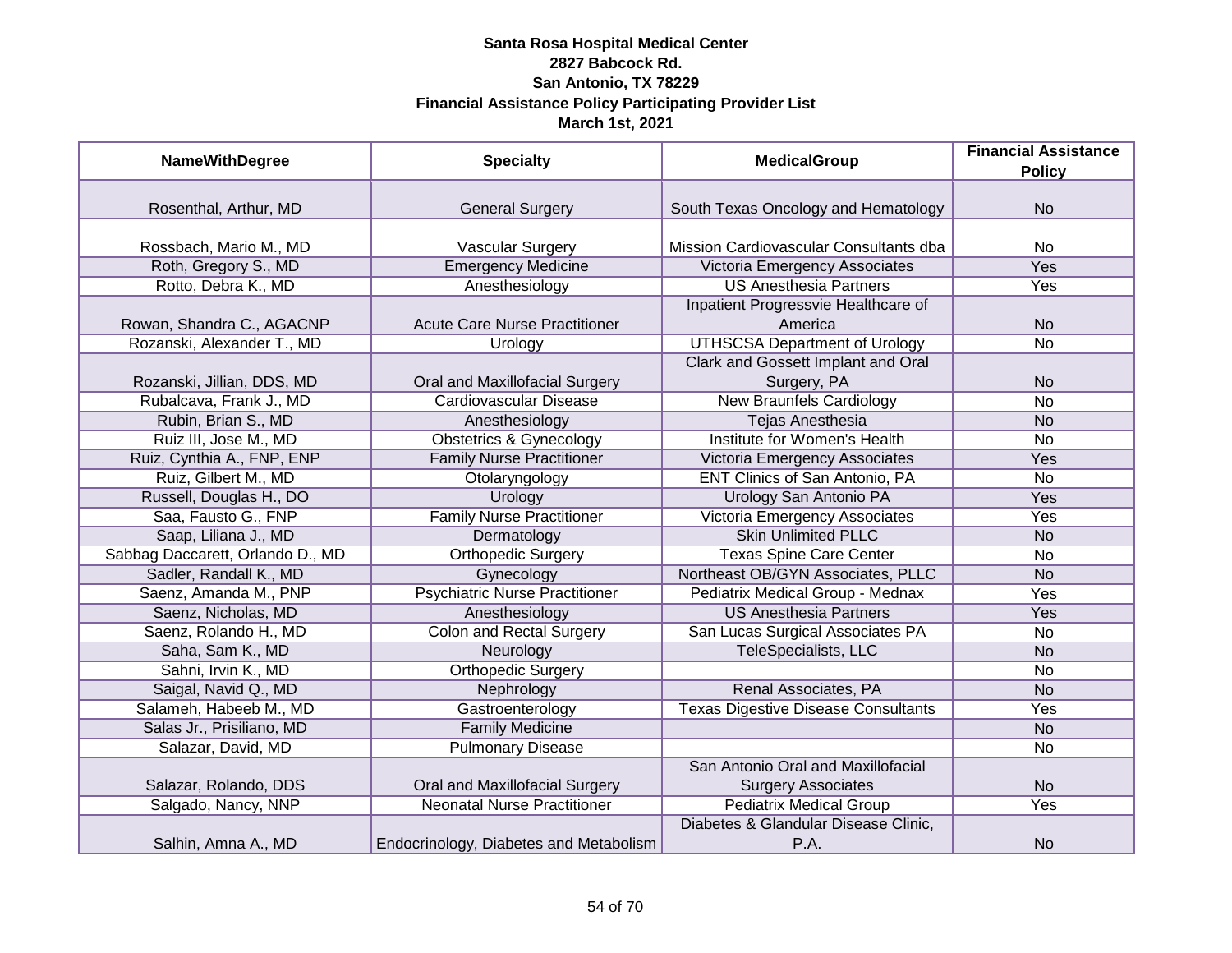|                                 |                                         |                                            | <b>Financial Assistance</b> |
|---------------------------------|-----------------------------------------|--------------------------------------------|-----------------------------|
| <b>NameWithDegree</b>           | <b>Specialty</b>                        | <b>MedicalGroup</b>                        | <b>Policy</b>               |
| Saligram, Shreyas, MD           | Gastroenterology                        | <b>University Health System</b>            | $\overline{No}$             |
|                                 |                                         | South Texas Oncology & Hematology,         |                             |
| Salih, Hanni, MD                | Hematology                              | <b>PLLC</b>                                | <b>No</b>                   |
| Salter Jr., Oscar R., MD        | Anesthesiology                          | <b>US Anesthesia Partners</b>              | <b>Yes</b>                  |
| Saltzstein, Daniel R., MD       | Urology                                 | Urology San Antonio, P.A.                  | Yes                         |
|                                 |                                         | San Antonio Infectious Disease             |                             |
| Samano, Annalisa C., AGACNP     | Adult-Gerontological Nurse Practitioner | Consultants                                | Yes                         |
| Samdani, Sheema, DO             | <b>Emergency Medicine</b>               | Victoria Emergency Associates              | Yes                         |
| Samodumov, Andrey, MD           | Anesthesiology                          | <b>US Anesthesia Partners</b>              | Yes                         |
| Sanchez Mora, Jully M., MD      | <b>Internal Medicine</b>                | Gonzaba Medical Group                      | <b>No</b>                   |
| Sanchez, Agustin F., MD         | Physical Medicine & Rehabilitation      | AllStar Healthcare Physical Medicine       | No                          |
| Sanchez, Ninza A., MD           | <b>Internal Medicine</b>                | South Alamo Medical Group                  | <b>No</b>                   |
| Sanchez, Victor, FNP            | <b>Family Nurse Practitioner</b>        | <b>Texas Digestive Disease Consultants</b> | Yes                         |
|                                 |                                         | South Texas Oncology and Hematology,       |                             |
| Sandera, Marisa, MD             | <b>Medical Oncology</b>                 | P.A.                                       | <b>No</b>                   |
| Sanders, Stephanie, FNP         | <b>Family Nurse Practitioner</b>        | <b>Wound Centrics</b>                      | <b>No</b>                   |
| Sandoval, Cynthia M., NNP       | <b>Neonatal Nurse Practitioner</b>      | <b>Pediatrix Medical Group</b>             | Yes                         |
| Sandoval, Sal S., MD            | Anesthesiology                          | <b>US Anesthesia Partners</b>              | Yes                         |
| Sandquist, Caralyne A., PA      | Physician Assistant                     | <b>SAS Orthopaedics PLLC</b>               | <b>No</b>                   |
|                                 |                                         | San Antonio Kidney Disease Center          |                             |
| Sangha, Bhupinder S., MD        | <b>Critical Care Medicine</b>           | Physicians Group PLLC                      | No                          |
| Sangha, Denisse M., MD          | Cardiovascular Disease                  | <b>Stephen Carey Cardiology</b>            | <b>No</b>                   |
| Sanka, V S Shankar C., MD       | <b>Internal Medicine</b>                | IPC, The Hospitalist Company               | No                          |
|                                 |                                         |                                            |                             |
| Santellana, Rolando R., DPM     | Podiatry                                | The Podiatry Group of South Texas PA       | <b>No</b>                   |
| Santiago, Manuel A., MD         | Hematology                              |                                            | <b>No</b>                   |
| Santillan-Gomez, Alfredo A., MD | <b>General Surgery</b>                  | Texas Oncology- San Antonio                | <b>No</b>                   |
| Santillan-Gomez, Antonio, MD    | <b>Gynecologic Oncology</b>             | <b>Cancer Care Centers of South Texas</b>  | <b>No</b>                   |
| Santillano, Daniel R., MD       | <b>Internal Medicine</b>                | Daniel R. Santillano MD, PLLC              | <b>No</b>                   |
| Santos, Claudia Y., MD          | <b>Internal Medicine</b>                | <b>Health Texas Medical Group</b>          | <b>No</b>                   |
| Santos, Jose A., MD             | Physical Medicine & Rehabilitation      | The Rehabilitation Group, PA               | <b>No</b>                   |
| Santosa, Claudia, MD            | Anesthesiology                          | <b>US Anesthesia Partners</b>              | Yes                         |
| Santoscoy, Raul, DO             | <b>Family Medicine</b>                  | <b>Health Texas Medical Group</b>          | N <sub>o</sub>              |
| Sarao, Ravjot S., MD            | <b>Family Medicine</b>                  | IPC, The Hospitalist Company               | No                          |
| Saravia, Jorge A., MD           | Neurology                               |                                            | <b>No</b>                   |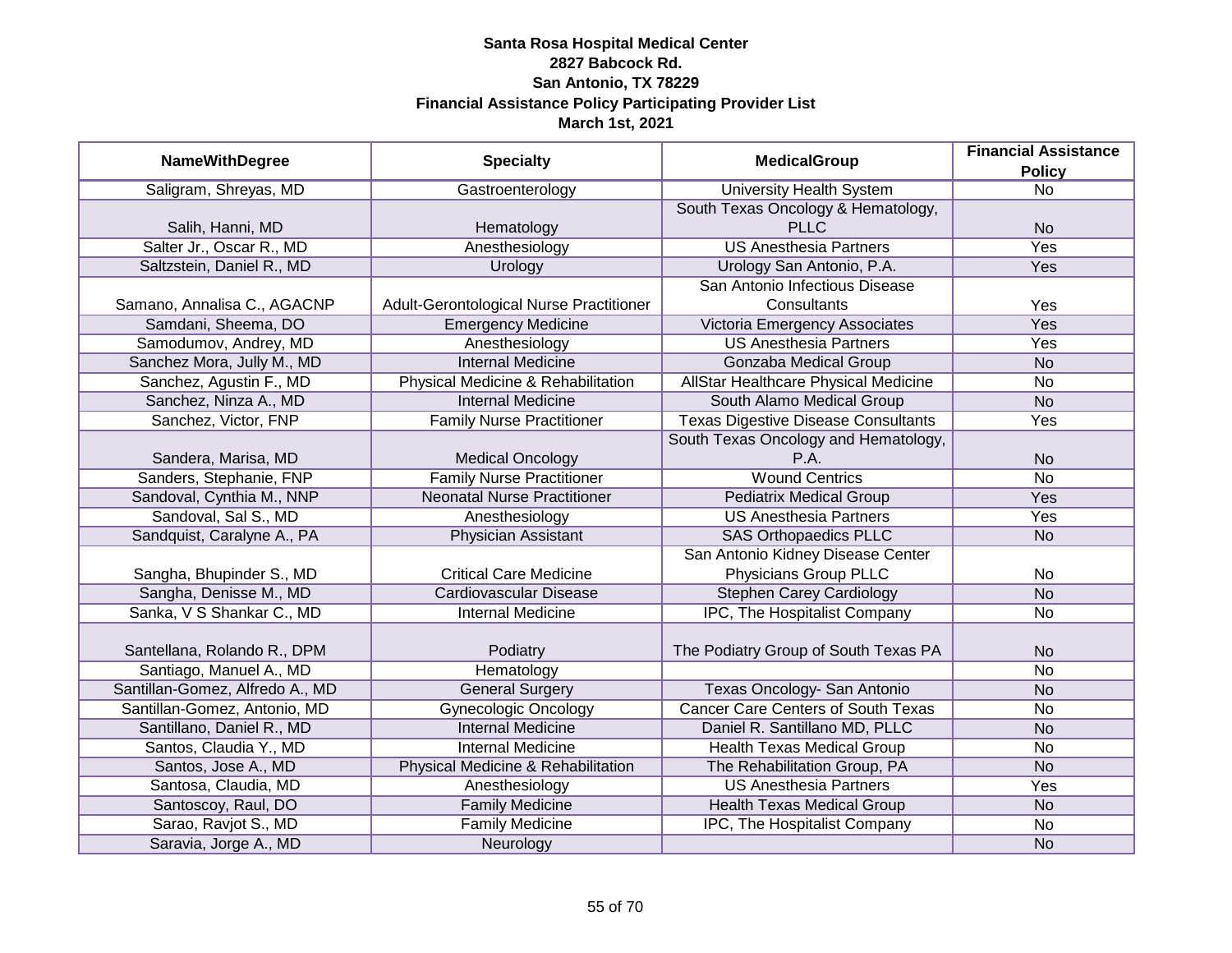|                            |                                               | <b>MedicalGroup</b>                        | <b>Financial Assistance</b> |
|----------------------------|-----------------------------------------------|--------------------------------------------|-----------------------------|
| <b>NameWithDegree</b>      | <b>Specialty</b>                              |                                            | <b>Policy</b>               |
| Sargent, Edward R., MD     | <b>Internal Medicine</b>                      |                                            | $\overline{No}$             |
|                            | Acute Care Adult-Gerontology Nurse            | Inpatient Progressive Healthcare of        |                             |
| Sarrami, Mahshid, AGACNP   | Practitioner                                  | America                                    | <b>No</b>                   |
| Sarreal Jr, Renato, MD     | Anesthesiology                                | <b>US Anesthesia Partners</b>              | Yes                         |
| Satpathy, Bighnesh, MD     | Radiology                                     | <b>River City Imaging Associates</b>       | Yes                         |
| Savage, Clare M., MD       | Radiology                                     | <b>River City Imaging Associates</b>       | Yes                         |
| Sayana, Hari P., MD        | Gastroenterology                              |                                            | <b>No</b>                   |
|                            |                                               |                                            |                             |
| Sayeed, Jaweed, MD         | <b>Interventional Cardiology</b>              | Lone Star Heart and Vascular Clinic PA     | No                          |
| Sayeed, Siraj A., MD       | <b>Orthopedic Surgery</b>                     | South Texas Bone & Joint Institute         | <b>No</b>                   |
|                            |                                               |                                            |                             |
| Scales, David K., MD       | Ophthalmology                                 | Retina & Uveitis Consultants of Texas PA   | No                          |
| Scanlon, Michelle R., DO   | Anesthesiology                                | Tejas Anesthesia, PA                       | <b>No</b>                   |
| Schaefer, Matthew E., DO   | Nephrology                                    | San Antonio Kidney Disease Center          | No                          |
| Schaffer, Eric S., MD      | <b>Plastic Surgery</b>                        | Eric Stuart Schaffer, M.D.                 | <b>No</b>                   |
| Schanen, Peter J., FNP     | <b>Family Nurse Practitioner</b>              | Cardiology of San Antonio, PA              | Yes                         |
| Schaner, Patrick J., MD    | <b>Plastic Surgery</b>                        | <b>Schaner Plastic Surgery</b>             | <b>No</b>                   |
| Schauer, Steven G., DO     | <b>Emergency Medicine</b>                     | Victoria Emergency Associates              | Yes                         |
| Schechtman, Jessica M., DO | <b>Obstetrics &amp; Gynecology</b>            |                                            | <b>No</b>                   |
| Schilling, Harry E., MD    | Otolaryngology                                | ENT Clinics of San Antonio, PA             | <b>No</b>                   |
| Schmidt, Melissa K., DO    | <b>Emergency Medicine</b>                     | Victoria Emergency Associates              | Yes                         |
| Schmidt, Steven W., MD     | Anesthesiology                                | <b>US Anesthesia Partners</b>              | Yes                         |
| Scholes, Robert B., CRNA   | <b>Certified Registered Nurse Anesthetist</b> | <b>US Anesthesia Partners</b>              | Yes                         |
| Schroeder, Tyrus, MD       | <b>Sleep Medicine</b>                         | Tyrus Schroeder, MD                        | <b>No</b>                   |
| Schuleman, Steven G., MD   | Anesthesiology                                | <b>US Anesthesia Partners</b>              | Yes                         |
|                            |                                               | Christus Santa Rosa Family Health          |                             |
| Schultz, Amanda E., MD     | <b>Family Medicine</b>                        | Center                                     | No                          |
| Schulze, Brian E., MD      | <b>Orthopedic Surgery</b>                     | <b>Schulze Orthopedics</b>                 | <b>No</b>                   |
| Scott, Andy G., PA         | <b>Physician Assistant</b>                    | Victoria Emergency Associates              | Yes                         |
| Scott, John R., MD         | <b>Emergency Medicine</b>                     | Victoria Emergency Associates              | Yes                         |
| Seastrunk, Brian K., MD    | Anesthesiology                                | <b>US Anesthesia Partners</b>              | Yes                         |
| Sebesto, Jason R., DO      | Neurology                                     | TeleSpecialists, LLC                       | <b>No</b>                   |
| Sedlak, Michael, MD        | Urology                                       | Comal Urology, PA                          | <b>No</b>                   |
| Seger, Michael V., MD      | <b>General Surgery</b>                        | Bariatric Medical Institute of Texas, PLLC | <b>No</b>                   |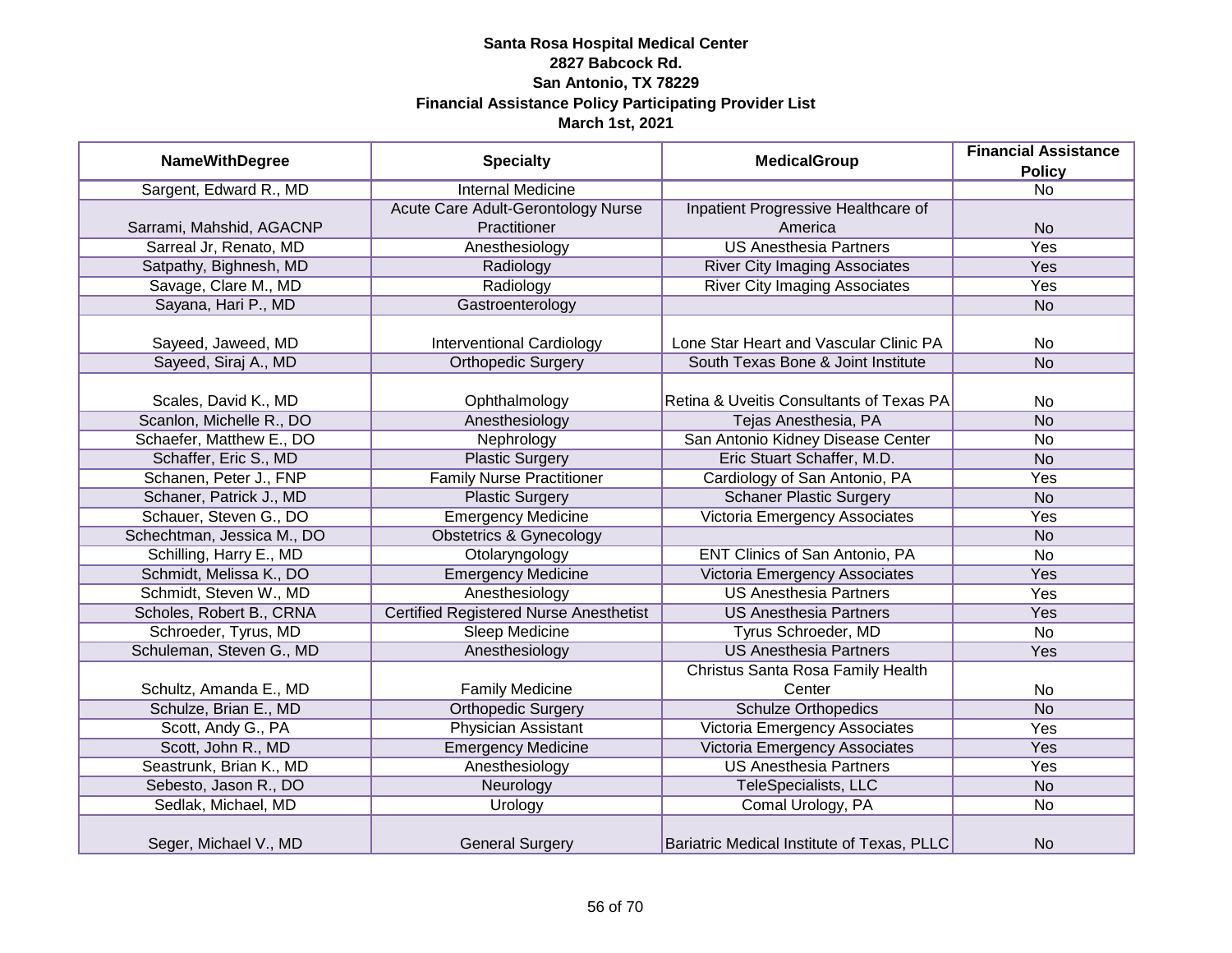|                                |                                         |                                          | <b>Financial Assistance</b> |
|--------------------------------|-----------------------------------------|------------------------------------------|-----------------------------|
| <b>NameWithDegree</b>          | <b>Specialty</b>                        | <b>MedicalGroup</b>                      | <b>Policy</b>               |
| Sehgal, Savitha D., MD         | Anesthesiology                          | Tejas Anesthesia, P.A.                   | $\overline{No}$             |
| Seidel, Sandra M., FNP         | <b>Family Nurse Practitioner</b>        | <b>Wound Centrics, LLC</b>               | <b>No</b>                   |
| Sellas, Monique I., MD         | <b>Emergency Medicine</b>               | Victoria Emergency Associates            | <b>Yes</b>                  |
| Sellers, Cheryl S., DDS        | Dentistry                               | <b>Children's Dental Ark</b>             | <b>No</b>                   |
|                                |                                         | Cardiovascular Associates of San         |                             |
| Senapathi, Murali K., MD       | <b>Internal Medicine</b>                | Antonio                                  | No                          |
| Sepulveda, Pedro, MD           | <b>Pulmonary Disease</b>                | Alamo Lung Institute                     | $\overline{No}$             |
| Sertich, Christopher, MD       | Anesthesiology                          | <b>US Anesthesia Partners</b>            | Yes                         |
|                                |                                         | <b>CHRISTUS Santa Rosa Family Health</b> |                             |
| Seto, Edward, MD               | <b>Family Medicine</b>                  | Center                                   | <b>No</b>                   |
| Sevilis, Theresa B., DO        | Neurology                               | <b>TeleSpecialists, LLC</b>              | No                          |
| Sewell, Jeffrey T., MD         | Nephrology                              | San Antonio Kidney Disease Center        | <b>No</b>                   |
| Shafiu, Mohamed, MD            | Nephrology                              | Renal Assoicates, P.A.                   | No                          |
| Shah, Chintalben D., MD        | <b>Family Medicine</b>                  | <b>Sound Physicians</b>                  | Yes                         |
| Shah, Umang H., MD             | <b>Internal Medicine</b>                | <b>BHS Specialty Network</b>             | <b>No</b>                   |
| Shaikh, Jawad Z., MD           | <b>Cardiovascular Disease</b>           | Cardiac Center Of San Antonio            | <b>No</b>                   |
| Shamblin, Brandon C., DDS      | <b>Pediatric Dentistry</b>              | Treetop Pediatric Dentistry, PC          | No                          |
|                                | Interventional Radiology and Diagnostic |                                          |                             |
| Shapiro, Murray, MD            | Radiology                               | <b>River City Imaging Associates</b>     | Yes                         |
| Sharaf, Rashid, MD             | <b>Internal Medicine</b>                | <b>Renal Associates PA</b>               | <b>No</b>                   |
| Sharma, Desh B., MD            | Gastroenterology                        | Kesar Family PLLC Gastro Star            | <b>No</b>                   |
| Sharma, Shirin, MD             | Nephrology                              | South Texas Renal Care Center            | <b>No</b>                   |
| Sharron, Jennifer A., MD       | Neurology                               | Alamo Neurology Consultants, PA          | <b>No</b>                   |
| Shary Jr., Thomas M., MD       | <b>General Surgery</b>                  | <b>General Surgical Associates</b>       | <b>No</b>                   |
| Shaw Jr., Burton G., MD        | <b>Emergency Medicine</b>               | Metropolitan Family Practice, P.A.       | <b>No</b>                   |
| Shebetka, Karry A., DPM        | Podiatry                                | Peripheral Vascular Associates, P.A.     | No                          |
| Sheean, Andrew J., MD          | <b>Orthopedic Surgery</b>               | Fort Sam Houston                         | <b>No</b>                   |
|                                |                                         | Star Team Intensive Care and             |                             |
| Sheikh, Awais A., MD           | <b>Internal Medicine</b>                | Hospitalist                              | No                          |
| Shelton-Hong, Jennifer L., NNP | <b>Neonatal Nurse Practitioner</b>      | <b>Pediatrix Medical Group</b>           | Yes                         |
| Shelver, Lyle N., MD           | <b>Internal Medicine</b>                |                                          | No                          |
| Shepherd, John M., MD          | <b>Pediatric Anesthesiology</b>         | Tejas Anesthesia, P.A.                   | <b>No</b>                   |
|                                |                                         |                                          |                             |
| Sheplan, Bruce M., MD          | <b>Internal Medicine</b>                | Complete Care Medical Associates, LLC    | No                          |
| Shetty, Rajesh A., MD          | <b>Pulmonary Disease</b>                |                                          | <b>No</b>                   |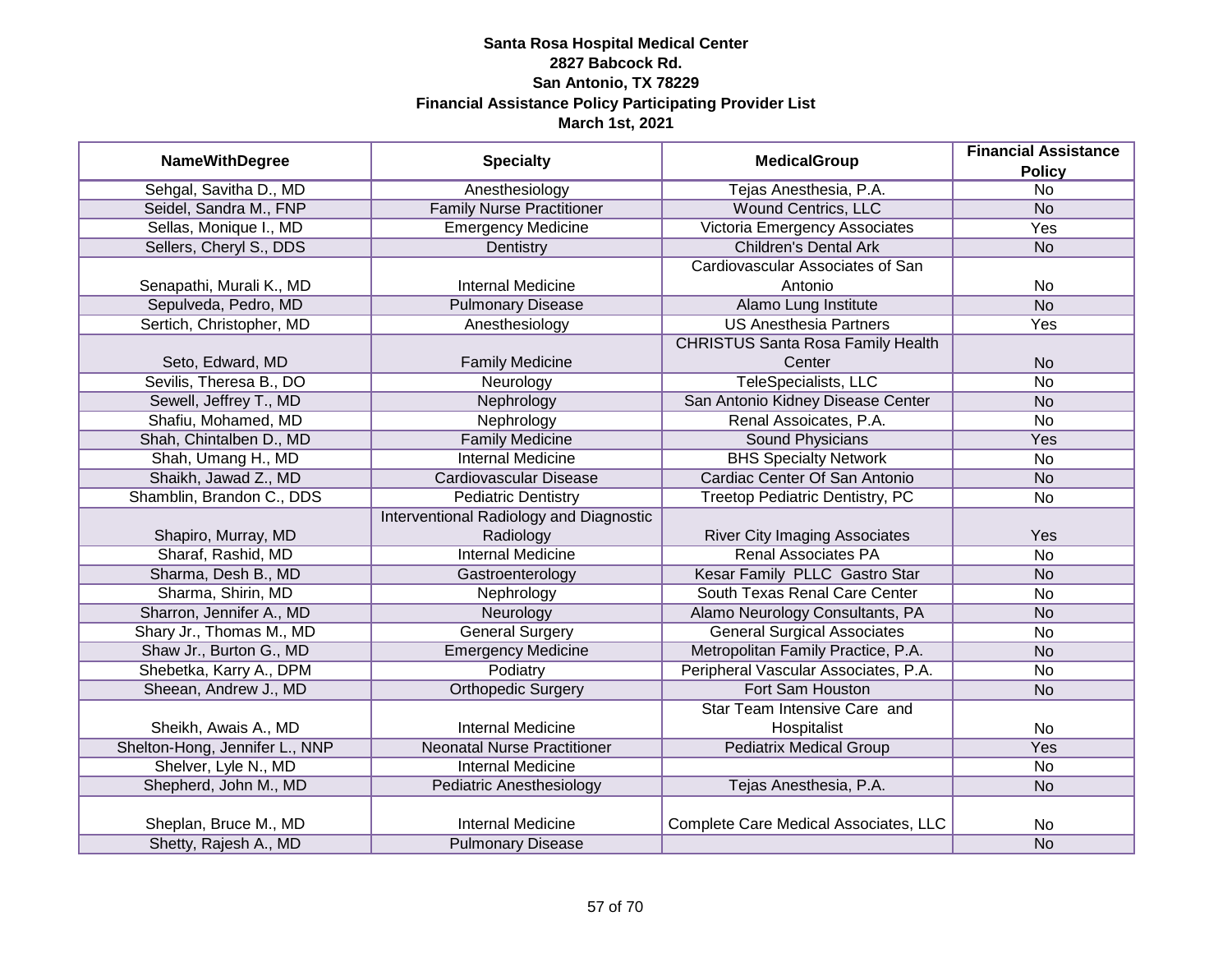|                           |                                     |                                                                                                                                                                                                                                                                                                                                                                                                                               | <b>Financial Assistance</b> |
|---------------------------|-------------------------------------|-------------------------------------------------------------------------------------------------------------------------------------------------------------------------------------------------------------------------------------------------------------------------------------------------------------------------------------------------------------------------------------------------------------------------------|-----------------------------|
| <b>NameWithDegree</b>     | <b>Specialty</b>                    | <b>MedicalGroup</b><br><b>UT Health Science Center</b><br><b>Baylor College of Medicine</b><br><b>PLLC</b><br><b>PLLC</b><br>O2H Docs, PLLC<br><b>Interventional Pain Management</b><br>Physicians, PA<br><b>Synaptic Resources - Hill Country</b><br>Monitoring<br><b>UTHSCSA Dept of Surgery</b><br>Neuropro of Texas<br>South Texas Spinal Clinic<br>Institute, Inc.<br><b>Renal Associates PA</b><br>Leonard E Deal MD PA | <b>Policy</b>               |
| Shi, Zheng, MD            | Radiation Oncology                  |                                                                                                                                                                                                                                                                                                                                                                                                                               | $\overline{No}$             |
| Shields, Andrea D., MD    | <b>Maternal-Fetal Medicine</b>      |                                                                                                                                                                                                                                                                                                                                                                                                                               | <b>No</b>                   |
|                           |                                     | Rivercity Cardiovascular of San Antonio,                                                                                                                                                                                                                                                                                                                                                                                      |                             |
| Shima, Lynn M., ACNP      |                                     |                                                                                                                                                                                                                                                                                                                                                                                                                               | Yes                         |
|                           |                                     | Rivercity Cardiovascular of San Antonio                                                                                                                                                                                                                                                                                                                                                                                       |                             |
| Shima, Mark A., MD        | <b>Internal Medicine</b>            |                                                                                                                                                                                                                                                                                                                                                                                                                               | Yes                         |
| Shirani, Khan Z., MD      | Aerospace Medicine                  |                                                                                                                                                                                                                                                                                                                                                                                                                               | $\overline{No}$             |
|                           |                                     |                                                                                                                                                                                                                                                                                                                                                                                                                               |                             |
| Shriner, David L., MD     | Dermatology                         | Dermatology Associates of San Antonio                                                                                                                                                                                                                                                                                                                                                                                         | <b>No</b>                   |
|                           |                                     |                                                                                                                                                                                                                                                                                                                                                                                                                               |                             |
| Shroll, Joshua T., MD     | Pain Medicine                       |                                                                                                                                                                                                                                                                                                                                                                                                                               | No                          |
|                           |                                     |                                                                                                                                                                                                                                                                                                                                                                                                                               |                             |
| Shtrahman, Matthew, MD    | Neurology                           |                                                                                                                                                                                                                                                                                                                                                                                                                               | <b>No</b>                   |
| Shumway, Nathan, DO       | Hematology/Oncology                 |                                                                                                                                                                                                                                                                                                                                                                                                                               | No                          |
| Sideman, Matthew J., MD   | <b>Vascular Surgery</b>             |                                                                                                                                                                                                                                                                                                                                                                                                                               | <b>No</b>                   |
| Silva, Roberto A., MD     | Neurology                           |                                                                                                                                                                                                                                                                                                                                                                                                                               | No                          |
|                           |                                     |                                                                                                                                                                                                                                                                                                                                                                                                                               |                             |
| Silverman, Alan K., MD    | Dermatology                         | Dermatology Associates of San Antonio                                                                                                                                                                                                                                                                                                                                                                                         | <b>No</b>                   |
| Simmons III, James W., DO | <b>Pediatric Orthopedic Surgery</b> |                                                                                                                                                                                                                                                                                                                                                                                                                               | <b>No</b>                   |
|                           |                                     | Neurodiagnostics & Neuromonitoring                                                                                                                                                                                                                                                                                                                                                                                            |                             |
| Simmons, Larry K., DO     | Neurology                           |                                                                                                                                                                                                                                                                                                                                                                                                                               | <b>No</b>                   |
| Simon, Matthias, MD       | Nephrology                          |                                                                                                                                                                                                                                                                                                                                                                                                                               | $\overline{No}$             |
|                           |                                     |                                                                                                                                                                                                                                                                                                                                                                                                                               |                             |
| Simon, Patrick M., MD     | <b>Orthopedic Surgery</b>           | Northeast Orthopedics & Sports Medicine                                                                                                                                                                                                                                                                                                                                                                                       | <b>No</b>                   |
| Simpson, Tamara D., MD    | <b>Pulmonary Disease</b>            |                                                                                                                                                                                                                                                                                                                                                                                                                               | No                          |
| Singh, Harinder R., MD    | <b>Pediatric Cardiology</b>         | <b>BCM Physicians of San Antonio</b>                                                                                                                                                                                                                                                                                                                                                                                          | <b>No</b>                   |
|                           |                                     | Gastroenterology Consultants Of San                                                                                                                                                                                                                                                                                                                                                                                           |                             |
| Singson, Zarema, MD       | Gastroenterology                    | Antonio, P.A.                                                                                                                                                                                                                                                                                                                                                                                                                 | No                          |
| Singstad, Charles P., MD  | <b>Emergency Medicine</b>           | Victoria Emergency Associates                                                                                                                                                                                                                                                                                                                                                                                                 | Yes                         |
| Sinha, Bishal, MD         | <b>Internal Medicine</b>            | IPC, The Hospitalist Company                                                                                                                                                                                                                                                                                                                                                                                                  | No                          |
| Sioco, Geraldo M., MD     | <b>Cardiovascular Disease</b>       | Sioco Cardiology, PA                                                                                                                                                                                                                                                                                                                                                                                                          | <b>No</b>                   |
| Siqueiros, Alan, MD       | <b>Internal Medicine</b>            | Pulmonary Consultants of San Antonio                                                                                                                                                                                                                                                                                                                                                                                          | No                          |
| Sirinek, Kenneth R., MD   | <b>General Surgery</b>              | <b>UTHSCSA</b>                                                                                                                                                                                                                                                                                                                                                                                                                | <b>No</b>                   |
| Skelton, Thomas S., MD    | <b>Colon and Rectal Surgery</b>     | <b>Colorectal Surgery Services PLL</b>                                                                                                                                                                                                                                                                                                                                                                                        | No                          |
| Smith Jr., Huelen E., MD  | <b>Family Medicine</b>              | Wellmed at Seguin                                                                                                                                                                                                                                                                                                                                                                                                             | <b>No</b>                   |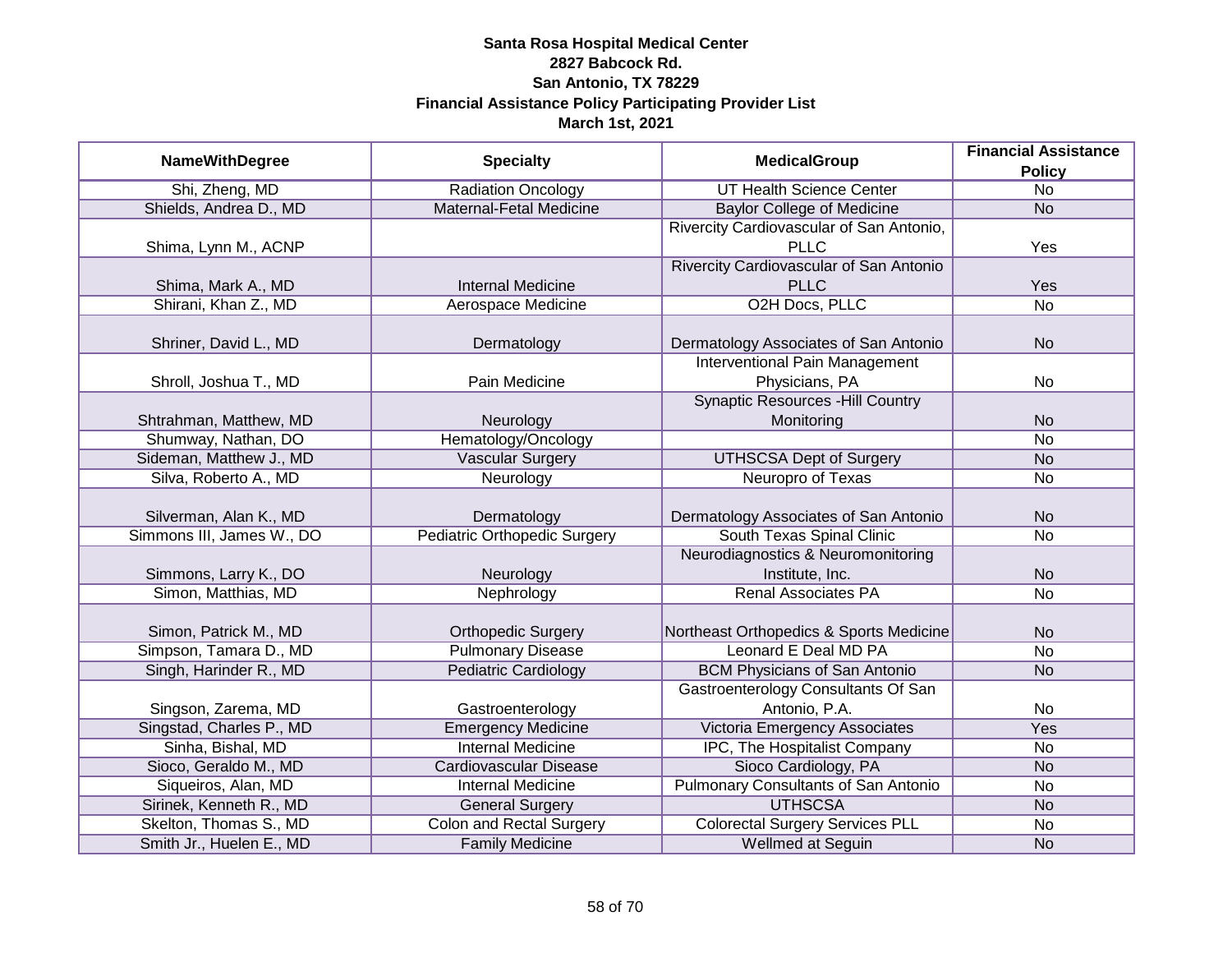| <b>NameWithDegree</b><br><b>Specialty</b><br><b>MedicalGroup</b><br><b>Policy</b>                                                           |  |
|---------------------------------------------------------------------------------------------------------------------------------------------|--|
|                                                                                                                                             |  |
| Smith, Amy M., AGACNP<br><b>Acute Care Nurse Practitioner</b><br><b>Yes</b><br><b>Sound Physicians</b>                                      |  |
| Smith, Carl K., MD<br><b>US Anesthesia Partners</b><br><b>Yes</b><br>Anesthesiology                                                         |  |
| Smith, Charles E., MD<br>Anesthesiology<br>Confidential Anesthesia, PA<br><b>No</b>                                                         |  |
| <b>Family Nurse Practitioner</b><br><b>Yes</b><br>Smith, Diana J., FNP<br><b>Inpatient Medicine Physicians</b>                              |  |
| <b>US Anesthesia Partners</b><br>Smith, John C., MD<br><b>Yes</b><br>Anesthesiology                                                         |  |
| <b>CHRISTUS VNA Hospice and Palliative</b><br><b>Internal Medicine</b><br>Smith, Ken R., MD<br>Care<br><b>No</b>                            |  |
|                                                                                                                                             |  |
| South Texas Oncology & Hematology,                                                                                                          |  |
| <b>PLLC</b><br><b>Medical Oncology</b><br>Smith, Lon S., MD<br>No                                                                           |  |
| Smith, Stanley G., MD<br>Ophthalmology<br><b>New Braunfels Vision Center</b><br><b>No</b>                                                   |  |
| <b>Certified Registered Nurse Anesthetist</b><br>Smith-Dunford, Lindsey M., CRNA<br><b>TDDC Gastroenterology New Braunfels</b><br><b>No</b> |  |
| Snyder, Michael D., MD<br>TeleSpecialists, LLC<br>Neurology<br><b>No</b>                                                                    |  |
| Sobamowo, Hezekiah O., MD<br>Renal Associates, P.A.<br>Nephrology<br><b>No</b>                                                              |  |
| Soechting, Henry W., MD<br>Anesthesiology<br><b>US Anesthesia Partners</b><br>Yes                                                           |  |
| <b>Neonatal Nurse Practitioner</b><br>Sollohub, Heather M., NNP<br><b>Pediatrix Medical Group</b><br>Yes                                    |  |
| Sombutmai, Chut, DO<br>TeleSpecialists, LLC<br>Neurology<br><b>No</b>                                                                       |  |
| Sommerhalder, David, MD<br><b>Texas Oncology</b><br>Hematology<br><b>No</b>                                                                 |  |
| <b>Certified Registered Nurse Anesthetist</b><br><b>US Anesthesia Partners</b><br>Song, Yeun O., CRNA<br>Yes                                |  |
| Songco, Gary M., MD<br><b>Pulmonary Disease</b><br>Gary M Songco, MD<br><b>No</b>                                                           |  |
| Pulmonary Consultants of San Antonio,                                                                                                       |  |
| Soto-Gomez, Natalia, MD<br><b>Pulmonary Disease</b><br><b>PA</b><br><b>No</b>                                                               |  |
| <b>Medical Clinic of Castroville</b><br>Soulas Jr., Moises M., MD<br><b>General Surgery</b><br><b>No</b>                                    |  |
| Soulas, Christopher M., PA<br><b>Physician Assistant</b><br>San Antonio Orthopaedic Group<br><b>No</b>                                      |  |
| Pediatric Orthopedic & Scoliosis Center                                                                                                     |  |
| of South Texas<br>Soyars, Adam K., PA<br>Physician Assistant<br>No                                                                          |  |
| Jose Barrera, MD, PLLC<br>Sozansky Lujan, Jeanie, MD<br>Otolaryngology<br><b>No</b>                                                         |  |
| Spadaccini, Cathy J., MD<br>Anatomic & Clinical Pathology<br>Pathology Associates of San Antonio<br>Yes                                     |  |
| Spencer III, Charles T., MD<br><b>Emergency Medicine</b><br>Yes                                                                             |  |
| Sponsel, William E., MD<br>Ophthalmology<br>No                                                                                              |  |
| Sra, Sharon K., MD<br>Ophthalmology<br><b>No</b>                                                                                            |  |
| Srinivasan, Venkatasubraman, MD<br><b>Internal Medicine</b><br><b>Sound Physicians</b><br><b>Yes</b>                                        |  |
| Stahr, Stephen G., MD<br>Dermatology<br><b>Elect Dermatology</b><br><b>No</b>                                                               |  |
| Stallard, Stacey A., DO<br><b>Pediatric Anesthesiology</b><br><b>US Anesthesia Partners</b><br><b>Yes</b>                                   |  |
| Stallman, Kenneth J., MD<br>Urology San Antonio, P.A.<br>Yes<br>Urology                                                                     |  |
| Stallworth, Christian L., MD<br><b>UT Health San Antonio</b><br>Otolaryngology<br>No                                                        |  |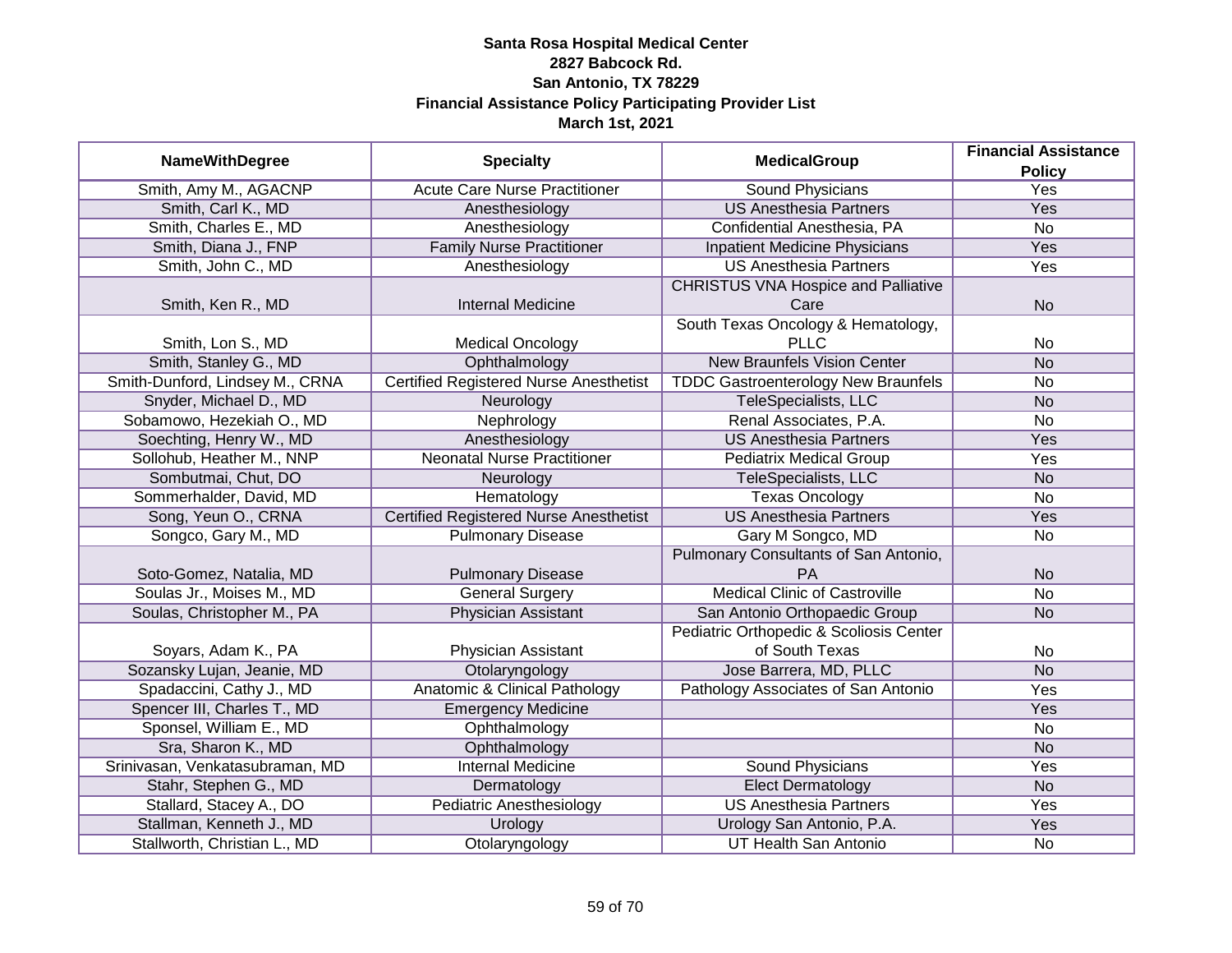|                                       |                                               |                                        | <b>Financial Assistance</b> |
|---------------------------------------|-----------------------------------------------|----------------------------------------|-----------------------------|
| <b>NameWithDegree</b>                 | <b>Specialty</b>                              | <b>MedicalGroup</b>                    | <b>Policy</b>               |
| Stanley, Brenda J., NNP               | <b>Neonatal Nurse Practitioner</b>            | <b>Pediatrix Medical Group</b>         | Yes                         |
|                                       |                                               |                                        |                             |
| Stanley, Russell, DPM                 | Podiatry                                      | San Antonio Podiatry Associates, P.C.  | No                          |
| Starch, David W., MD                  | <b>Orthopedic Surgery</b>                     | NB Ortho Surg & Sports Medicine        | N <sub>o</sub>              |
|                                       |                                               | South Texas Cardiothoracic & Surgical  |                             |
| Stasik, Chad N., MD                   | <b>Thoracic Surgery</b>                       | Vascular Associates, P                 | No                          |
| Statton, Michael J., MD               | <b>Internal Medicine</b>                      | Medcede Physcician Services            | <b>No</b>                   |
| Stavinoha, Tyler J., MD               | <b>Orthopedic Surgery</b>                     | Baylor College of Medicine             | No                          |
| Stecki, Jeremiah, NNP                 | <b>Neonatal Nurse Practitioner</b>            | <b>Pediatrix Medical Group</b>         | Yes                         |
| Stein, Jeffrey J., MD                 | Vascular Surgery                              | Peripheral Vascular Associates PA      | No                          |
|                                       |                                               |                                        |                             |
| Steinmetz-Rodriguez, Christina Y., DO | Dermatology                                   | Dermatology Associates of San Antonio  | <b>No</b>                   |
| Stevens, Samuel H., MD                | Pain Medicine                                 | <b>Cental Texas Pain Center</b>        | <b>No</b>                   |
| Stewart, Theresa L., MD               | <b>Obstetrics &amp; Gynecology</b>            | <b>Baylor College of Medicine</b>      | <b>No</b>                   |
| Stiebel, Victor, MD                   | Psychiatry                                    |                                        | <b>No</b>                   |
| Stigall, Brian W., MD                 | <b>Family Medicine</b>                        | <b>Hill Country Medical Associates</b> | <b>No</b>                   |
| Stilwell, Timothy W., PA              | <b>Physician Assistant</b>                    | The San Antonio Orthopaedic Group      | No                          |
| Stokes, Mary J., MD                   | <b>Obstetrics &amp; Gynecology</b>            | <b>Central Women's Health Care</b>     | <b>No</b>                   |
| Stoneking, Jennifer N., MD            | Anesthesiology                                | <b>USAP Texas South</b>                | <b>No</b>                   |
| Stothoff, Alice F., MD                | <b>Emergency Medicine</b>                     | Victoria Emergency Associates          | Yes                         |
| Strash, Walter, DPM                   | Podiatry                                      | Alamo Family Foot and Ankle Care       | <b>No</b>                   |
| Strehlow V, Robert, MD                | Anesthesiology                                | Tejas Anesthesia, P.A.                 | <b>No</b>                   |
| Streitz, Matthew J., MD               | <b>Emergency Medicine</b>                     | Victoria Emergency Associates          | Yes                         |
| Stryker, Louis S., MD                 | <b>Orthopedic Surgery</b>                     | San Antonio Orthopaedic Specialists    | <b>No</b>                   |
| Stuart, Selena J., MD                 | Hematology                                    | <b>Texas Oncology - New Braunfels</b>  | No                          |
| Suarez Gonzalez, Vivian M., MD        | Neurology                                     | TeleSpecialists, LLC                   | <b>No</b>                   |
| Sudheer, Viola G., PA                 | <b>Physician Assistant</b>                    | <b>Victoria Emergency Associates</b>   | Yes                         |
| Sullivan, Mackenzie D., CRNA          | <b>Certified Registered Nurse Anesthetist</b> | <b>US Anesthesia Partners</b>          | Yes                         |
| Sumner, Keith N., MD                  | Anesthesiology                                | <b>US Anesthesia Partners</b>          | Yes                         |
| Sunkari, Amar, MD                     | <b>Internal Medicine</b>                      | <b>IPHA</b>                            | <b>No</b>                   |
| Suradi, Yazan Mazen Mohammad, MD      | Neurology                                     | TeleSpecialists, LLC                   | No                          |
|                                       |                                               | South Texas Oncology & Hematology,     |                             |
| Surapaneni, Prathibha, MD             | <b>Internal Medicine</b>                      | <b>PLLC</b>                            | <b>No</b>                   |
| Surapaneni, Vamsi K., MD              | <b>Internal Medicine</b>                      | <b>Alamo Physician Services</b>        | $\overline{No}$             |
| Suris, Orlando J., MD                 | <b>Obstetrics &amp; Gynecology</b>            | Institute for Womens Health            | <b>No</b>                   |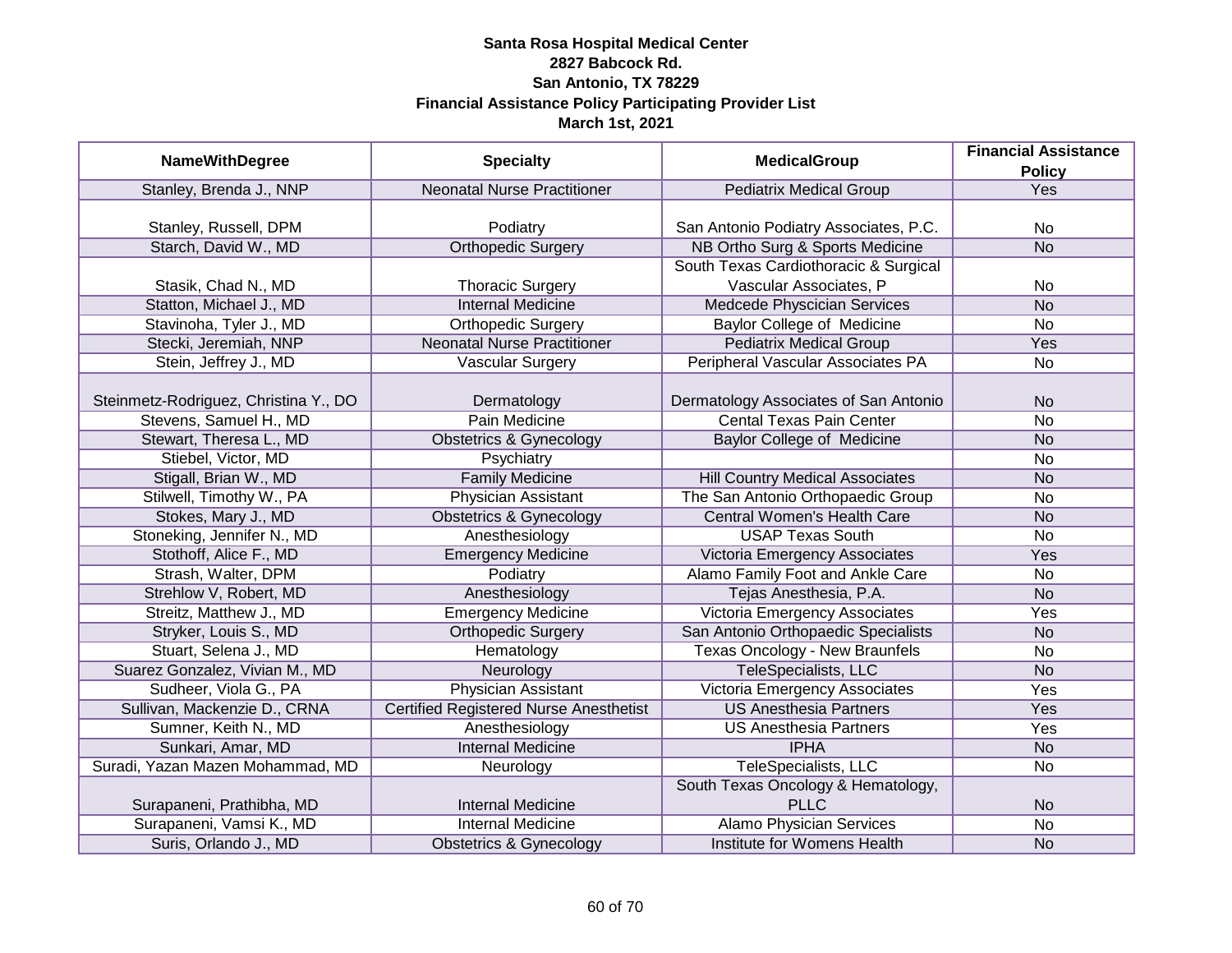| <b>NameWithDegree</b>      | <b>Specialty</b>                     | <b>MedicalGroup</b>                   | <b>Financial Assistance</b> |
|----------------------------|--------------------------------------|---------------------------------------|-----------------------------|
|                            |                                      |                                       | <b>Policy</b>               |
| Svatek, Robert S., MD      | Urology                              | <b>UTHSCSA Department of Urology</b>  | $\overline{No}$             |
| Swaney, Glenn P., MD       | Anesthesiology                       | <b>US Anesthesia Partners</b>         | <b>Yes</b>                  |
| Swearingen, Stephen D., MD | Radiology                            | <b>River City Imaging Associates</b>  | <b>Yes</b>                  |
| Syed, Saqib Z., MD         | Nephrology                           | South Texas Renal Care Group          | <b>No</b>                   |
|                            |                                      | South Texas Oncology & Hematology,    |                             |
| Szender, James B., MD      | <b>Gynecologic Oncology</b>          | <b>PLLC</b>                           | No                          |
| Szewc, Robert G., MD       | <b>Internal Medicine</b>             |                                       | N <sub>o</sub>              |
| Tabatabai, Babak, MD       | Anesthesiology                       | <b>US Anesthesia Partners</b>         | Yes                         |
|                            |                                      | San Antonio Kidney Disease Center     |                             |
| Tabatabai, Sayed A., MD    | Nephrology                           | Physicians Group, P.L.L.C.            | <b>No</b>                   |
| Taber, Casey D., MD        | <b>Orthopedic Surgery</b>            | The San Antonio Orthopaedic Group     | <b>No</b>                   |
| Tagle, Monica V., PNP      | <b>Pediatric Nurse Practitioner</b>  | <b>Pediatrix Medical Group</b>        | Yes                         |
| Taheri, Mohammad R., MD    | <b>Internal Medicine</b>             | SA Gastroenterology Assoc., PA        | <b>No</b>                   |
| Talib, Muhammad, MD        | <b>Pulmonary Disease</b>             | Pulmonology & Sleep Services of S.A.  | <b>No</b>                   |
| Talley, David R., MD       | Urology                              | Urology San Antonio, P.A.             | Yes                         |
|                            |                                      | San Antonio Head & Neck Surgical      |                             |
| Talley, Stephen J., MD     | Otolaryngology - Head & Neck Surgery | Assoc, PA                             | <b>No</b>                   |
| Talukdar, Subrata K., MD   | <b>Cardiovascular Disease</b>        | Cardiology Clinic of San Antonio      | <b>No</b>                   |
| Tamayo, Hector E., MD      | <b>Internal Medicine</b>             | Good Faith Medical, PA                | <b>No</b>                   |
| Tamez Jr., Daniel D., MD   | Vascular Surgery                     | <b>Peripheral Vascular Associates</b> | <b>No</b>                   |
|                            |                                      | Kidney Hypertension & Transplant      |                             |
| Tamirisa, Srinath K., MD   | Nephrology                           | <b>Specialists</b>                    | <b>No</b>                   |
| Tannenbaum, Lloyd I., MD   | <b>Emergency Medicine</b>            | Victoria Emergency Associates         | Yes                         |
| Tanner, Betsy L., FNP      | <b>Family Nurse Practitioner</b>     | <b>Surgery Professionals</b>          | <b>No</b>                   |
|                            |                                      | San Antonio Infectious Disease        |                             |
| Tapia-Zegarra, Gino G., MD | <b>Infectious Disease</b>            | Consultants                           | Yes                         |
| Tarbox, Lauren E., MD      | Nephrology                           | South Texas Renal Care                | <b>No</b>                   |
| Tarbox, Peter A., MD       | Neurology                            |                                       | No                          |
| Tarver, Denise L., DO      | <b>Family Medicine</b>               | <b>Gonzaba Medical Group</b>          | <b>No</b>                   |
| Tassin, Stephanie A., MD   | <b>Emergency Medicine</b>            | <b>Victoria Emergency Associates</b>  | Yes                         |
| Tate, Sheri L., DO         | <b>Emergency Medicine</b>            | Victoria Emergency Associates         | <b>Yes</b>                  |
| Tatineni, Latha, MD        | <b>Internal Medicine</b>             | <b>Sound Physicians</b>               | Yes                         |
| Taylor, Amanda, MD         | Anesthesiology                       | <b>US Anesthesia Partners</b>         | Yes                         |
| Taylor, Gregory H., MD     | <b>Internal Medicine</b>             | Pak Medical Group, PLLC               | No                          |
| Taylor, Travis J., MD      | <b>Pediatric Anesthesiology</b>      | Tejas Anesthesia                      | <b>No</b>                   |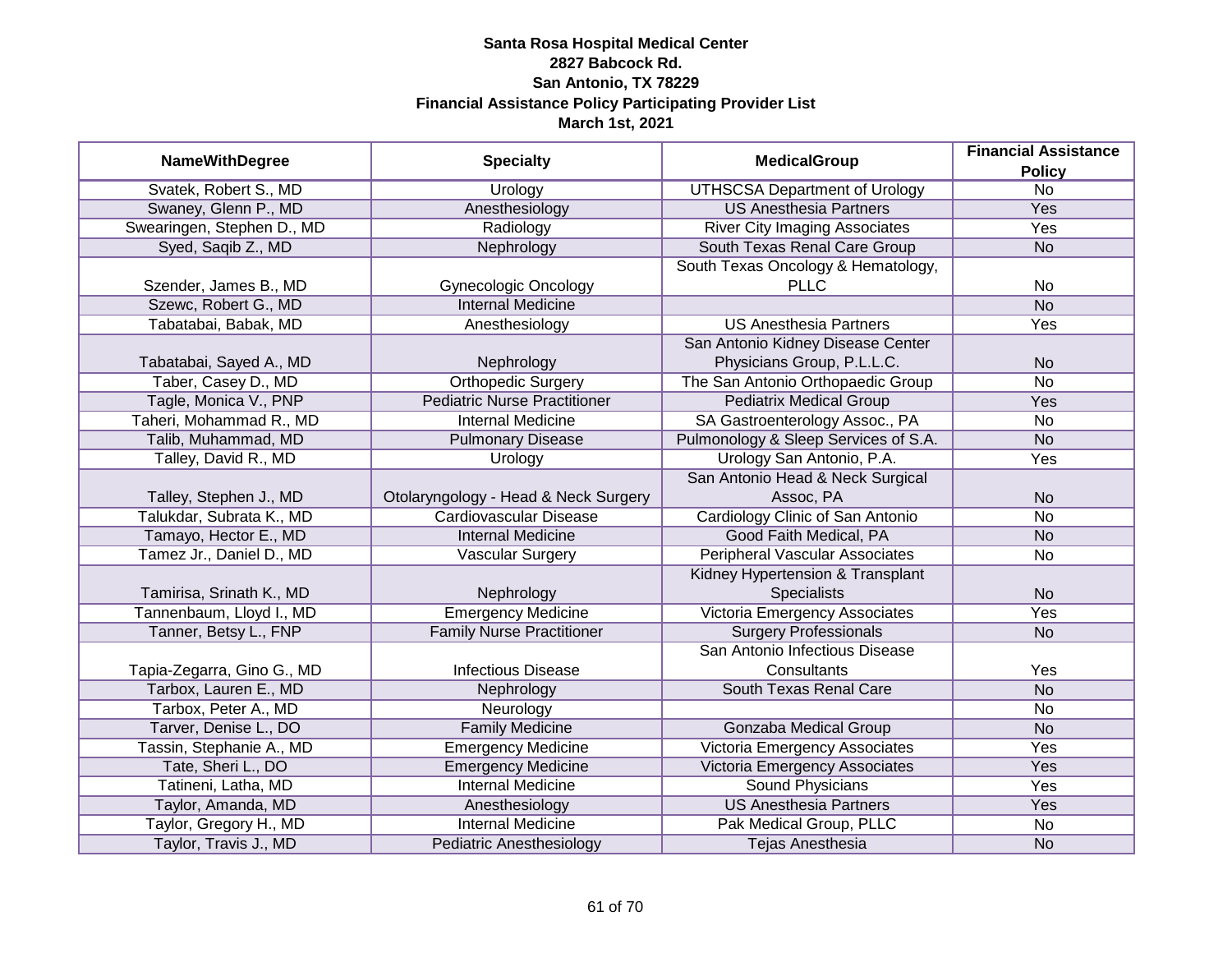|                              | <b>Specialty</b>                     | <b>MedicalGroup</b>                        | <b>Financial Assistance</b> |
|------------------------------|--------------------------------------|--------------------------------------------|-----------------------------|
| <b>NameWithDegree</b>        |                                      |                                            | <b>Policy</b>               |
| Tecuanhuey, Leopoldo A., MD  | Nephrology                           |                                            | $\overline{No}$             |
| Tecuanhuey, Yolanda E., MD   | <b>Pediatric Anesthesiology</b>      | Tejas Anesthesia, P.A.                     | <b>No</b>                   |
| Tellez-Flores, Israel J., MD | <b>Emergency Medicine</b>            | Victoria Emergency Associates              | Yes                         |
|                              |                                      | Orthopedic & Sports Medicine Institute of  |                             |
| Templin, David B., MD        | <b>Orthopedic Surgery</b>            | <b>New Braunfels</b>                       | <b>No</b>                   |
| Terry, Patricia J., MD       | Urology                              | Urology San Antonio, P.A.                  | Yes                         |
| Tewari, Malti, DO            | <b>Emergency Medicine</b>            | Victoria Emergency Associates              | Yes                         |
| Tezino, Tiffney, MD          | Anesthesiology                       | <b>US Anesthesia Partners</b>              | Yes                         |
| Thai, Alexander L., MD       | <b>Emergency Medicine</b>            | Victoria Emergency Associates              | Yes                         |
|                              |                                      |                                            |                             |
| Theoktisto, Mary K., MD      | <b>Internal Medicine</b>             | Echo Locum Tenens/Sound Physicians         | Yes                         |
| Therien, Sean P., PA         | <b>Physician Assistant</b>           | Victoria Emergency Associates              | Yes                         |
|                              | Neurology w/Special Qualification in |                                            |                             |
| Thirumalai, Shanti, MD       | <b>Child Neurology</b>               | Head & Spine Institute of Texas, LLC       | No                          |
| Thomas, Amy L., MD           | <b>Family Medicine</b>               | <b>Alamo Family Practice</b>               | <b>No</b>                   |
| Thomas, David B., MD         | <b>General Surgery</b>               | <b>BHS Physicians Network</b>              | No                          |
| Thomas, Linda P., MD         | <b>Diagnostic Radiology</b>          | <b>River City Imaging Associates</b>       | Yes                         |
|                              |                                      | San Antonio Pediatric Surgery              |                             |
| Thomas, Robert P., MD        | <b>Pediatric Surgery</b>             | Associates                                 | No                          |
| Thomas, Scott M., MD         | <b>Family Medicine</b>               | <b>Alamo Family Practice</b>               | <b>No</b>                   |
| Thomas, Seema, NNP           | <b>Neonatal Nurse Practitioner</b>   | Pediatrix                                  | Yes                         |
| Thompson III, Ian M., MD     | Urology                              | Texas Urology group                        | <b>No</b>                   |
| Thompson Jr., Ian M., MD     | Urology                              | <b>Texas Urology Group</b>                 | No                          |
| Thompson, Carrie F., FNP     | <b>Family Nurse Practitioner</b>     | Victoria Emergency Associates              | Yes                         |
| Thompson, Judith L., MD      | <b>General Surgery</b>               | Dr. Judith Thompson, MD, PA                | <b>No</b>                   |
| Thompson, Leanna M., AGACNP  | <b>Acute Care Nurse Practitioner</b> | <b>Sound Physicians</b>                    | Yes                         |
|                              |                                      | <b>CHRISTUS Family Medical Group - New</b> |                             |
| Thompson, Lynn E., MD        | <b>Family Medicine</b>               | <b>Braunfels</b>                           | No                          |
| Thompson, Mallory K., MD     | <b>Obstetrics &amp; Gynecology</b>   | <b>Women's Center at Westover Hills</b>    | <b>No</b>                   |
| Thormahlen, Ross N., MD      | Anesthesiology                       | Tejas Anesthesia, P.A.                     | No                          |
| Thornton, William D., MD     | Anesthesiology                       | <b>US Anesthesia Partners</b>              | Yes                         |
| Thurmon, Kelly G., DO        | <b>Internal Medicine</b>             | <b>Health Texas Medical Group</b>          | $\overline{No}$             |
| Tindall, John, MD            | Anesthesiology                       | <b>US Anesthesia Partners</b>              | <b>Yes</b>                  |
| Tinoco, Amalia, MD           | <b>Emergency Medicine</b>            | Victoria Emergency Associates              | Yes                         |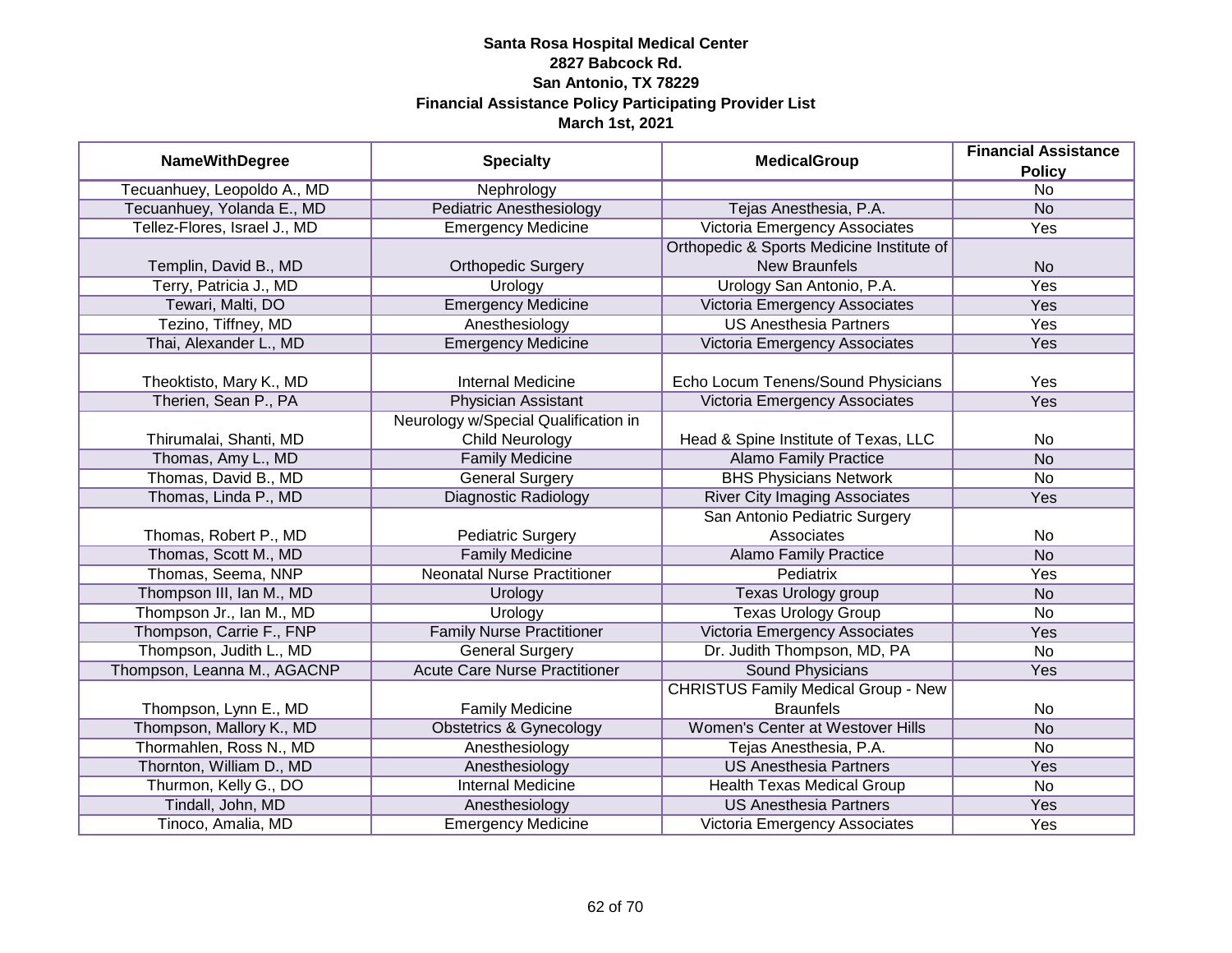| <b>NameWithDegree</b>          | <b>Specialty</b>                       | <b>MedicalGroup</b>                     | <b>Financial Assistance</b><br><b>Policy</b> |
|--------------------------------|----------------------------------------|-----------------------------------------|----------------------------------------------|
|                                |                                        |                                         |                                              |
| Tjahja, Imam E., MD            | <b>Internal Medicine</b>               | Cardiovascular Institute of South Texas | <b>No</b>                                    |
| Todd, William J., DO           | Anesthesiology                         | <b>US Anesthesia Partners</b>           | <b>Yes</b>                                   |
| Tolaymat, Shadi M., MD         | <b>Cardiovascular Disease</b>          | Cardiology Clinic of San Antonio        | N <sub>o</sub>                               |
| Tolbert, Carrie S., NNP        | <b>Neonatal Nurse Practitioner</b>     | <b>Pediatrix Medical Group</b>          | <b>Yes</b>                                   |
|                                |                                        | Texas Oncology - San Antonio Medical    |                                              |
| Tolcher, Anthony W., MD        | <b>Medical Oncology</b>                | Center                                  | <b>No</b>                                    |
| Toledo, Claudio C., MD         | <b>Family Medicine</b>                 | Victoria Emergency Associates           | Yes                                          |
|                                |                                        | The San Antonio Orthopaedic Group,      |                                              |
| Tolin, Brad S., MD             | <b>Orthopedic Surgery</b>              | <b>LLP</b>                              | <b>No</b>                                    |
| Tondre, Yvonne L., NNP         | <b>Neonatal Nurse Practitioner</b>     | <b>Pediatrix Medical Group</b>          | Yes                                          |
| Tong, Lijuan, MD               | Nephrology                             |                                         | <b>No</b>                                    |
| Tong, Tao, MD                  | Neurology                              | Telespecialists                         | No                                           |
| Tong, Yi Cai I., MD            | <b>Pain Medicine</b>                   | <b>Tricity Pain Associates PA</b>       | <b>No</b>                                    |
| Torres, Antonio F., CNS        | <b>Clinical Nurse Specialist</b>       | Alamo Physicians Services, PLLC         | No                                           |
| Torres, Jaime E., MD           | Anesthesiology                         | Tejas Anesthesia, P.A.                  | <b>No</b>                                    |
| Torres-Martinez, Juan P., MD   | <b>Internal Medicine</b>               | Sound Physicians                        | Yes                                          |
| Torrez, Heather D., MD         | <b>Emergency Medicine</b>              | Victoria Emergency Associates           | Yes                                          |
| Torrijos, Vanessa M., MD       | <b>Emergency Medicine</b>              | Victoria Emergency Associates           | Yes                                          |
| Toth, Christine M., MD         | Nephrology                             | Renal Associates, PA                    | <b>No</b>                                    |
| Toursarkissian, Boulos, MD     | <b>Vascular Surgery</b>                | Peripheral Vascular Associates, PA      | <b>No</b>                                    |
| Towell, Brian D., MD           | Anatomic & Clinical Pathology          | Pathology Associates of San Antonio     | Yes                                          |
| Tozzi, Federico, MD            | <b>General Surgery</b>                 | <b>UTHSCSA -Surgical Oncology</b>       | No                                           |
| Trampota, Sarah E., MD         | Pain Medicine                          |                                         | <b>No</b>                                    |
| Tran, Steve F., MD             | Anesthesiology                         | <b>US Anesthesia Partners</b>           | Yes                                          |
| Traxinger, Kimberly, MD        | Anesthesiology                         | <b>US Anesthesia Partners</b>           | Yes                                          |
| Treszezamsky, Alejandro D., MD | <b>Obstetrics &amp; Gynecology</b>     | South Texas Urogynecology               | No                                           |
| Trevino, Abram, MD             | <b>Medical Oncology</b>                | <b>Texas Oncology - New Braunfels</b>   | <b>No</b>                                    |
| Trevino, Beth A., MD           | <b>Pediatrics</b>                      | <b>Pediatrix Medical Group</b>          | Yes                                          |
|                                |                                        | Diabetes & Glandular Disease Clinic,    |                                              |
| Trigoso, William F., MD        | Endocrinology, Diabetes and Metabolism | P.A.                                    | <b>No</b>                                    |
| Troy, Michael J., MD           | <b>Obstetrics &amp; Gynecology</b>     |                                         | $\overline{No}$                              |
| Trueblood, Wesley E., MD       | <b>Family Medicine</b>                 | Victoria Emergency Associates           | Yes                                          |
| Truong, Vu, MD                 | <b>Obstetrics &amp; Gynecology</b>     | <b>Northeast OB-GYN Associates</b>      | No                                           |
| Trusevich Jr., Theodor, MD     | <b>Cardiovascular Disease</b>          | <b>New Braunfels Cardiology</b>         | <b>No</b>                                    |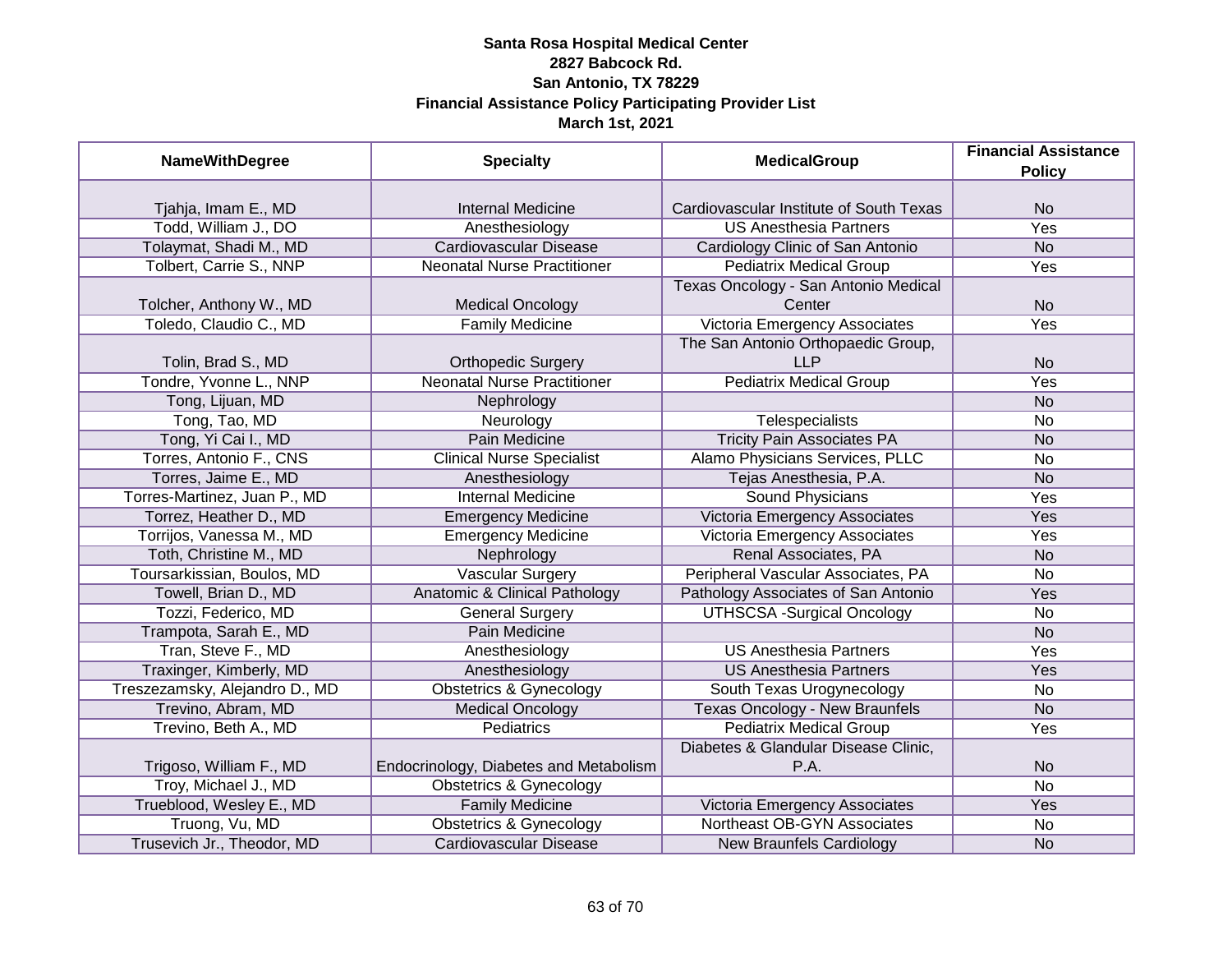|                                | <b>MedicalGroup</b>                    | <b>Financial Assistance</b>            |                 |
|--------------------------------|----------------------------------------|----------------------------------------|-----------------|
| <b>NameWithDegree</b>          | <b>Specialty</b>                       |                                        | <b>Policy</b>   |
| Tseng, Timothy Y., MD          | Urology                                | <b>UTHSCSA Department of Urology</b>   | $\overline{No}$ |
| Tubb, Ashley, PA               | <b>Physician Assistant</b>             | Northeast Orthopaedics                 | <b>No</b>       |
|                                |                                        |                                        |                 |
| Tubb, Creighton C., MD         | <b>Orthopedic Surgery</b>              | New Braunfels Bone and Joint Clinic PA | <b>No</b>       |
| Tucker, David I., DDS          | <b>Oral and Maxillofacial Surgery</b>  | Lee Dental Center                      | <b>No</b>       |
|                                |                                        |                                        |                 |
| Tuder, Dmitry, MD              | <b>Orthopedic Surgery</b>              | South Texas Orthopedic Specialty Group | <b>No</b>       |
| Turnini, Illiana G., FNP       | <b>Family Nurse Practitioner</b>       | Inpatient Medicine Physicians, PA      | Yes             |
| Tuthill, Edward W., MD         | Psychiatry                             | Asana Integrated Medical Group         | <b>No</b>       |
| Twitero, Trent J., MD          | <b>Orthopedic Surgery</b>              |                                        | <b>No</b>       |
|                                |                                        | Inpatient Progressive Healthcare of    |                 |
| Udom, Nadine N., FNP           | <b>Family Nurse Practitioner</b>       | America                                | No              |
| Ugboaja, Onyinye, MD           | <b>Internal Medicine</b>               | Medcede Physicans Services, PLLC       | <b>No</b>       |
| Ugwu, Valentine C., MD         | <b>Family Medicine</b>                 | <b>VNC RealHealth, PLLC</b>            | <b>No</b>       |
| Uleanya, Klever C., AGACNP     | <b>Acute Care Nurse Practitioner</b>   | <b>Sound Physicians</b>                | Yes             |
|                                |                                        | South Texas Oncology and Hematology,   |                 |
| Ulmer, Scott C., MD            | Hematology                             | <b>PA</b>                              | No              |
| Umer, Syed J., MD              | <b>Cardiovascular Disease</b>          | Syed Javed Umer MD PA                  | <b>No</b>       |
| Urbaez-Duran, Esther, MD       | Hematology                             | <b>Gonzaba Medical Group</b>           | <b>No</b>       |
| Urena, Johanna G., MD          | Nephrology                             | Renal Associates, PA                   | <b>No</b>       |
| Urencio, Jose M., MD           | <b>Cardiothoracic Surgery</b>          | Renata Ford MD PA                      | <b>No</b>       |
| Uribe, Eduardo J., MD          | <b>Family Medicine</b>                 | Medcede Physician Services             | <b>No</b>       |
| Urteaga, Alex J., DPM          | Podiatry                               | Foot & Ankle Clinic of Central Texas   | <b>No</b>       |
|                                |                                        |                                        |                 |
| Vadakekalam, Jacob, MD         | Endocrinology, Diabetes and Metabolism | Diabetic & Glandular Disease Clinic    | <b>No</b>       |
| Vaidyanathan, Damodharan, MD   | <b>Internal Medicine</b>               | <b>Sound Physicians</b>                | Yes             |
| Vaishnani, Rajul M., DO        | Anesthesiology                         | <b>US Anesthesia Partners</b>          | <b>Yes</b>      |
| Vajapey, Geetanjali, MD        | Neurology                              | TeleSpecialists, LLC                   | No              |
| Valbuena Plaza, Douglas G., MD | <b>Internal Medicine</b>               | Gonzaba Medical Group                  | <b>No</b>       |
|                                |                                        | Inpatient Progressive Healthcare of    |                 |
| Valdespino, Robert J., FNP     | <b>Family Nurse Practitioner</b>       | America                                | No              |
| Valdez, Ivette D., NNP         | <b>Neonatal Nurse Practitioner</b>     | <b>Pediatrix Medical Group</b>         | <b>Yes</b>      |
| Valencia-Chavez, Diego R., MD  | <b>Internal Medicine</b>               | Inpatient Care of South Texas          | <b>No</b>       |
| Valenta, Douglas A., MD        | Neurology                              | TeleSpecialists, LLC                   | N <sub>o</sub>  |
| Valverde, Alessandro, MD       | <b>Family Medicine</b>                 | <b>Family Medical Home</b>             | <b>No</b>       |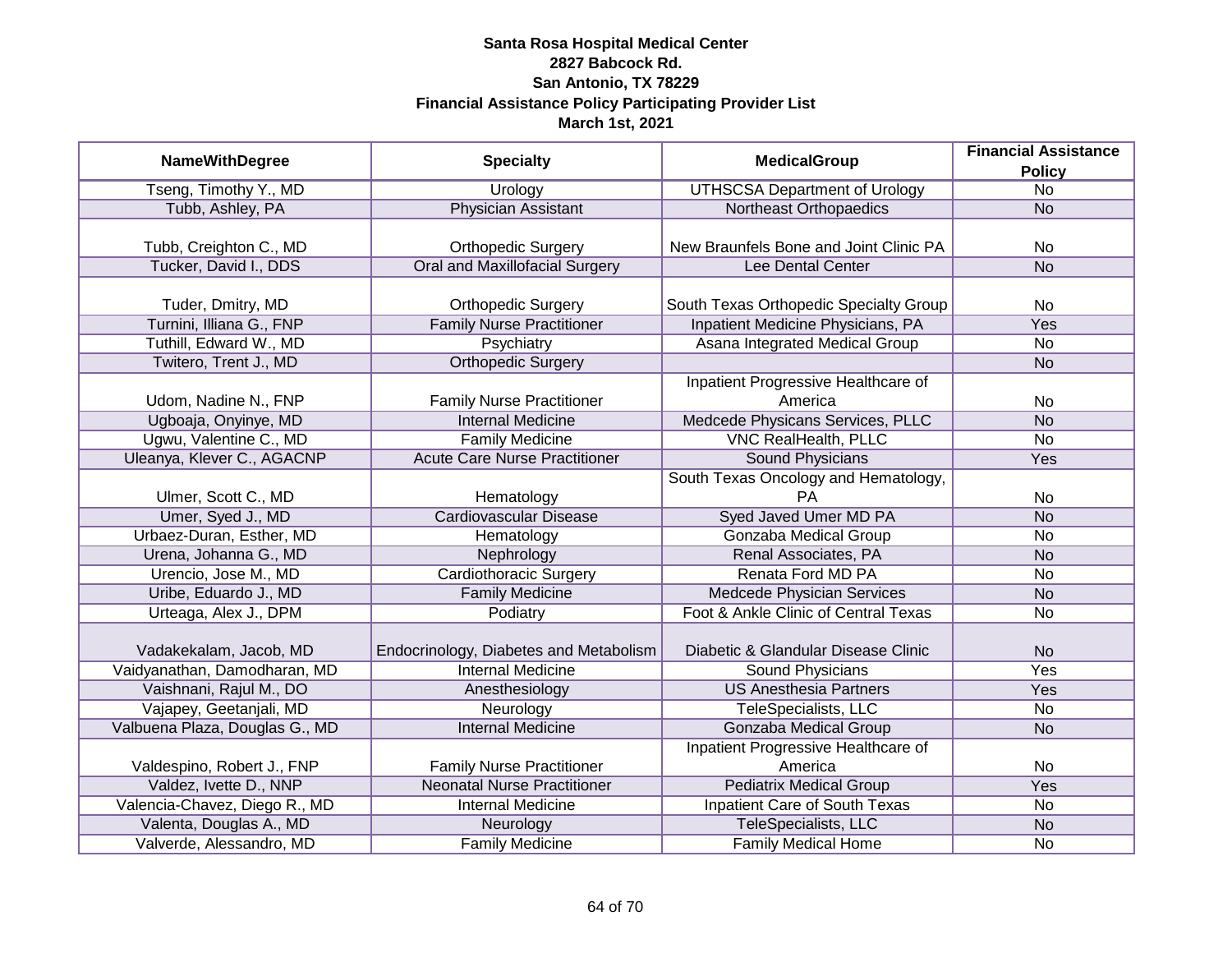| <b>NameWithDegree</b>              | <b>Specialty</b>                              | <b>MedicalGroup</b>                                   | <b>Financial Assistance</b> |
|------------------------------------|-----------------------------------------------|-------------------------------------------------------|-----------------------------|
| Van Den Boom, Adam M., MD          | <b>Pediatrics</b>                             | <b>Pediatrix Medical Group</b>                        | <b>Policy</b><br>Yes        |
| Van Sickle, Kent R., MD            | <b>General Surgery</b>                        | The Medical Arts and Research Center                  | $\overline{No}$             |
| Van Winkle, Lloyd P., MD           | <b>Family Medicine</b>                        | <b>Lloyd Van Winkle</b>                               | N <sub>o</sub>              |
| Van Wisse, Francis, MD             |                                               |                                                       | <b>No</b>                   |
|                                    | Anesthesiology                                | Tejas Anesthesia, P.A.<br>Alamo's Womens Obstetrics & |                             |
|                                    |                                               |                                                       |                             |
| Vander Sys, Ericka L., APRN, CNM   | Nurse Midwife                                 | Gynecology                                            | <b>No</b>                   |
| VanNess III, William C., MD        | Physical Medicine & Rehabilitation            | The Pain & Rehan Institute, PA                        | $\overline{No}$             |
|                                    |                                               | Hospitalist Medicine Physicians of Texas              |                             |
| Varanasi, Anju B., MD              | <b>Family Medicine</b>                        | dba Sound Physician                                   | Yes                         |
|                                    |                                               | Neurological Associates of San Antonio,               |                             |
| Vardiman, Arnold B., MD            | <b>Neurological Surgery</b>                   | PA                                                    | No                          |
|                                    |                                               | Inpatient Progressive Healthcare of                   |                             |
| Vargas, Alberto, MD                | <b>Family Medicine</b>                        | America                                               | <b>No</b>                   |
| Vargas, Daniel, MD                 | <b>General Surgery</b>                        | <b>General Surgical Associates</b>                    | <b>No</b>                   |
| Vargas, Jamiel S., FNP             | <b>Family Nurse Practitioner</b>              |                                                       | <b>No</b>                   |
| Vasconcellos, Jose A., MD          | Emergency Medicine                            | Victoria Emergency Associates                         | Yes                         |
| Vasireddy, Sridhar, MD             | <b>Pain Medicine</b>                          |                                                       | <b>No</b>                   |
| Vasquez, Debra A., MD              | <b>Internal Medicine</b>                      | <b>Medfirst</b>                                       | No                          |
|                                    |                                               | San Antonio Kidney Disease Center                     |                             |
| Vasquez, Karina, MD                | Nephrology                                    | Physician's Group, P.L.L.C                            | <b>No</b>                   |
| Vassar, George J., MD              | Urology                                       | Urology San Antonio, P.A.                             | Yes                         |
| Vaughn, David D., MD               | <b>Diagnostic Radiology</b>                   |                                                       | Yes                         |
| Vaughn, James C., PA               | <b>Physician Assistant</b>                    | <b>Premier Urgent Care Plus</b>                       | No                          |
| Vazquez, Gerardo, MD               | <b>General Surgery</b>                        | Gerardo Vazquez                                       | <b>No</b>                   |
| Vazquez-Seoane, Pablo, MD          | <b>Orthopedic Surgery</b>                     | South Texas Spinal Clinic                             | <b>No</b>                   |
| Vedavalli, Abhishek, MD            | <b>Pulmonary Disease</b>                      | <b>Lung Clinic</b>                                    | <b>No</b>                   |
| Vefali, Huseng, MD                 | <b>Internal Medicine</b>                      | Cardiology Clinic of San Antonio                      | <b>No</b>                   |
| Vela, Jeni, MD                     | <b>Obstetrics &amp; Gynecology</b>            | Institute for Women's Health                          | <b>No</b>                   |
| Vela, Victoria A., CRNA            | <b>Certified Registered Nurse Anesthetist</b> | <b>US Anesthesia Partners</b>                         | Yes                         |
| Velez, Jose A., MD                 | Nephrology                                    | Renal Associates, PA                                  | <b>No</b>                   |
| Velez, Luis E., MD                 | Nephrology                                    | South Texas Renal Care                                | <b>No</b>                   |
|                                    |                                               | Cardiovascular Associates of San                      |                             |
| Vemulapalli, Lakshmi Prasad M., MD | <b>Cardiovascular Disease</b>                 | Antonio                                               | <b>No</b>                   |
|                                    |                                               | Cancer Care Center of South Texas,                    |                             |
| Vemulapalli, Sushma, MD            | Hematology/Oncology                           | P.A.                                                  | <b>No</b>                   |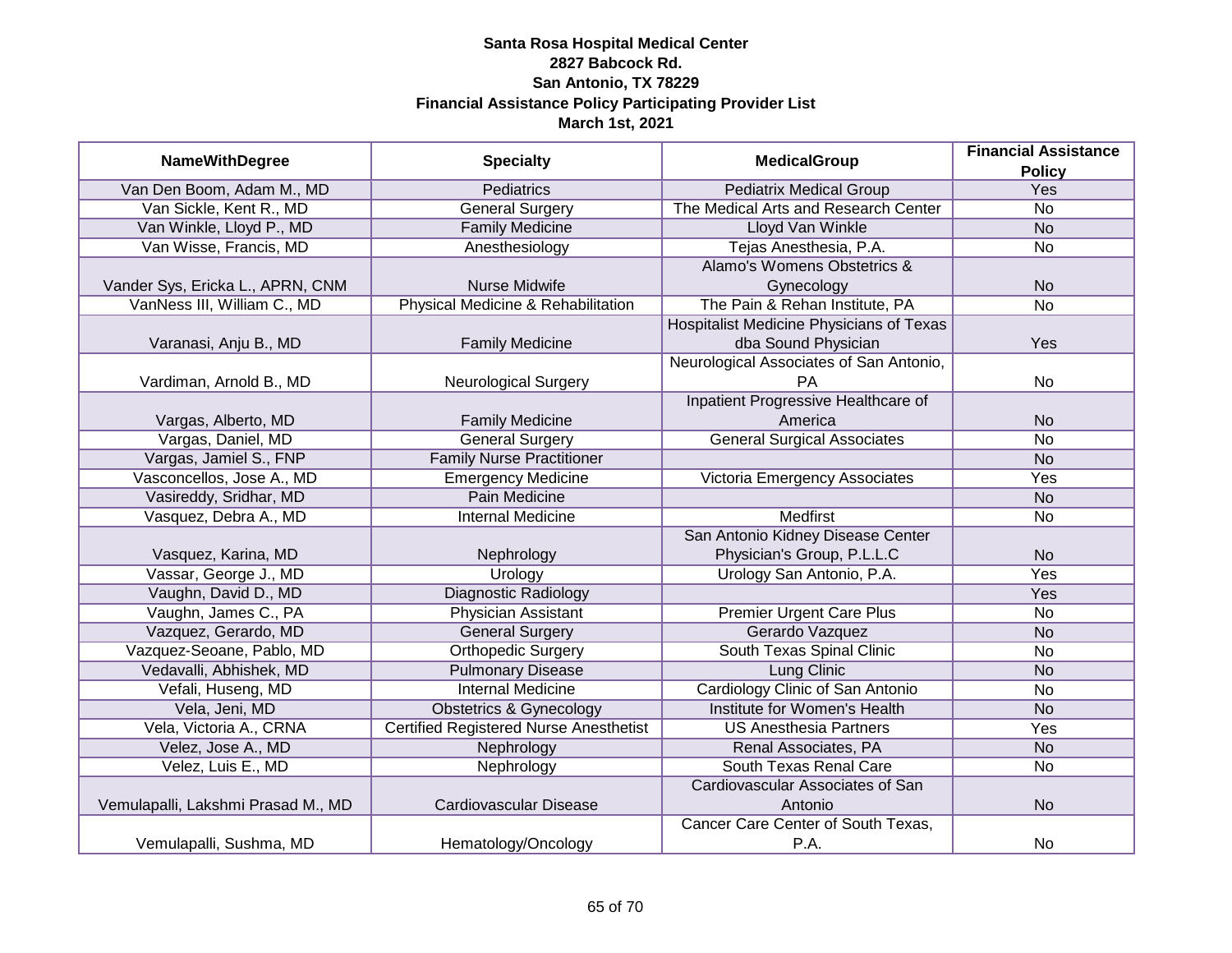| <b>MedicalGroup</b>              | <b>Financial Assistance</b>            |                                            |                |
|----------------------------------|----------------------------------------|--------------------------------------------|----------------|
| <b>NameWithDegree</b>            | <b>Specialty</b>                       |                                            | <b>Policy</b>  |
| Vengrow, Michael I., MD          | Neurology                              | Head & Spine Institute of Texas            | <b>No</b>      |
| Vidgop, Yelena, MD               | Neurology                              | <b>TeleSpecialists, LLC</b>                | <b>No</b>      |
| Vidouria, Christine J., DO       | Physical Medicine & Rehabilitation     | <b>PMPA PLLC</b>                           | <b>No</b>      |
| Vijayamadhavan, Vivek K., MD     | Neonatal-Perinatal Medicine            | <b>Pediatrix Medical Group</b>             | Yes            |
| Villanueva-Rumpf, Rayleen, MD    | <b>Internal Medicine</b>               | Gonzaba Medical Group                      | <b>No</b>      |
| Villarreal Jr., Victor H., MD    | Nephrology                             |                                            | No             |
| Villarreal, Santiago, MD         | Nephrology                             | Southwest Texas Nephrology                 | N <sub>o</sub> |
| Villarreal, Sebastian J., MD     | <b>Neurological Surgery</b>            | <b>Texas Neurosurgical Spine</b>           | No             |
| Villasenor, Hector R., MD        | Cardiovascular Disease                 |                                            | <b>No</b>      |
| Villazana-Kretzer, Diana L., DO  | <b>Obstetrics &amp; Gynecology</b>     | Carl R. Darnall Army Medical Center        | No             |
| Villegas, Sergio A., MD          | <b>Family Medicine</b>                 | <b>Sound Physicians</b>                    | Yes            |
| Viswanathan, Balasubramaniam, MD | <b>General Surgery</b>                 |                                            | No             |
| Vizurraga, David E., MD          | <b>Orthopedic Surgery</b>              | South Texas Spinal                         | <b>No</b>      |
|                                  |                                        | <b>Inpatient Progressive Healthcare of</b> |                |
| Vo, Heather, FNP                 | <b>Family Nurse Practitioner</b>       | America                                    | No             |
| Vogel-Rosbrook, Christina A., PA | <b>Physician Assistant</b>             | Peripheral Vasculas Associates, PA         | <b>No</b>      |
| Voorhees, Cynthia G., ACNP       | <b>Acute Care Nurse Practitioner</b>   | <b>TN Spine PLLC</b>                       | No             |
|                                  |                                        | Orthopedic & Sports Medicine Institute of  |                |
| Vrana, Michael S., MD            | <b>Orthopedic Surgery</b>              | <b>New Braunfels</b>                       | <b>No</b>      |
| Vreeke, Stephen J., MD           | <b>Family Medicine</b>                 | Smithson Valley Family Practice, LLP       | <b>No</b>      |
| Vu, Khang N., MD                 | Anesthesiology                         | <b>US Anesthesia Partners</b>              | Yes            |
| Wadekar, Mitali D., MD           | Psychiatry                             | <b>Health Link Now</b>                     | No             |
| Wagner, Jason E., MD             | <b>Pulmonary Disease</b>               | <b>Texas IPS</b>                           | <b>No</b>      |
| Wagner, Kathryn A., MD           | <b>General Surgery</b>                 |                                            | No             |
| Wagner, Richard K., MD           | <b>Maternal-Fetal Medicine</b>         |                                            | <b>No</b>      |
| Walker, Christopher J., MD       | Diagnostic Radiology                   | <b>River City Imaging Associates</b>       | Yes            |
| Walker, Jeffrey A., MD           | Radiology                              | <b>River City Imaging Associates</b>       | Yes            |
|                                  |                                        |                                            |                |
| Walker, Lisa C., MD              | Dermatology                            | Dermatology Associates of San Antonio      | No             |
| Walker, Nora L., MD              | <b>Pulmonary Disease</b>               |                                            | <b>No</b>      |
| Wall, Shawna R., MD              | <b>Obstetrics &amp; Gynecology</b>     | Alamo Womens OB/GYN                        | No             |
| Wallace, Annmarie, CRNA          | Certified Registered Nurse Anesthetist | San Marcos Anesthesiology                  | <b>No</b>      |
|                                  |                                        | San Antonio Pediatric Surgery              |                |
| Wang, Peter T., MD               | <b>Plastic Surgery</b>                 | Associates, PPLC                           | No             |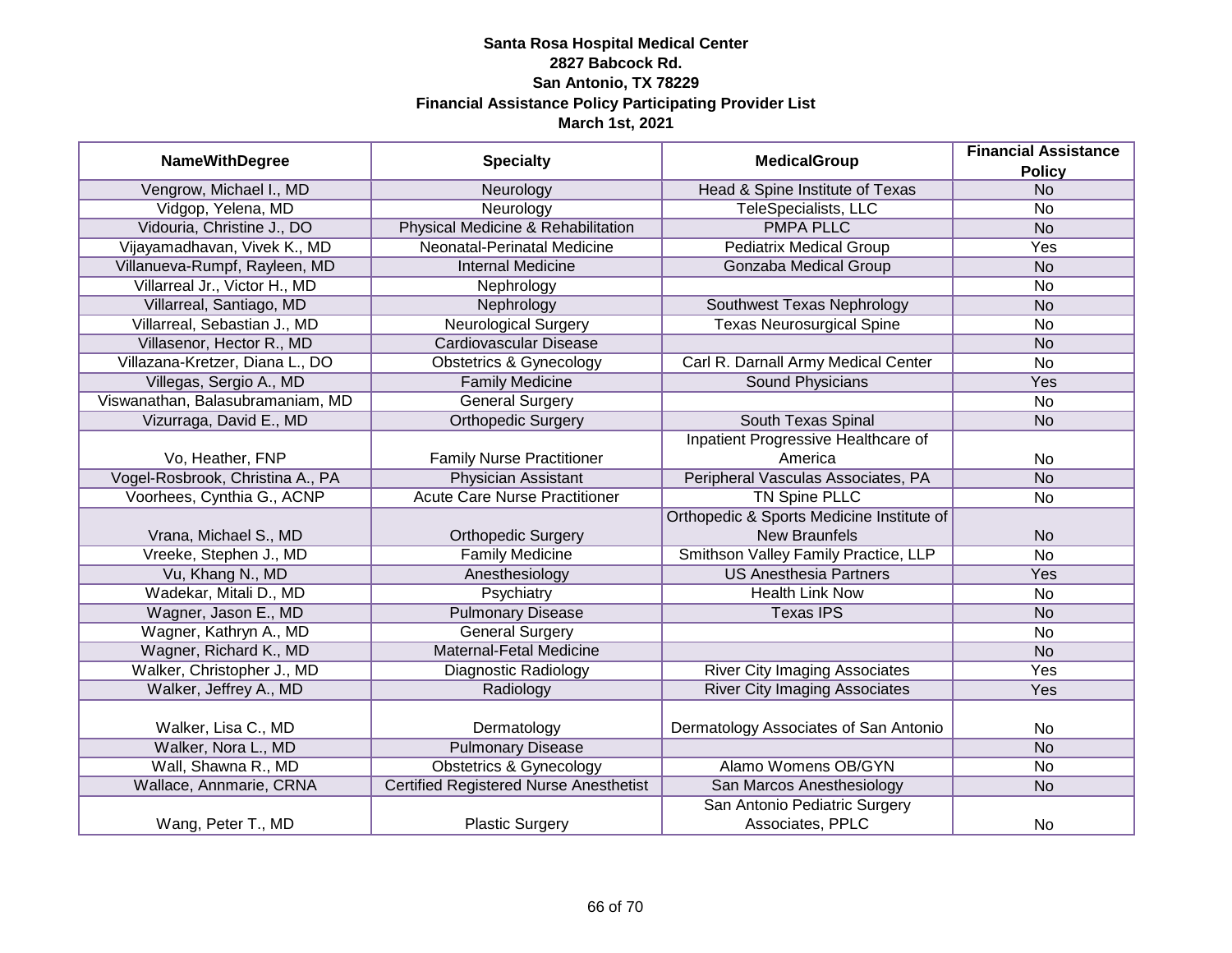| <b>NameWithDegree</b>        | <b>Specialty</b>                              | <b>MedicalGroup</b>                      | <b>Financial Assistance</b> |
|------------------------------|-----------------------------------------------|------------------------------------------|-----------------------------|
|                              |                                               |                                          | <b>Policy</b>               |
|                              |                                               | South Texas Orthopedic Specialty         |                             |
| Warmath, Christopher M., FNP | <b>Family Nurse Practitioner</b>              | Group, PLLC                              | <b>No</b>                   |
| Warmouth, Grant M., MD       | Neurology                                     | <b>Rocky Mountain Neurodiagnostics</b>   | <b>No</b>                   |
| Warren, Margaret A., DO      | <b>Obstetrics &amp; Gynecology</b>            | <b>Texas Perinatal Group</b>             | N <sub>o</sub>              |
| Washington, Jason C., CRNA   | <b>Certified Registered Nurse Anesthetist</b> | <b>US Anesthesia Partners</b>            | Yes                         |
| Washington, Jerome T., MD    | <b>Obstetrics &amp; Gynecology</b>            | Washington OB-GYN, PA                    | <b>No</b>                   |
| Watson, Rebecca L., MD       | <b>Internal Medicine</b>                      | <b>Sound Physicians</b>                  | Yes                         |
| Weakley, Sarah, MD           | <b>General Surgery</b>                        | <b>General Surgical Associates</b>       | <b>No</b>                   |
| Wearden, Mary E., MD         | Neonatal-Perinatal Medicine                   | <b>Pediatrix Medical Group</b>           | Yes                         |
| Webb, Antonio J., MD         | <b>Orthopedic Surgery</b>                     | South Texas Spinal Clinic PA             | <b>No</b>                   |
| Webb, Benjamin D., MD        | Otolaryngology                                | <b>Alamo ENT Associates</b>              | No                          |
| Webber, Patrick J., MD       | Anesthesiology                                | <b>US Anesthesia Partners</b>            | Yes                         |
| Weidendorf, Glenda, NNP      | <b>Neonatal Nurse Practitioner</b>            | <b>Pediatrix Medical Group</b>           | Yes                         |
| Weikle, Geoff R., DO         | <b>Internal Medicine</b>                      | Medcare Associates of Castroville        | <b>No</b>                   |
|                              |                                               |                                          |                             |
| Weinberg, Jay S., MD         | Pediatrics                                    | New Braunfels Pediatric Associates, P.A. | No                          |
| Welch, Christian M., MD      | Anesthesiology                                | <b>US Anesthesia Partners</b>            | Yes                         |
| Welch, Cristina E., MD       | <b>Pediatrics</b>                             | Pediatrix                                | Yes                         |
| Weld, Kyle J., MD            | Urology                                       |                                          | <b>No</b>                   |
|                              |                                               | San Antonio Pediatric Surgery            |                             |
| Welk, Dawn E., PNP           | <b>Pediatric Nurse Practitioner</b>           | Associates                               | No                          |
| Wells, Barbi E., MD          | Anesthesiology                                | <b>US Anesthesia Partners</b>            | Yes                         |
|                              |                                               | San Antonio Pediatric Surgery            |                             |
| Wells, Colleen M., FNP       | <b>Family Nurse Practitioner</b>              | Associates                               | No                          |
| Wells, Kristen L., MD        | Anesthesiology                                | <b>UTHSCSA</b>                           | <b>No</b>                   |
| Wendorf, Patricia A., NNP    | <b>Neonatal Nurse Practitioner</b>            | <b>Pediatrix Medical Group</b>           | Yes                         |
| Wengrovitz, Mark, MD         | Vascular Surgery                              | <b>Peripheral Vascular Associates</b>    | <b>No</b>                   |
|                              |                                               | Orthopaedic Surgery & Sports Medicine    |                             |
| Whaley, Andrew L., MD        | <b>Orthopedic Surgery</b>                     | of San Antonio                           | No                          |
| Wheeler, Mary E., MD         | Anesthesiology                                | <b>US Anesthesia Partners</b>            | Yes                         |
| Wheeler, Sarah D., CNM       | <b>Nurse Midwife</b>                          | <b>Westover Hills Womens Health PA</b>   | $\overline{No}$             |
|                              |                                               | South Texas Oncology & Hematology,       |                             |
| White, Allan J., MD          | <b>Gynecologic Oncology</b>                   | <b>PLLC</b>                              | <b>No</b>                   |
| White, Michael A., DO        | Urology                                       | Urology San Antonio, P.A.                | <b>Yes</b>                  |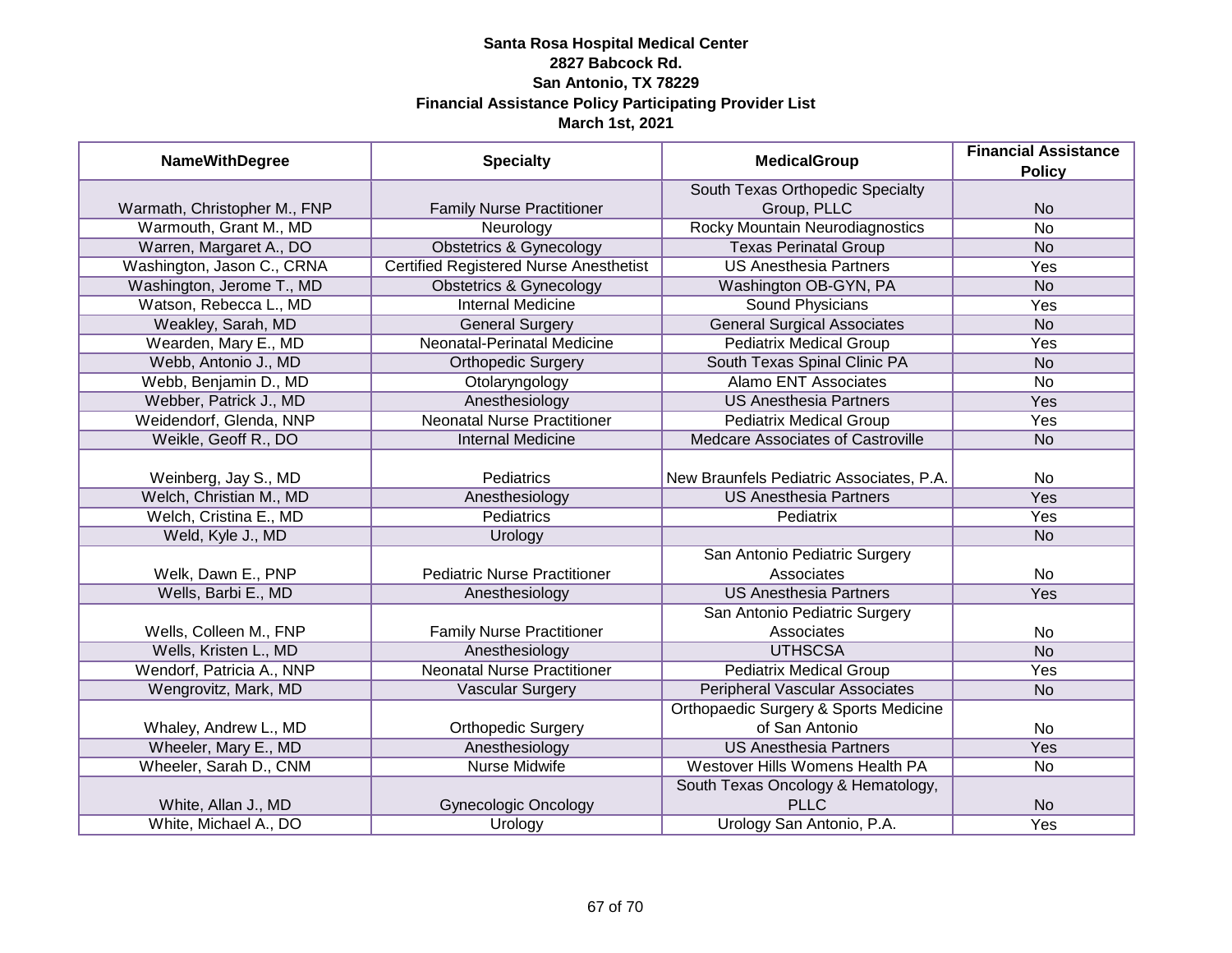| <b>NameWithDegree</b>          | <b>Specialty</b>                     | <b>MedicalGroup</b>                   | <b>Financial Assistance</b> |
|--------------------------------|--------------------------------------|---------------------------------------|-----------------------------|
|                                |                                      |                                       | <b>Policy</b>               |
|                                |                                      | Pulmonary Consultants of San Antonio, |                             |
| Whitenack, Stephanie, AGACNP   | <b>Acute Care Nurse Practitioner</b> | PA                                    | <b>No</b>                   |
| Whittaker, Russell A., PA      | Physician Assistant                  | <b>UTHSCSA - Surgery</b>              | $\overline{No}$             |
|                                |                                      | Inpatient Progressive Healthcare of   |                             |
| Wilcox, George, DO             | <b>Internal Medicine</b>             | America                               | <b>No</b>                   |
| Wilder, James L., MD           | <b>Gynecologic Oncology</b>          | South Texas Gynecologic Oncology      | <b>No</b>                   |
| Wile, Frederic D., MD          | Anesthesiology                       | <b>US Anesthesia Partners</b>         | <b>Yes</b>                  |
|                                |                                      | Cancer Care Network of South Texas,   |                             |
| Wilks, Sharon T., MD           | Hematology/Oncology                  | P.A.                                  | No                          |
| Williams, Felicia, MD          | <b>Internal Medicine</b>             | <b>CentroMed Base Clinic</b>          | <b>No</b>                   |
| Williams, Heather R., MD       | <b>Obstetrics &amp; Gynecology</b>   | <b>Riverwalk OBGYN</b>                | Yes                         |
| Williams, Patrick A., MD       | Urology                              | Comal Urology, PA                     | <b>No</b>                   |
| Williams, Tamrasha, MD         | Anesthesiology                       | <b>US Anesthesia Partners</b>         | Yes                         |
| Williams-Khmelev, Megan R., MD | <b>Family Medicine</b>               | Victoria Emergency Associates         | Yes                         |
| Willingham, Alex C., MD        | Physical Medicine & Rehabilitation   | South Texas PM&R                      | <b>No</b>                   |
| Wilson, Michael J., MD         | <b>Cardiovascular Disease</b>        | River City Cardio Vascular-SA         | Yes                         |
| Wilson, William R., MD         | <b>Family Medicine</b>               | <b>WoundCentrics</b>                  | No                          |
| Win, Sein, MD                  | <b>Internal Medicine</b>             | IPC, The Hospitalist Company          | <b>No</b>                   |
| Winn, Ann Marie, NNP           | <b>Neonatal Nurse Practitioner</b>   | <b>Pediatrix Medical Group</b>        | Yes                         |
|                                |                                      | Northeast Pulmonary and Sleep         |                             |
| Winsett, Robert E., DO         | <b>Internal Medicine</b>             | <b>Associates</b>                     | <b>No</b>                   |
| Winston III, John H., MD       | <b>Colon and Rectal Surgery</b>      | <b>Colorectal Surgery Services</b>    | <b>No</b>                   |
| Winter, Bruce L., MD           | Ophthalmology                        |                                       | <b>No</b>                   |
| Withoff, Megan M., NNP         | <b>Neonatal Nurse Practitioner</b>   | <b>Pediatrix Medical Group</b>        | Yes                         |
| Wofford, Christopher B., DO    | <b>Family Medicine</b>               |                                       | <b>No</b>                   |
| Wollett, Benjamin F., DPM      | Podiatry                             | San Antonio Podiatry Associate        | No                          |
| Womack, James S., MD           | Anesthesiology                       | <b>US Anesthesia Partners</b>         | Yes                         |
| Womack, Robin L., MD           | <b>Obstetrics &amp; Gynecology</b>   | Northeast OB/Gyn Associates           | No                          |
| Won, Mai V., MD                | Neurology                            | TeleSpecialists, LLC                  | <b>No</b>                   |
| Wong, Adrian, MD               | <b>Internal Medicine</b>             | <b>Renal Associates PA</b>            | No                          |
| Wood, Aaron T., MD             | <b>Family Medicine</b>               | Christus Family Medicine Oak Run      | <b>No</b>                   |
| Wood, Bruce A., MD             | <b>Infectious Disease</b>            |                                       | No                          |
| Woodard, Russell L., MD        | <b>General Surgery</b>               | <b>General Surgical Associates</b>    | <b>No</b>                   |
| Woodbury, Christian A., MD     | Surgery of the Hand                  | The San Antonio Orthopedic Group, LLP | No                          |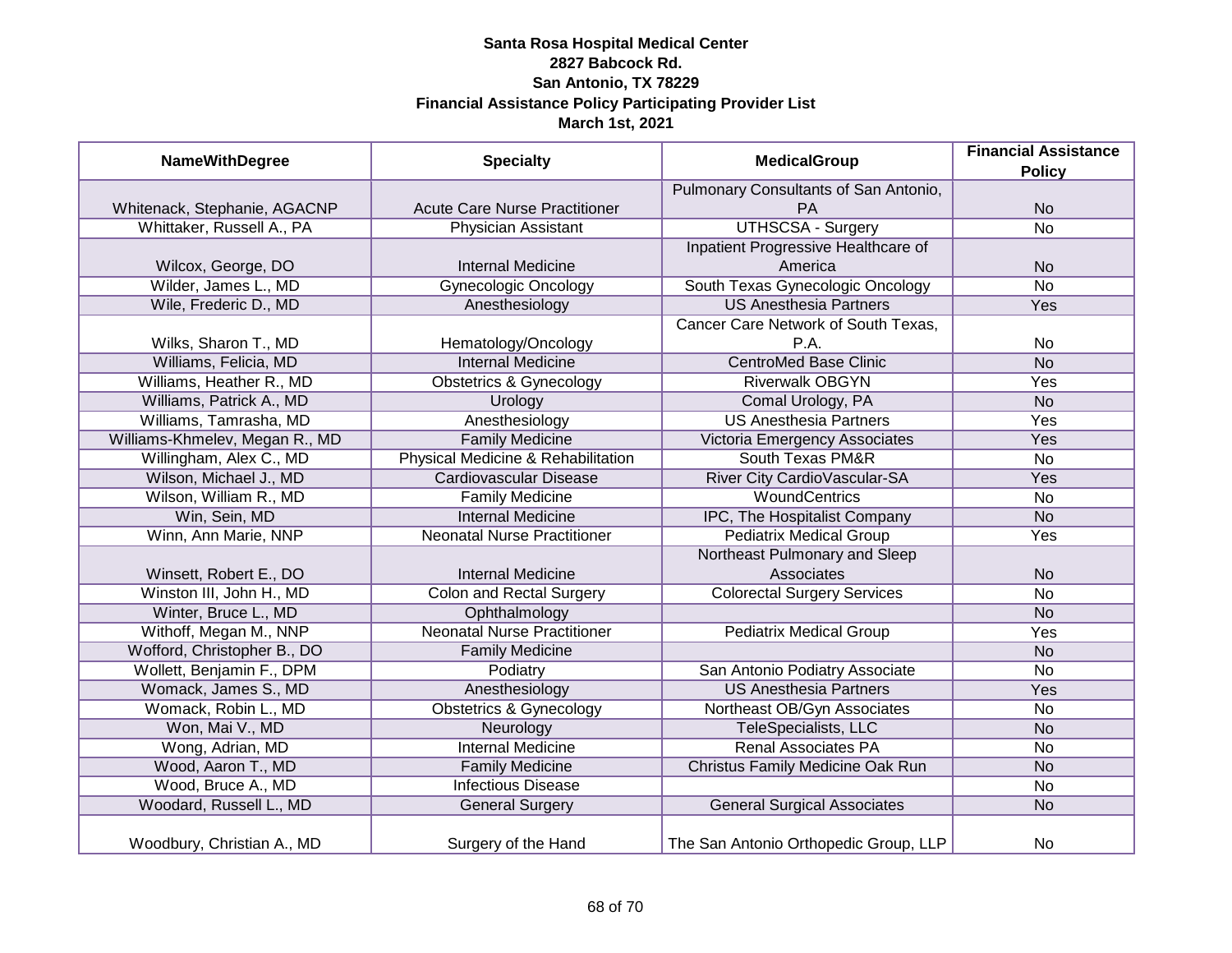| <b>NameWithDegree</b>         | <b>Specialty</b>                   | <b>MedicalGroup</b>                                  | <b>Financial Assistance</b><br><b>Policy</b> |
|-------------------------------|------------------------------------|------------------------------------------------------|----------------------------------------------|
|                               |                                    | Gastroenterology Consultants of San                  |                                              |
| Wool, Ronald N., MD           | Gastroenterology                   | Antonio                                              | <b>No</b>                                    |
| Wortham, Barry G., MD         | Anesthesiology                     | <b>US Anesthesia Partners</b>                        | <b>Yes</b>                                   |
| Wright III, John L., MD       | Radiology                          | <b>River City Imaging Assiociates</b>                | <b>Yes</b>                                   |
| Wright Jr., James H., MD      | Anesthesiology                     | <b>US Anesthesia Partners</b>                        | <b>Yes</b>                                   |
| Wright, Edward N., MD         | <b>Emergency Medicine</b>          | Victoria Emergency Associates                        | Yes                                          |
| Wright, Erin L., MD           | <b>Family Medicine</b>             | <b>Inpatient Medicine Physicians PA</b>              | Yes                                          |
| Wright, Joseph K., MD         | <b>General Surgery</b>             | South Texas Surgeons, P.A.                           | <b>No</b>                                    |
| Wyatt, Jamison N., MD         | <b>Interventional Cardiology</b>   | Lone Star Heart and Vascular Clinic PA               | No                                           |
| Xu, Rachel Y., MD             | Physical Medicine & Rehabilitation | South Texas Spinal Clinic                            | <b>No</b>                                    |
| Yanes III, Jesus A., MD       | <b>Family Medicine</b>             | Olga Joukovski, MD PA                                | <b>No</b>                                    |
| Yang-Kim, Dominique B., DO    | <b>Internal Medicine</b>           | <b>CHRISTUS VNA Hospice &amp; Palliative</b><br>Care | <b>No</b>                                    |
| Yelfimov, Daniel A., MD       | Urology                            |                                                      | <b>No</b>                                    |
| York, Christopher A., MD      | Otolaryngology                     | San Antonio Head and Neck Surgical<br>Associates     | <b>No</b>                                    |
| Youngdahl, Marcy E., MD       | <b>Family Medicine</b>             | <b>University Physician</b>                          | <b>No</b>                                    |
| Yu, Haoran, MD                | <b>Internal Medicine</b>           | Haoran Yu, MD, PA                                    | <b>No</b>                                    |
| Yu, Kenneth C., MD            | Otolaryngology                     |                                                      | No                                           |
| Yusuf, Bushra, MD             | Nephrology                         | <b>Renal Associates</b>                              | <b>No</b>                                    |
| Zafar, Naushad, MD            | Nephrology                         | South Texas Renal Care Group                         | <b>No</b>                                    |
| Zainfeld, Daniel E., MD       | Urology                            | <b>Urology San Antonio</b>                           | Yes                                          |
| Zakula, Mark, MD              | <b>Emergency Medicine</b>          | <b>Victoria Emergency Associates</b>                 | Yes                                          |
| Zaman, Fahim, MD              | Nephrology                         | Renal Associates, PA                                 | <b>No</b>                                    |
| Zaman, Mohammed Nayyar-uz, DO | Neurology                          | TeleSpecialists, LLC                                 | <b>No</b>                                    |
| Zamora, Melodie T., MD        | <b>Obstetrics &amp; Gynecology</b> | Institute for Womens Health                          | <b>No</b>                                    |
| Zaragoza, Fernando L., MD     | Anesthesiology                     | Tejas Anesthesia, P.A.                               | No                                           |
| Zarka, Anthony I., DO         | Radiology                          | <b>River City Imaging Associates</b>                 | Yes                                          |
| Zavala Jr., Gerardo, MD       | <b>Neurological Surgery</b>        | Neurosurgery and Spine Consultants                   | No                                           |
| Zeballos, Claudio F., MD      | <b>Emergency Medicine</b>          | Victoria Emergency Associates                        | <b>Yes</b>                                   |
| Zem, Carlos H., MD            | Nephrology                         | Renal Associates, PA                                 | No                                           |
| Zertuche, Benjamin S., MD     | <b>Family Medicine</b>             | <b>BSZ Medical</b>                                   | <b>No</b>                                    |
| Zhang, Jin, MD                | Anatomic & Clinical Pathology      | Pathology Associates of San Antonio,<br><b>LLP</b>   | Yes                                          |